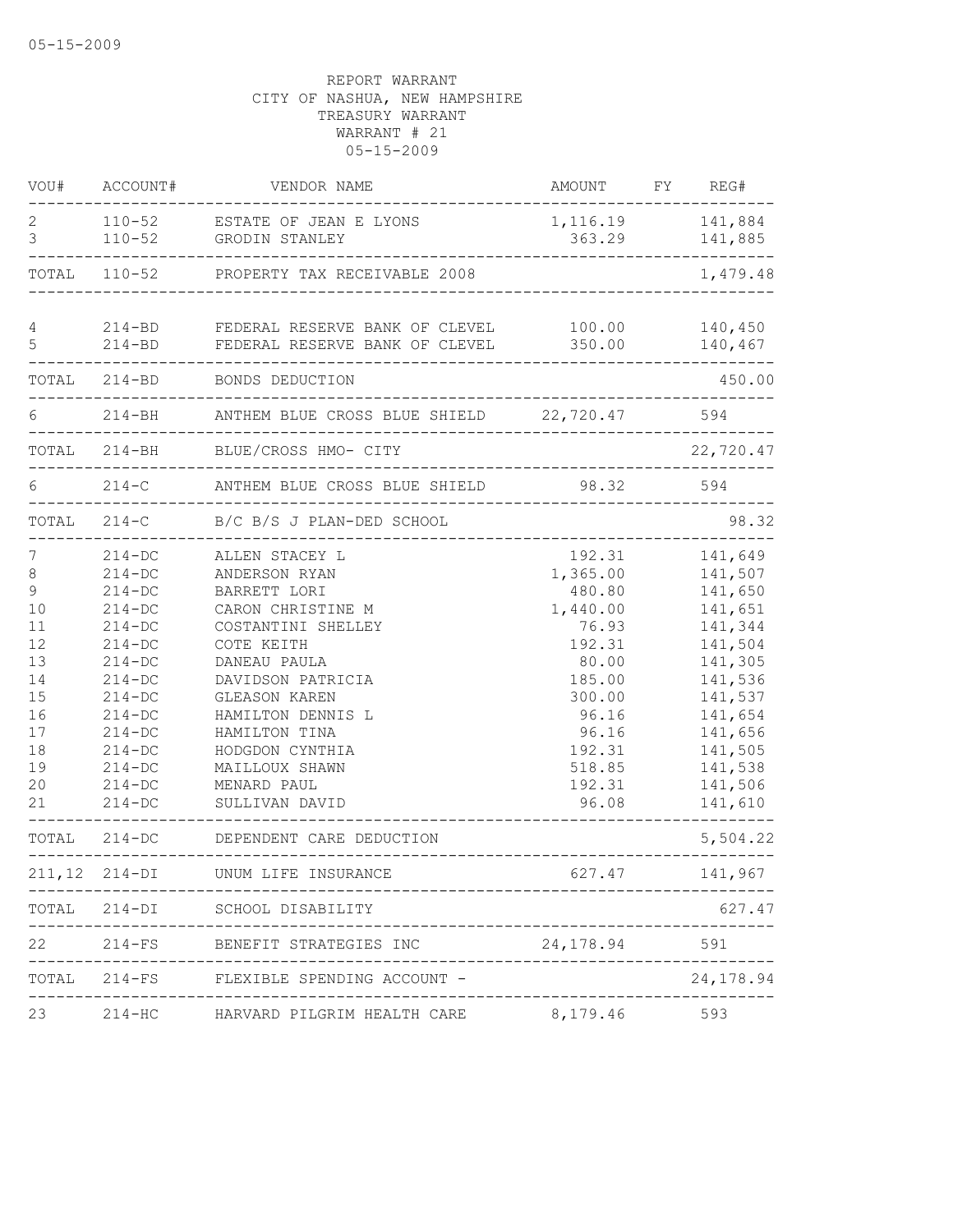|                                                    | VOU# ACCOUNT#                                                                                                              | VENDOR NAME                                                                                                                                                    | AMOUNT FY REG#                                                                                                         |                                                                           |
|----------------------------------------------------|----------------------------------------------------------------------------------------------------------------------------|----------------------------------------------------------------------------------------------------------------------------------------------------------------|------------------------------------------------------------------------------------------------------------------------|---------------------------------------------------------------------------|
|                                                    |                                                                                                                            | TOTAL 214-HC HARVARD COM HP                                                                                                                                    |                                                                                                                        | 8,179.46                                                                  |
|                                                    |                                                                                                                            | 24 214-HJ ANTHEM BLUE CROSS BLUE SHIELD 57,305.94 594                                                                                                          |                                                                                                                        |                                                                           |
|                                                    |                                                                                                                            | TOTAL 214-HJ BC/BS J PLAN DED-CITY                                                                                                                             |                                                                                                                        | 57,305.94                                                                 |
|                                                    |                                                                                                                            | 25 214-K PROTECTIVE LIFE INSURANCE COMP 98.41 608                                                                                                              |                                                                                                                        |                                                                           |
|                                                    |                                                                                                                            | TOTAL 214-K KEMPER TERM LIFE INSURANCE                                                                                                                         | ------------------------------------                                                                                   | 98.41                                                                     |
|                                                    |                                                                                                                            | 26 214-PO ANTHEM BLUE CROSS BLUE SHIELD 30,336.11 594                                                                                                          |                                                                                                                        |                                                                           |
|                                                    |                                                                                                                            | TOTAL 214-PO BC/BS POINT OF SERV- CITY                                                                                                                         |                                                                                                                        | 30, 336.11                                                                |
|                                                    |                                                                                                                            | 27 214-TS GREAT AMERICAN INVESTORS 1,763.00 140,462                                                                                                            |                                                                                                                        |                                                                           |
|                                                    |                                                                                                                            | TOTAL 214-TS TSA DEDUCTION                                                                                                                                     |                                                                                                                        | 1,763.00                                                                  |
|                                                    |                                                                                                                            | 211,12 214-V VISION SERVICE PLAN - NH 15.04 141,968                                                                                                            |                                                                                                                        |                                                                           |
|                                                    |                                                                                                                            | TOTAL 214-V VISION CARE DEDUCTION                                                                                                                              |                                                                                                                        | 15.04                                                                     |
|                                                    |                                                                                                                            | 28 214-W BOSTON MUTUAL LIFE INSURANCE 17,735.26 611                                                                                                            |                                                                                                                        |                                                                           |
|                                                    |                                                                                                                            | TOTAL 214-W WHOLE LIFE DEDUCTION                                                                                                                               |                                                                                                                        | 17,735.26                                                                 |
| 29<br>30<br>31<br>32<br>33<br>34<br>35<br>36<br>37 | $255 - 00$<br>$255 - 00$<br>$255 - 00$<br>$255 - 00$<br>$255 - 00$<br>$255 - 00$<br>$255 - 00$<br>$255 - 00$<br>$255 - 00$ | STATE OF NH-MV<br>STATE OF NH-MV<br>STATE OF NH-MV<br>STATE OF NH-MV<br>STATE OF NH-MV<br>STATE OF NH-MV<br>STATE OF NH-MV<br>STATE OF NH-MV<br>STATE OF NH-MV | 13, 115.77<br>62,685.30 588<br>22,390.87<br>18,596.18<br>16,040.03<br>19,360.00<br>26,102.87<br>10,282.56<br>21,742.22 | 585<br>595<br>596<br>599<br>601<br>602<br>607<br>612                      |
|                                                    | TOTAL 255-00                                                                                                               | STATE MVR                                                                                                                                                      |                                                                                                                        | 210, 315.80                                                               |
| 38<br>39<br>40<br>41<br>42<br>43<br>44             | $257 - 00$<br>$257 - 00$<br>$257 - 00$<br>$257 - 00$<br>$257 - 00$<br>$257 - 00$<br>$257 - 00$                             | ABOOD INA<br>BIBEAU LAURA<br>CARTER CYNTHIA L<br>GELCO CORP<br>HARVEY INDUSTRIES INC<br>HERSHEY CREAMERY CO<br>HIRKOS TREE SERVICE                             | 46.20<br>173.00<br>10.00<br>164.30<br>4.50<br>42.00<br>624.04                                                          | 141,878<br>140,460<br>141,881<br>141,876<br>141,875<br>141,877<br>140,459 |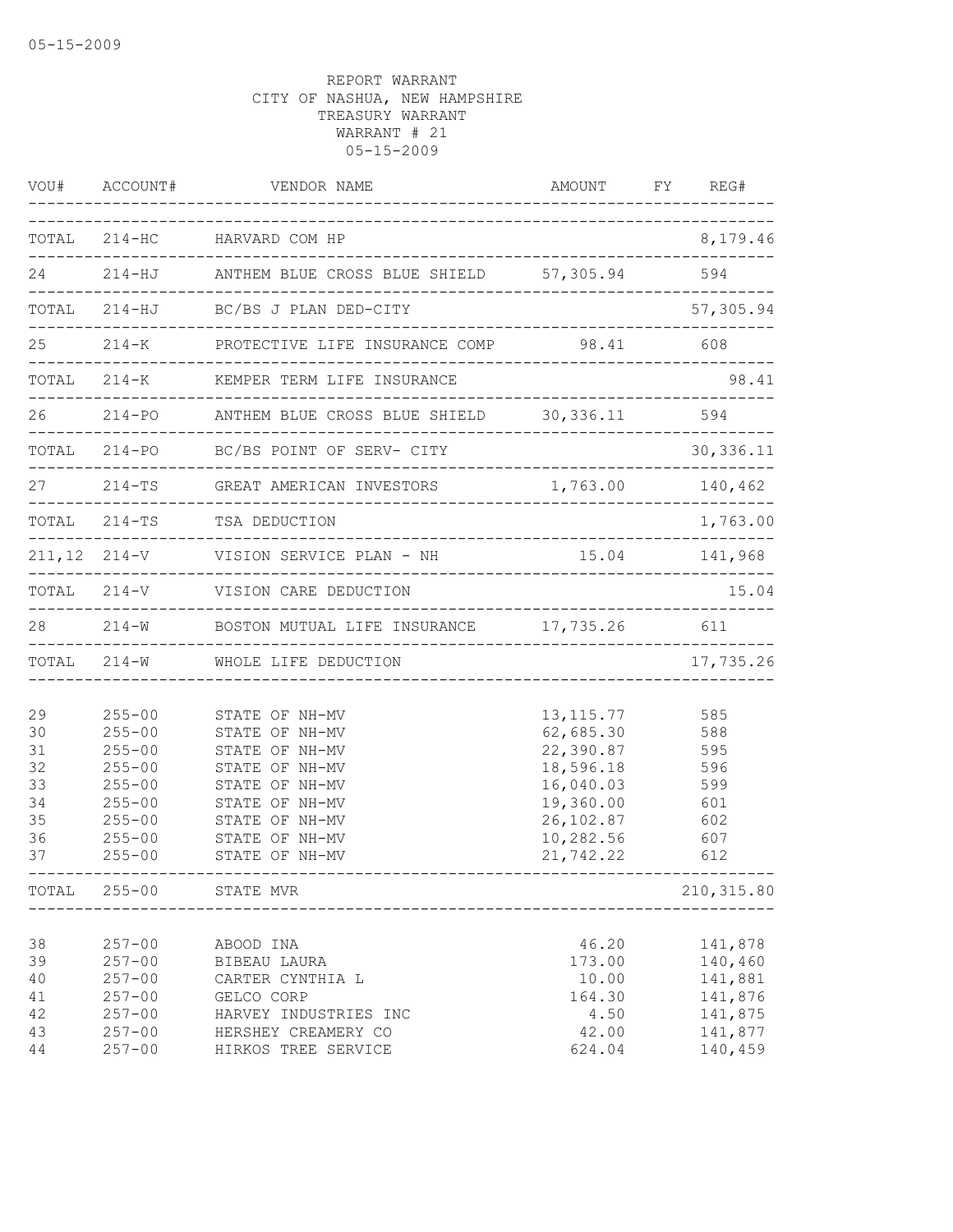| VOU#     | ACCOUNT#                 | VENDOR NAME                         | AMOUNT           | FY | REG#               |
|----------|--------------------------|-------------------------------------|------------------|----|--------------------|
| 45<br>46 | $257 - 00$<br>$257 - 00$ | PANELLA JASON E<br>TAKACS ELIZABETH | 333.80<br>165.00 |    | 141,873<br>141,879 |
| TOTAL    | $257 - 00$               | MV REFUND PENDING                   |                  |    | 1,562.84           |
| 211,12   | 286-01                   | LACROIX MONICA                      | 70.00            |    | 141,924            |
| TOTAL    | $286 - 01$               | SCHL-ELEMEN SUMMER SCHOOL           |                  |    | 70.00              |
|          |                          |                                     |                  |    |                    |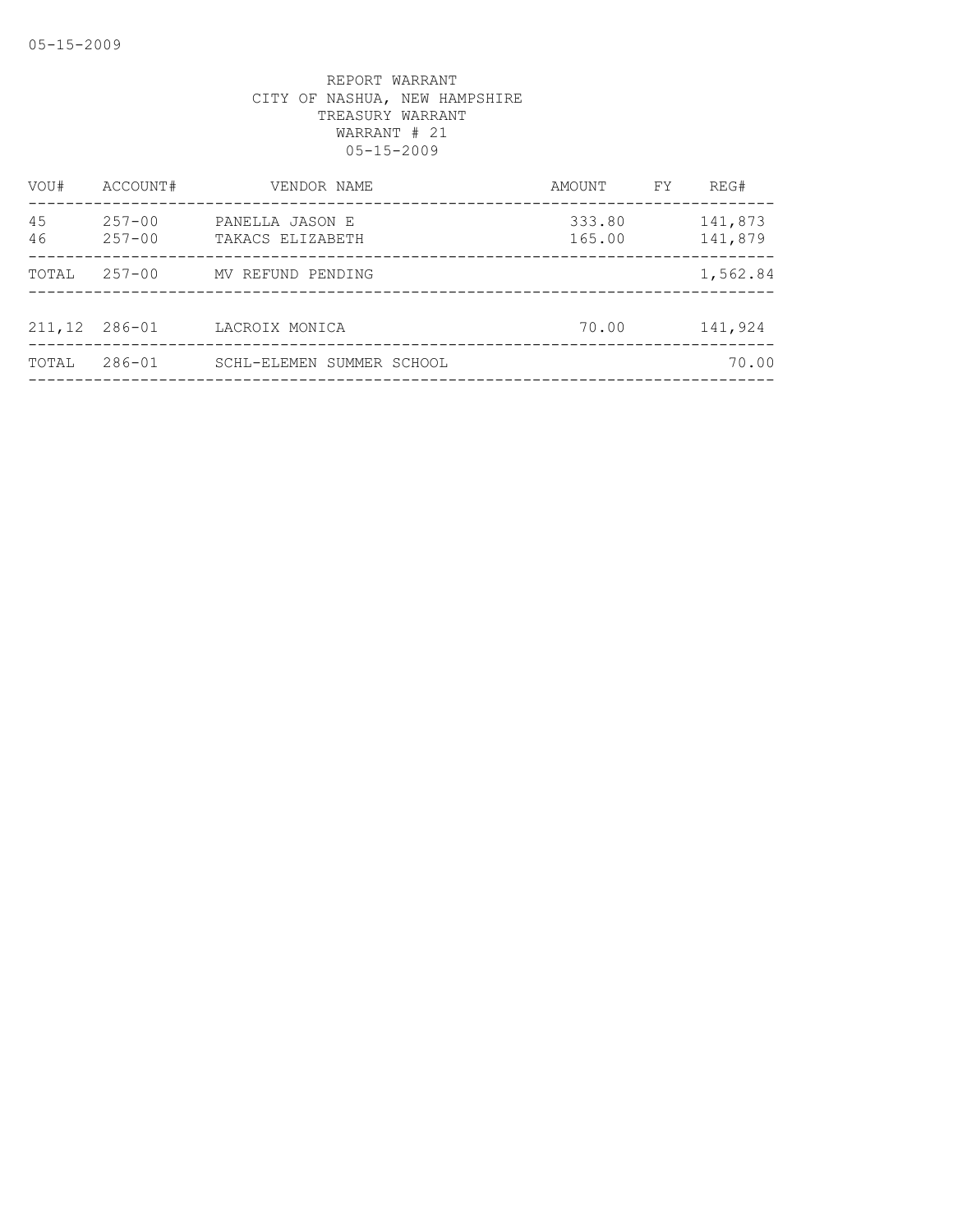| VOU#      | ACCOUNT#  | VENDOR NAME                                       | AMOUNT     | FY | REG#         |
|-----------|-----------|---------------------------------------------------|------------|----|--------------|
| 47        | 305-31045 | NEXTEL COMMUNICATIONS                             | 31.80      |    | 142,038      |
| 48        | 305-53096 | TURNSTONE CORPORATION                             | 1,330.00   |    | 141,338      |
| 49        | 305-59100 | ANDERSON CECIL                                    | 125.00     |    | 141,533      |
| 50        | 305-59100 | COLLINS JOHN                                      | 50.00      |    | 141,546      |
| 51        | 305-59100 | JEYNES MIKE                                       | 312.50     |    | 141,664      |
| 52        | 305-59100 | KING TOM                                          | 50.00      |    | 141,628      |
| 53        | 305-59100 | MCLEAN JIM                                        | 325.00     |    | 141,513      |
| 54        | 305-59100 | O'NEIL TIM                                        | 262.50     |    | 141,516      |
| 55        | 305-59100 | SANCHEZ ANTONIO                                   | 50.00      |    | 141,970      |
| 56        | 305-59100 | WALLENT FRANK J                                   | 100.00     |    | 141,371      |
| 57        | 305-59100 | WEATHERS JOHN                                     | 50.00      |    | 141,551      |
| 58        | 305-64030 | MILL CITY TELEPRODUCTIONS                         | 125.00     |    | 141,655      |
| 59        |           | 305-91030 JOHNSON PETER                           | 150.70     |    | 141,969      |
| 60        |           | 305-94005 ACM-NE REGION TREASURER                 | 250.00     |    | 140,463<br>. |
| TOTAL 305 |           | SRF - CIVIC & COMM ACTIVITIES                     |            |    | 3,212.50     |
|           |           |                                                   |            |    |              |
| 61        |           | 308-06 FRED C CHURCH INSURANCE                    | 2,998.00   |    | 613          |
| 62        |           | 308-83010 ANTHEM BLUE CROSS BLUE SHIELD 48,440.62 |            |    | 603          |
| 63        | 308-83010 | ANTHEM BLUE CROSS BLUE SHIELD                     | 5,913.34   |    | 609          |
| 64        | 308-83012 | ANTHEM BLUE CROSS BLUE SHIELD                     | 200,587.67 |    | 594          |
| 65        | 308-83012 | ANTHEM BLUE CROSS BLUE SHIELD                     | 136,708.81 |    | 603          |
| 66        | 308-83012 | ANTHEM BLUE CROSS BLUE SHIELD                     | 11,748.10  |    | 609          |
| 67        | 308-83013 | ANTHEM BLUE CROSS BLUE SHIELD                     | 154,106.99 |    | 594          |
| 68        | 308-83013 | ANTHEM BLUE CROSS BLUE SHIELD                     | 172,687.75 |    | 603          |
| 69        | 308-83013 | ANTHEM BLUE CROSS BLUE SHIELD                     | 14,195.58  |    | 609          |
| $70$      | 308-83016 | HARVARD PILGRIM HEALTH CARE                       | 31,062.81  |    | 593          |
| 71        | 308-83016 | HARVARD PILGRIM HEALTH CARE                       | 44,301.95  |    | 605          |
| 72        | 308-83017 | HARVARD PILGRIM HEALTH CARE                       | 62,482.01  |    | 593          |
| 73        | 308-83017 | HARVARD PILGRIM HEALTH CARE                       | 57, 144.55 |    | 605          |
| 74        | 308-83018 | ANTHEM BLUE CROSS BLUE SHIELD                     | 48,433.06  |    | 603          |
| 75        | 308-83018 | ANTHEM BLUE CROSS BLUE SHIELD                     | 6,189.48   |    | 609          |
| 76        | 308-83019 | ANTHEM BLUE CROSS BLUE SHIELD                     | 30,339.03  |    | 594          |
| 77        | 308-83019 | ANTHEM BLUE CROSS BLUE SHIELD                     | 29,285.77  |    | 603          |
| 78        | 308-83019 | ANTHEM BLUE CROSS BLUE SHIELD                     | 1,851.15   |    | 609          |
| 79        | 308-83020 | NORTHEAST DELTA                                   | 13,256.45  |    | 592          |
| 80        | 308-83020 | NORTHEAST DELTA                                   | 12,624.37  |    | 604          |
| 81        | 308-83020 | NORTHEAST DELTA                                   | 8,158.65   |    | 610          |
| 82        | 308-83021 | NORTHEAST DELTA                                   | 4,234.50   |    | 592          |
| 83        | 308-83021 | NORTHEAST DELTA                                   | 4,476.17   |    | 604          |
| 84        | 308-83021 | NORTHEAST DELTA                                   | 2,089.22   |    | 610          |
| 85        | 308-83022 | NORTHEAST DELTA                                   | 158,196.16 |    | 604          |
| 86        | 308-83026 | NORTHERN NEW ENGLAND BENEFIT T                    | 29,653.00  |    | 589          |
| 87        | 308-83030 | ITT HARTFORD                                      | 13,496.63  |    | 606          |
| 87        | 308-83031 | ITT HARTFORD                                      | 17,941.79  |    | 606          |
| 88        | 308-83041 | COLLIMORE CULLEN PLLC                             | 3,331.27   |    | 141,612      |
| 89        | 308-83041 | CONNECTICUT UNDERWRITERS INC                      | 123.00     |    | 142,062      |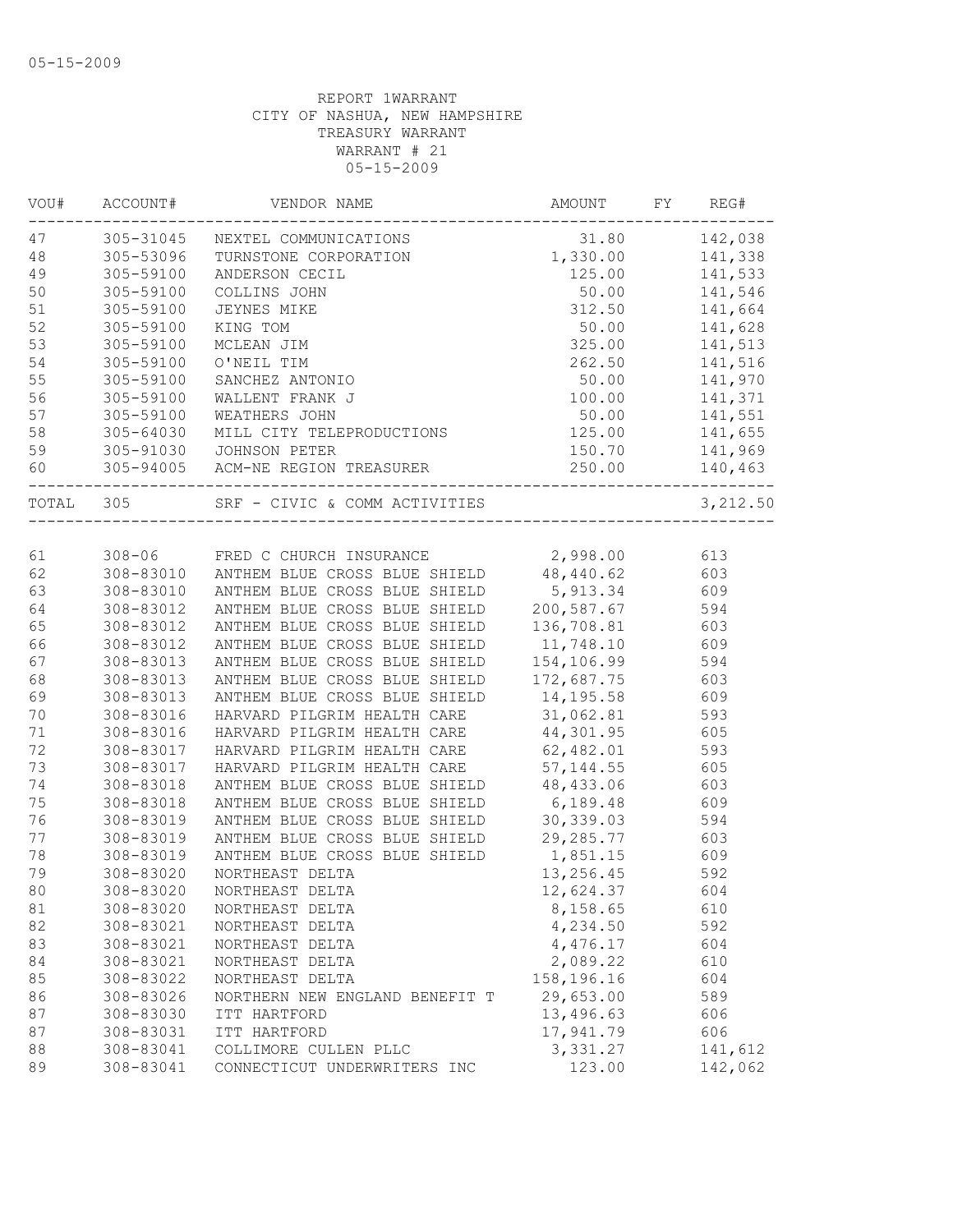| WOU#  | ACCOUNT#            | VENDOR NAME                                   | AMOUNT    | FY | REG#          |
|-------|---------------------|-----------------------------------------------|-----------|----|---------------|
| 90    | 308-83053           | ACCURATE TRANSCRIPTION MATTERS                | 187.50    |    | 141,544       |
| 91    | 308-83053           | FOUR SEASONS ORTHOPAEDIC CTR                  | 693.00    |    | 141,573       |
| 92    | 308-83053           | GREATER NASHUA EMERGENCY PHYS                 | 68.00     |    | 141,565       |
| 93    | 308-83053           | ST JOSEPH BUSINESS & HEALTH                   | 96.15     |    | 141,424       |
| 94    | 308-83053           | WINGATES PHARMACY INC                         | 712.95    |    | 141,500       |
| 95    | 308-83054           | APPLE THERAPY SERICES MANCHEST                | 502.00    |    | 141,526       |
| 96    | 308-83054           | ASSOCIATED RADIOLOGISTS PA<br>W/              | 186.00    |    | 141,548       |
| 97    | 308-83054           | BISSON SHIRLEY                                | 140.00    |    | 141,874       |
| 98    | 308-83054           | BROWN STEVEN L MD                             | 650.00    |    | 141,775       |
| 99    | 308-83054           | CONCORD ORTHOPAEDICS PA                       | 462.00    |    | 141,436       |
| 100   | 308-83054           | DERRY IMAGING CENTER LLC                      | 1,200.00  |    | 141,865       |
| 101   | 308-83054           | DERRY MEDICAL CENTER PA                       | 145.00    |    | 141,545       |
| 102   | 308-83054           | FOUR SEASONS ORTHOPAEDIC CTR                  | 939.00    |    | 141,573       |
| 103   | 308-83054           | GREATER NASHUA EMERGENCY PHYS                 | 182.00    |    | 141,565       |
| 104   | 308-83054           | KOIS WILLIAM EDWARD MD                        | 250.00    |    | 141,383       |
| 105   | 308-83054           | MORIARTY KEVIN S DC                           | 100.00    |    | 141,559       |
| 106   | 308-83054           | NASHUA RADIOLOGY PA                           | 45.00     |    | 141,549       |
| 107   | 308-83054           | OCCUPATIONAL HEALTH CTRS SOUTH                | 592.37    |    | 141,433       |
| 108   | 308-83054           | PERFORMANCE REHAB INC                         | 360.00    |    | 141,384       |
| 109   | 308-83054           | RIENDEAU MARK A                               | 279.75    |    | 141,761       |
| 110   | 308-83054           | ST JOSEPH BUSINESS & HEALTH                   | 422.30    |    | 141,424       |
| 111   | 308-83054           | TORTORELLO NARISA                             | 272.25    |    | 141,539       |
| 112   | 308-83054           | WOLF RALPH R MD W/C                           | 109.00    |    | 141,555       |
| 113   | 308-83055           | DEVINE MILLIMET & BRANCH PA                   | 4,632.55  |    | 141,552       |
| 114   | 308-83055           | NH ORTHOPAEDIC SURGERY PA                     | 700.00    |    | 140,448       |
| 115   | 308-83058           | ST JOSEPH BUSINESS & HEALTH                   | 540.00    |    | 141,424       |
| 116   | 308-83063           | RB ALLEN CO INC                               | 586.10    |    | 140,466       |
| 117   | 308-83064           | DOWNTOWN COLLISION CENTERS OF                 | 10,591.76 |    | 141,523       |
| 118   | 308-83075           | CURTIS GREELEY CURTIS                         | 581.00    |    | 140,464       |
| 119   | 308-83160           | OCCUPATIONAL HEALTH CENTERS                   | 2,718.00  |    | 141,488       |
| 120   | 308-83199           | STANLEY ELEVATOR CO INC                       | 3,565.26  |    | 141,514       |
|       |                     |                                               |           |    |               |
| TOTAL | 308                 | SRF - INSURANCE                               |           |    | 1,358,566.82  |
|       |                     |                                               |           |    |               |
|       |                     | 211,124 3086-49050 STAPLES BUSINESS ADVANTAGE | 14.56     |    | 141,566       |
|       | 211, 125 3086-83004 | VISION SERVICE PLAN - NH                      | 16.29     |    | 141,972       |
|       | 3086-83031          | ITT HARTFORD                                  | 24.36     |    | 606 10        |
|       |                     | 211,126 3086-83102 UNUM LIFE INSURANCE        | 9.96      |    | 141,971       |
|       |                     | 211,127 3086-91040 COTE RICHARD               | 41.80     |    | 141,675       |
|       |                     | 211,128 3086-91040 ST GERMAIN IRENE           |           |    | 12.65 141,702 |
|       |                     | TOTAL 308 JAVITS GRANT PROGRAM                |           |    | 119.62        |
|       |                     |                                               |           |    |               |
|       |                     | 211,129 3097-49075 CENTRAL PAPER              | 4,964.06  |    | 141,732       |
|       |                     | 211,130 3097-49075 CLEAN SOURCE               | 209.80    |    | 141,835       |
|       |                     | 211,131 3097-49085 ALL RIGHT PROVISIONS, INC. | 1,618.00  |    | 141,828       |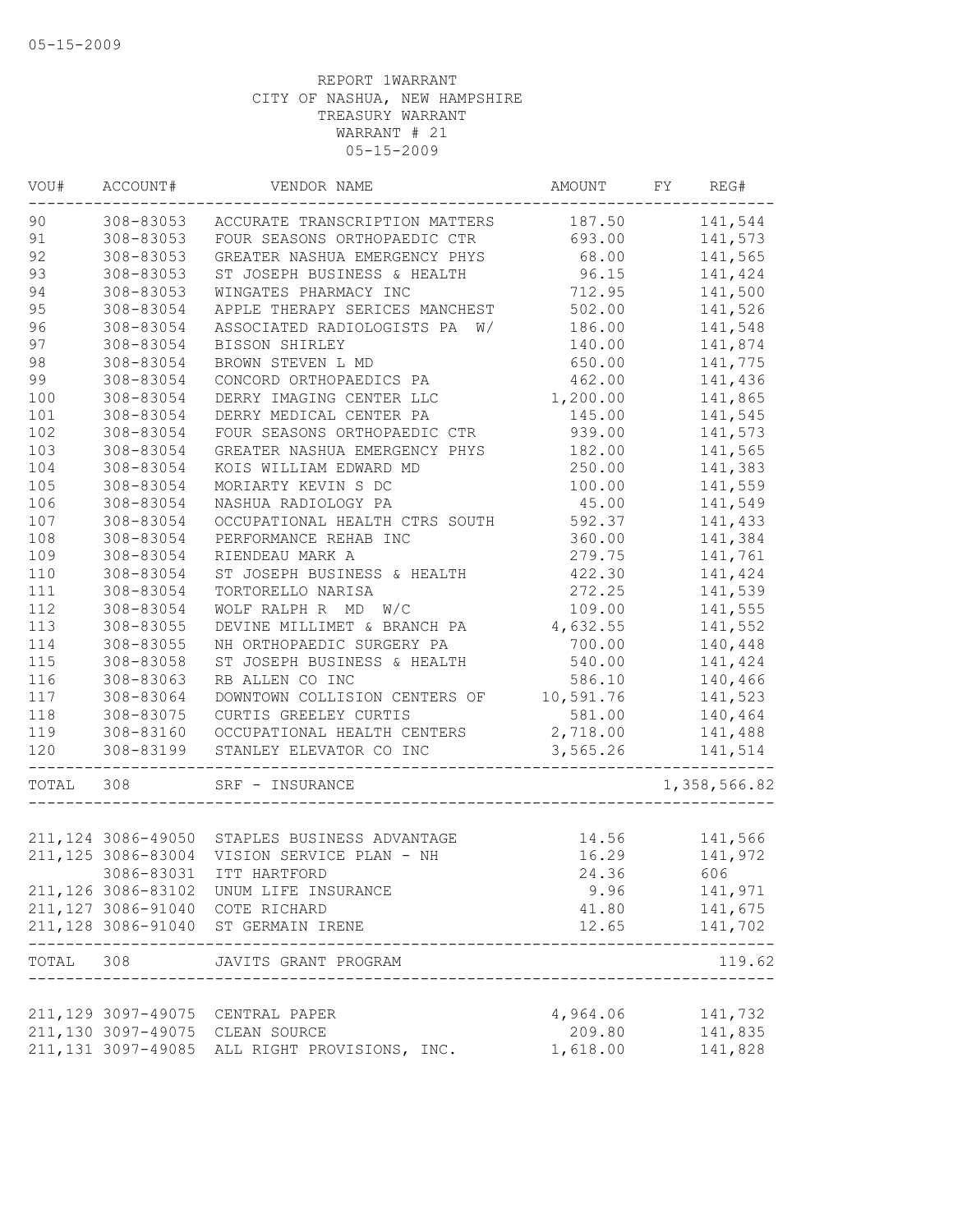|           | VOU# ACCOUNT#                                    | VENDOR NAME                           | AMOUNT     | FY REG#            |
|-----------|--------------------------------------------------|---------------------------------------|------------|--------------------|
|           | 211, 132 3097-49085                              | COCA COLA                             | 1,758.00   | 141,703            |
|           | 211, 133 3097-49085                              | COSTA FRUIT & PRODUCE CO INC          | 25,672.77  | 141,965            |
|           | 211, 134 3097-49085                              | FANTINI BAKING CO., INC.              | 2,392.89   | 141,781            |
|           | 211, 135 3097-49085                              | GARELICK FARMS-LYNN                   | 13, 352.49 | 141,535            |
|           | 211, 136 3097-49085                              | GILL'S PIZZA CO.                      | 4,430.00   | 141,758            |
|           | 211, 137 3097-49085                              | M SAUNDERS INC                        | 5,087.48   | 141,745            |
|           | 211, 138 3097-49085                              | MCKEE FOODS CORP                      | 366.56     | 141,439            |
|           | 211,139 3097-49085                               | NEW ENGLAND ICE CREAM                 | 2,522.31   | 141,773            |
|           | 211,140 3097-49085                               | OTIS SPUNKMEYER INC                   | 1,202.77   | 141,691            |
|           | 211, 141 3097-49085                              | SURPLUS DISTRIBUTION SECTION          | 2,191.75   | 141,518            |
|           | 211, 142 3097-49085                              | UNITED COMMODITY GROUP, INC           | 1,266.25   | 141,894            |
|           | 211, 143 3097-64335                              | NORTHEAST FOOD SVC EQUIPMENT &        | 46.00      | 141,343            |
|           | 211, 144 3097-707                                | MARQUIS ALLISON                       | 152.05     | 141,910            |
|           | 211, 145 3097-74092                              | GOOD MORNING SALES INC                | 82.50      | 141,634            |
|           | 211, 146 3097-74092                              | HOBART SERVICE                        | 1,477.05   | 141,335            |
|           | 211,147 3097-83004                               | VISION SERVICE PLAN - NH              | 130.32     | 141,974            |
|           | 3097-83031                                       | ITT HARTFORD                          | 109.20     | 606 1              |
|           | 211, 148 3097-83102                              | UNUM LIFE INSURANCE                   | 57.51      | 141,973            |
|           | 211,149 3097-91005                               | DONOVAN BEVERLY                       | 173.66     | 141,674            |
|           | 211,150 3097-91005                               | RALPH PAULE                           | 98.58      | 141,673            |
|           | 211, 151 3097-91005<br>------------------------- | SLOSEK ODETTE                         | 87.31      | 141,689<br>------- |
| TOTAL 309 |                                                  | SRF - FOOD SERVICES                   |            | 69,449.31          |
|           |                                                  |                                       |            |                    |
|           | 211, 152 3098-49085                              | COSTA FRUIT & PRODUCE CO INC          |            | 68.56 141,965      |
|           | 211, 153 3098-49085                              | M SAUNDERS INC                        | 1,650.50   | 141,745            |
|           | 211, 153 3098-49085                              | M SAUNDERS INC                        | 157.60     | 141,746            |
| TOTAL 309 |                                                  | FRESH FRUIT & VEGETABLE GRANT         |            | 1,876.66           |
|           | 211,154 3117-66005 LVR INC                       |                                       |            | 105.40 141,699     |
| TOTAL 311 |                                                  | DRIVER'S EDUCATION                    |            | 105.40             |
|           |                                                  |                                       |            |                    |
|           |                                                  | 211,155 3118-49050 SCHOOL HEALTH CORP | 847.93     | 141,329            |
|           |                                                  | TOTAL 311 SUMMER SCHOOL               |            | 847.93             |
|           |                                                  |                                       |            |                    |
| 122       | 312-41010                                        | DELL MARKETING LP                     | 876.26     | 141,395            |
| 123       | 312-41015                                        | NATIONAL PEN COMPANY                  | 170.40     | 142,079            |
| 124       | 312-43005                                        | PRINTGRAPHICS OF MAINE                | 174.66     | 141,376            |
| 125       | 312-46025                                        | MAC MULKIN CHEVROLET INC              | $-16.02$   | 141,938            |
| 126       | 312-705                                          | D & R TOWING INC                      | 415.00     | 141,936            |
| 127       | $312 - 705$                                      | DECELLES AUTO CLINIC INC              | 190.00     | 141,587            |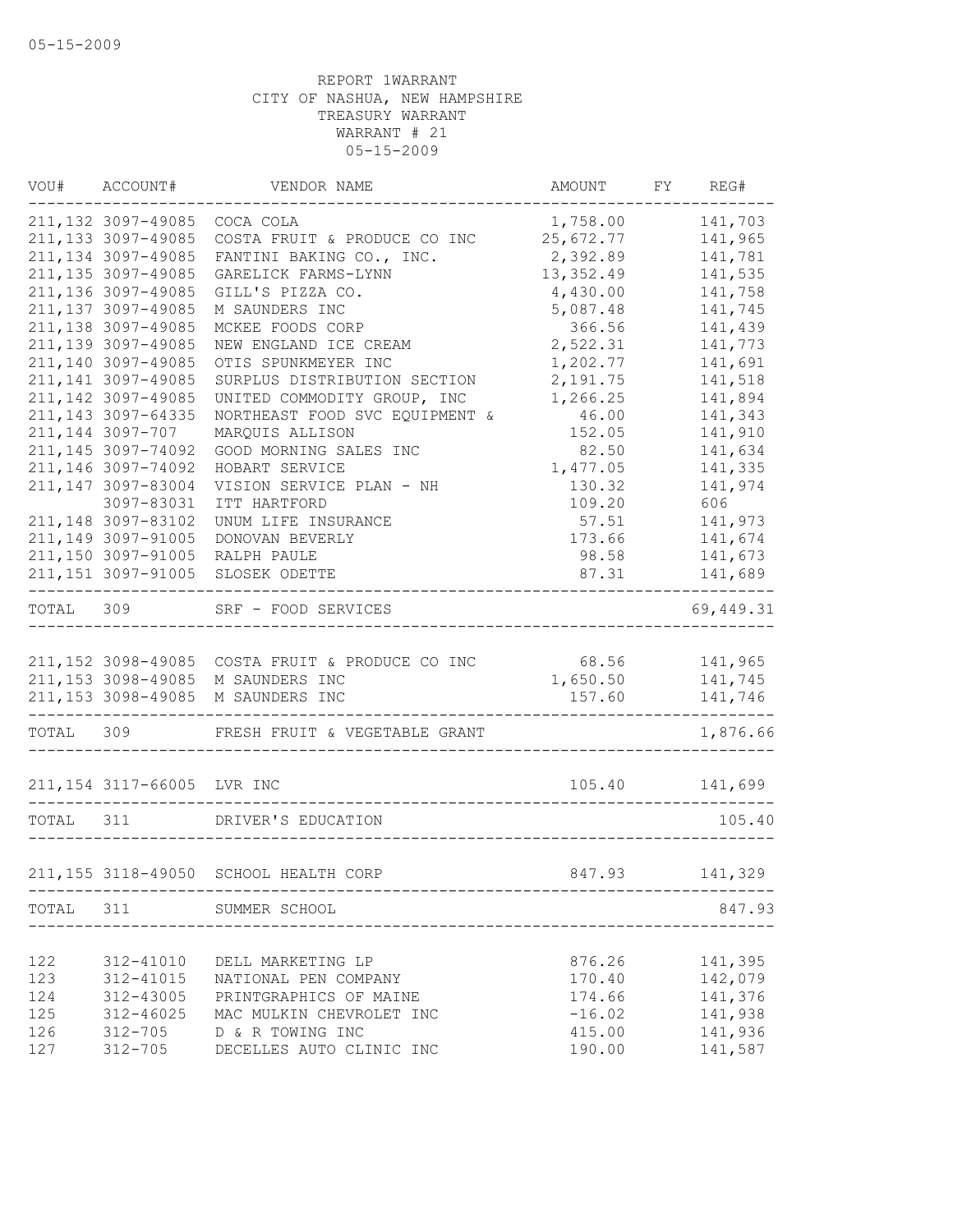| VOU#      | ACCOUNT#            | VENDOR NAME                                                | AMOUNT   | FY | REG#     |
|-----------|---------------------|------------------------------------------------------------|----------|----|----------|
| 128       | $312 - 705$         | QUICK RESPONSE TOWING LLC                                  | 985.00   |    | 141,570  |
| 129       | 312-705             | TILDEN AUTOMOTIVE & TRUCK CTRS                             | 95.00    |    | 141,525  |
| 130       | 312-78007           | MAC MULKIN CHEVROLET INC                                   | 17.75    |    | 141,938  |
| TOTAL     | 312                 | SRF - FINANCIAL SERVICES                                   |          |    | 2,908.05 |
|           | 211, 156 3122-49050 | CARTRIDGE WORLD                                            | 2,569.80 |    | 141,787  |
|           | 211, 157 3122-49050 | FOLLETT EDUCATIONAL SERVICES                               | 314.21   |    | 141,327  |
|           | 211, 158 3122-49050 | HEWLETT PACKARD COMPANY                                    | 949.00   |    | 141,398  |
|           | 211,159 3122-49050  | ROGERS MICHELLE                                            | 132.50   |    | 141,823  |
|           | 211,160 3122-49075  | GIOVANNIS                                                  | 1,138.97 |    | 141,905  |
|           | 211, 161 3122-49075 | WALMART COMMUNITY                                          | 64.70    |    | 141,643  |
| TOTAL 312 |                     | ADULT ED/CONTINUING ED                                     |          |    | 5,169.18 |
| 131       | 323-59100           | FEDEX                                                      | 28.55    |    | 142,033  |
| TOTAL     | 323                 | SRF - GIS                                                  |          |    | 28.55    |
|           |                     |                                                            |          |    |          |
|           |                     | 3269-83009 NORTHEAST DELTA                                 | 149.64   |    | 604      |
|           | 3269-83031          | ITT HARTFORD                                               | 13.44    |    | 606      |
| TOTAL     | 326                 | NH ALTERNATE ASSESSMENT COACH                              |          |    | 163.08   |
|           |                     | 211,162 3289-49075 NATIONAL PROFESSIONAL RESOURCE 2,213.75 |          |    | 141,840  |
| TOTAL     | 328                 | TITLE IIA CORRECTIVE ACTION                                |          |    | 2,213.75 |
|           |                     |                                                            |          |    |          |
|           |                     | 211,163 3299-64045 HEWLETT PACKARD COMPANY                 | 949.00   |    | 141,398  |
| TOTAL 329 |                     | TITLE I SINI FOLLOW THE CHILD                              |          |    | 949.00   |
| 134       | 331-01420           | CASH                                                       | 5,000.00 |    | 140,449  |
| 135       | $331 - 01500$       | LAW REALTY CO INC                                          | 416.67   |    | 142,095  |
| 136       | 331-01500           | RAPID REAL ESTATE LLC                                      | 1,500.00 |    | 142,051  |
| 137       | 331-31050           | USA MOBILITY WIRELESS INC                                  | 10.56    |    | 142,068  |
| 138       | 331-59100           | CITY OF MANCHESTER-POLICE DEPT                             | 2,747.14 |    | 142,053  |
| 139       | 331-59100           | LEXISNEXIS                                                 | 50.00    |    | 142,070  |
| 140       | 331-64030           | CITY OF MANCHESTER-POLICE DEPT                             | 9,819.99 |    | 142,053  |
| 141       | 331-64045           | OFFICE ENVIRONMENTS OF NEW ENG                             | 222.50   |    | 141,598  |
| 142       | 331-94005           | CITY OF MANCHESTER-POLICE DEPT                             | 5,346.72 |    | 142,053  |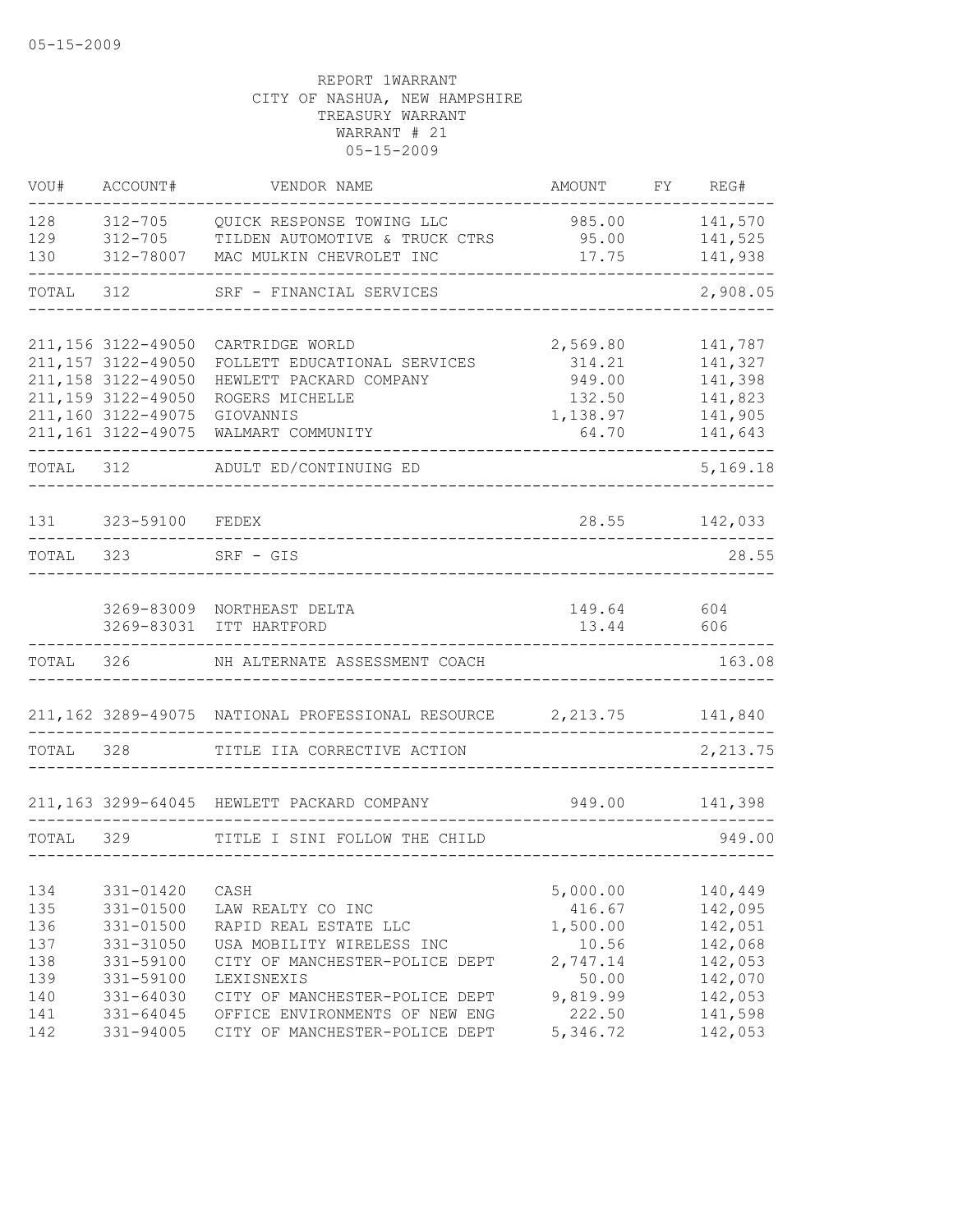|                                               | VOU# ACCOUNT#                                                                                       | VENDOR NAME                                                                                                                                                                              | AMOUNT FY REG#                                                     |                                                                           |
|-----------------------------------------------|-----------------------------------------------------------------------------------------------------|------------------------------------------------------------------------------------------------------------------------------------------------------------------------------------------|--------------------------------------------------------------------|---------------------------------------------------------------------------|
|                                               |                                                                                                     | TOTAL 331 SRF - POLICE DEPARTMENT<br>--------------------                                                                                                                                |                                                                    | 25, 113.58                                                                |
|                                               |                                                                                                     | 143 332-94005 BRANDON SCHOOL                                                                                                                                                             | 636.00 142,065                                                     |                                                                           |
| TOTAL                                         |                                                                                                     | 332 SRF - FIRE DEPARTMENT                                                                                                                                                                |                                                                    | 636.00                                                                    |
|                                               |                                                                                                     | 211,164 3329-49075 UTTERO DEBBRA                                                                                                                                                         |                                                                    | 49.19 141,860                                                             |
| TOTAL 332                                     |                                                                                                     | TITLE I SCHL IMPRV LEDGE ST                                                                                                                                                              |                                                                    | 49.19                                                                     |
|                                               |                                                                                                     | 211,165 3339-49075 CORTEZ KIMBERLY<br>211,166 3339-49075 TINTLE MARY-FRANCES                                                                                                             |                                                                    | 243.65 141,794<br>128.56 141,863                                          |
| TOTAL 333                                     |                                                                                                     | TITLE I SCHL IMPRV MT PLEASANT                                                                                                                                                           |                                                                    | 372.21                                                                    |
|                                               | 211,167 3359-49050<br>211,168 3359-83004<br>3359-83031<br>211, 169 3359-83102<br>211,170 3359-91040 | CHILDCRAFT<br>VISION SERVICE PLAN - NH<br>ITT HARTFORD<br>UNUM LIFE INSURANCE<br>MULLEN KRISTIN                                                                                          | 99.94<br>16.29<br>17.36<br>7.10<br>51.70                           | 141,672<br>141,976<br>606<br>141,975<br>141,921                           |
|                                               | TOTAL 335                                                                                           | TITLE IB READ 1ST MT PLEASANT                                                                                                                                                            |                                                                    | 192.39                                                                    |
|                                               |                                                                                                     | 211, 171 3369-13133 ADULT LEARNING CENTER                                                                                                                                                |                                                                    | 120.00 141,596                                                            |
| TOTAL 336                                     |                                                                                                     | TITLE I SCHL IMPRV DR CRISP                                                                                                                                                              |                                                                    | 120.00                                                                    |
|                                               |                                                                                                     | 211,172 3389-53103 YOUTH COUNCIL (THE)                                                                                                                                                   | 8,603.30 141,736                                                   |                                                                           |
| TOTAL 338                                     |                                                                                                     | TITLE IV SDF YOUTH COUNCIL                                                                                                                                                               |                                                                    | 8,603.30                                                                  |
| 145<br>146<br>147<br>148<br>149<br>150<br>151 | 341-01943<br>341-31045<br>341-47010<br>341-47010<br>341-53025<br>341-94014<br>341-94014             | DIV OF PUBLIC HEALTH & COMMUNI<br>NEXTEL COMMUNICATIONS<br>BARNES & NOBLE INC<br>COLONIAL MEDICAL ASSISTED DEVI<br>DAVENPORT LOIS C<br>CARON CHRISTINE<br>DIV OF PUBLIC HEALTH & COMMUNI | 49.92<br>302.77<br>175.00<br>1,014.00<br>150.00<br>57.66<br>118.05 | 141,977<br>142,038<br>141,299<br>141,814<br>141,497<br>141,429<br>141,977 |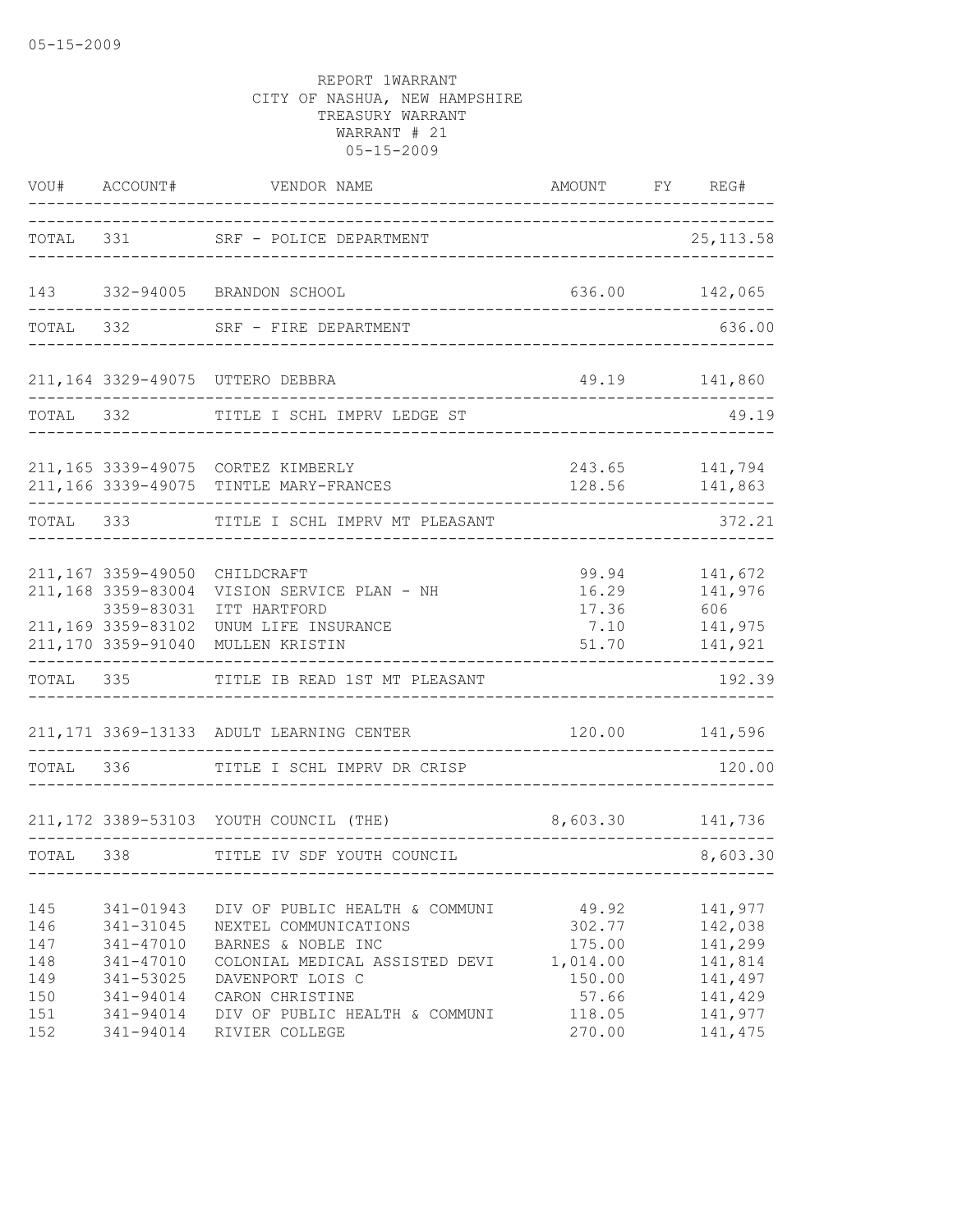|           | VOU# ACCOUNT#       | VENDOR NAME<br>___________                                                                     | AMOUNT FY REG#           |          |
|-----------|---------------------|------------------------------------------------------------------------------------------------|--------------------------|----------|
| TOTAL 341 |                     | SRF - COMMUNITY SERVICES                                                                       |                          | 2,137.40 |
|           |                     | 153 342-01340 TREASURER STATE OF NH (PHL) 60.00 142,077<br>154 342-31045 NEXTEL COMMUNICATIONS | 31.81                    | 142,038  |
| TOTAL 342 |                     | SRF - COMMUNITY HEALTH                                                                         |                          | 91.81    |
|           | 211, 173 3440-49075 | AC MOORE INC                                                                                   | 130.72                   | 141,731  |
|           | 211, 174 3440-49075 | BAKER ALEXIS                                                                                   | 86.57                    | 141,791  |
|           | 211, 175 3440-49075 | BOSTEELS DIANE                                                                                 | 45.70                    | 141,778  |
|           | 211, 176 3440-49075 |                                                                                                |                          | 142,114  |
|           | 211, 177 3440-49075 | COSTCO WHOLESALE #307                                                                          | 60.98                    |          |
|           |                     | GARELICK FARMS-LYNN                                                                            | 322.00                   | 141,535  |
|           | 211, 178 3440-49075 | HAMM LINDA                                                                                     | 54.96                    | 141,728  |
|           | 211, 179 3440-49075 | HOME DEPOT CREDIT SERVICES                                                                     | 99.79                    | 141,693  |
|           | 211,180 3440-49075  | J & A HANDY CRAFTS INC                                                                         | 166.14                   | 141,853  |
|           | 211, 181 3440-49075 | JACK'S PIZZA                                                                                   | 61.00                    | 141,591  |
|           | 211, 182 3440-49075 | MARKET BASKET                                                                                  | 96.16                    | 141,476  |
|           | 211, 183 3440-49075 | MCADAMS GREGORY DBA                                                                            | 350.00                   | 141,779  |
|           | 211, 184 3440-49075 | MCINTIRE BUSINESS PRODUCTS INC                                                                 | 47.46                    | 141,964  |
|           | 211, 185 3440-49075 | NASCO                                                                                          | 63.15                    | 141,955  |
|           | 211,186 3440-49075  | S&S WORLDWIDE                                                                                  | 506.64                   | 141,669  |
|           | 211,187 3440-49075  | SAM'S CLUB                                                                                     | 370.68                   | 142, 113 |
|           | 211,188 3440-49075  | SQUAM LAKE NATURAL SCIENCE CTR                                                                 | 676.00                   | 141,978  |
|           | 211, 189 3440-49075 | WALMART COMMUNITY                                                                              | 289.69                   | 141,643  |
|           | 211,190 3440-55020  | FIRST STUDENT INC                                                                              | 236.37                   | 141,726  |
|           | 211, 191 3440-91040 | BOSTEELS DIANE                                                                                 | 136.00                   | 141,778  |
| TOTAL 344 |                     | AFTER SCHOOL PROGRAM                                                                           |                          | 3,800.01 |
|           |                     | 3446-54005 TELEGRAPH PUBLISHING COMPANY 273.62 142,125                                         |                          |          |
| TOTAL     | 344                 |                                                                                                |                          | 273.62   |
|           |                     |                                                                                                |                          |          |
|           |                     | 211,192 3449-83004 VISION SERVICE PLAN - NH                                                    | 16.29                    | 141,980  |
|           |                     | 3449-83031 ITT HARTFORD                                                                        | 2.80                     | 606      |
|           | __________________  | 211,193 3449-83102 UNUM LIFE INSURANCE                                                         | 8.57<br>---------------- | 141,979  |
| TOTAL 344 |                     | TITLE IV SDF 21ST CENTURY                                                                      |                          | 27.66    |
|           |                     |                                                                                                |                          |          |
|           |                     | 211,194 3468-49075 FIRST STUDENT INC                                                           | 228.31                   | 141,726  |
|           |                     | 211,195 3468-49075 SCHOOL PUBLICATION CO                                                       | 461.00                   | 141,907  |
|           |                     | 211,196 3468-49075 STAPLES BUSINESS ADVANTAGE                                                  | 187.92                   | 141,566  |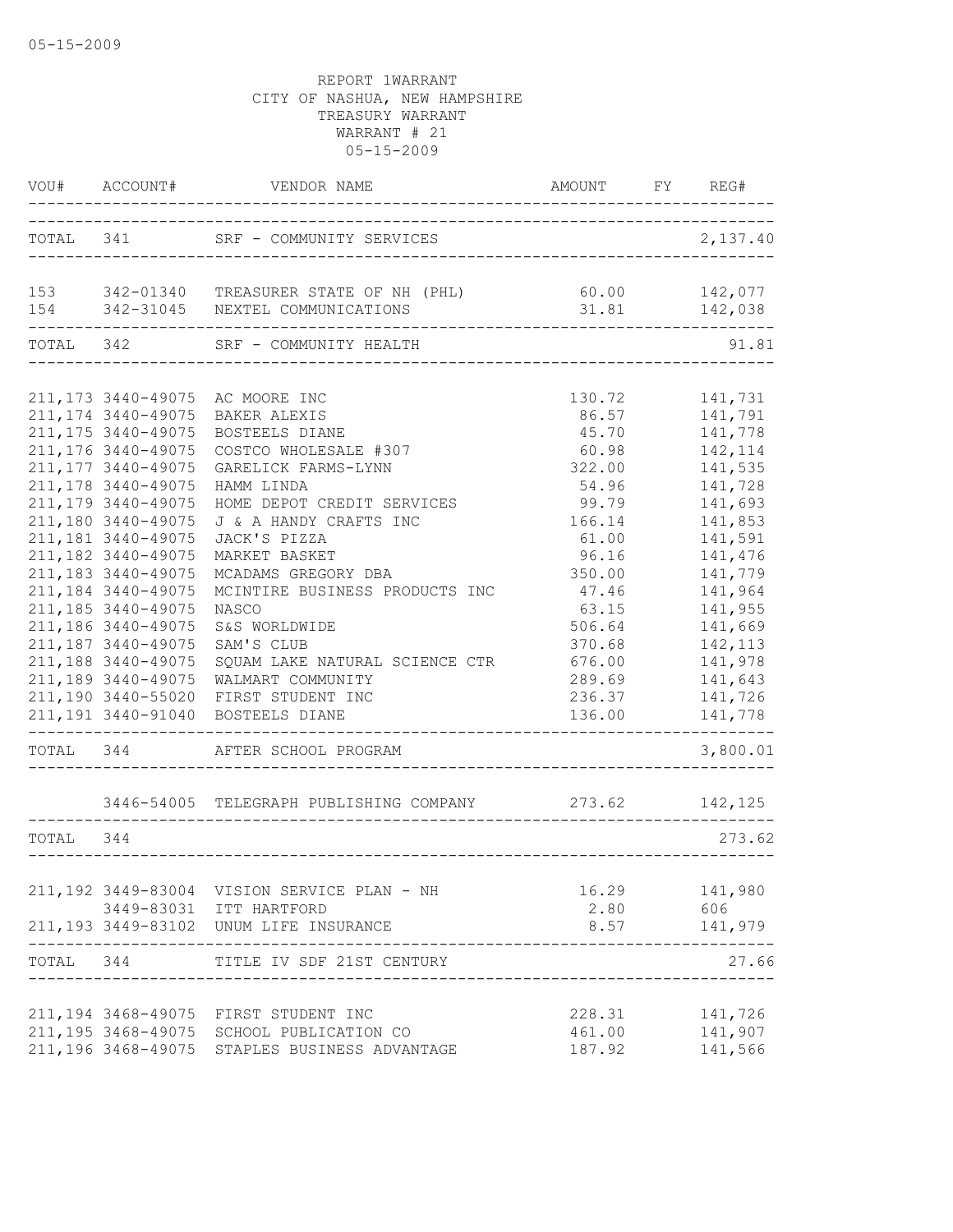|           | VOU# ACCOUNT#       | VENDOR NAME                                           | AMOUNT                           | FY REG#            |
|-----------|---------------------|-------------------------------------------------------|----------------------------------|--------------------|
|           | 211, 197 3468-49075 | TELEGRAPH PUBLISHING COMPANY                          | 400.00                           | 141,949            |
|           | 211,198 3468-53102  | MEASURED PROGRESS INC                                 | 8,407.75                         | 141,776            |
|           | 211,199 3468-83004  | VISION SERVICE PLAN - NH                              | 16.29                            | 141,982            |
|           | 3468-83031          | ITT HARTFORD                                          | 30.80                            | 606                |
|           | 211,200 3468-83102  | UNUM LIFE INSURANCE                                   | 14.09                            | 141,981            |
|           | 211,201 3468-91040  | BENZEKRI KAREN                                        | 430.40                           | 141,765            |
|           | 211, 202 3468-91040 | COLLEGE BOARD THE                                     | 1,750.00                         | 141,900            |
|           | 211, 203 3468-91040 | CONROY TAMMY                                          | 68.20                            | 141,925            |
| TOTAL 346 |                     | SMALLER LEARNING COMMUNITY                            |                                  | 11,994.76          |
|           |                     |                                                       |                                  |                    |
|           | 211,204 3508-53102  | UNIVERSITY OF NH                                      | 4,073.00                         | 142,052            |
|           | 211,205 3508-91040  | CATE-WILSON JENNIFER                                  | 217.12                           | 141,922            |
|           | 211,206 3508-91040  | MOORE MARILYN                                         | 217.12                           | 141,357            |
| TOTAL     | 350                 | TITLE 11A TEACHER QUALITY                             |                                  | 4,507.24           |
|           | 3509-83009          | NORTHEAST DELTA                                       | 1,003.13                         | 604                |
|           | 3509-83031          | ITT HARTFORD                                          | 181.72                           | 606                |
|           | 211,207 3509-91040  | CATE-WILSON JENNIFER                                  | 557.67                           | 141,922            |
|           | 211,208 3509-91040  | MOORE MARILYN                                         | 842.88                           |                    |
|           | 211,209 3509-91040  | PAROLIN JULIE                                         | 199.00                           | 141,357<br>141,842 |
|           |                     |                                                       |                                  |                    |
| TOTAL     | 350                 | TITLE 11A TEACHER QUALITY                             |                                  | 2,784.40           |
|           |                     | 159 352-705 PARENT JOHN                               |                                  | 100.00 141,613     |
| TOTAL 352 |                     | SRF - PARKS AND RECREATION                            |                                  | 100.00             |
|           |                     |                                                       |                                  |                    |
|           |                     | 211, 210 3559-83004 VISION SERVICE PLAN - NH          | 32.58                            | 141,982            |
|           |                     | 3559-83031 ITT HARTFORD                               | 18.48                            | 606                |
| TOTAL 355 |                     | TITLE IB READING 1ST FES<br>---------                 | -------------------------------- | 51.06              |
|           |                     |                                                       |                                  |                    |
|           |                     | 3609-83009 NORTHEAST DELTA<br>3609-83031 ITT HARTFORD | 232.41                           | 604                |
|           |                     |                                                       | 32.76                            | 606                |
| TOTAL     | 360                 | DROP OUT PREVENTION/ALT ED                            |                                  | 265.17             |
| 163       |                     | 371-53100 GZA GEOENVIRONMENTAL INC                    | 3,487.50                         | 141,715            |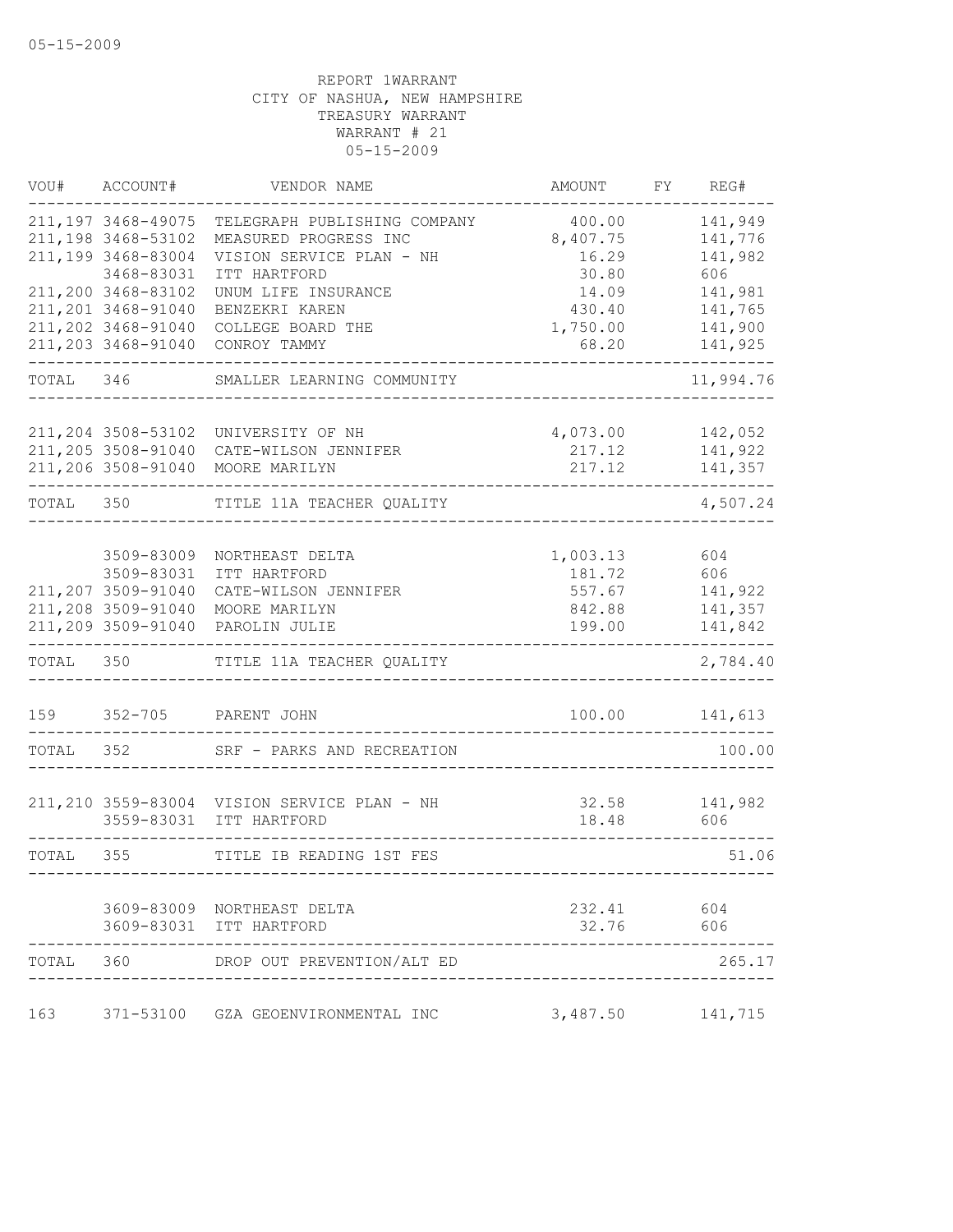|           | VOU# ACCOUNT# |                                          |                     | REG#      |
|-----------|---------------|------------------------------------------|---------------------|-----------|
| TOTAL 371 |               | SRF - COMMUNITY DEVELOPMENT              | ___________________ | 3,487.50  |
|           |               |                                          |                     |           |
| 164       |               | 373-03 NH BAR FOUNDATION                 | 25,000.00           | 590       |
| 165       |               | 373-53025 LOAN PACKAGING LLC             | 1,280.00            | 141,524   |
| 166       |               | 373-53075 NASHUA REGIONAL PLANNING COMMI | 1,980.00            | 141,962   |
|           | TOTAL 373     | SRF - ECONOMIC DEVELOPMENT               |                     | 28,260.00 |
|           |               |                                          |                     |           |
| 167       | 374-07030     | MITCHELL TAM & MUNOZ CONSTRUCT 2,550.00  |                     | 141,986   |
| 168       | 374-07090     | NASHUA SOUP KITCHEN & SHELTER            | 6,014.36 141,415    |           |
| 169       | 374-07120     | NASHUA AREA HEALTH CENTER                | 1,218.18            | 141,603   |
| 170       | 374-07145     | NEIGHBORHOOD HOUSING SERVICES            | 3,636.36            | 141,493   |
| 170       | 374-07188     | NEIGHBORHOOD HOUSING SERVICES            | 2,298.91            | 141,493   |
| 171       | 374-07220     | GREATER NASHUA COUNCIL ON ALCO           | 1,818.18            | 141,390   |
| 172       | 374-07340     | HILLSBOROUGH COUNTY TREASURER            | 86.00               | 141,947   |
| 173       | 374-07340     | TELEGRAPH PUBLISHING COMPANY             | 367.00              | 142,125   |
| 174       | 374-07435     | Q-STAR TECHNOLOGY LLC                    | 12,000.00           | 141,868   |
| 175       | 374-07600     | 1-3 TEMPLE STREET REALTY TRUST           | 4,800.00            | 141,987   |
| 176       | 374-07600     | INSTITUTE FOR ENVIRONMENTAL ED           | 316.00              | 141,607   |
| 177       | 374-07620     | CHAVEZ ALEX                              | 400.00              | 141,985   |
| 178       | 374-07620     | RAMIREZ CARMEN                           | 400.00              | 141,984   |
| 179       | 374-07620     | SULLIVAN DAVID                           | 250.00              | 141,870   |
| 180       | 374-09031     | TRANSIT MANAGEMENT OF NASHUA             | 163.03              | 597       |
| 181       | 374-09061     | ARAMARK UNIFORM SERVICES                 | 90.42               | 141,406   |
| 182       | 374-09061     | CAMEROTA TRUCK PARTS                     | 1,008.00            | 141,418   |
| 183       | 374-09061     | NEXTEL COMMUNICATIONS                    | 545.78              | 142,038   |
| 184       | 374-09061     | UNITED PARCEL SERVICE                    | 17.00               | 142,107   |
| 185       | 374-09091     | BEST FORD/BEST CYCLE                     | 9.80                | 141,320   |
| 186       | 374-09091     | CAMEROTA TRUCK PARTS                     | 3,609.56            | 141,418   |
| 187       | 374-09091     | CHROMATE INDUSTRIAL CORP                 | 207.62              | 141,410   |
| 188       | 374-09091     | GILLIG LLC                               | 516.75              | 141,556   |
| 189       | 374-09091     | HOME DEPOT CREDIT SERVICES               | 23.97               | 142,042   |
| 190       | 374-09091     | NAPA AUTO PARTS                          | 60.10               | 141,580   |
| 191       | 374-09091     | NORTHERN BUS SALES INC                   | 368.94              | 141,431   |
| 192       | 374-09091     | RYDER FLEET PRODUCTS.COM INC             | 197.05              | 141,582   |
| 193       | 374-09091     | SNAP-ON EQUIPMENT                        | 495.00              | 141,796   |
| 194       | 374-09101     | PSNH                                     | 1,412.40            | 142,090   |
| 195       | 374-09102     | PUBLIC SERVICE OF NH                     | 849.49              | 142,096   |
| 196       | 374-09112     | METROMEDIA ENERGY INC                    | 335.38              | 142,072   |
| 197       | 374-09112     | NATIONAL GRID                            | 62.20               | 142,069   |
| 198       | 374-09114     | METROMEDIA ENERGY INC                    | 236.46              | 142,072   |
| 198       | 374-09115     | METROMEDIA ENERGY INC                    | 808.05              | 142,072   |
| 199       | 374-09115     | NATIONAL GRID                            | 110.78              | 142,069   |
| 200       | 374-09120     | PENNICHUCK WATER                         | 109.51              | 142,046   |
| 201       | 374-09133     | FAIRPOINT COMMUNICATIONS                 | 152.40              | 142,082   |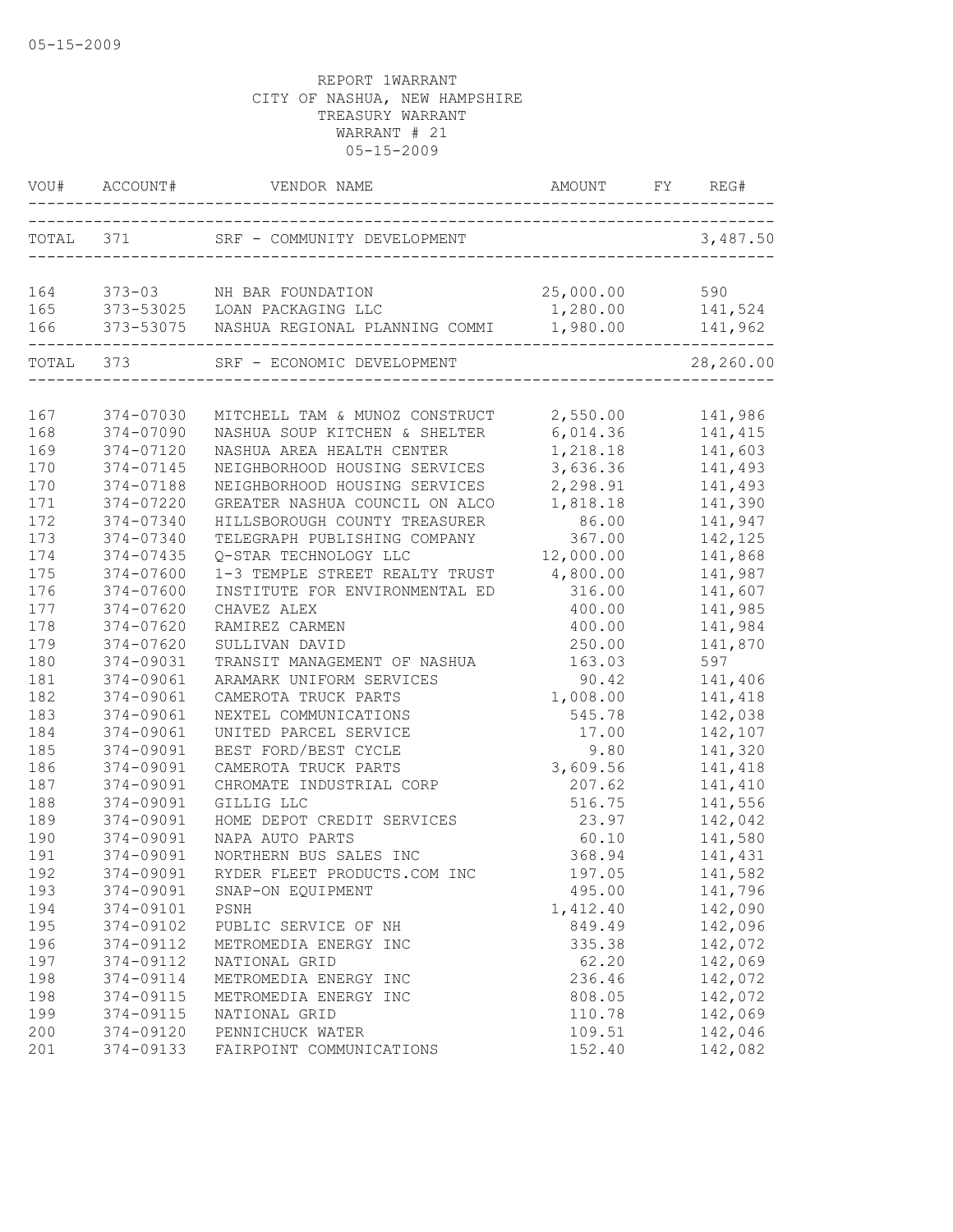|           | VOU# ACCOUNT#       | VENDOR NAME                            | AMOUNT FY REG#   |           |
|-----------|---------------------|----------------------------------------|------------------|-----------|
| 202       | 374-09133           | NEXTEL COMMUNICATIONS                  |                  |           |
| 203       | 374-09201           | TRANSIT MANAGEMENT OF NASHUA 16,652.84 |                  | 597       |
| 203       | 374-09209           | TRANSIT MANAGEMENT OF NASHUA           | 840.04           | 597       |
| 204       | 374-09221           | FIRST TRANSIT INC                      | 16,650.00        | 141,370   |
| 205       | 374-09261           | ARAMARK UNIFORM SERVICES               | 245.60           | 141,406   |
| 206       | 374-09261           | PURE WATERS OF NEW ENGLAND LLC         | 31.50            | 141,534   |
| 207       | 374-45230           | NEXTEL COMMUNICATIONS                  | 49.99            | 142,038   |
| 208       | 374-59188           | ASAP ENVIRONMENTAL INC                 | 920.00           | 141,626   |
| 209       | 374-59188           | INSTITUTE FOR ENVIRONMENTAL ED         | 1,461.00         | 141,607   |
| 210       | 374-91030           | ILG JOANY                              | 803.82           | 141,568   |
| 211       | 374-91030           | METCALF KYLE                           | 1,092.69         | 141,623   |
| 212       | 374-91030           | SCHENA CARRIE JOHNSON                  | 1,331.19 141,983 |           |
| 213       | 374-91030           | SOUSA ROBERT JR                        | 779.52           | 141,553   |
| 214       | 374-91030           | SULLIVAN DAVID                         | 1,058.36 141,735 |           |
| TOTAL 374 |                     | SRF - URBAN PROGRAMS                   |                  | 89,636.03 |
|           |                     |                                        |                  |           |
|           |                     | 215 375-64045 ADVANTAGE OPTICS INC     | 243.43 141,609   |           |
|           |                     | 216 375-95005 TREASURER STATE OF NH    | 150.00           | 141,988   |
|           |                     | TOTAL 375 SRF - PUBLIC LIBRARIES       |                  | 393.43    |
|           |                     | 211, 211 3769-42010 PETTY CASH         | 13.29            | 141,991   |
|           | 211, 211 3769-47010 | PETTY CASH                             | 8.99             | 141,991   |
|           | 211, 212 3769-49035 | AHA! PROCESS, INC                      | 444.56           | 141,764   |
|           | 211, 213 3769-49035 | CAMBIUM LEARNING INC                   | 829.20           | 141,768   |
|           | 211, 214 3769-49035 | CHADWELL GARY                          | 649.00           | 141,718   |
|           | 211, 215 3769-49035 | ETA CUISENAIRE                         | 54.82            | 141,719   |
|           | 211, 216 3769-49035 | HEINEMANN                              | 370.41           | 141,701   |
|           | 211, 217 3769-49035 | HM RECEIVABLES CO LLC                  | 528.12           | 141,897   |
|           | 211, 218 3769-49035 | NATIONAL GEOGRAPHIC SCHOOL PUB         | 2,353.62         | 141,577   |
|           | 211, 219 3769-49035 | SCHOLASTIC INCORPORATED                | 98.07            | 141,958   |
|           | 211, 220 3769-49035 | SHORT BOOKS INC (THE)                  | 457.80           | 141,850   |
|           | 211, 221 3769-49035 | SUNDANCE/NEWBRIDGE                     | 5,136.80         | 141,923   |
|           | 211, 222 3769-49050 | AHA! PROCESS, INC                      | 872.47           | 141,764   |
|           | 211, 223 3769-49050 | HM RECEIVABLES CO LLC                  | 443.52           | 141,897   |
|           | 211,224 3769-49050  | LAKESHORE LEARNING MATERIALS           | 422.29           | 141,407   |
|           | 211, 225 3769-49050 | NATIONAL PROFESSIONAL RESOURCE         | 8,950.00         | 141,840   |
|           | 211, 226 3769-49050 | PEARSON EDUCATION                      | 264.88           | 141,754   |
|           | 211, 227 3769-49050 | PETTY CASH                             | 105.15           | 141,991   |
|           | 211, 228 3769-49050 | REALLY GOOD STUFF INC                  | 416.33           | 141,678   |
|           | 211, 229 3769-49050 | SCHOOL SPECIALTY                       | 379.63           | 141,700   |
|           | 211,230 3769-49050  | STAPLES BUSINESS ADVANTAGE             | 36.52            | 141,566   |
|           | 211, 231 3769-49075 | FOWLER LORI                            | 61.65            | 141,906   |
|           | 211, 232 3769-49075 | LAUGHTERS JACQUELYN                    | 49.50            | 141,901   |
|           | 211, 233 3769-49075 | SCHOOL SPECIALTY                       | 5.00             | 141,700   |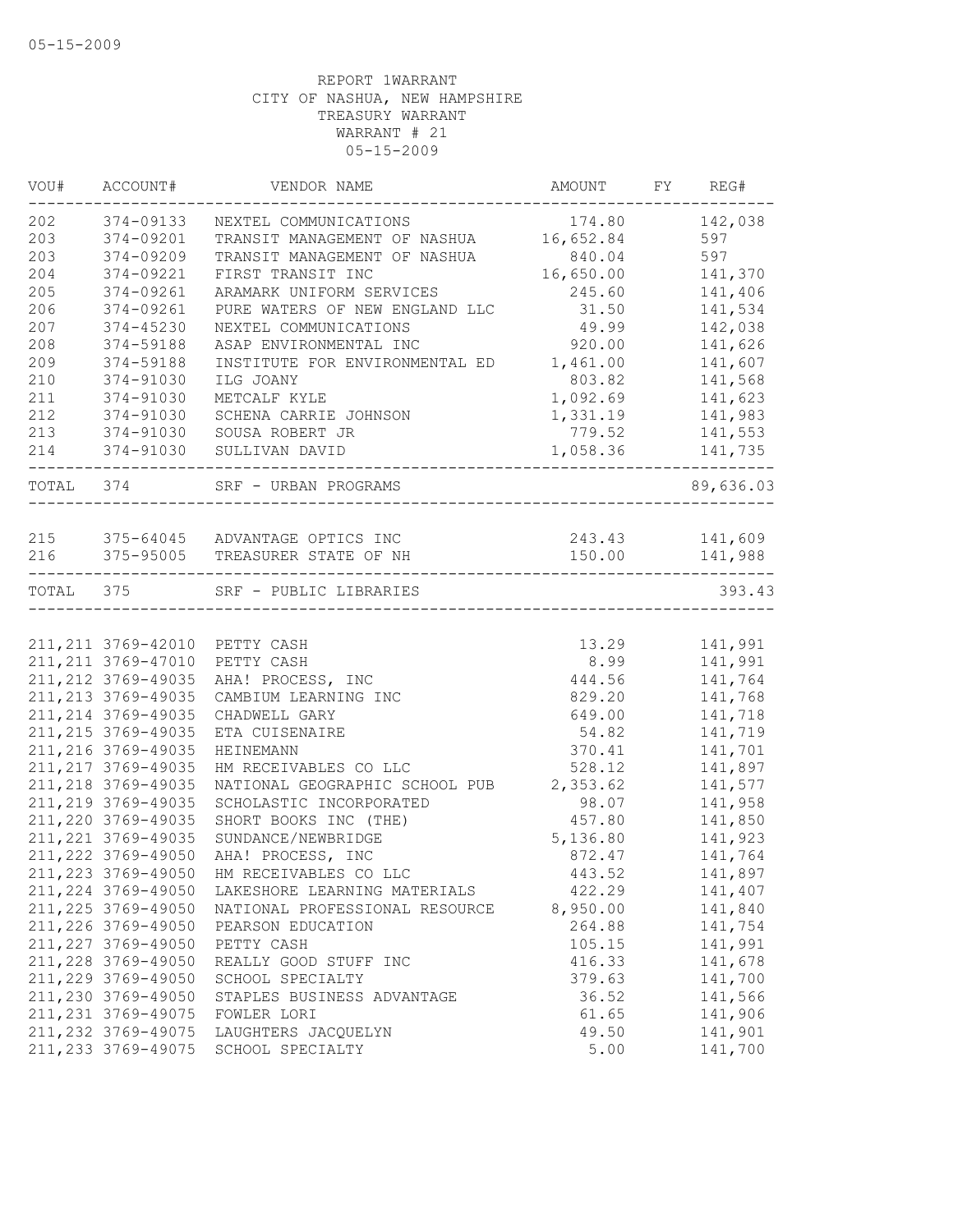|           | VOU# ACCOUNT#                     | VENDOR NAME                                             | AMOUNT                     | FY REG#                                     |
|-----------|-----------------------------------|---------------------------------------------------------|----------------------------|---------------------------------------------|
|           | 211, 234 3769-49075               | SNOW PATRICIA                                           | 598.32                     | 141,686                                     |
|           | 211, 235 3769-53101               | ALTERNATIVES UNLIMITED                                  | 2,000.00                   | 141,903                                     |
|           | 211, 236 3769-53101               | ATS PROJECT SUCCESS                                     | 201.00                     | 141,898                                     |
|           | 211, 237 3769-53101               | BLUNT STEVE                                             | 200.00                     | 141,730                                     |
|           | 211, 238 3769-53101               | CROWDER LUCIE L                                         | 230.52                     | 141,659                                     |
|           | 211,239 3769-53101                | DAILEY EDUCATIONAL CONSULTANTS                          | 687.50                     | 141,852                                     |
|           | 211,240 3769-53101                | RENO JENNIFER                                           | 375.00                     | 141,895                                     |
|           | 211, 241 3769-53101               | WILSON LANGUAGE TRAINING CORP                           | 207.90                     | 141,757                                     |
|           | 211, 242 3769-63085               | CAMERALAND                                              | 525.00                     | 141,608                                     |
|           | 211, 243 3769-63085               | CHILDCRAFT                                              | 129.99                     | 141,672                                     |
|           | 211, 244 3769-63085               | HB COMMUNICATIONS INC                                   | 1,897.00                   | 141,953                                     |
|           | 211, 245 3769-63085               | HEWLETT PACKARD COMPANY                                 | 719.00                     | 141,398                                     |
|           | 211, 246 3769-63085               | PC MALL GOV INC                                         | 299.91                     | 141,708                                     |
|           | 211, 247 3769-64045               | HEWLETT PACKARD COMPANY                                 | 2,847.00                   | 141,398                                     |
|           | 211,248 3769-83004                | VISION SERVICE PLAN - NH                                | 16.29                      | 141,990                                     |
|           | 3769-83009                        | NORTHEAST DELTA                                         | 2,398.94                   | 604                                         |
|           | 3769-83031                        | ITT HARTFORD                                            | 77.28                      | 606                                         |
|           |                                   | 211, 249 3769-83102 UNUM LIFE INSURANCE                 |                            | 8.78 141,989                                |
|           |                                   | TOTAL 376 TITLE I ESEA                                  | __________________________ | . _ _ _ _ _ _ _ _ _ _ _ _ _ _<br>36, 371.05 |
|           |                                   |                                                         |                            |                                             |
|           |                                   | 211,250 3909-55035 FIRST STUDENT INC                    |                            | 862.21 141,726                              |
|           |                                   | 211, 251 3909-83004 VISION SERVICE PLAN - NH            |                            | 16.29 141,993                               |
|           |                                   | 211, 252 3909-83102 UNUM LIFE INSURANCE                 | ----------------------     | $6.85$ 141,992                              |
|           |                                   | TOTAL 390 VOC ED SECONDARY PERKINS                      |                            | 885.35                                      |
|           |                                   |                                                         |                            |                                             |
|           | 211,253 3937-49050                | NORTHCENTER FOODSERVICE                                 | 41.98 141,723              |                                             |
|           | 211, 254 3937-83004<br>3937-83031 | VISION SERVICE PLAN - NH                                |                            | 16.29    141,995                            |
|           |                                   | ITT HARTFORD<br>211, 255 3937-83102 UNUM LIFE INSURANCE | 5.88 606<br>3.60           | 141,994                                     |
| TOTAL 393 |                                   | DAY CARE                                                |                            | 67.75                                       |
|           |                                   |                                                         |                            |                                             |
|           |                                   | 211,256 3959-53103 KOSNITSKY CAROL                      | 400.00                     | 141,843                                     |
|           |                                   | 211, 257 3959-64045 HEWLETT PACKARD COMPANY             | 949.00                     | 141,398                                     |
|           |                                   | 3959-83009 NORTHEAST DELTA                              | 3,295.43                   | 604                                         |
|           |                                   | 3959-83031 ITT HARTFORD                                 | 500.92                     | 606                                         |
| TOTAL 395 |                                   | IDEA BASIC SPEC ED                                      |                            | 5, 145.35                                   |
|           |                                   | 3969-83009 NORTHEAST DELTA                              | 149.64                     | 604                                         |
|           |                                   | 3969-83031 ITT HARTFORD                                 | 18.20                      | 606                                         |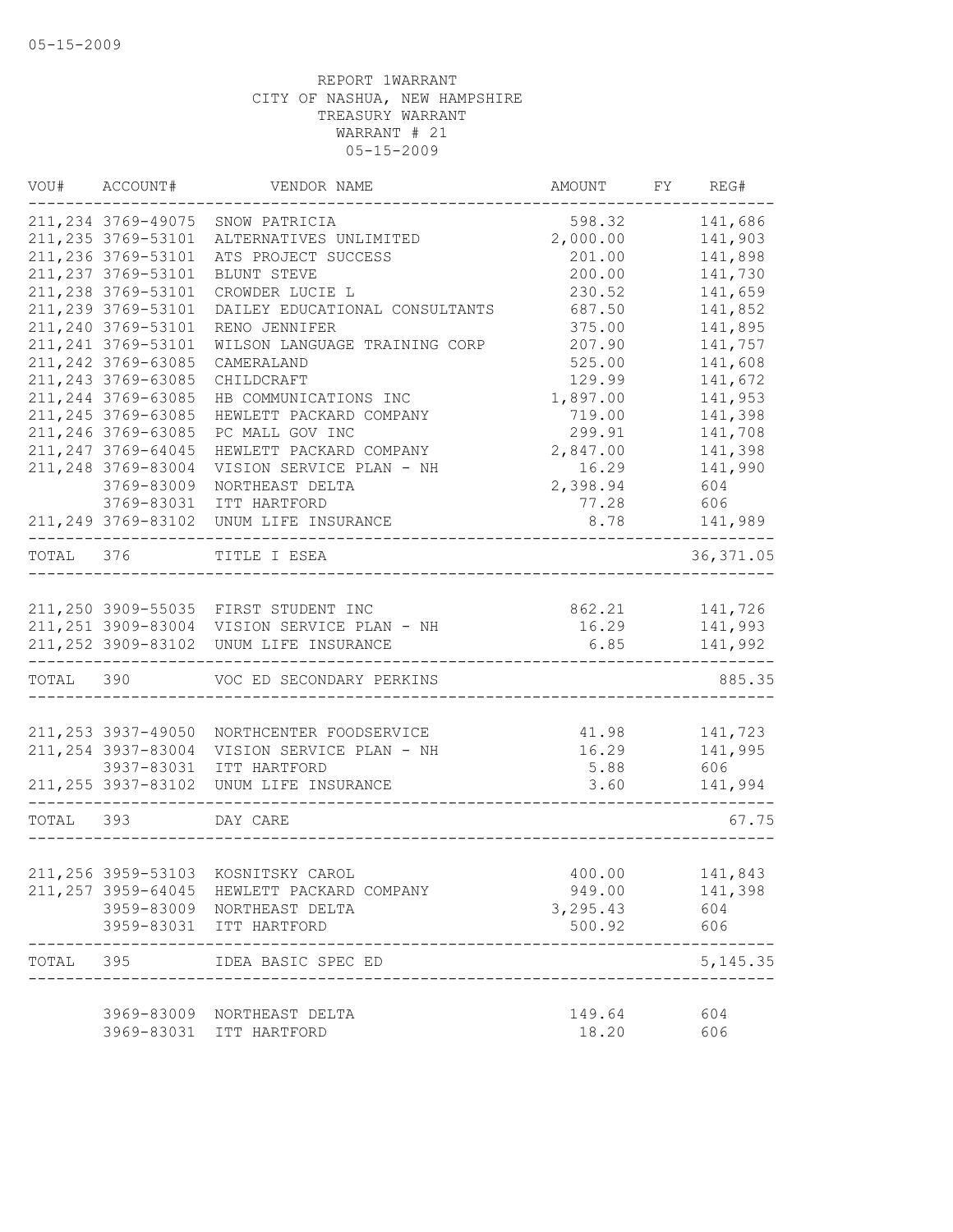|            | VOU# ACCOUNT# | VENDOR NAME            |  | AMOUNT | <b>EXECUTE</b> | REG#   |
|------------|---------------|------------------------|--|--------|----------------|--------|
|            |               |                        |  |        |                |        |
| ТОТАІ, 396 |               | IDEA PRESCHOOL SPEC ED |  |        |                | 167.84 |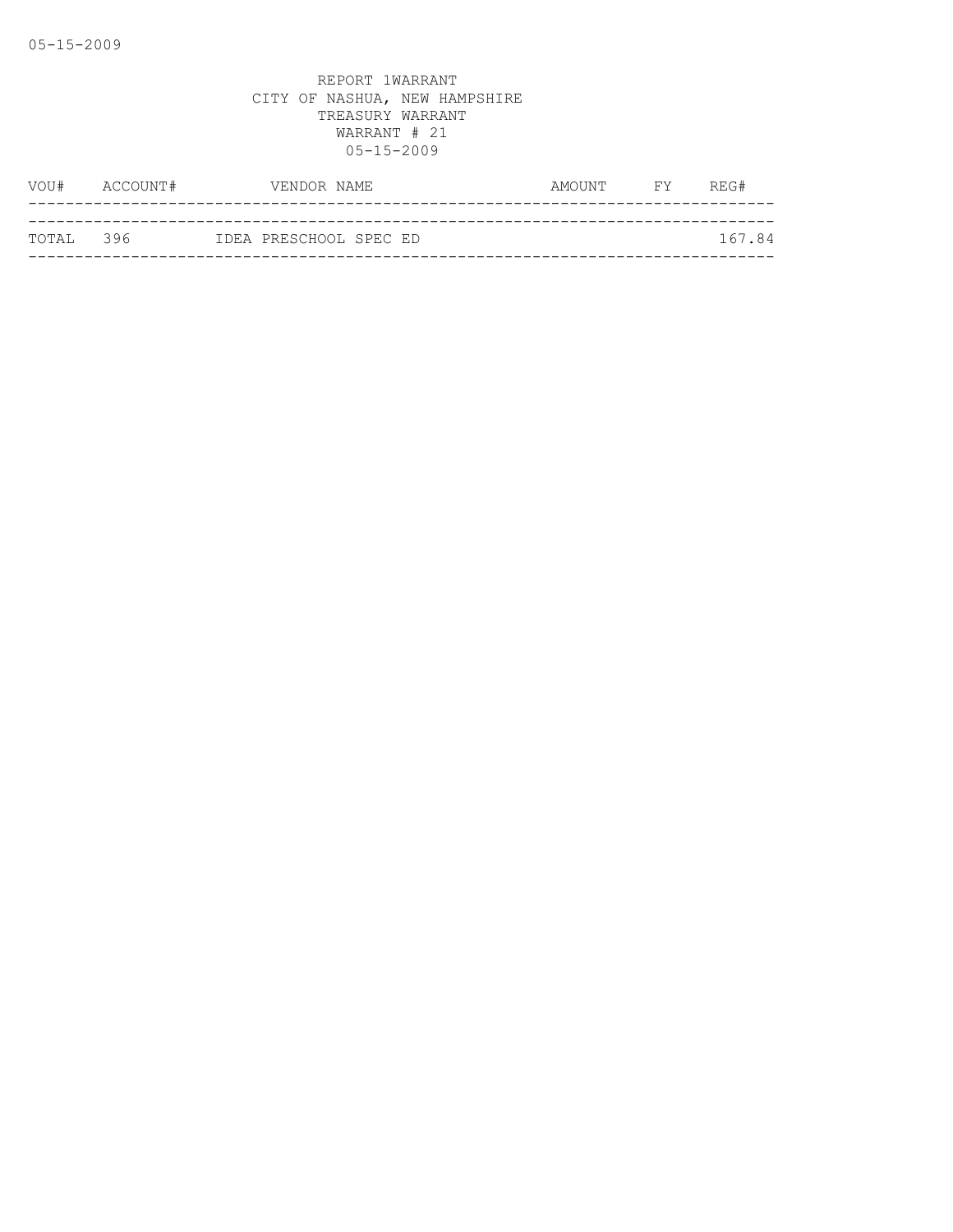| VOU#              | ACCOUNT#                          | VENDOR NAME                                                            | AMOUNT FY REG#            |                               |
|-------------------|-----------------------------------|------------------------------------------------------------------------|---------------------------|-------------------------------|
|                   |                                   | 223 412-162 HILLSBOROUGH COUNTY TREASURER 27.26 141,947                |                           |                               |
|                   |                                   | TOTAL 412-16 FINANCIAL SERVICES<br>INT & COST ON REDEMPTION            |                           | 27.26                         |
| 224<br>225<br>226 | 412-180<br>$412 - 180$<br>412-180 | FLEET AUTO TAG & TITLE SERV NO<br>JACKSON DOROTHY O<br>PACHECO JAMES A | 774.00<br>39.00<br>376.00 | 141,882<br>141,883<br>141,880 |
|                   |                                   | TOTAL 412-18 FINANCIAL SERVICES<br>AUTO PERMITS                        |                           | 1,189.00                      |
|                   |                                   | 227 413-204 TREASURER STATE OF NH 19,175.00 142,048                    |                           |                               |
|                   |                                   | TOTAL 413-20 CITY CLERK'S OFFICE<br>DOG LICENSES                       |                           | 19,175.00                     |
|                   |                                   | 228  431-314  CITY OF NASHUA                                           |                           | 9.91 141,996                  |
|                   |                                   | TOTAL 431-31 POLICE DEPARTMENT<br>SALE OF PHOTOCOPIES                  |                           | 9.91                          |
|                   |                                   | 229 472-224 RENO'S AUTO BODY INC                                       | 750.00 141,727            |                               |
|                   | TOTAL 472-22 PLANNING             | VAR & SPECIAL EXCEPTION FEES                                           |                           | 750.00                        |
| 231               |                                   | 230 475-314 HOPKINS KALEIGH<br>475-314 KALLMEYER MICHAEL               | 8.20                      | 12.12 141,867<br>141,871      |
|                   |                                   | TOTAL 475-31 PUBLIC LIBRARIES<br>SALE OF PHOTOCOPIES                   |                           | 20.32                         |
|                   |                                   |                                                                        |                           |                               |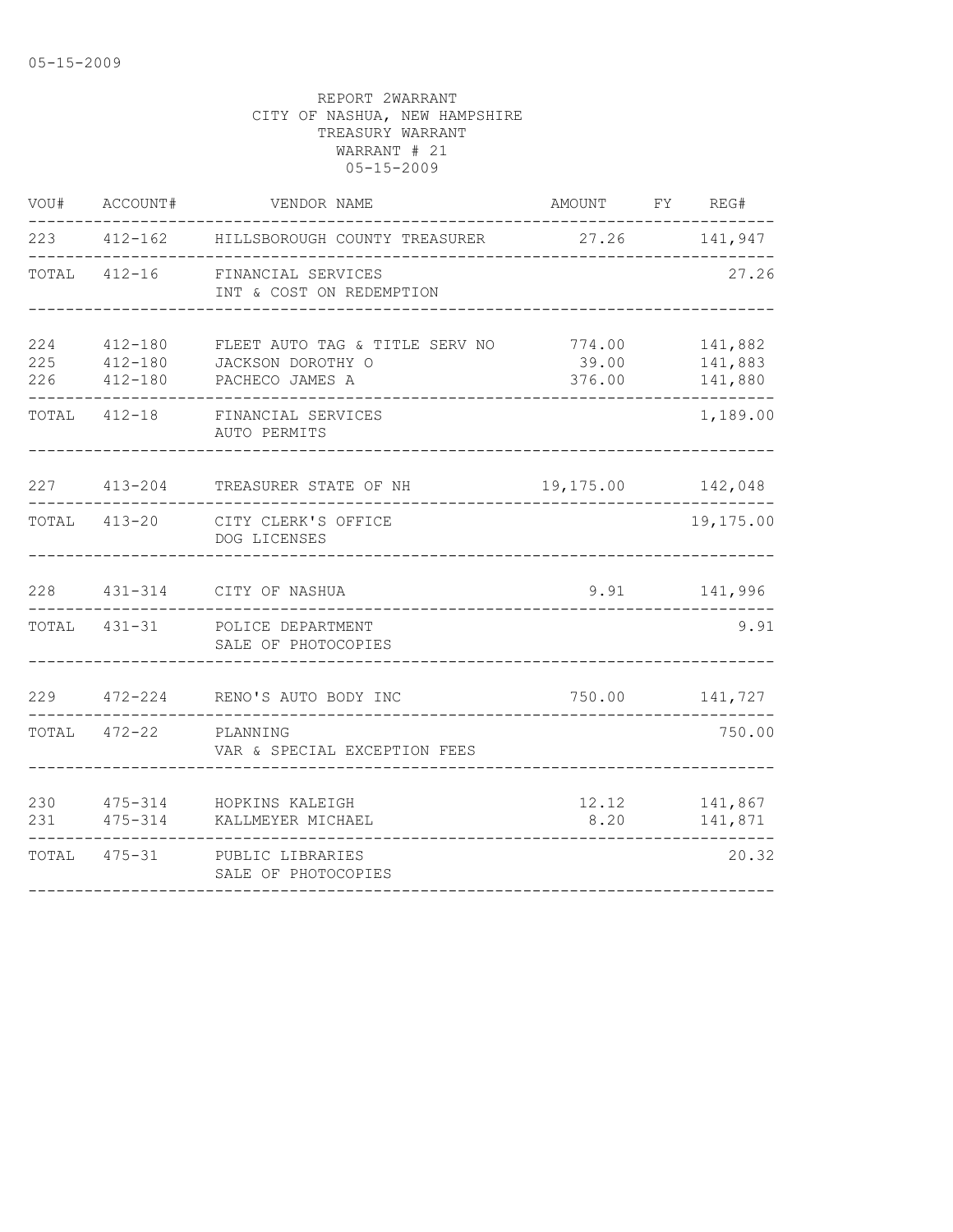| VOU#  | ACCOUNT#               | VENDOR NAME                                        | <b>AMOUNT</b>     | FΥ | REG#               |
|-------|------------------------|----------------------------------------------------|-------------------|----|--------------------|
| 232   | $501 - 66025$          | GE CAPITAL INC                                     | 116.47            |    | 141,602            |
| 233   | $501 - 94005$          | ST JOSEPH HEALTHCARE                               | 300.00            |    | 141,866            |
| 234   | 501-31050              | VERIZON WIRELESS                                   | 65.07             |    | 142,057            |
| TOTAL | 501                    | MAYOR'S OFFICE                                     |                   |    | 481.54             |
| 235   | 505-81004              | GATEWAYS COUMMUNITY SERVICES                       | 625.00            |    | 141,629            |
| 236   | 505-81039              | HUMANE SOCIETY OF NEW ENGLAND                      | 7,756.75          |    | 141,412            |
| 237   | 505-81041              | NASHUA RIVER HOLDING CO                            | 1,200.00          |    | 142,071            |
| 238   | 505-81078              | ST JOSEPH COMMUNITY SERVICES I                     | 2,292.50          |    | 141,946            |
| TOTAL | 505                    | CIVIC & COMM. ACTIVITIES                           |                   |    | 11,874.25          |
| 239   |                        |                                                    |                   |    |                    |
| 240   | 506-31005<br>506-31005 | BAYRING COMMUNICATIONS<br>FAIRPOINT COMMUNICATIONS | 2,238.20<br>79.99 |    | 142,073<br>142,082 |
| 241   | 506-31005              | PAETEC COMMUNICATIONS INC                          | 600.00            |    | 142,031            |
|       |                        |                                                    |                   |    |                    |
| TOTAL | 506                    | TELECOMMUNICATIONS                                 |                   |    | 2,918.19           |
| 242   | 508-83100              | STATE OF NH UC                                     | 7,876.48          |    | 142,098            |
| 242   | 508-83101              | STATE OF NH UC                                     | 4,211.81          |    | 142,098            |
| TOTAL | 508                    | INSURANCE - POLICY COSTS                           |                   |    | 12,088.29          |
|       |                        |                                                    |                   |    |                    |
| 243   | 512-72035              | FORMAX DIV OF BESCORP INC                          | 660.00            |    | 141,662            |
| 244   | 512-41010              | FREEDOM PRINTERS LLC                               | 5,362.77          |    | 141,827            |
| 245   | 512-59182              | PRINTGRAPHICS OF MAINE                             | 989.71            |    | 141,376            |
| 246   | 512-59267              | STATE OF NH CRIMINAL RECORDS                       | 25.00             |    | 140,465            |
| TOTAL | 512                    | FINANCIAL SERVICES                                 |                   |    | 7,037.48           |
| 247   | 513-43005              | FEDEX                                              | 120.00            |    | 142,033            |
| 248   | 513-94005              | NHCTCA                                             | 70.00             |    | 142,080            |
|       |                        | TOTAL 513 CITY CLERK'S OFFICE                      |                   |    | 190.00             |
|       |                        |                                                    |                   |    |                    |
| 249   | 516-54011              | TELEGRAPH PUBLISHING COMPANY                       | 1,504.70          |    | 142,125            |
| 249   | 516-54016              | TELEGRAPH PUBLISHING COMPANY                       | 1,359.70          |    | 142,125            |
| 250   | 516-54016              | THE LOWELL PUBLISHING CO                           | 821.10            |    | 142,041            |
| 251   | 516-54016              | UNION LEADER CORPORATION                           | 519.06            |    | 142,036            |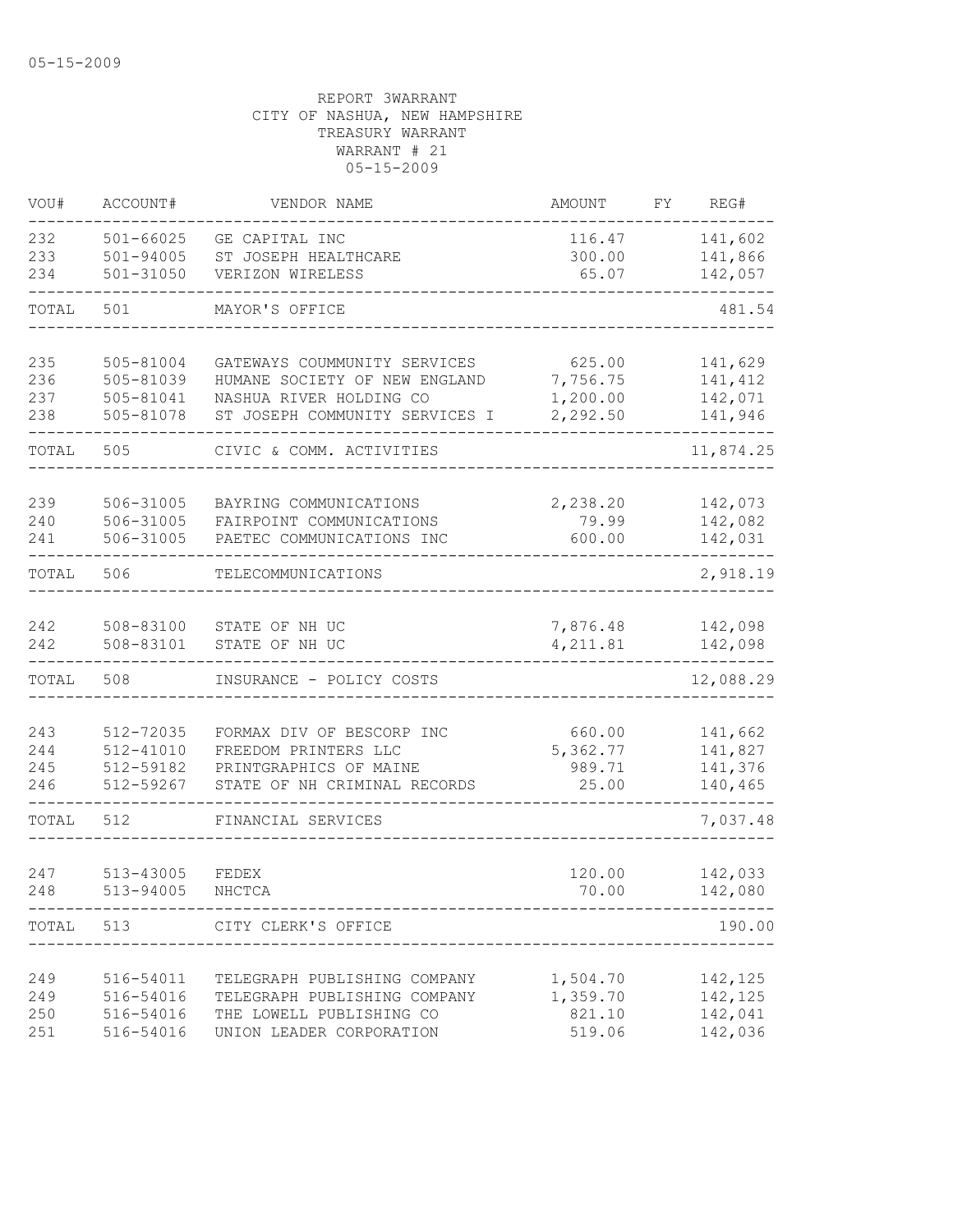| VOU#       | ACCOUNT#                       | VENDOR NAME                                | AMOUNT          | FY | REG#               |
|------------|--------------------------------|--------------------------------------------|-----------------|----|--------------------|
| TOTAL 516  |                                | PURCHASING DEPARTMENT                      |                 |    | 4,204.56           |
| 252        | 517-59135                      | BAIN PEST CONTROL SERVICE INC              | 75.00           |    | 141,956            |
| 253        | 517-75023                      | HEATING SPECIALTIES OF NH INC              | 31.72           |    | 141,937            |
| 254        | 517-34015                      | METROMEDIA ENERGY INC                      | 6,718.33        |    | 142,072            |
| 255        | 517-34015                      | NATIONAL GRID                              | 428.17          |    | 142,069            |
| 256        | 517-31050                      | NEXTEL COMMUNICATIONS                      | 70.02           |    | 142,038            |
| 257        | 517-33005                      | PENNICHUCK WATER                           | 16.55           |    | 142,046            |
| 258        | 517-32005                      | PSNH                                       | 2,032.34        |    | 142,090            |
| TOTAL      | 517                            | BUILDING MAINT - CITY ADMIN                |                 |    | 9,372.13           |
|            |                                |                                            |                 |    |                    |
| 259        | 519-41010<br>519-91005         | ANCO SIGNS & STAMPS INC                    | 13.50           |    | 142,035            |
| 260<br>261 | 519-43005                      | DAME DOUGLAS<br>FEDEX                      | 20.35<br>25.10  |    | 141,360<br>142,033 |
| 262        | 519-91005                      | GAGNE ROBERT                               |                 |    | 141,606            |
| 263        | 519-95010                      | NEW ENGLAND REAL ESTATE JOURNA             | 55.45<br>139.00 |    | 142,039            |
| 264        | 519-41005                      | STAPLES BUSINESS ADVANTAGE                 | 929.95          |    | 141,636            |
| 264        | 519-41015                      | STAPLES BUSINESS ADVANTAGE                 | 42.73           |    | 141,636            |
| 265        | 519-91005                      | TURGISS GARY                               | 134.20          |    | 141,399            |
| TOTAL      | 519                            | ASSESSORS                                  |                 |    | 1,360.28           |
|            |                                |                                            |                 |    |                    |
| 266        | 520-34015                      | METROMEDIA ENERGY INC                      | 1,089.81        |    | 142,072            |
| 267        | 520-32005                      | PSNH                                       | 289.74          |    | 142,090            |
| TOTAL      | 520                            | HUNT BUILDING                              |                 |    | 1,379.55           |
|            |                                |                                            |                 |    |                    |
| 268<br>269 | $522 - 45125$<br>$522 - 45120$ | DELL MARKETING LP                          | 40.25<br>13.80  |    | 141,395<br>141,307 |
| 270        | 522-31050                      | GOVCONNECTION INC<br>NEXTEL COMMUNICATIONS | 242.27          |    | 142,038            |
| 271        | 522-94005                      | ROGOWSKY MARCIA                            | 1,744.63        |    | 141,997            |
| 272        | 522-31040                      | TYRRELL KEN                                | 45.95           |    | 141,569            |
|            |                                | TOTAL 522 INFORMATION TECHNOLOGY           |                 |    | 2,086.90           |
|            | 273 523-94005 NEARC            |                                            |                 |    | 70.00 140,458      |
|            | TOTAL 523 GIS                  |                                            |                 |    | 70.00              |
|            |                                |                                            |                 |    |                    |
| 274        |                                | 531-46040 ALEC'S SHOE STORE INC            | 3,107.09        |    | 141,435            |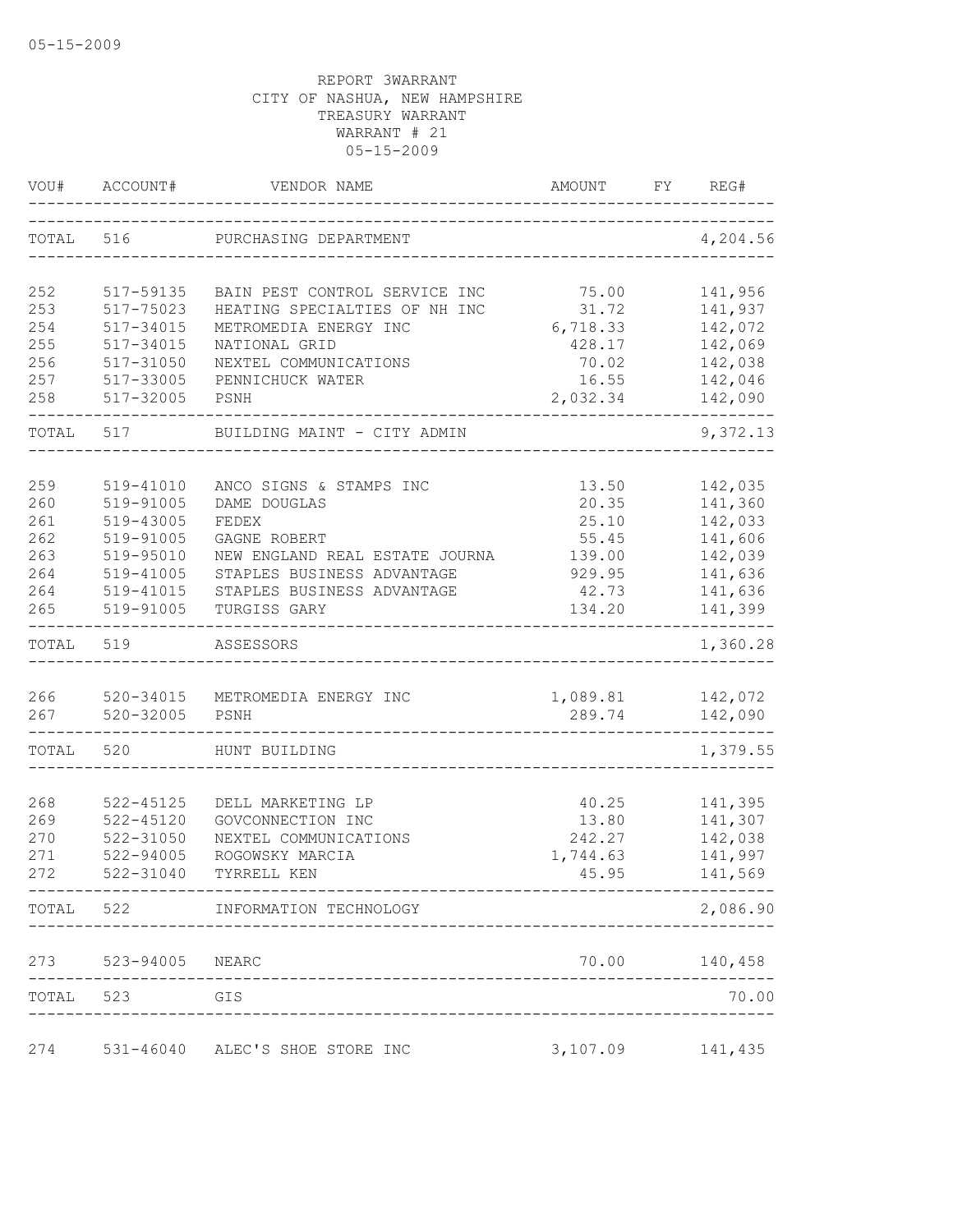| VOU# | ACCOUNT#      | VENDOR NAME                                     | AMOUNT    | FY | REG#    |
|------|---------------|-------------------------------------------------|-----------|----|---------|
| 275  |               | 531-79030 ASAP FIRE & SAFETY CORPORATION 516.98 |           |    | 141,408 |
| 276  |               | 531-59100 BAER ALEXANDRA                        | 299.99    |    | 141,484 |
| 277  | $531 - 46040$ | BAXTER KERRY                                    | 39.90     |    | 141,998 |
| 278  | 531-78007     | BELLETETES INC                                  | 17.00     |    | 141,454 |
| 279  | 531-46030     | BEN'S UNIFORMS                                  | 271.00    |    | 141,961 |
| 279  | $531 - 46040$ | BEN'S UNIFORMS                                  | 1,462.97  |    | 141,961 |
| 280  | 531-78007     | BEST FORD/BEST CYCLE                            | 106.33    |    | 141,320 |
| 281  | 531-95000     | BLUE BOOK                                       | 54.00     |    | 142,111 |
| 282  | 531-47010     | BOUND TREE MEDICAL LLC                          | 305.13    |    | 141,512 |
| 283  | 531-59100     | CANAL ART & FRAMING                             | 70.00     |    | 141,759 |
| 284  | 531-78007     | CARPARTS OF NASHUA                              | 109.75    |    | 141,319 |
| 285  | $531 - 42000$ | CENTRAL PAPER PRODUCTS CO                       | 671.33    |    | 141,622 |
| 286  | $531 - 46040$ | CROSSON KYLE                                    | 150.00    |    | 142,000 |
| 287  | $531 - 46040$ | DUMAIS RANDY                                    | 311.90    |    | 142,002 |
| 287  | 531-91025     | DUMAIS RANDY                                    | 44.00     |    | 142,002 |
| 288  | 531-98025     | DUNKIN DONUTS                                   | 48.57     |    | 141,353 |
| 289  | 531-95000     | <b>DUNN ROBERT</b>                              | 50.00     |    | 141,999 |
| 290  | 531-31025     | FAIRPOINT COMMUNICATIONS                        | 51.67     |    | 142,082 |
| 291  | 531-75023     | GATE CITY MONUMENT INC                          | 320.00    |    | 142,045 |
| 292  | 531-78065     | GOODYEAR AUTO SERVICE CENTER                    | 2,002.20  |    | 141,300 |
| 293  | 531-78007     | GRAPPONE AUTOMOTIVE GROUP                       | 431.46    |    | 141,624 |
| 294  | 531-74050     | GYM SERVICES INC                                | 1,004.00  |    | 141,308 |
| 295  | $531 - 42000$ | HOME DEPOT CREDIT SERVICES                      | 102.90    |    | 142,058 |
| 295  | 531-78007     | HOME DEPOT CREDIT SERVICES                      | 149.00    |    | 142,058 |
| 296  | 531-75130     | J LAWRENCE HALL INC                             | 3,756.55  |    | 141,963 |
| 297  | 531-98025     | JACK'S PIZZA                                    | 20.00     |    | 141,591 |
| 298  | 531-75023     | JOHN DEERE LANDSCAPES/LESCO                     | 305.30    |    | 141,716 |
| 299  | $531 - 49025$ | JPMA                                            | 175.00    |    | 142,043 |
| 300  | $531 - 46040$ | LEVESQUE GLENN                                  | 84.95     |    | 142,003 |
| 301  | 531-59100     | LIPSKY JIM                                      | 292.86    |    | 141,446 |
| 302  | 531-78007     | MAC MULKIN CHEVROLET INC                        | 466.94    |    | 141,938 |
| 302  | 531-78075     | MAC MULKIN CHEVROLET INC                        | 1,182.97  |    | 141,938 |
| 303  | 531-95000     | MATTHEW BENDER & CO INC                         | 61.50     |    | 141,600 |
| 304  | 531-34015     | METROMEDIA ENERGY INC                           | 7,306.24  |    | 142,072 |
| 305  | 531-46040     | MOORE WILLIAM                                   | 72.00     |    | 142,001 |
| 306  | 531-34015     | NATIONAL GRID                                   | 1,057.28  |    | 142,069 |
| 307  | 531-78007     | NEW G.H. BERLIN OIL COMPANY                     | 525.32    |    | 141,499 |
| 308  |               | 531-78007 NORTHERN FOREIGN CAR PARTS INC        | 60.20     |    | 141,966 |
| 309  | 531-45125     | NU-VISION TECHNOLOGIES D/B/A                    | 132.00    |    | 141,508 |
| 310  | 531-33005     | PENNICHUCK WATER                                | 439.34    |    | 142,046 |
| 311  | 531-32035     | PSNH                                            | 154.90    |    | 142,090 |
| 312  | 531-32005     | PUBLIC SERVICE OF NH                            | 15,489.19 |    | 142,096 |
| 312  | 531-32035     | PUBLIC SERVICE OF NH                            | 390.30    |    | 142,096 |
| 313  | 531-78007     | ROBBINS AUTO PARTS                              | 93.98     |    | 141,886 |
| 314  | 531-78007     | ROBBINS AUTO PARTS INC                          | 1.69      |    | 141,492 |
| 315  | 531-98025     | SAM'S CLUB DIRECT                               | 291.45    |    | 142,050 |
| 316  | 531-34015     | SHATTUCK MALONE OIL CO                          | 315.34    |    | 142,029 |
| 317  | 531-69025     | SNAP ON TOOLS                                   | 286.17    |    | 141,348 |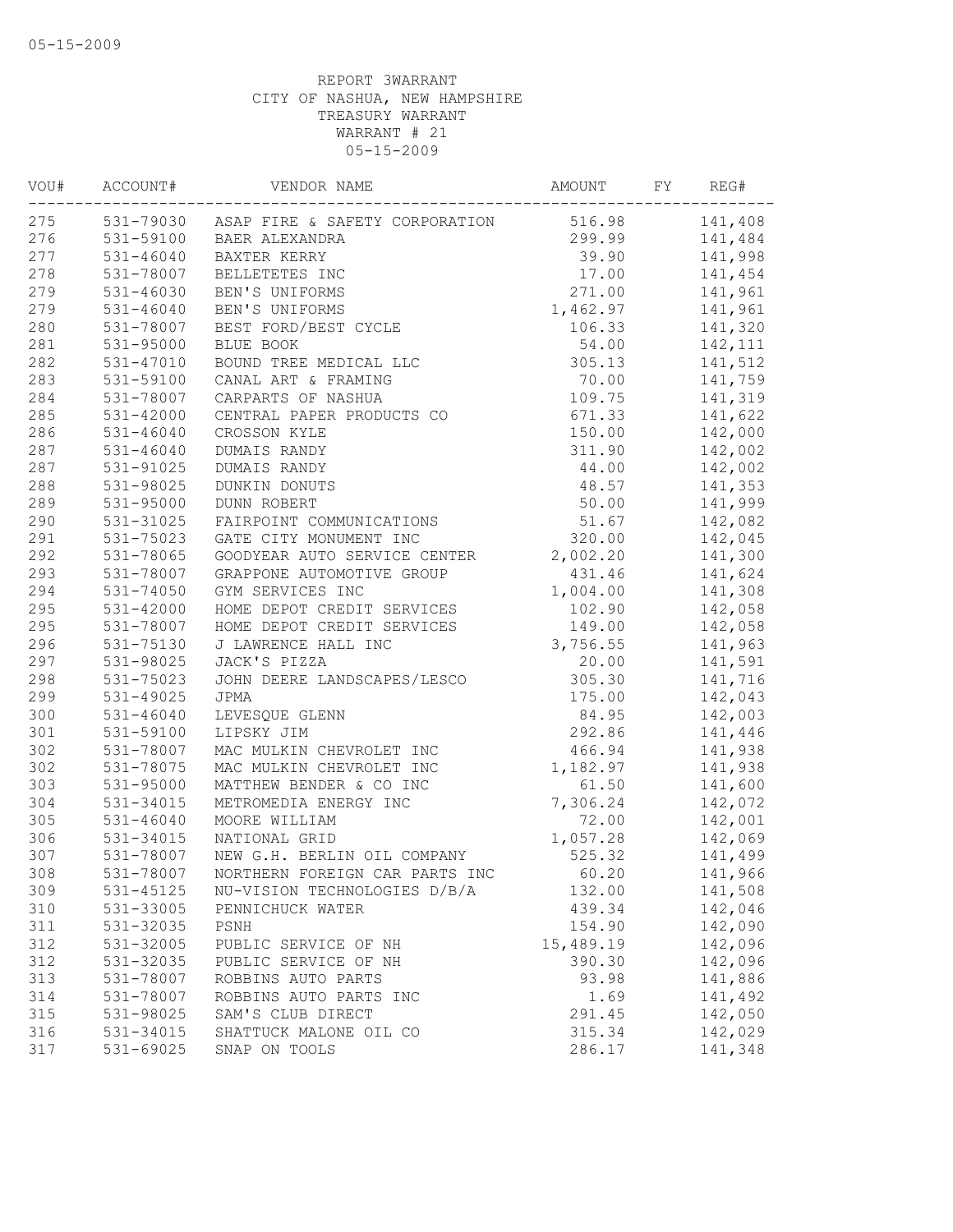| VOU# | ACCOUNT#      | VENDOR NAME                                                        | AMOUNT   | FY REG#   |
|------|---------------|--------------------------------------------------------------------|----------|-----------|
| 318  | 531-41015     | STAPLES BUSINESS ADVANTAGE                                         | 762.40   | 141,636   |
| 319  | $531 - 46030$ | STAR PACKER BADGES                                                 | 20.00    | 141,377   |
| 320  | 531-41015     | TAB PRODUCTS CO                                                    | 905.00   | 141,380   |
| 321  | 531-54015     | TELEGRAPH PUBLISHING COMPANY                                       | 36.70    | 142,125   |
| 322  | $531 - 42000$ | THE DURKIN CO INC                                                  | 532.68   | 141,495   |
| 323  | 531-75130     | THE METRO GROUP INC                                                | 132.00   | 141,527   |
| 324  | 531-59100     | TILDEN AUTOMOTIVE & TRUCK CTRS                                     | 190.00   | 141,525   |
| 325  | 531-43005     | UNITED PARCEL SERVICE                                              | 48.13    | 142,107   |
| 326  | 531-43005     | UNITED STATES POSTAL SERVICE<br>__________________________________ | 1,000.00 | 600       |
|      | TOTAL 531     | POLICE DEPARTMENT                                                  |          | 48,285.55 |
|      |               |                                                                    |          |           |
| 327  | 532-45165     | AMERICAN FIRE EQUIPMENT CO INC 9,796.00                            |          | 141,409   |
| 328  | 532-69025     | BELLETETES INC                                                     | 292.66   | 141,454   |
| 328  | 532-75023     | BELLETETES INC                                                     | 13.10    | 141,454   |
| 328  | 532-78100     | BELLETETES INC                                                     | 1.85     | 141,454   |
| 328  | 532-98005     | BELLETETES INC                                                     | 241.47   | 141,454   |
| 329  | 532-46030     | BERGERON PROTECTIVE CLOTHING                                       | 1,057.00 | 141,625   |
| 330  | 532-78020     | BEST FORD/BEST CYCLE                                               | 66.55    | 141,320   |
| 331  | 532-78100     | C & M DISTRIBUTING CO                                              | 43.00    | 141,729   |
| 332  | 532-98005     | CAMERALAND                                                         | 859.00   | 141,608   |
| 333  | 532-78105     | DONOVAN SPRING COMPANY INC                                         | 3,068.90 | 141,347   |
| 334  | 532-78100     | FASTENAL COMPANY                                                   | 61.88    | 141,531   |
| 335  | 532-64094     | FIRE TECH & SAFETY OF NEW ENGL                                     | 1,450.00 | 141,590   |
| 336  | 532-94005     | FREIRE JOSEPH JR                                                   | 253.76   | 142,004   |
| 337  | 532-78020     | GRAPPONE AUTOMOTIVE GROUP                                          | 384.43   | 141,624   |
| 338  | 532-69025     | HOME DEPOT CREDIT SERVICES                                         | 274.00   | 142,042   |
| 338  | 532-75023     | HOME DEPOT CREDIT SERVICES                                         | 65.97    | 142,042   |
| 339  | 532-49025     | IMSA                                                               | 595.00   | 142,088   |
| 340  | 532-59135     | J P PEST SERVICES                                                  | 85.00    | 141,511   |
| 341  | 532-78007     | JACK YOUNG COMPANY, INC                                            | 88.88    | 141,614   |
| 342  | 532-75105     | M & M ELECTRICAL SUPPLY CO INC                                     | 35.35    | 141,932   |
| 343  | 532-78065     | MAYNARD & LESIEUR INCORPORATED                                     | 422.38   | 141,943   |
| 344  | 532-34015     | METROMEDIA ENERGY INC                                              | 9,028.04 | 142,072   |
| 345  | 532-78075     | MIKE'S CUSTOM KANVAS                                               | 150.00   | 141,324   |
| 346  | 532-47010     | MOORE MEDICAL LLC                                                  | 1,582.79 | 141,589   |
| 347  | 532-34015     | NATIONAL GRID                                                      | 100.21   | 142,069   |
| 348  | 532-95005     | NE ASSOC OF FIRE CHIEFS INC                                        | 50.00    | 142,063   |
| 349  | 532-42020     | NEW ENGLAND PAPER & SUPPLY                                         | 43.30    | 141,489   |
| 350  | 532-69025     | NEW HAMPSHIRE HYDRAULICS INC                                       | 573.07   | 141,616   |
| 351  | 532-31040     | NEXTEL COMMUNICATIONS                                              | 372.04   | 142,038   |
| 352  | 532-33005     | PENNICHUCK WATER                                                   | 649.12   | 142,046   |
| 353  | 532-47010     | PHYSIO-CONTROL INC                                                 | 269.47   | 141,578   |
| 354  | 532-32005     | PSNH                                                               | 4,079.42 | 142,090   |
| 354  | 532-33005     | PSNH                                                               | 63.59    | 142,090   |
| 355  | 532-79045     | RADIOSHACK                                                         | 40.97    | 142,102   |
| 356  | 532-79025     | RB ALLEN CO INC                                                    | 107.41   | 141,487   |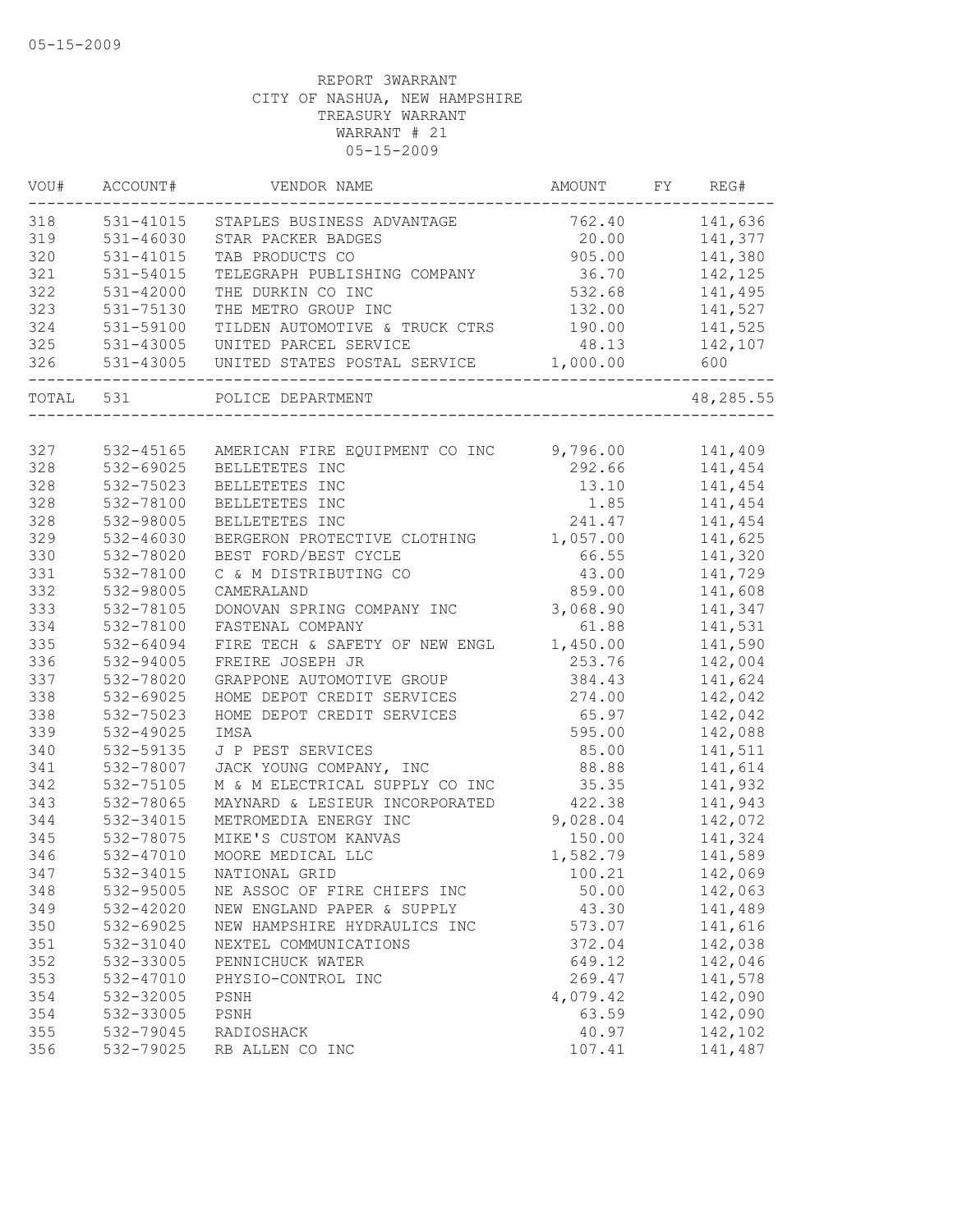| VOU#  | ACCOUNT#  | VENDOR NAME                      | AMOUNT      | FΥ | REG#        |
|-------|-----------|----------------------------------|-------------|----|-------------|
| 357   | 532-78100 | REXEL CLS                        | 34.06       |    | 141,816     |
| 358   | 532-45110 | SANEL AUTO PARTS CO              | 1,099.00    |    | 141,465     |
| 358   | 532-78007 | SANEL AUTO PARTS CO              | 226.48      |    | 141,465     |
| 358   | 532-78100 | SANEL AUTO PARTS CO              | 172.91      |    | 141,465     |
| 359   | 532-41005 | STAPLES BUSINESS ADVANTAGE       | 1,324.32    |    | 141,636     |
| 360   | 532-47005 | SYNERNET INC                     | 918.00      |    | 141,382     |
| 361   | 532-59100 | TRUE BLUE CLEANERS               | 128.25      |    | 141,509     |
| 362   | 532-78080 | YANKEE TRUCKS                    | 101.90      |    | 141,334     |
| TOTAL | 532       | FIRE DEPARTMENT                  |             |    | 40,270.53   |
| 363   | 533-33010 | PENNICHUCK WATER                 | 187, 274.71 |    | 142,046     |
| TOTAL | 533       | WATER SUPPLY (PUBLIC HYDRANTS)   |             |    | 187, 274.71 |
|       |           |                                  |             |    |             |
| 364   | 534-32020 | PSNH                             | 142.03      |    | 142,090     |
| 365   | 534-32020 | PUBLIC SERVICE OF NH             | 54, 151.35  |    | 142,096     |
|       |           |                                  |             |    |             |
| TOTAL | 534       | STREET LIGHTING                  |             |    | 54,293.38   |
| 366   | 535-81023 | NEXTEL COMMUNICATIONS            | 192.61      |    | 142,038     |
| TOTAL | 535       | EMERGENCY MANAGEMENT             |             |    | 192.61      |
|       |           |                                  |             |    |             |
| 367   | 536-53025 | 2-WAY COMMUNICATIONS SERVICES,   | 1,570.00    |    | 141,888     |
| 368   | 536-95000 | APCO INTERNATIONAL INC           | 92.00       |    | 142,105     |
| 369   | 536-74092 | CYBER COMMUNICATIONS             | 1,855.00    |    | 141,635     |
| 370   | 536-53065 | MANSFIELD WILLIAM                | 83.24       |    | 142,005     |
| 371   | 536-64255 | MOTOROLA                         | 2,268.75    |    | 141,396     |
| 372   | 536-32035 | PSNH                             | 1,149.01    |    | 142,090     |
| 373   | 536-64255 | TESSCO TECHNOLOGIES INC          | 164.75      |    | 141,468     |
| TOTAL | 536       | CITYWIDE COMMUNICATIONS          |             |    | 7,182.75    |
| 374   |           | 541-34005 SHATTUCK MALONE OIL CO | 590.77      |    | 142,029     |
| TOTAL | 541       | COMMUNITY SERVICES DIVISION      |             |    | 590.77      |
|       |           |                                  |             |    |             |
| 375   | 542-31050 | NEXTEL COMMUNICATIONS            | 102.81      |    | 142,038     |
| 376   | 542-41015 | STAPLES BUSINESS ADVANTAGE       | 53.11       |    | 141,636     |
| 377   | 542-47010 | STERICYCLE INC                   | 36.75       |    | 141,301     |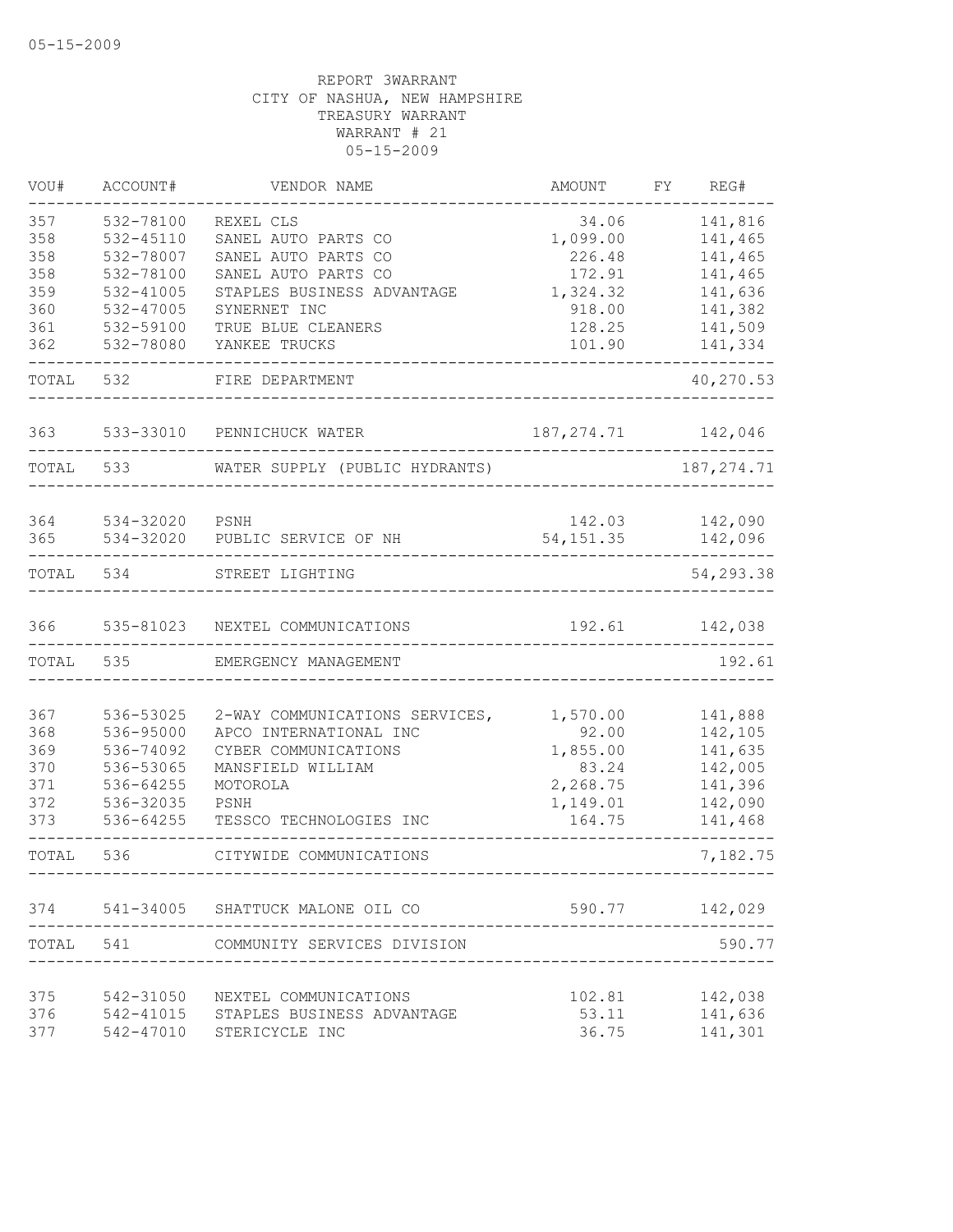|            | VOU# ACCOUNT# |                                                                                                         | AMOUNT                                | FY REG#            |
|------------|---------------|---------------------------------------------------------------------------------------------------------|---------------------------------------|--------------------|
|            |               | TOTAL 542 COMMUNITY HEALTH                                                                              |                                       | 192.67             |
| 378        | 543-49070     | ENVIRONMENTAL RESOURCE ASSOCIA                                                                          | 360.25                                | 141,352            |
| 379        | 543-78100     | LIONEL'S WHEEL ALIGNMENT INC                                                                            | 69.95                                 | 141,427            |
| 380        | 543-49075     | LL BEAN INC                                                                                             | 258.45                                | 141,394            |
| 381        | 543-49075     | NEVERETTS SEW & VAC INC                                                                                 | 169.00                                | 141,339            |
| 382        | 543-31050     | NEXTEL COMMUNICATIONS                                                                                   |                                       | 47.92 142,038      |
| 383        |               | 543-49075 STAPLES BUSINESS ADVANTAGE                                                                    | 524.67 141,636                        |                    |
|            |               | _____________<br>TOTAL 543 ENVIRONMENTAL HEALTH DEPT.                                                   |                                       | 1,430.24           |
|            |               |                                                                                                         |                                       |                    |
|            |               | 384 544-43005 DIV OF PUBLIC HEALTH & COMMUNI 5.32<br>384 544-94005 DIV OF PUBLIC HEALTH & COMMUNI 36.00 |                                       | 142,006<br>142,006 |
|            |               |                                                                                                         |                                       |                    |
|            |               | TOTAL 544 WELFARE ADMINISTRATION                                                                        | _____________________________________ | 41.32              |
|            |               |                                                                                                         |                                       |                    |
| 385        | 545-97020     | 188 CONCORD ST LLC DBA LILLIAN 1,274.00                                                                 |                                       | 141,542            |
| 386        | 545-97020     | 23-25 TEMPLE ST REALTY LLC                                                                              | 803.00                                | 141,554            |
| 387        | 545-97020     | 28-34 RR SQUARE LLC                                                                                     | 920.00                                | 141,337            |
| 388        | 545-97020     | A-PRO PROPERTIES LLC                                                                                    | 220.87                                | 141,520            |
| 389        | 545-97020     | ACCEL REALTY DBA THC INVESTMEN                                                                          | 232.60                                | 141,543            |
| 390        | 545-97020     | ARMAND SHEILA                                                                                           | 1,111.00                              | 141,443            |
| 391<br>392 | 545-97020     | BC-AD PROPERTIES                                                                                        | 850.00                                | 141,457            |
|            | 545-97020     | BELANGER ROBERT H                                                                                       | 809.00                                | 141,632            |
| 393        | 545-97020     | BISHOP PROPERTY MANAGEMENT INC                                                                          | 99.23                                 | 141,557            |
| 394        | 545-97020     | BLANCHARD BLDG INVESTS/KENNETH                                                                          | 141.04                                | 141,378            |
| 395        | 545-97020     | BOURDON RONALD                                                                                          | 1,111.00                              | 141,521            |
| 396        | 545-97020     | CARDIN RICHARD                                                                                          | 675.00                                | 141, 473           |
| 397        | 545-97020     | CASIMIR PLACE LP                                                                                        | 985.00                                | 141, 477           |
| 398        | 545-97020     | CENTRAL REALTY                                                                                          | 963.70                                | 141,486            |
| 399        | 545-97015     | CHARRON MEDICAL SERVICES                                                                                | 75.00                                 | 141,317            |
| 400        | 545-97020     | CHRISTIANSEN PAUL                                                                                       | 737.00                                | 142,007            |
| 401        | 545-97020     | CLARK E G                                                                                               | 630.00                                | 141,411            |
| 402        | 545-97020     | CONSTANT DANIEL                                                                                         | 723.14                                | 141,586            |
| 403        | 545-97020     | CONSTANT NORMAND                                                                                        | 755.37                                | 141,302            |
| 404        | 545-97020     | COUNTRY BARN MOTEL                                                                                      | 1,222.66                              | 141,456            |
| 405        | 545-97020     | DICHARD DOUGLAS J                                                                                       | 675.00                                | 141,331            |
| 406        | 545-97020     | DIGESSE WALTER J                                                                                        | 528.60                                | 141,388            |
| 407        | 545-97020     | DOWNTOWNER NELSON/DAVID A GREG                                                                          | 885.26                                | 141,332            |
| 408        | 545-97020     | FORTIER CARMEN Y                                                                                        | 746.76                                | 141,567            |
| 409        | 545-97020     | FREEDOM APARTMENTS LLC                                                                                  | 508.00                                | 141,447            |
| 410        | 545-97020     | GANAPATHY BOPPANDA                                                                                      | 297.57                                | 141,445            |
| 411        | 545-97020     | GARCIA MARIA                                                                                            | 546.57                                | 142,008            |
| 412        | 545-97020     | GAUTHIER REALTY/CONNIE GAUTHIE                                                                          | 3, 142. 72                            | 141,619            |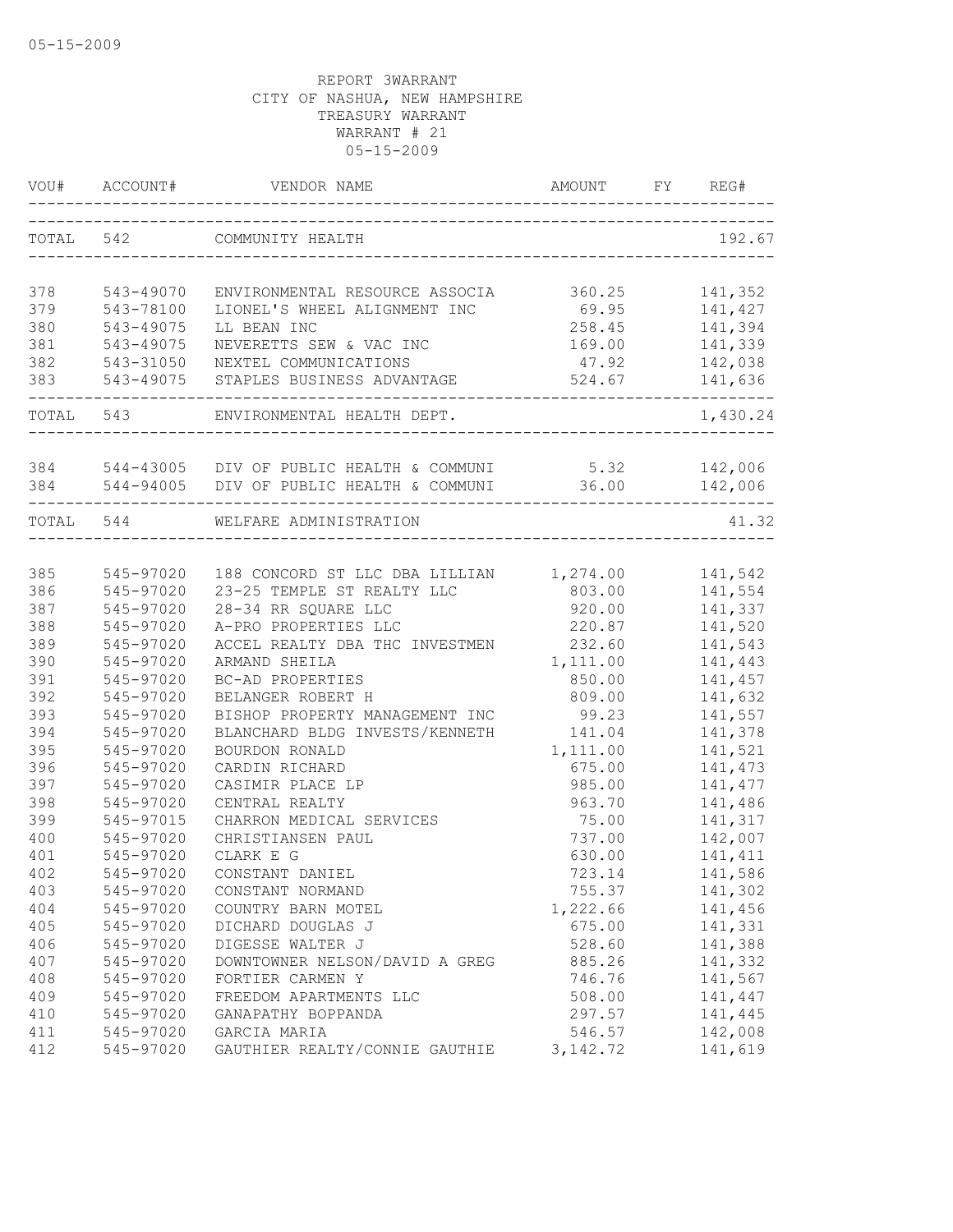| WOU#  | ACCOUNT#                       | VENDOR NAME                                   | AMOUNT    | FY<br>REG#       |  |
|-------|--------------------------------|-----------------------------------------------|-----------|------------------|--|
| 413   | 545-97020                      | GERLACH THERESA                               |           | 1,213.03 141,604 |  |
| 414   | 545-97020                      | GP NASHUA LIMITED PARTNERSHIP                 | 722.53    | 141,361          |  |
| 415   | 545-97020                      | KYER GREG                                     | 856.57    | 141,444          |  |
| 416   | 545-97020                      | LAMERAND ENTERPRISES/KYLE LAME                | 2,189.56  | 141,581          |  |
| 417   | 545-97020                      | LAVOIE NORMAN                                 | 893.00    | 141,630          |  |
| 418   | 545-97020                      | LIGHT PARTNERS                                | 1,095.00  | 141,540          |  |
| 419   | 545-97020                      | M325 REAL ESTATE LLC                          | 585.00    | 141,640          |  |
| 420   | 545-97020                      | MACDONALD CHARLES                             | 720.64    | 141,522          |  |
| 421   | 545-97020                      | MANN EB                                       | 33.00     | 141,646          |  |
| 422   | 545-97020                      | MAYNARD PONG                                  | 360.76    | 142,009          |  |
| 423   | 545-97020                      | MEZZAPELLE EDWARD                             | 683.60    | 141,666          |  |
| 424   | 545-97020                      | MOTEL 6                                       | 2, 113.55 | 141,583          |  |
| 425   | 545-97020                      | MOULTON DAVID C                               | 809.00    | 141,309          |  |
| 426   | 545-97020                      | NASHUA HOUSING AUTHORITY                      | 333.00    | 141,588          |  |
| 427   | 545-97020                      | O'NEIL MICHAEL                                | 832.84    | 141,393          |  |
| 428   | 545-97020                      | OCASIO JUDITH M                               | 450.00    | 141,379          |  |
| 429   | 545-97015                      | PENNICHUCK WATER WORKS INC                    | 340.11    | 142,044          |  |
| 430   | 545-97020                      | PLAMONDON CONSTANCE                           | 564.60    | 142,010          |  |
| 431   | 545-97015                      | PSNH                                          | 990.70    | 142,094          |  |
| 432   | 545-97020                      | QUENTERO NORA                                 | 71.00     | 141,641          |  |
| 433   | 545-97020                      | RATZEL GRACE                                  | 737.00    | 141,639          |  |
| 434   | 545-97020                      | RAUL GEORGE                                   | 200.00    | 141,642          |  |
| 435   | 545-97020                      | RJ REAL ESTATE                                | 1,896.32  | 141,432          |  |
| 436   | 545-97020                      | ROUSSEL KATHLEEN                              | 1,000.00  | 141,330          |  |
| 437   | 545-97020                      | SUND ANDERS                                   | 671.60    | 141,627          |  |
| 438   | 545-97020                      | TLD PROPERTIES LLC                            | 280.00    | 141,502          |  |
| 439   | 545-97020                      | TOP LEVEL LLC                                 | 275.00    | 142,011          |  |
| 440   | 545-97020                      | TOWN OF BERLIN                                | 89.10     | 141,645          |  |
| 441   | 545-97020                      | TSOUKARIS PETER M                             | 28.00     | 141,648          |  |
| 442   | 545-97020                      | URQUHART DIANE                                | 241.23    | 141,365          |  |
| 443   | 545-97020                      | VICENTE MARGARET                              | 400.00    | 141,644          |  |
| 444   |                                | WALKER JAMES B                                | 200.12    | 141,306          |  |
| 445   |                                | WALSH JAMES D JR                              | 893.00    | 141,312          |  |
| 446   | $545 - 97020$<br>$545 - 97020$ | WRN REAL ESTATE LLC<br>---------------------- | 840.00    | 141,563          |  |
| TOTAL | 545                            | WELFARE COSTS                                 |           | 45, 277.95       |  |
|       |                                |                                               |           |                  |  |
| 447   | 551-49025                      | AMERICAN SOCIETY OF CIVIL ENGI                | 99.95     | 142,081          |  |
| 448   | 551-59100                      | CORBETT CLEANING CO/STEPHEN CO                | 320.00    | 141,478          |  |
| 449   | 551-43005                      | FEDEX                                         | 52.68     | 142,033          |  |
| 450   | 551-91005                      | MENDOLA GIUSEPPE                              | 10.45     | 141,887          |  |
| 451   | 551-34015                      | METROMEDIA ENERGY INC                         | 416.95    | 142,072          |  |
| 452   | 551-34015                      | NATIONAL GRID                                 | 77.32     | 142,069          |  |
| 453   | 551-31050                      | NEXTEL COMMUNICATIONS                         | 297.38    | 142,038          |  |
| 454   | 551-94005                      | NH LAND SURVEYORS ASSOCIATION                 | 400.00    | 140,461          |  |
| 455   | 551-32005                      | PUBLIC SERVICE OF NH                          | 1,056.12  | 142,096          |  |
| 456   | 551-64314                      | Q-STAR TECHNOLOGY LLC                         | 7,947.15  | 141,868          |  |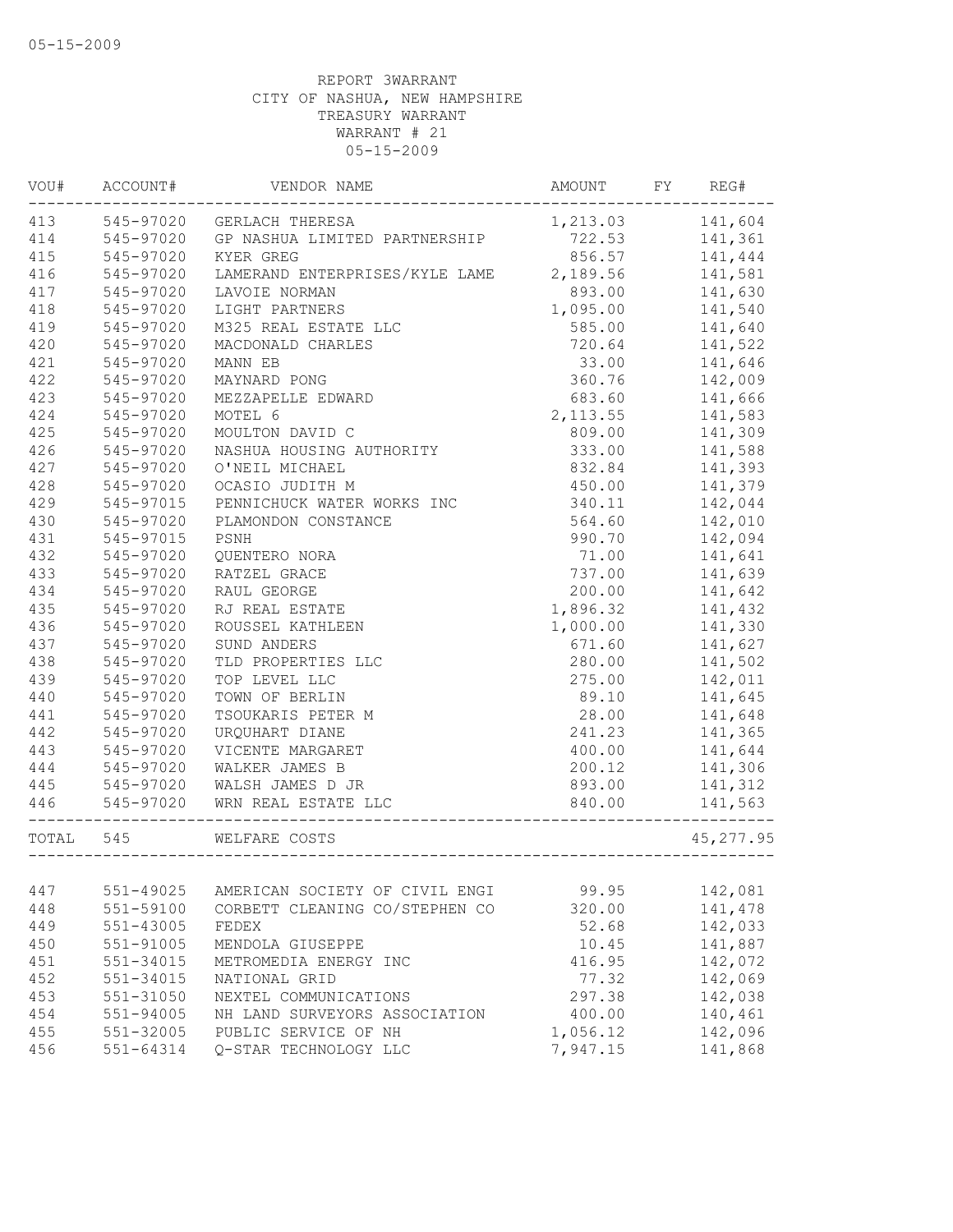|                                                                                                         | ----------------     |
|---------------------------------------------------------------------------------------------------------|----------------------|
| 457 551-46045 ROCKY BRANDS RETAIL LLC                                                                   | 82.00 141,617        |
| 551-49075 SPILLERS<br>458                                                                               | 68.75 142,049        |
| 459 551-41015 STAPLES BUSINESS ADVANTAGE                                                                | 506.49 141,636       |
| TOTAL 551 PUBLIC WORKS DIV & ENGINEERING                                                                | 11,335.24            |
|                                                                                                         |                      |
| 460<br>552-75021 AMERICAN TANK MANAGEMENT INC 325.00<br>552-75135 ASAP FIRE & SAFETY CORPORATION 863.00 | 141,459              |
| ASAP FIRE & SAFETY CORPORATION<br>461                                                                   | 141,408              |
| 462<br>552-75022<br>B & S LOCKSMITH INC                                                                 | 141,519<br>10.60     |
| 463<br>552-59050<br>BAKER CHRISTOPHER                                                                   | 1,180.00 141,515     |
| 464<br>552-42010<br>BANNER SYSTEMS OF MASSACHUSETT                                                      | 576.13 141,931       |
| 464<br>552-75040<br>BANNER SYSTEMS OF MASSACHUSETT                                                      | 72.94 141,931        |
| 464<br>552-75165<br>BANNER SYSTEMS OF MASSACHUSETT 161.77 141,931                                       |                      |
| 464<br>552-75170<br>BANNER SYSTEMS OF MASSACHUSETT 163.38 141,931                                       |                      |
| 464<br>552-75175<br>BANNER SYSTEMS OF MASSACHUSETT                                                      | 137.82<br>141,931    |
| 465<br>552-75021<br>BELLETETES INC                                                                      | 6.99<br>141,454      |
| 465<br>552-75022<br>BELLETETES INC                                                                      | 4.49<br>141,454      |
| 466<br>552-78007<br>BEST FORD/BEST CYCLE                                                                | 25.06<br>141,320     |
| 467<br>552-75135<br>CARPARTS OF NASHUA                                                                  | 72.24<br>141,319     |
| CORBETT CLEANING CO/STEPHEN CO 375.00<br>468<br>552-75022                                               | 141,478              |
| 469<br>552-78100<br>CREATIVE SIGNS LLC                                                                  | 340.00<br>141,558    |
| 470<br>552-78100<br>D & R TOWING INC                                                                    | 285.00<br>141,936    |
| 471<br>552-48015<br>DENNIS K BURKE INC                                                                  | 1,927.22<br>142,108  |
| 472<br>552-78100<br>DONOVAN EQUIPMENT CO INC                                                            | 2,526.84<br>141,345  |
| 473<br>552-59050<br>DYER JONATHAN                                                                       | 141,450<br>300.00    |
| 474<br>$552 - 69015$<br>FLAG-WORKS DBA/AMERICAN COWBOY                                                  | 126.85<br>141,469    |
| 475<br>552-59050<br>GADBOIS GERALD                                                                      | 141,298<br>145.00    |
| 476<br>552-46030<br>GRAINGER                                                                            | 79.20<br>141,397     |
| 476<br>552-75022<br>GRAINGER                                                                            | 222.74<br>141,397    |
| 476<br>552-75135<br>GRAINGER                                                                            | 130.33<br>141,397    |
| 477<br>552-66000<br>HANDY HOUSE INC                                                                     | 20.17<br>142,054     |
| 478<br>552-42010<br>HOME DEPOT CREDIT SERVICES                                                          | 91.89<br>142,042     |
| 478<br>552-46030<br>HOME DEPOT CREDIT SERVICES                                                          | 103.10<br>142,042    |
| 478<br>552-75021<br>HOME DEPOT CREDIT SERVICES                                                          | 1, 117.22<br>142,042 |
| 478<br>552-75135<br>HOME DEPOT CREDIT SERVICES                                                          | 33.90<br>142,042     |
| 478<br>552-75165<br>HOME DEPOT CREDIT SERVICES                                                          | 142,042<br>54.91     |
| 479<br>552-64192 HUDSON SMALL ENGINE                                                                    | 299.00<br>141,437    |
| 479<br>552-74092<br>HUDSON SMALL ENGINE                                                                 | 141,437<br>512.00    |
| 480<br>552-75021<br>JOHN DEERE LANDSCAPES/LESCO                                                         | 56.90<br>141,716     |
| JOHNSON'S ELECTRIC INC<br>481<br>552-75040                                                              | 576.37<br>141,386    |
| 481<br>552-75135<br>JOHNSON'S ELECTRIC INC                                                              | 278.25<br>141,386    |
| 482<br>$552 - 46045$<br>LAJOIE DAVID                                                                    | 82.00<br>142,012     |
| 483<br>552-78100<br>LIBERTY INTN'L TRUCKS OF NH LL                                                      | 141,940<br>183.02    |
| 484<br>552-75021<br>LOWE'S                                                                              | 142,060<br>265.84    |
| 484<br>552-75165<br>LOWE'S                                                                              | 142,060<br>29.88     |
| 485<br>552-78007<br>MAC MULKIN CHEVROLET INC                                                            | 141,938<br>56.47     |
| 552-78065<br>486<br>MAYNARD & LESIEUR INCORPORATED                                                      | 141,943<br>54.84     |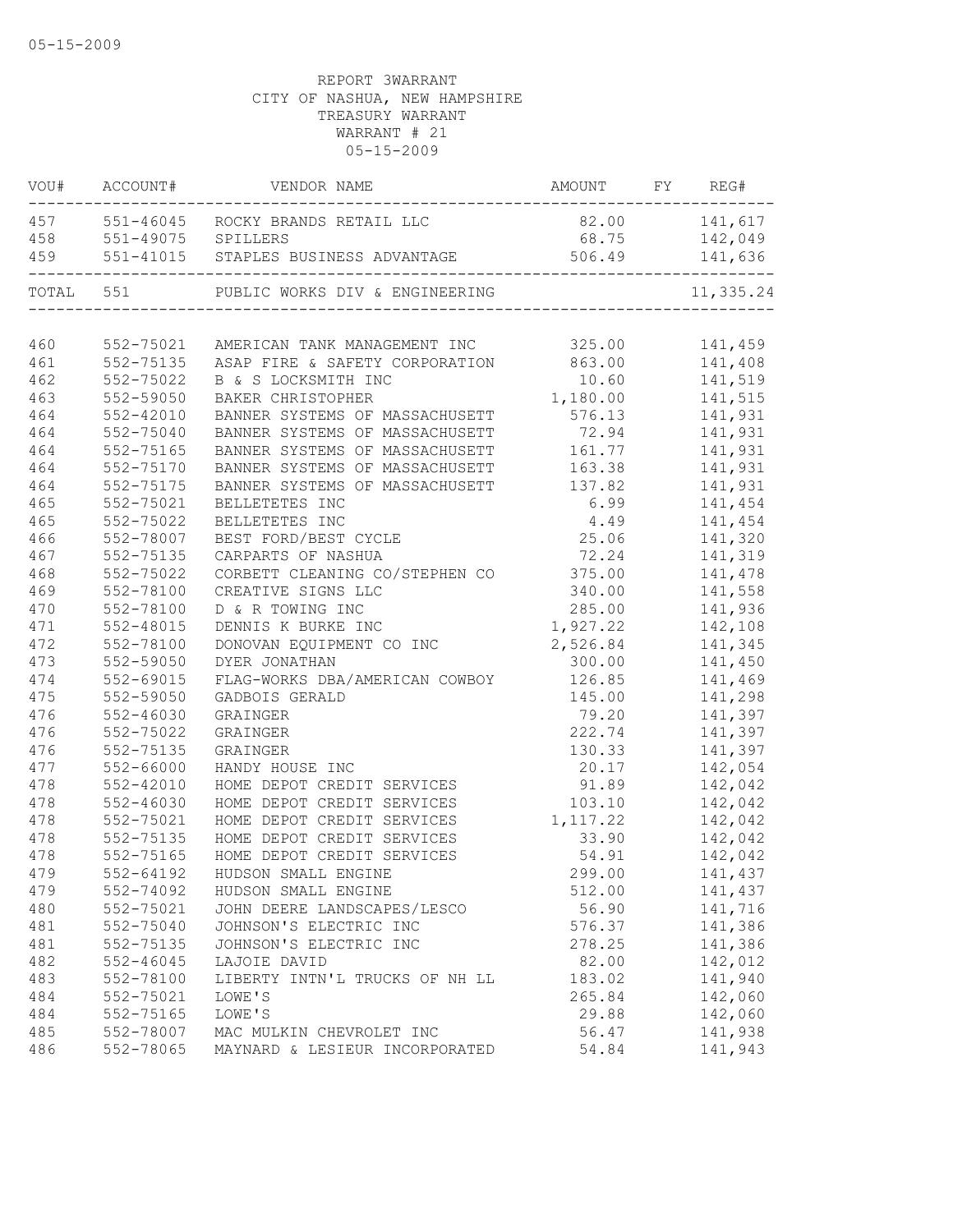| VOU#  | ACCOUNT#      | VENDOR NAME                              | AMOUNT           | FY | REG#      |
|-------|---------------|------------------------------------------|------------------|----|-----------|
| 487   | 552-34015     | METROMEDIA ENERGY INC                    | 1,327.80 142,072 |    |           |
| 487   | 552-34045     | METROMEDIA ENERGY INC                    | 1,269.32         |    | 142,072   |
| 488   | 552-75021     | MILLER ENGINEERING & TESTING I           | 85.00            |    | 141,449   |
| 489   | 552-78007     | NAPA AUTO PARTS                          | 546.54           |    | 141,580   |
| 490   | 552-75021     | NASHUA FARMERS EXCHANGE INC              | 172.60           |    | 141,957   |
| 491   | 552-75022     | NASHUA WALLPAPER & PAINT CO              | 862.29           |    | 141,474   |
| 492   | 552-31050     | NEXTEL COMMUNICATIONS                    | 176.61           |    | 142,038   |
| 492   | 552-59178     | NEXTEL COMMUNICATIONS                    | 1,726.45         |    | 142,038   |
| 493   | 552-32005     | PENNICHUCK WATER                         | 74.77            |    | 142,046   |
| 493   | 552-33005     | PENNICHUCK WATER                         | 489.02           |    | 142,046   |
| 493   | 552-33040     | PENNICHUCK WATER                         | 175.22           |    | 142,046   |
| 493   | 552-33045     | PENNICHUCK WATER                         | 395.42           |    | 142,046   |
| 493   | 552-33050     | PENNICHUCK WATER                         | 120.37           |    | 142,046   |
| 494   | 552-75135     | PHILIP J LYNCH CO INC                    | 265.02           |    | 141,480   |
| 495   | 552-75021     | PIONEER MANUFACTURING COMPANY            | 103.00           |    | 141,359   |
| 496   | 552-32005     | PSNH                                     | 1,894.63         |    | 142,090   |
| 496   | 552-32005     | PSNH                                     | 2,390.76         |    | 142,091   |
| 496   | 552-32030     | PSNH                                     | 2,332.79         |    | 142,090   |
| 496   | 552-32030     | PSNH                                     | 1,436.24         |    | 142,091   |
| 497   | 552-32040     | PUBLIC SERVICE OF NH                     | 5,541.56         |    | 142,096   |
| 498   | 552-78007     | SANEL AUTO PARTS CO                      | 126.19           |    | 141,465   |
| 499   | 552-45290     | SPORT SUPPLY GROUP, INC                  | 2,997.12         |    | 141,733   |
| 500   | 552-41015     | STAPLES BUSINESS ADVANTAGE               | 95.02            |    | 141,636   |
| 501   | $552 - 46030$ | SUNBELT RENTALS                          | 180.00           |    | 141,501   |
| 502   | 552-75021     | TAYLOR RENTAL INC                        | 279.00           |    | 141,416   |
| 503   | 552-78100     | TURF PRODUCTS CORP                       | 959.98           |    | 141,638   |
| 504   | $552 - 46045$ | UNIFIRST CORPORATION                     | 805.90           |    | 141,595   |
| 505   | 552-75021     | UNITED SUPPLY COMPANY INC                | 74.30            |    | 141,950   |
| 505   | 552-75022     | UNITED SUPPLY COMPANY INC                | 208.14           |    | 141,950   |
| 505   | 552-75165     | UNITED SUPPLY COMPANY INC                | 51.47            |    | 141,950   |
| 505   | 552-75170     | UNITED SUPPLY COMPANY INC                | 286.16           |    | 141,950   |
|       |               |                                          |                  |    |           |
| TOTAL | 552           | PARKS AND RECREATION                     |                  |    | 41,322.05 |
|       |               |                                          |                  |    |           |
| 506   |               | 553-78075 AMERICAN AUTO SEAT COVER INC   | 265.00           |    | 141,311   |
| 507   |               | 553-47010 BASS FIRST AID SERVICE COMPANY | 31.85            |    | 141,375   |
| 508   | 553-59150     | BCM CONTROLS CORPORATION                 | 1,213.58         |    | 141,510   |
| 509   | 553-45060     | BELLETETES INC                           | 56.10            |    | 141,454   |
| 509   | 553-49075     | BELLETETES INC                           | 19.54            |    | 141,454   |
| 510   | $553 - 45015$ | BROX INDUSTRIES INC                      | 1,228.80         |    | 141,349   |
| 510   | 553-45190     | BROX INDUSTRIES INC                      | 159.05           |    | 141,349   |
| 511   | 553-45015     | CONTINENTAL PAVING INC                   | 884.37           |    | 141,951   |
| 512   | 553-59105     | CORBETT CLEANING CO/STEPHEN CO           | 500.00           |    | 141,478   |
| 513   | 553-45060     | CORRIVEAU ROUTHIER INC                   | 76.50            |    | 141,935   |
| 514   | 553-78100     | E W SLEEPER CO                           | 329.80           |    | 141,633   |
| 515   | 553-78100     | FREIGHTLINER OF NH INC                   | 142.90           |    | 141,593   |
| 516   | 553-45060     | GATE CITY FENCE CO INC                   | 278.00           |    | 141,423   |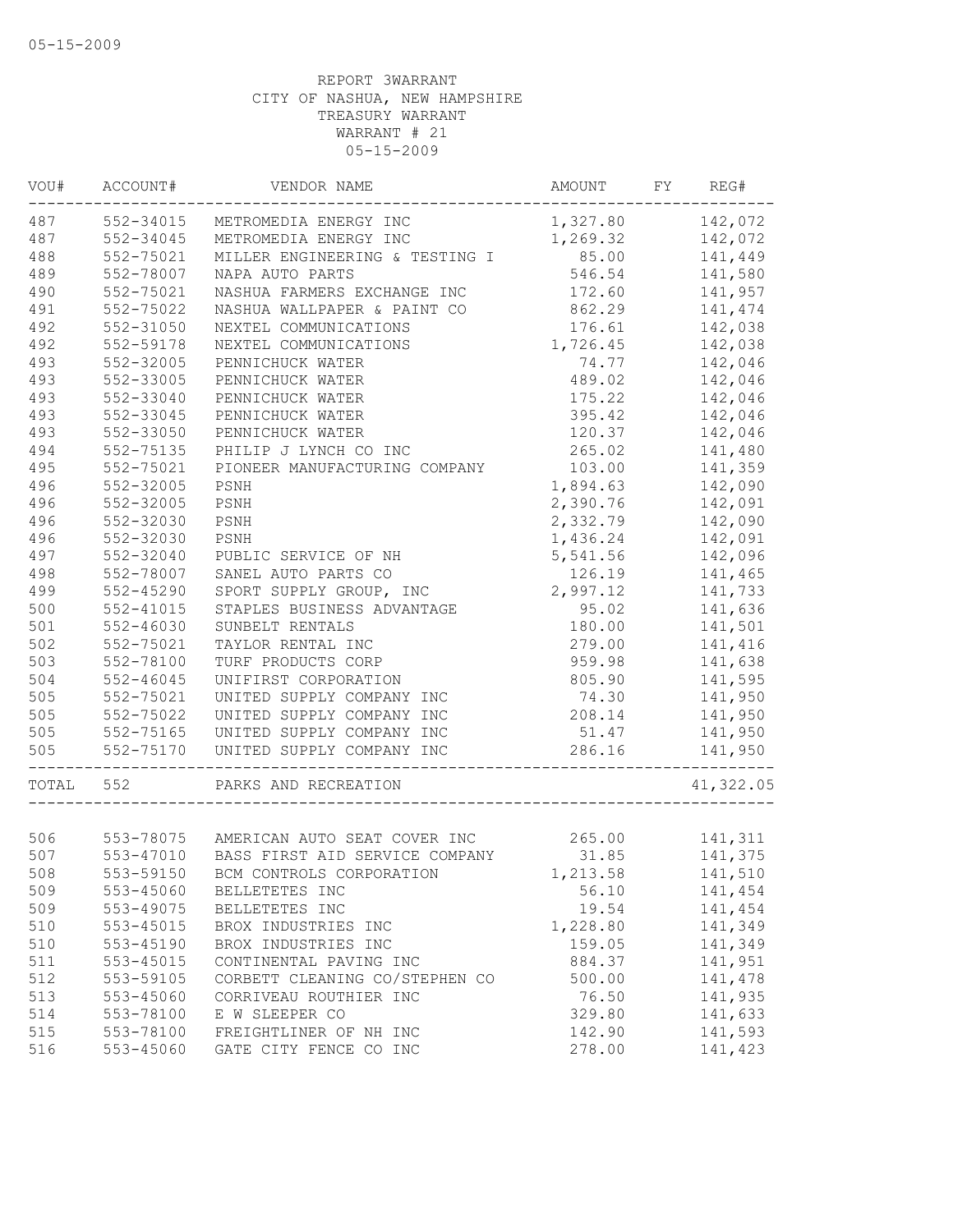| VOU#  | ACCOUNT#  | VENDOR NAME                                                  | AMOUNT    | FY | REG#      |
|-------|-----------|--------------------------------------------------------------|-----------|----|-----------|
| 517   | 553-59187 | HEALTH STOP INC                                              | 114.00    |    | 141,434   |
| 518   | 553-45190 | HOLLIS CONSTRUCTION INC                                      | 1,600.00  |    | 141,404   |
| 519   | 553-45060 | HOME DEPOT CREDIT SERVICES                                   | 23.97     |    | 142,042   |
| 520   | 553-59135 | J P PEST SERVICES                                            | 65.00     |    | 141,511   |
| 521   | 553-78100 | LIBERTY INTN'L TRUCKS OF NH LL                               | 2,266.02  |    | 141,940   |
| 522   | 553-59100 | M & B MACHINING AND WELDING                                  | 65.00     |    | 141,941   |
| 523   | 553-78100 | MCDEVITT TRUCKS INC                                          | 66.03     |    | 141,605   |
| 524   | 553-34015 | METROMEDIA ENERGY INC                                        | 7,487.42  |    | 142,072   |
| 525   | 553-49075 | NAPA AUTO PARTS                                              | 66.22     |    | 141,580   |
| 525   | 553-78100 | NAPA AUTO PARTS                                              | 146.09    |    | 141,580   |
| 526   | 553-45060 | NASHUA FARMERS EXCHANGE INC                                  | 227.00    |    | 141,957   |
| 527   | 553-34015 | NATIONAL GRID                                                | 763.78    |    | 142,069   |
| 528   | 553-94005 | NEWEA                                                        | 50.00     |    | 142,099   |
| 529   | 553-31050 | NEXTEL COMMUNICATIONS                                        | 163.87    |    | 142,038   |
| 529   | 553-59178 | NEXTEL COMMUNICATIONS                                        | 2,232.57  |    | 142,038   |
| 530   | 553-33005 | PENNICHUCK WATER                                             | 374.42    |    | 142,046   |
| 531   | 553-32005 | PUBLIC SERVICE OF NH                                         | 3,337.59  |    | 142,096   |
| 532   | 553-46045 | ROCKY BRANDS RETAIL LLC                                      | 163.48    |    | 141,617   |
| 533   | 553-59100 | SAFETY-KLEEN SYSTEMS INC                                     | 304.47    |    | 141,346   |
| 534   | 553-49075 | SANEL AUTO PARTS CO                                          | 313.10    |    | 141,465   |
| 534   | 553-78100 | SANEL AUTO PARTS CO                                          | 227.01    |    | 141,465   |
| 535   | 553-48005 | SHATTUCK MALONE OIL CO                                       | 12,521.40 |    | 142,029   |
| 536   | 553-49075 | SIMPLEXGRINNELL                                              | 62.12     |    | 141,313   |
| 537   | 553-69025 | SNAP ON TOOLS                                                | 112.34    |    | 141,348   |
| 538   | 553-72035 | TIGER DIRECT                                                 | 149.98    |    | 141, 417  |
| 539   | 553-46045 |                                                              | 1,303.07  |    | 141,595   |
| 540   |           | UNIFIRST CORPORATION                                         |           |    |           |
|       | 553-69025 | USP OF NEW ENGLAND                                           | 363.15    |    | 141,572   |
| 540   | 553-78100 | USP OF NEW ENGLAND                                           | 1,829.60  |    | 141,572   |
| 541   | 553-78100 | WILLARDS AUTO RADIATOR SHOP                                  | 965.00    |    | 141,960   |
| TOTAL | 553       | STREET DEPARTMENT                                            |           |    | 42,549.19 |
|       |           |                                                              |           |    |           |
| 542   |           | 555-59105 CORBETT CLEANING CO/STEPHEN CO                     | 320.00    |    | 141,478   |
| 543   | 555-69025 | M & M ELECTRICAL SUPPLY CO INC                               | 33.40     |    | 141,932   |
| 544   | 555-31050 | NEXTEL COMMUNICATIONS                                        | 247.87    |    | 142,038   |
| 545   | 555-45107 | PERMA-LINE CORP OF NEW ENGLAND                               | 364.65    |    | 141,333   |
| 545   | 555-45285 | PERMA-LINE CORP OF NEW ENGLAND                               | 570.10    |    | 141,333   |
| 546   | 555-32025 | PSNH                                                         | 930.19    |    | 142,091   |
| 546   | 555-32025 | PSNH                                                         | 1,993.22  |    | 142,092   |
| 547   |           | 555-41015 STAPLES BUSINESS ADVANTAGE                         | 74.16     |    | 141,636   |
| 548   | 555-45107 | W E AUBUCHON COMPANY INC                                     | 36.21     |    | 141,328   |
| TOTAL | 555       | TRAFFIC DEPARTMENT<br>-------------------------------------- |           |    | 4,569.80  |
|       |           |                                                              |           |    |           |
| 549   |           | 557-59100 CORBETT CLEANING CO/STEPHEN CO                     | 360.00    |    | 141,478   |
| 550   | 557-64035 | MUNICIPAL SUPPLY SALES CO                                    | 341.52    |    | 141,532   |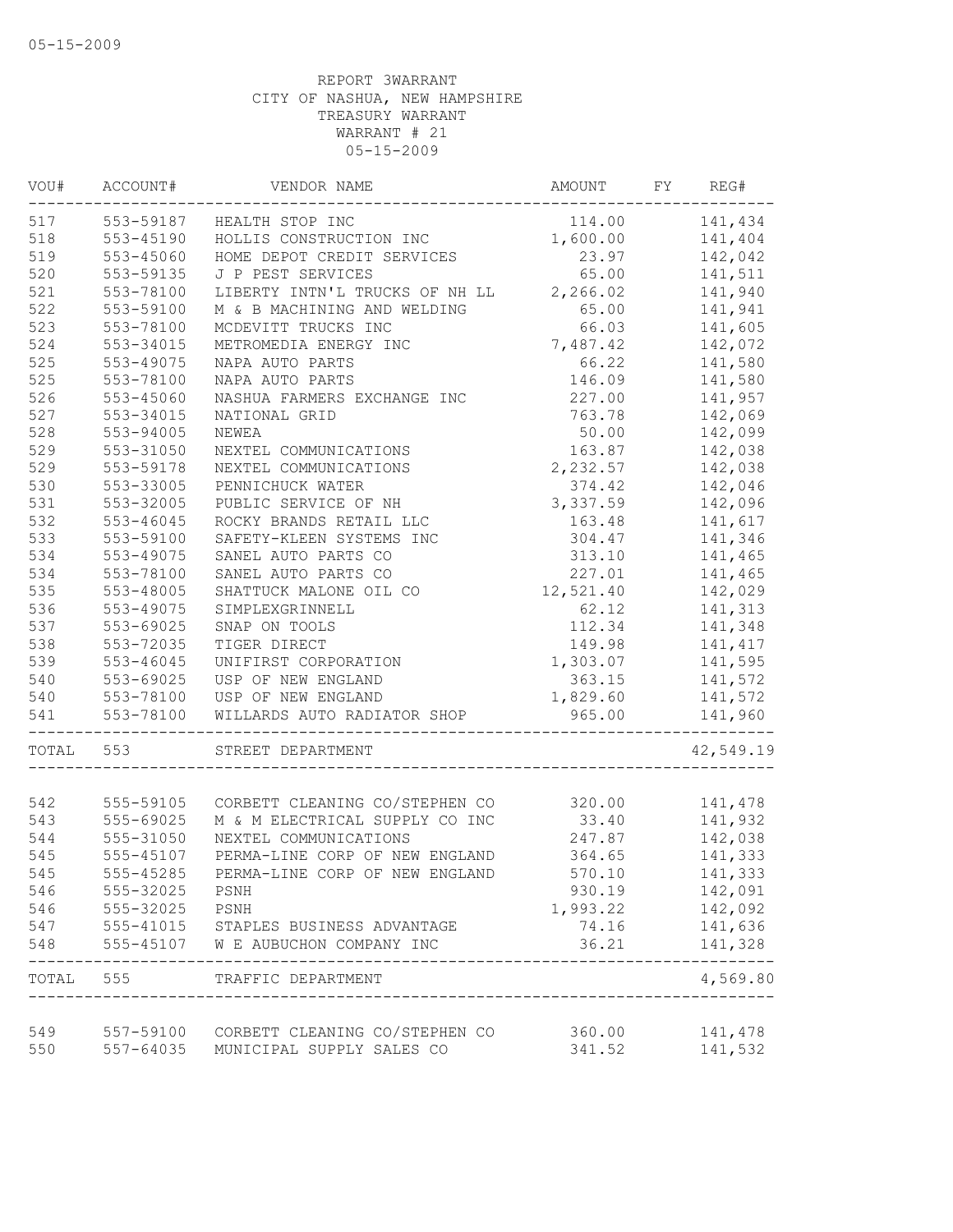| VOU#       | ACCOUNT#      | VENDOR NAME                                     | AMOUNT          | FY | REG#               |
|------------|---------------|-------------------------------------------------|-----------------|----|--------------------|
| 551        | 557-32005     | PSNH                                            | 274.46          |    | 142,093            |
| TOTAL      | 557           | PARKING LOTS                                    |                 |    | 975.98             |
| 552        | 561-34015     | BOT-L-GAS INCORPORATED                          | 196.96          |    | 141,945            |
| 553        | 561-75023     | HOME DEPOT CREDIT SERVICES                      | 33.00           |    | 142,042            |
| 554        | 561-75023     | LOWE'S                                          | 343.20          |    | 142,060            |
| 555        | 561-33005     | PENNICHUCK WATER                                | 101.17          |    | 142,046            |
| 556        | 561-32005     | PSNH                                            | 146.43          |    | 142,093            |
| TOTAL      | 561           | EDGEWOOD CEMETERY                               |                 |    | 820.76             |
| 557        | 563-45195     | GRIFFIN GREENHOUSE SUPPLIES IN                  | 1,176.78        |    | 141,562            |
| 558        | 563-75023     | HOME DEPOT CREDIT SERVICES                      | 293.87          |    | 142,042            |
| 559        | 563-34005     | MCLAUGHLIN OIL COMPANY                          | 204.20          |    | 141,392            |
| 560        | 563-34015     | METROMEDIA ENERGY INC                           | 336.69          |    | 142,072            |
| 561        | 563-74085     | NASHUA OUTDOOR POWER EQUIP                      | 113.89          |    | 141, 471           |
| 562        | 563-34015     | NATIONAL GRID                                   | 180.18          |    | 142,069            |
| TOTAL      | 563           | WOODLAWN CEMETERY                               |                 |    | 2,305.61           |
|            |               |                                                 |                 |    |                    |
| 563        | $571 - 41015$ | ARAMSCO                                         | 24.50           |    | 142,085            |
| 564        | $571 - 41015$ | <b>GALLS</b>                                    | 258.92          |    | 142,110            |
| 565        | 571-41015     | QUARTERMASTER UNIFORM MFG CO                    | 110.93          |    | 142,103            |
| TOTAL      | 571           | COMMUNITY DEVELOPMENT                           |                 |    | 394.35             |
| 566        | 572-94005     | FALK CARTER                                     | 935.58          |    | 141,579            |
| 567        | 572-91005     | HOUSTON ROGER                                   | 187.55          |    | 141,550            |
| 568        | 572-95005     | ICMA                                            | 434.29          |    | 142,089            |
| 569        | $572 - 49025$ | ICMA                                            | 92.00           |    | 142,100            |
| 570        | 572-95005     | INTERNATIONAL CODE COUNCIL INC                  | 180.00          |    | 142,064            |
| 571        | 572-98046     | MERRIMACK RIVER WATERSHED COUN                  | 100.00          |    | 142,109            |
| 572<br>573 | 572-31050     | NEXTEL COMMUNICATIONS<br>572-94005 ST JOHN LUCY | 12.20<br>854.63 |    | 142,038<br>141,547 |
|            |               |                                                 |                 |    |                    |
| TOTAL      | 572           | PLANNING DEPARTMENT                             |                 |    | 2,796.25           |
| 574        | 573-31050     | NEXTEL COMMUNICATIONS                           | 70.80           |    | 142,038            |
| TOTAL      | 573           | ECONOMIC DEVELOPMENT                            |                 |    | 70.80              |
|            |               |                                                 |                 |    |                    |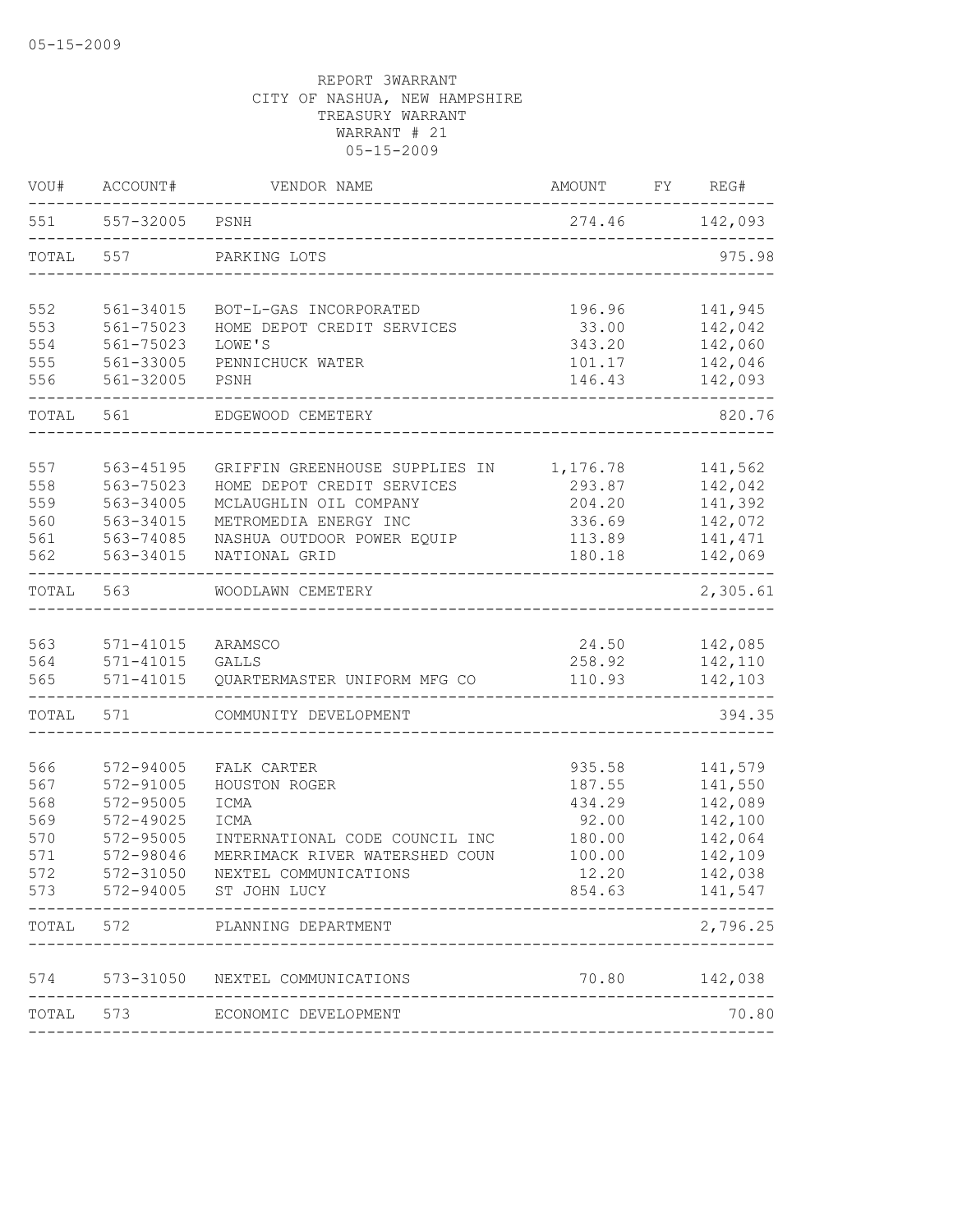| VOU#  | ACCOUNT#      | VENDOR NAME                   | AMOUNT   | FY | REG#       |
|-------|---------------|-------------------------------|----------|----|------------|
| 575   |               | 575-78100 1400 MOTORS         | 493.51   |    | 141,323    |
| 576   | 575-45050     | ALIBRIS                       | 56.35    |    | 141,358    |
| 577   | 575-94010     | ANDREWS JULIE                 | 286.50   |    | 142,014    |
| 578   | 575-75023     | B & S LOCKSMITH INC           | 153.00   |    | 141,519    |
| 579   | $575 - 45150$ | BAGS UNLIMITED INC            | 110.20   |    | 142,078    |
| 580   | 575-45050     | BAKER & TAYLOR                | 1,625.78 |    | 141,372    |
| 580   | 575-45050     | BAKER & TAYLOR                | 655.26   |    | 141,373    |
| 581   | $575 - 45085$ | BAKER & TAYLOR ENTERTAINMENT  | 147.89   |    | 141,366    |
| 581   | 575-45315     | BAKER & TAYLOR ENTERTAINMENT  | 1,020.42 |    | 141,366    |
| 582   | 575-45050     | BBC AUDIOBOOKS AMERICA        | 96.16    |    | 141,430    |
| 583   | 575-78100     | BRIDGE ST AUTO INC            | 185.00   |    | 141,419    |
| 584   | 575-59100     | BUTZEL STEVEN                 | 175.00   |    | 142,015    |
| 585   | 575-95005     | CHRISTA MCAULIFFE PLANETARIUM | 250.00   |    | 142,032    |
| 586   | 575-72060     | COCCI COMPUTER SERVICES INC   | 269.00   |    | 141,461    |
| 587   | $575 - 45050$ | COUNCIL OF STATE GOVERNMENTS  | 58.50    |    | 141,318    |
| 588   | $575 - 45050$ | <b>GALE</b>                   | 631.41   |    | 141,585    |
| 589   | $575 - 45220$ | GAYLORD BROS INC              | 581.52   |    | 141,952    |
| 590   | 575-45050     | INFOBASE PUBLISHING           | 115.56   |    | 142,055    |
| 591   | 575-45050     | INFORMATION PUBLICATIONS INC  | 128.00   |    | 141,479    |
| 592   | 575-45050     | INGRAM LIBRARY SERVICES       | 896.58   |    | 141,621    |
| 593   | 575-45315     | MAIN DUNSTABLE VIDEO          | 108.70   |    | 142,104    |
| 594   | 575-34015     | METROMEDIA ENERGY INC         | 2,818.55 |    | 142,072    |
| 595   | 575-45085     | MICROMARKETING LLC            | 90.92    |    | 141,451    |
| 596   | 575-45315     | MULTI-CULTURAL BOOKS & VIDEOS | 105.75   |    | 141,483    |
| 597   | 575-57010     | MV COMMUNICATIONS INC         | 141.00   |    | 141,316    |
| 598   | $575 - 64165$ | NASHUA OUTDOOR POWER EQUIP    | 180.98   |    | 141,471    |
| 599   | 575-41015     | NASHUA PUBLIC LIBRARY         | 43.51    |    | 142,013    |
| 599   | 575-43005     | NASHUA PUBLIC LIBRARY         | 40.74    |    | 142,013    |
| 599   | 575-45090     | NASHUA PUBLIC LIBRARY         | 11.97    |    | 142,013    |
| 599   | $575 - 45150$ | NASHUA PUBLIC LIBRARY         | 138.97   |    | 142,013    |
| 599   | $575 - 45220$ | NASHUA PUBLIC LIBRARY         | 46.36    |    | 142,013    |
| 599   | 575-78100     | NASHUA PUBLIC LIBRARY         | 12.00    |    | 142,013    |
| 599   | 575-91005     | NASHUA PUBLIC LIBRARY         | 7.15     |    | 142,013    |
| 600   | 575-34015     | NATIONAL GRID                 | 373.55   |    | 142,069    |
| 601   | 575-42005     | NEW ENGLAND PAPER & SUPPLY    | 145.68   |    | 141,489    |
| 601   | 575-42020     | NEW ENGLAND PAPER & SUPPLY    | 343.99   |    | 141,489    |
| 602   | 575-31040     | NEXTEL COMMUNICATIONS         | 100.76   |    | 142,038    |
| 603   | 575-32005     | PUBLIC SERVICE OF NH          | 6,649.52 |    | 142,096    |
| 604   | 575-45085     | RANDOM HOUSE INC              | 221.50   |    | 141,647    |
| 605   | 575-45085     | RECORDED BOOKS LLC            | 518.30   |    | 141,597    |
| 606   | 575-45050     | SCI ART MEDIA                 | 90.00    |    | 142,086    |
| 607   | 575-95005     | SEE SCIENCE CENTER            | 200.00   |    | 142,101    |
| 608   | 575-45050     | SIMON & SCHUSTER              | 34.44    |    | 141,367    |
| 609   | 575-41005     | WB MASON COMPANY INC          | 953.87   |    | 141,342    |
| TOTAL | 575           | PUBLIC LIBRARIES              |          |    | 21, 313.85 |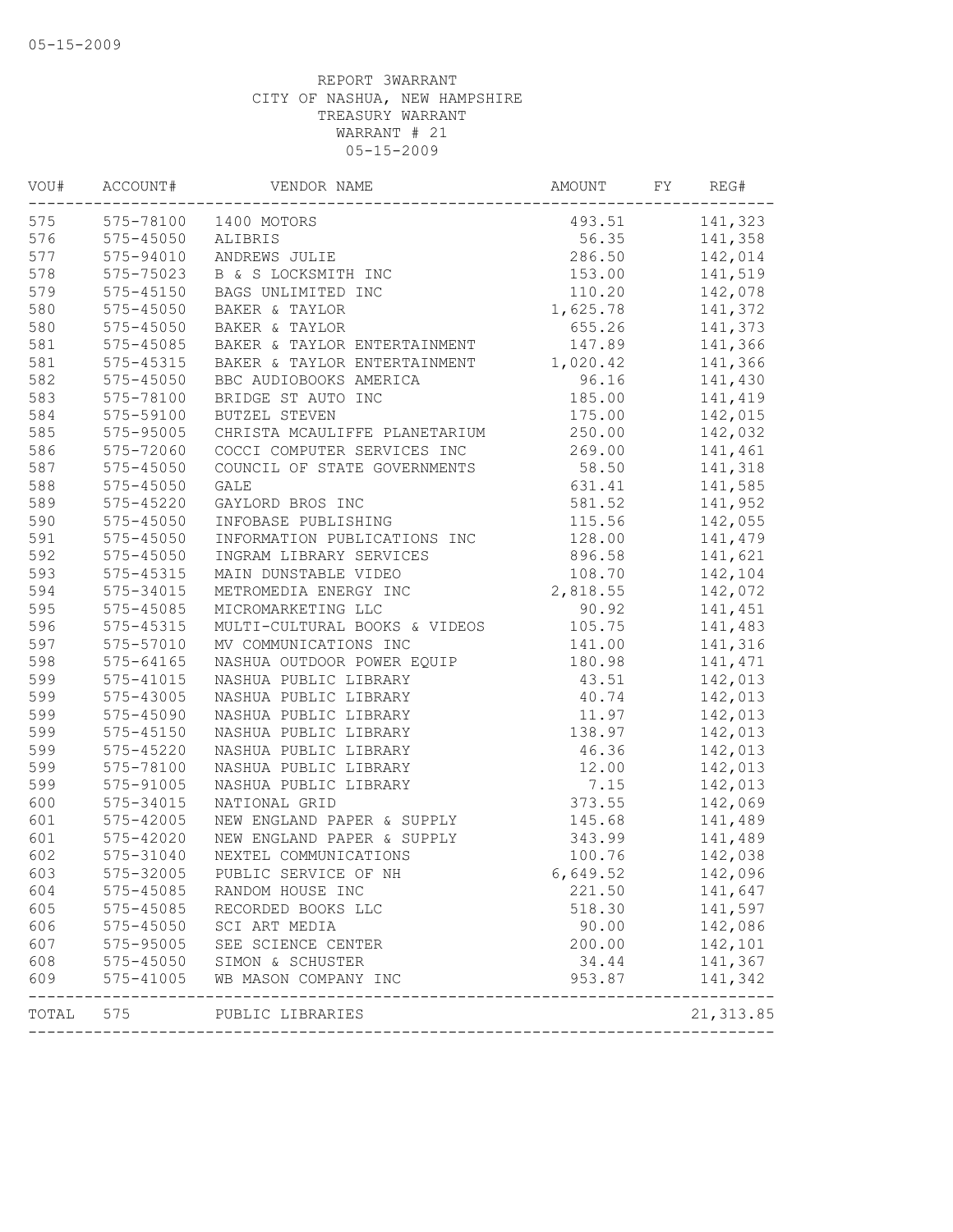| 576-91005<br>141,389<br>169.60<br>DUPONT TIMOTHY<br>576-94005<br>142,084<br>HALFMOON LLC<br>259.00<br>142,038<br>576-31065<br>NEXTEL COMMUNICATIONS<br>710.37<br>142,075<br>576-94005<br>PEARSON VUE<br>290.00<br>576-91005<br>141,763<br>218.02<br>TRACY WILLIAM<br>----------------<br>TOTAL 576<br>BUILDING DEPARTMENT<br>615<br>577-31050 NEXTEL COMMUNICATIONS<br>142,038<br>43.73<br>577-91005 ORTEGA NELSON<br>338.80<br>141,564<br>TOTAL 577<br>382.53<br>CODE ENFORCEMENT<br>62.68<br>141,667<br>211,258 581-49050<br>ABILITATIONS<br>211,259 581-49050<br>240.75<br>141,780<br>ACCUCUT SYSTEMS<br>211,260 581-53103<br>141,682<br>ACUCARE NURSING PROFESSIONALS<br>279.18<br>211, 261 581-53101<br>25,000.00<br>141,596<br>ADULT LEARNING CENTER<br>211,262 581-77005<br>141,830<br>AIRXCHANGE INC<br>1,082.60<br>211,263 581-91005<br>ALMEIDA SARAH<br>25.85<br>141,714<br>211, 264 581-91005<br>141,825<br>ALVES ARELINDA<br>59.68<br>211, 265 581-74092<br>375.00<br>141,774<br>AMERICAN ALARM<br>211,266 581-42110<br>125.00<br>141,304<br>AMERICAN SECURITY & FIRE PROTE<br>211,267 581-91005<br>141,681<br>ARCARO JANICE<br>414.72<br>211,268 581-49910<br>141,467<br>ARCSOURCE INC<br>69.86<br>211,269 581-94030<br>141,911<br>ATECH VISION AND HEARING SERVI<br>30.00<br>211,270 581-91005<br>117.15<br>141,833<br>BAGLEY MARCIA<br>211, 271 581-59130<br>BALL WILLIAM<br>148.00<br>141,374<br>211, 272 581-59130<br>141,846<br>BARBERIAN MICHAEL<br>58.00<br>211, 273 581-49030<br>BARNES & NOBLE INC<br>22.00<br>141,299<br>211, 273 581-49035<br>141,299<br>BARNES & NOBLE INC<br>573.02<br>211, 274 581-74092<br>141,724<br>BASSETT SERVICES CORPORATION<br>164.00<br>211, 275 581-42110<br>BATTERY SPECIALISTS OF NH LLC<br>141,847<br>220.00<br>211,276 581-31005<br>2,395.33<br>142,122<br>BAYRING COMMUNICATIONS<br>211, 277 581-42130<br>141,601<br>BEARINGS SPECIALTY CO INC<br>343.15<br>211,278 581-59130<br>BECOTTE PAUL<br>58.00<br>141,916<br>211,279 581-49050<br>BELLETETES INC<br>112.83<br>141,454<br>211,279 581-75023<br>483.76<br>141,454<br>BELLETETES INC<br>211,280 581-59130<br>78.00<br>141,799<br>BENSON WILLIAM<br>211,281 581-49050<br>141,821<br>BIO-RAD LABORATORIES<br>496.66<br>211,282 581-59130<br>141,336<br>58.00<br>BLAZE MIKE<br>211,283 581-49050<br>141,805<br>835.37<br>BLICK ART MATERIALS<br>211,284 581-59130<br>78.00<br>141,783<br>BOUCHARD WARREN<br>211,285 581-59130<br>78.00<br>141,785<br>BOURASSA DANA<br>211,286 581-59130<br>141,904<br>BRAUCH ANDREW<br>136.00<br>211,287 581-94030<br>120.00<br>141,363<br>BRICKNER HEATHER<br>211,288 581-74092<br>100.00<br>141,772<br>BURKE SPECIAL PRODUCTS LLC | VOU# | ACCOUNT# | VENDOR NAME | AMOUNT | FY | REG#     |
|---------------------------------------------------------------------------------------------------------------------------------------------------------------------------------------------------------------------------------------------------------------------------------------------------------------------------------------------------------------------------------------------------------------------------------------------------------------------------------------------------------------------------------------------------------------------------------------------------------------------------------------------------------------------------------------------------------------------------------------------------------------------------------------------------------------------------------------------------------------------------------------------------------------------------------------------------------------------------------------------------------------------------------------------------------------------------------------------------------------------------------------------------------------------------------------------------------------------------------------------------------------------------------------------------------------------------------------------------------------------------------------------------------------------------------------------------------------------------------------------------------------------------------------------------------------------------------------------------------------------------------------------------------------------------------------------------------------------------------------------------------------------------------------------------------------------------------------------------------------------------------------------------------------------------------------------------------------------------------------------------------------------------------------------------------------------------------------------------------------------------------------------------------------------------------------------------------------------------------------------------------------------------------------------------------------------------------------------------------------------------------------------------------------------------------------------------------------------------------------------------------------------------------------------------------------------------------------------------------------------------------------------------------------------------------|------|----------|-------------|--------|----|----------|
|                                                                                                                                                                                                                                                                                                                                                                                                                                                                                                                                                                                                                                                                                                                                                                                                                                                                                                                                                                                                                                                                                                                                                                                                                                                                                                                                                                                                                                                                                                                                                                                                                                                                                                                                                                                                                                                                                                                                                                                                                                                                                                                                                                                                                                                                                                                                                                                                                                                                                                                                                                                                                                                                                 | 610  |          |             |        |    |          |
|                                                                                                                                                                                                                                                                                                                                                                                                                                                                                                                                                                                                                                                                                                                                                                                                                                                                                                                                                                                                                                                                                                                                                                                                                                                                                                                                                                                                                                                                                                                                                                                                                                                                                                                                                                                                                                                                                                                                                                                                                                                                                                                                                                                                                                                                                                                                                                                                                                                                                                                                                                                                                                                                                 | 611  |          |             |        |    |          |
|                                                                                                                                                                                                                                                                                                                                                                                                                                                                                                                                                                                                                                                                                                                                                                                                                                                                                                                                                                                                                                                                                                                                                                                                                                                                                                                                                                                                                                                                                                                                                                                                                                                                                                                                                                                                                                                                                                                                                                                                                                                                                                                                                                                                                                                                                                                                                                                                                                                                                                                                                                                                                                                                                 | 612  |          |             |        |    |          |
|                                                                                                                                                                                                                                                                                                                                                                                                                                                                                                                                                                                                                                                                                                                                                                                                                                                                                                                                                                                                                                                                                                                                                                                                                                                                                                                                                                                                                                                                                                                                                                                                                                                                                                                                                                                                                                                                                                                                                                                                                                                                                                                                                                                                                                                                                                                                                                                                                                                                                                                                                                                                                                                                                 | 613  |          |             |        |    |          |
|                                                                                                                                                                                                                                                                                                                                                                                                                                                                                                                                                                                                                                                                                                                                                                                                                                                                                                                                                                                                                                                                                                                                                                                                                                                                                                                                                                                                                                                                                                                                                                                                                                                                                                                                                                                                                                                                                                                                                                                                                                                                                                                                                                                                                                                                                                                                                                                                                                                                                                                                                                                                                                                                                 | 614  |          |             |        |    |          |
|                                                                                                                                                                                                                                                                                                                                                                                                                                                                                                                                                                                                                                                                                                                                                                                                                                                                                                                                                                                                                                                                                                                                                                                                                                                                                                                                                                                                                                                                                                                                                                                                                                                                                                                                                                                                                                                                                                                                                                                                                                                                                                                                                                                                                                                                                                                                                                                                                                                                                                                                                                                                                                                                                 |      |          |             |        |    | 1,646.99 |
|                                                                                                                                                                                                                                                                                                                                                                                                                                                                                                                                                                                                                                                                                                                                                                                                                                                                                                                                                                                                                                                                                                                                                                                                                                                                                                                                                                                                                                                                                                                                                                                                                                                                                                                                                                                                                                                                                                                                                                                                                                                                                                                                                                                                                                                                                                                                                                                                                                                                                                                                                                                                                                                                                 |      |          |             |        |    |          |
|                                                                                                                                                                                                                                                                                                                                                                                                                                                                                                                                                                                                                                                                                                                                                                                                                                                                                                                                                                                                                                                                                                                                                                                                                                                                                                                                                                                                                                                                                                                                                                                                                                                                                                                                                                                                                                                                                                                                                                                                                                                                                                                                                                                                                                                                                                                                                                                                                                                                                                                                                                                                                                                                                 | 616  |          |             |        |    |          |
|                                                                                                                                                                                                                                                                                                                                                                                                                                                                                                                                                                                                                                                                                                                                                                                                                                                                                                                                                                                                                                                                                                                                                                                                                                                                                                                                                                                                                                                                                                                                                                                                                                                                                                                                                                                                                                                                                                                                                                                                                                                                                                                                                                                                                                                                                                                                                                                                                                                                                                                                                                                                                                                                                 |      |          |             |        |    |          |
|                                                                                                                                                                                                                                                                                                                                                                                                                                                                                                                                                                                                                                                                                                                                                                                                                                                                                                                                                                                                                                                                                                                                                                                                                                                                                                                                                                                                                                                                                                                                                                                                                                                                                                                                                                                                                                                                                                                                                                                                                                                                                                                                                                                                                                                                                                                                                                                                                                                                                                                                                                                                                                                                                 |      |          |             |        |    |          |
|                                                                                                                                                                                                                                                                                                                                                                                                                                                                                                                                                                                                                                                                                                                                                                                                                                                                                                                                                                                                                                                                                                                                                                                                                                                                                                                                                                                                                                                                                                                                                                                                                                                                                                                                                                                                                                                                                                                                                                                                                                                                                                                                                                                                                                                                                                                                                                                                                                                                                                                                                                                                                                                                                 |      |          |             |        |    |          |
|                                                                                                                                                                                                                                                                                                                                                                                                                                                                                                                                                                                                                                                                                                                                                                                                                                                                                                                                                                                                                                                                                                                                                                                                                                                                                                                                                                                                                                                                                                                                                                                                                                                                                                                                                                                                                                                                                                                                                                                                                                                                                                                                                                                                                                                                                                                                                                                                                                                                                                                                                                                                                                                                                 |      |          |             |        |    |          |
|                                                                                                                                                                                                                                                                                                                                                                                                                                                                                                                                                                                                                                                                                                                                                                                                                                                                                                                                                                                                                                                                                                                                                                                                                                                                                                                                                                                                                                                                                                                                                                                                                                                                                                                                                                                                                                                                                                                                                                                                                                                                                                                                                                                                                                                                                                                                                                                                                                                                                                                                                                                                                                                                                 |      |          |             |        |    |          |
|                                                                                                                                                                                                                                                                                                                                                                                                                                                                                                                                                                                                                                                                                                                                                                                                                                                                                                                                                                                                                                                                                                                                                                                                                                                                                                                                                                                                                                                                                                                                                                                                                                                                                                                                                                                                                                                                                                                                                                                                                                                                                                                                                                                                                                                                                                                                                                                                                                                                                                                                                                                                                                                                                 |      |          |             |        |    |          |
|                                                                                                                                                                                                                                                                                                                                                                                                                                                                                                                                                                                                                                                                                                                                                                                                                                                                                                                                                                                                                                                                                                                                                                                                                                                                                                                                                                                                                                                                                                                                                                                                                                                                                                                                                                                                                                                                                                                                                                                                                                                                                                                                                                                                                                                                                                                                                                                                                                                                                                                                                                                                                                                                                 |      |          |             |        |    |          |
|                                                                                                                                                                                                                                                                                                                                                                                                                                                                                                                                                                                                                                                                                                                                                                                                                                                                                                                                                                                                                                                                                                                                                                                                                                                                                                                                                                                                                                                                                                                                                                                                                                                                                                                                                                                                                                                                                                                                                                                                                                                                                                                                                                                                                                                                                                                                                                                                                                                                                                                                                                                                                                                                                 |      |          |             |        |    |          |
|                                                                                                                                                                                                                                                                                                                                                                                                                                                                                                                                                                                                                                                                                                                                                                                                                                                                                                                                                                                                                                                                                                                                                                                                                                                                                                                                                                                                                                                                                                                                                                                                                                                                                                                                                                                                                                                                                                                                                                                                                                                                                                                                                                                                                                                                                                                                                                                                                                                                                                                                                                                                                                                                                 |      |          |             |        |    |          |
|                                                                                                                                                                                                                                                                                                                                                                                                                                                                                                                                                                                                                                                                                                                                                                                                                                                                                                                                                                                                                                                                                                                                                                                                                                                                                                                                                                                                                                                                                                                                                                                                                                                                                                                                                                                                                                                                                                                                                                                                                                                                                                                                                                                                                                                                                                                                                                                                                                                                                                                                                                                                                                                                                 |      |          |             |        |    |          |
|                                                                                                                                                                                                                                                                                                                                                                                                                                                                                                                                                                                                                                                                                                                                                                                                                                                                                                                                                                                                                                                                                                                                                                                                                                                                                                                                                                                                                                                                                                                                                                                                                                                                                                                                                                                                                                                                                                                                                                                                                                                                                                                                                                                                                                                                                                                                                                                                                                                                                                                                                                                                                                                                                 |      |          |             |        |    |          |
|                                                                                                                                                                                                                                                                                                                                                                                                                                                                                                                                                                                                                                                                                                                                                                                                                                                                                                                                                                                                                                                                                                                                                                                                                                                                                                                                                                                                                                                                                                                                                                                                                                                                                                                                                                                                                                                                                                                                                                                                                                                                                                                                                                                                                                                                                                                                                                                                                                                                                                                                                                                                                                                                                 |      |          |             |        |    |          |
|                                                                                                                                                                                                                                                                                                                                                                                                                                                                                                                                                                                                                                                                                                                                                                                                                                                                                                                                                                                                                                                                                                                                                                                                                                                                                                                                                                                                                                                                                                                                                                                                                                                                                                                                                                                                                                                                                                                                                                                                                                                                                                                                                                                                                                                                                                                                                                                                                                                                                                                                                                                                                                                                                 |      |          |             |        |    |          |
|                                                                                                                                                                                                                                                                                                                                                                                                                                                                                                                                                                                                                                                                                                                                                                                                                                                                                                                                                                                                                                                                                                                                                                                                                                                                                                                                                                                                                                                                                                                                                                                                                                                                                                                                                                                                                                                                                                                                                                                                                                                                                                                                                                                                                                                                                                                                                                                                                                                                                                                                                                                                                                                                                 |      |          |             |        |    |          |
|                                                                                                                                                                                                                                                                                                                                                                                                                                                                                                                                                                                                                                                                                                                                                                                                                                                                                                                                                                                                                                                                                                                                                                                                                                                                                                                                                                                                                                                                                                                                                                                                                                                                                                                                                                                                                                                                                                                                                                                                                                                                                                                                                                                                                                                                                                                                                                                                                                                                                                                                                                                                                                                                                 |      |          |             |        |    |          |
|                                                                                                                                                                                                                                                                                                                                                                                                                                                                                                                                                                                                                                                                                                                                                                                                                                                                                                                                                                                                                                                                                                                                                                                                                                                                                                                                                                                                                                                                                                                                                                                                                                                                                                                                                                                                                                                                                                                                                                                                                                                                                                                                                                                                                                                                                                                                                                                                                                                                                                                                                                                                                                                                                 |      |          |             |        |    |          |
|                                                                                                                                                                                                                                                                                                                                                                                                                                                                                                                                                                                                                                                                                                                                                                                                                                                                                                                                                                                                                                                                                                                                                                                                                                                                                                                                                                                                                                                                                                                                                                                                                                                                                                                                                                                                                                                                                                                                                                                                                                                                                                                                                                                                                                                                                                                                                                                                                                                                                                                                                                                                                                                                                 |      |          |             |        |    |          |
|                                                                                                                                                                                                                                                                                                                                                                                                                                                                                                                                                                                                                                                                                                                                                                                                                                                                                                                                                                                                                                                                                                                                                                                                                                                                                                                                                                                                                                                                                                                                                                                                                                                                                                                                                                                                                                                                                                                                                                                                                                                                                                                                                                                                                                                                                                                                                                                                                                                                                                                                                                                                                                                                                 |      |          |             |        |    |          |
|                                                                                                                                                                                                                                                                                                                                                                                                                                                                                                                                                                                                                                                                                                                                                                                                                                                                                                                                                                                                                                                                                                                                                                                                                                                                                                                                                                                                                                                                                                                                                                                                                                                                                                                                                                                                                                                                                                                                                                                                                                                                                                                                                                                                                                                                                                                                                                                                                                                                                                                                                                                                                                                                                 |      |          |             |        |    |          |
|                                                                                                                                                                                                                                                                                                                                                                                                                                                                                                                                                                                                                                                                                                                                                                                                                                                                                                                                                                                                                                                                                                                                                                                                                                                                                                                                                                                                                                                                                                                                                                                                                                                                                                                                                                                                                                                                                                                                                                                                                                                                                                                                                                                                                                                                                                                                                                                                                                                                                                                                                                                                                                                                                 |      |          |             |        |    |          |
|                                                                                                                                                                                                                                                                                                                                                                                                                                                                                                                                                                                                                                                                                                                                                                                                                                                                                                                                                                                                                                                                                                                                                                                                                                                                                                                                                                                                                                                                                                                                                                                                                                                                                                                                                                                                                                                                                                                                                                                                                                                                                                                                                                                                                                                                                                                                                                                                                                                                                                                                                                                                                                                                                 |      |          |             |        |    |          |
|                                                                                                                                                                                                                                                                                                                                                                                                                                                                                                                                                                                                                                                                                                                                                                                                                                                                                                                                                                                                                                                                                                                                                                                                                                                                                                                                                                                                                                                                                                                                                                                                                                                                                                                                                                                                                                                                                                                                                                                                                                                                                                                                                                                                                                                                                                                                                                                                                                                                                                                                                                                                                                                                                 |      |          |             |        |    |          |
|                                                                                                                                                                                                                                                                                                                                                                                                                                                                                                                                                                                                                                                                                                                                                                                                                                                                                                                                                                                                                                                                                                                                                                                                                                                                                                                                                                                                                                                                                                                                                                                                                                                                                                                                                                                                                                                                                                                                                                                                                                                                                                                                                                                                                                                                                                                                                                                                                                                                                                                                                                                                                                                                                 |      |          |             |        |    |          |
|                                                                                                                                                                                                                                                                                                                                                                                                                                                                                                                                                                                                                                                                                                                                                                                                                                                                                                                                                                                                                                                                                                                                                                                                                                                                                                                                                                                                                                                                                                                                                                                                                                                                                                                                                                                                                                                                                                                                                                                                                                                                                                                                                                                                                                                                                                                                                                                                                                                                                                                                                                                                                                                                                 |      |          |             |        |    |          |
|                                                                                                                                                                                                                                                                                                                                                                                                                                                                                                                                                                                                                                                                                                                                                                                                                                                                                                                                                                                                                                                                                                                                                                                                                                                                                                                                                                                                                                                                                                                                                                                                                                                                                                                                                                                                                                                                                                                                                                                                                                                                                                                                                                                                                                                                                                                                                                                                                                                                                                                                                                                                                                                                                 |      |          |             |        |    |          |
|                                                                                                                                                                                                                                                                                                                                                                                                                                                                                                                                                                                                                                                                                                                                                                                                                                                                                                                                                                                                                                                                                                                                                                                                                                                                                                                                                                                                                                                                                                                                                                                                                                                                                                                                                                                                                                                                                                                                                                                                                                                                                                                                                                                                                                                                                                                                                                                                                                                                                                                                                                                                                                                                                 |      |          |             |        |    |          |
|                                                                                                                                                                                                                                                                                                                                                                                                                                                                                                                                                                                                                                                                                                                                                                                                                                                                                                                                                                                                                                                                                                                                                                                                                                                                                                                                                                                                                                                                                                                                                                                                                                                                                                                                                                                                                                                                                                                                                                                                                                                                                                                                                                                                                                                                                                                                                                                                                                                                                                                                                                                                                                                                                 |      |          |             |        |    |          |
|                                                                                                                                                                                                                                                                                                                                                                                                                                                                                                                                                                                                                                                                                                                                                                                                                                                                                                                                                                                                                                                                                                                                                                                                                                                                                                                                                                                                                                                                                                                                                                                                                                                                                                                                                                                                                                                                                                                                                                                                                                                                                                                                                                                                                                                                                                                                                                                                                                                                                                                                                                                                                                                                                 |      |          |             |        |    |          |
|                                                                                                                                                                                                                                                                                                                                                                                                                                                                                                                                                                                                                                                                                                                                                                                                                                                                                                                                                                                                                                                                                                                                                                                                                                                                                                                                                                                                                                                                                                                                                                                                                                                                                                                                                                                                                                                                                                                                                                                                                                                                                                                                                                                                                                                                                                                                                                                                                                                                                                                                                                                                                                                                                 |      |          |             |        |    |          |
|                                                                                                                                                                                                                                                                                                                                                                                                                                                                                                                                                                                                                                                                                                                                                                                                                                                                                                                                                                                                                                                                                                                                                                                                                                                                                                                                                                                                                                                                                                                                                                                                                                                                                                                                                                                                                                                                                                                                                                                                                                                                                                                                                                                                                                                                                                                                                                                                                                                                                                                                                                                                                                                                                 |      |          |             |        |    |          |
|                                                                                                                                                                                                                                                                                                                                                                                                                                                                                                                                                                                                                                                                                                                                                                                                                                                                                                                                                                                                                                                                                                                                                                                                                                                                                                                                                                                                                                                                                                                                                                                                                                                                                                                                                                                                                                                                                                                                                                                                                                                                                                                                                                                                                                                                                                                                                                                                                                                                                                                                                                                                                                                                                 |      |          |             |        |    |          |
|                                                                                                                                                                                                                                                                                                                                                                                                                                                                                                                                                                                                                                                                                                                                                                                                                                                                                                                                                                                                                                                                                                                                                                                                                                                                                                                                                                                                                                                                                                                                                                                                                                                                                                                                                                                                                                                                                                                                                                                                                                                                                                                                                                                                                                                                                                                                                                                                                                                                                                                                                                                                                                                                                 |      |          |             |        |    |          |
|                                                                                                                                                                                                                                                                                                                                                                                                                                                                                                                                                                                                                                                                                                                                                                                                                                                                                                                                                                                                                                                                                                                                                                                                                                                                                                                                                                                                                                                                                                                                                                                                                                                                                                                                                                                                                                                                                                                                                                                                                                                                                                                                                                                                                                                                                                                                                                                                                                                                                                                                                                                                                                                                                 |      |          |             |        |    |          |
|                                                                                                                                                                                                                                                                                                                                                                                                                                                                                                                                                                                                                                                                                                                                                                                                                                                                                                                                                                                                                                                                                                                                                                                                                                                                                                                                                                                                                                                                                                                                                                                                                                                                                                                                                                                                                                                                                                                                                                                                                                                                                                                                                                                                                                                                                                                                                                                                                                                                                                                                                                                                                                                                                 |      |          |             |        |    |          |
|                                                                                                                                                                                                                                                                                                                                                                                                                                                                                                                                                                                                                                                                                                                                                                                                                                                                                                                                                                                                                                                                                                                                                                                                                                                                                                                                                                                                                                                                                                                                                                                                                                                                                                                                                                                                                                                                                                                                                                                                                                                                                                                                                                                                                                                                                                                                                                                                                                                                                                                                                                                                                                                                                 |      |          |             |        |    |          |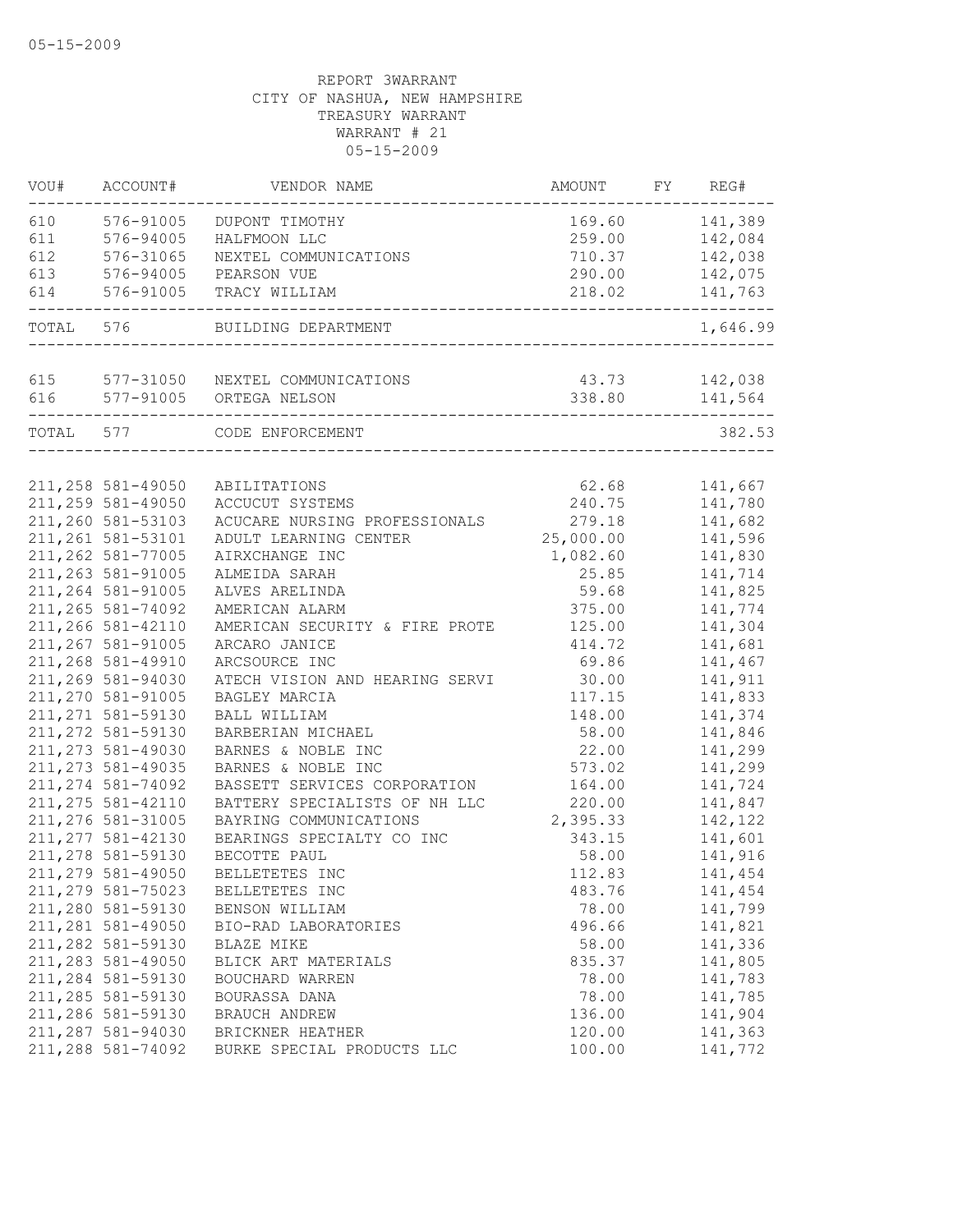| VOU# | ACCOUNT#           | VENDOR NAME                    | AMOUNT    | FY | REG#     |
|------|--------------------|--------------------------------|-----------|----|----------|
|      | 211,289 581-91005  | CALLAN KIMBERLY                | 274.49    |    | 141,861  |
|      | 211,290 581-49050  | CAMBIUM LEARNING INC           | 7,187.51  |    | 141,768  |
|      | 211, 291 581-49035 | CAMBRIDGE UNIVERSITY PRESS     | 167.78    |    | 141,482  |
|      | 211,292 581-55015  | CANFIELD BRAD                  | 935.00    |    | 141,741  |
|      | 211,293 581-55015  | CANTARA DEBORAH                | 396.00    |    | 141,400  |
|      | 211,294 581-42130  | CAPP INC                       | 46.80     |    | 141,653  |
|      | 211,295 581-55015  | CARING HANDS TRANSPORTATION LL | 25,300.00 |    | 141,818  |
|      | 211,296 581-42130  | CARPARTS OF NASHUA             | 840.00    |    | 141,933  |
|      | 211,297 581-49050  | CARTRIDGE WORLD                | 721.91    |    | 141,787  |
|      | 211,298 581-49050  | CDW GOVERNMENT INC             | 22.00     |    | 141,692  |
|      | 211,299 581-42110  | CED                            | 139.00    |    | 141,369  |
|      | 211,300 581-64045  | CENTILLA CORP                  | 40.80     |    | 141,919  |
|      | 211,301 581-42010  | CENTRAL PAPER PRODUCTS CO      | 16,364.80 |    | 141,954  |
|      | 211,301 581-42020  | CENTRAL PAPER PRODUCTS CO      | 1,973.10  |    | 141,954  |
|      | 211,302 581-78007  | CHAPPELL TRACTOR SALES INC     | 18.50     |    | 141,350  |
|      | 211,303 581-59130  | CHERBONNEAU MARK               | 78.00     |    | 141,452  |
|      | 211,304 581-53100  | CHG MEDICAL STAFFING           | 17,925.00 |    | 141,864  |
|      | 211,305 581-78007  | CHUCK'S AUTO REPAIR INC        | 205.21    |    | 141,739  |
|      | 211,306 581-53103  | CLARK ASSOCIATES/DEBBIE CLARK  | 30,697.50 |    | 141,356  |
|      | 211,307 581-91005  | COCHRANE DONALD                | 242.83    |    | 141,851  |
|      | 211,308 581-59130  | COLBURN GLENN                  | 78.00     |    | 141,786  |
|      | 211,309 581-56030  | COMMUNITY COUNCIL OF NASHUA    | 11,690.40 |    | 141,637  |
|      | 211,310 581-49050  | COMPUTER HUT                   | 940.22    |    | 142,123  |
|      | 211,310 581-64045  | COMPUTER HUT                   | 5,415.71  |    | 142,123  |
|      | 211,310 581-74092  | COMPUTER HUT                   | 369.98    |    | 142,123  |
|      | 211, 311 581-49050 | COMPUTER HUT OF N E INC        | 159.99    |    | 141,959  |
|      | 211, 312 581-42130 | CONTROL TECHNOLOGIES INC       | 1,054.38  |    | 141,657  |
|      | 211, 313 581-59130 | CORMIER MARY JANE              | 58.00     |    | 141,426  |
|      | 211, 314 581-91005 | COVART VIRGINIA L              | 26.73     |    | 141,890  |
|      | 211, 315 581-59130 | COYLE KEVIN                    | 58.00     |    | 141,354  |
|      | 211,316 581-95005  | CRISIS PREVENTION INSTITUTE IN | 100.00    |    | 141,658  |
|      | 211, 317 581-59130 | CROSBY MICHAEL                 | 136.00    |    | 141,789  |
|      | 211,318 581-49050  | CRYSTAL ROCK BOTTLED WATER     | 97.69     |    | 141,824  |
|      | 211,319 581-49035  | CRYSTAL SPRINGS BOOKS          | 27.43     |    | 141,721  |
|      | 211,320 581-49095  | CURRICULUM ASSOCIATES, INC     | 1,497.00  |    | 141,704  |
|      | 211,321 581-59130  | CURRY ERIN                     | 136.00    |    | 141,913  |
|      | 211,322 581-59130  | CUSTER GARY                    | 78.00     |    | 141,856  |
|      | 211,323 581-49030  | DELANEY EDUCATIONAL INC        | 1,587.68  |    | 141,832  |
|      | 211,324 581-49050  | DELTA EDUCATION                | 173.64    |    | 141,717  |
|      | 211,325 581-55015  | DICKS SONYA                    | 192.50    |    | 141,857  |
|      | 211,326 581-91040  | DIMITROS MARIA                 | 50.00     |    | 141, 414 |
|      | 211,327 581-49050  | DOWNES & READER HARDWOOD CO IN | 4,980.00  |    | 141,341  |
|      | 211,328 581-59130  | DRISCOLL CHARLIE               | 78.00     |    | 141,810  |
|      | 211,329 581-59130  | DROWN DEANE                    | 78.00     |    | 141,838  |
|      | 211,330 581-49050  | DURACO EXPRESS CHICAGO         | 846.44    |    | 142, 115 |
|      | 211,331 581-91005  | DUSTIN MARIANNE                | 219.73    |    | 141,687  |
|      | 211,332 581-49050  | DYNAVOX/MAYER-JOHNSON          | 146.79    |    | 141,438  |
|      | 211,332 581-49095  | DYNAVOX/MAYER-JOHNSON          | 49.99     |    | 141,438  |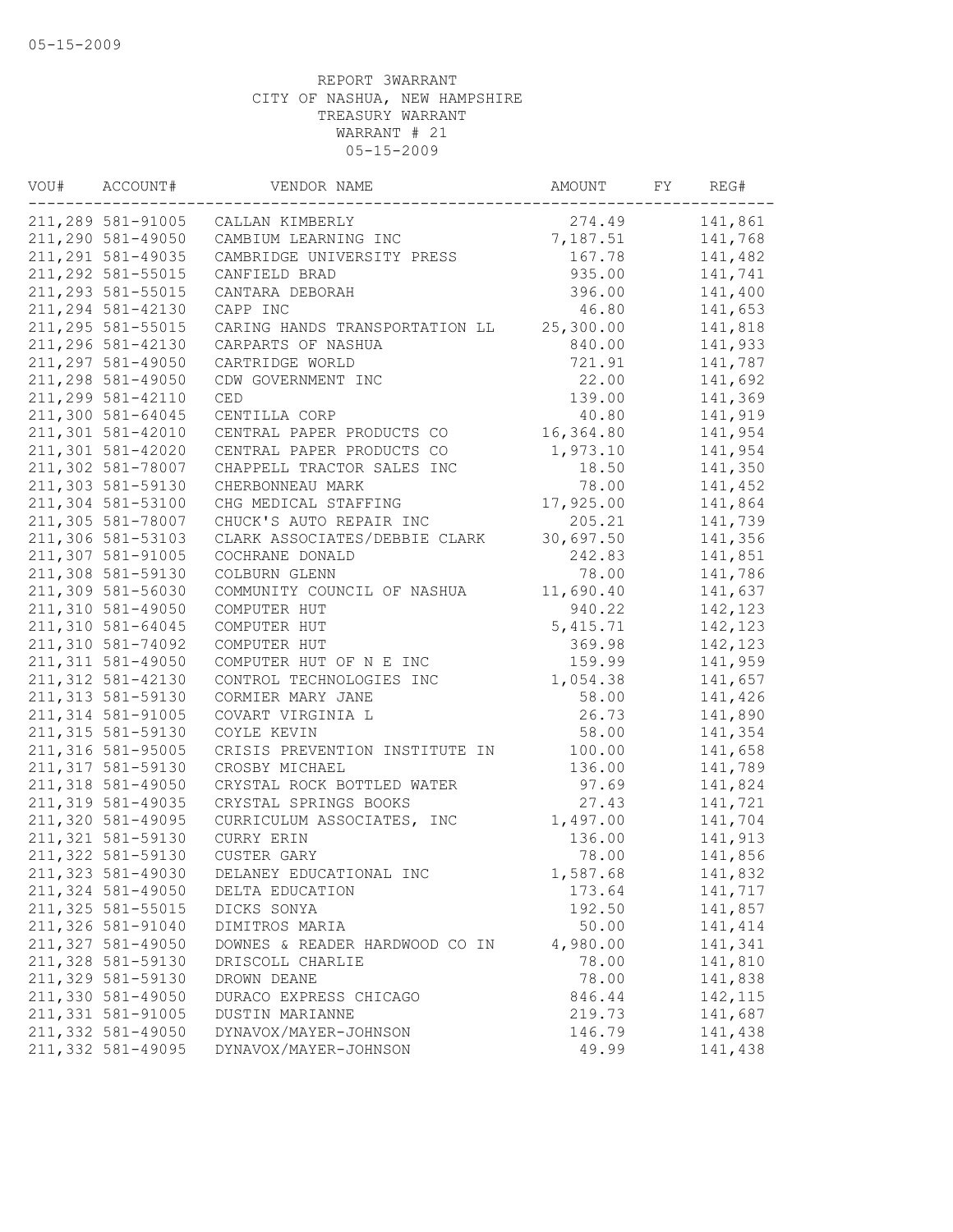| VOU# | ACCOUNT#           | VENDOR NAME                                | AMOUNT     | FY | REG#     |
|------|--------------------|--------------------------------------------|------------|----|----------|
|      |                    | 211,333 581-49035 EDC EDUCATIONAL SERVICES | 169.76     |    | 141,918  |
|      | 211,334 581-49050  | <b>EDVOTEK</b>                             | 88.95      |    | 141,747  |
|      | 211, 335 581-49035 | EYE ON EDUCATION                           | 40.95      |    | 141,671  |
|      | 211,336 581-42130  | F W WEBB COMPANY                           | 1,139.60   |    | 141,381  |
|      | 211,337 581-53100  | FAGAN MELISSA MA CCCC-SLP                  | 1,387.50   |    | 141,891  |
|      | 211,338 581-31005  | FAIR POINT COMMUNICATIONS INC              | 52.21      |    | 142,119  |
|      | 211,339 581-31005  | FAIRPOINT COMMUNICATIONS INC               | 192.19     |    | 142, 117 |
|      | 211,340 581-31005  | FAIRPOINT COMMUNICATIONS INC               | 114.40     |    | 142,118  |
|      | 211,341 581-31005  | FAIRPOINT COMMUNICATIONS INC               | 46.58      |    | 142,120  |
|      | 211,342 581-75023  | FASTENAL COMPANY                           | 347.79     |    | 141,531  |
|      | 211,343 581-43005  | FEDEX                                      | 17.95      |    | 142,087  |
|      | 211,344 581-55010  | FIRST STUDENT INC                          | 812.52     |    | 141,720  |
|      | 211,344 581-55035  | FIRST STUDENT INC                          | 357.34     |    | 141,720  |
|      | 211,345 581-55015  | FIRST STUDENT INC                          | 178,055.20 |    | 141,726  |
|      | 211,345 581-55025  | FIRST STUDENT INC                          | 225,057.70 |    | 141,726  |
|      | 211, 345 581-55035 | FIRST STUDENT INC                          | 3,013.36   |    | 141,726  |
|      | 211,346 581-59130  | FISHER TOM                                 | 78.00      |    | 141,615  |
|      | 211,347 581-59130  | FLETCHER JIM                               | 78.00      |    | 141,839  |
|      | 211,348 581-51015  | FLYGARE SCHWARZ & CLOSSON                  | 1,409.50   |    | 141,576  |
|      | 211,349 581-59130  | FOLEY RONALD                               | 156.00     |    | 141,854  |
|      | 211,350 581-91005  | FORAN MARY C                               | 19.66      |    | 141,777  |
|      | 211, 351 581-42120 | FRANK P MCCARTIN CO INC                    | 406.25     |    | 141,665  |
|      | 211,352 581-59130  | GADBOIS GERALD                             | 58.00      |    | 141,298  |
|      | 211,353 581-75023  | GATE CITY FENCE CO INC                     | 1,718.00   |    | 141,423  |
|      | 211,354 581-53100  | GENERAL LINEN SERVICE INC                  | 115.30     |    | 141,928  |
|      | 211, 355 581-59130 | GIBSON SR THOMAS                           | 58.00      |    | 141,844  |
|      | 211,356 581-49050  | GOVCONNECTION INC                          | 290.00     |    | 141,307  |
|      | 211,356 581-49110  | GOVCONNECTION INC                          | 1,457.67   |    | 141,307  |
|      | 211,357 581-42130  |                                            |            |    |          |
|      | 211,358 581-42120  | GRAINGER                                   | 17.69      |    | 141,397  |
|      |                    | GRANITE GROUP (THE)                        | 440.28     |    | 141,592  |
|      | 211,359 581-53100  | GRANITE STATE SHUTTLE SERVICE              | 344.00     |    | 141,902  |
|      | 211,360 581-59130  | GREENLEAF DANIEL                           | 58.00      |    | 141,927  |
|      | 211,361 581-59130  | GRIMES JEFF                                | 294.00     |    | 141,858  |
|      | 211,362 581-49050  | H P FABER & CO                             | 61.99      |    | 141,920  |
|      | 211,363 581-49050  | HAAN CRAFTS CORP                           | 595.82     |    | 141,743  |
|      | 211,364 581-98030  | HAMPSHIRE PEWTER CO                        | 261.29     |    | 141,698  |
|      | 211,365 581-74092  | HARRIS EQUIPMENT REPAIR SERVIC             | 889.48     |    | 141,942  |
|      | 211,366 581-59130  | HARRIS STEPHEN                             | 58.00      |    | 141,749  |
|      | 211,367 581-91005  | HATFIELD ELAINE                            | 8.11       |    | 141,340  |
|      | 211,368 581-42130  | HEATING SPECIALTIES OF NH INC              | 95.51      |    | 141,937  |
|      | 211,369 581-49050  | HEWLETT-PACKARD CO                         | 3,057.00   |    | 141,470  |
|      | 211,370 581-49050  | HM RECEIVABLES CO LLC                      | 94.77      |    | 141,897  |
|      | 211,370 581-49095  | HM RECEIVABLES CO LLC                      | 183.94     |    | 141,897  |
|      | 211,371 581-75023  | HOME DEPOT CREDIT SERVICES                 | 255.45     |    | 141,711  |
|      | 211,372 581-49050  | HOME DEPOT CREDIT SERVICES                 | 132.35     |    | 141,734  |
|      | 211,373 581-91005  | HORNE LORRAINE                             | 40.84      |    | 141,676  |
|      | 211,374 581-77005  | HUDSON PAVING & EXCAVATION INC             | 14,245.00  |    | 141,948  |
|      | 211,375 581-91005  | HYNES STACY                                | 14.85      |    | 141,684  |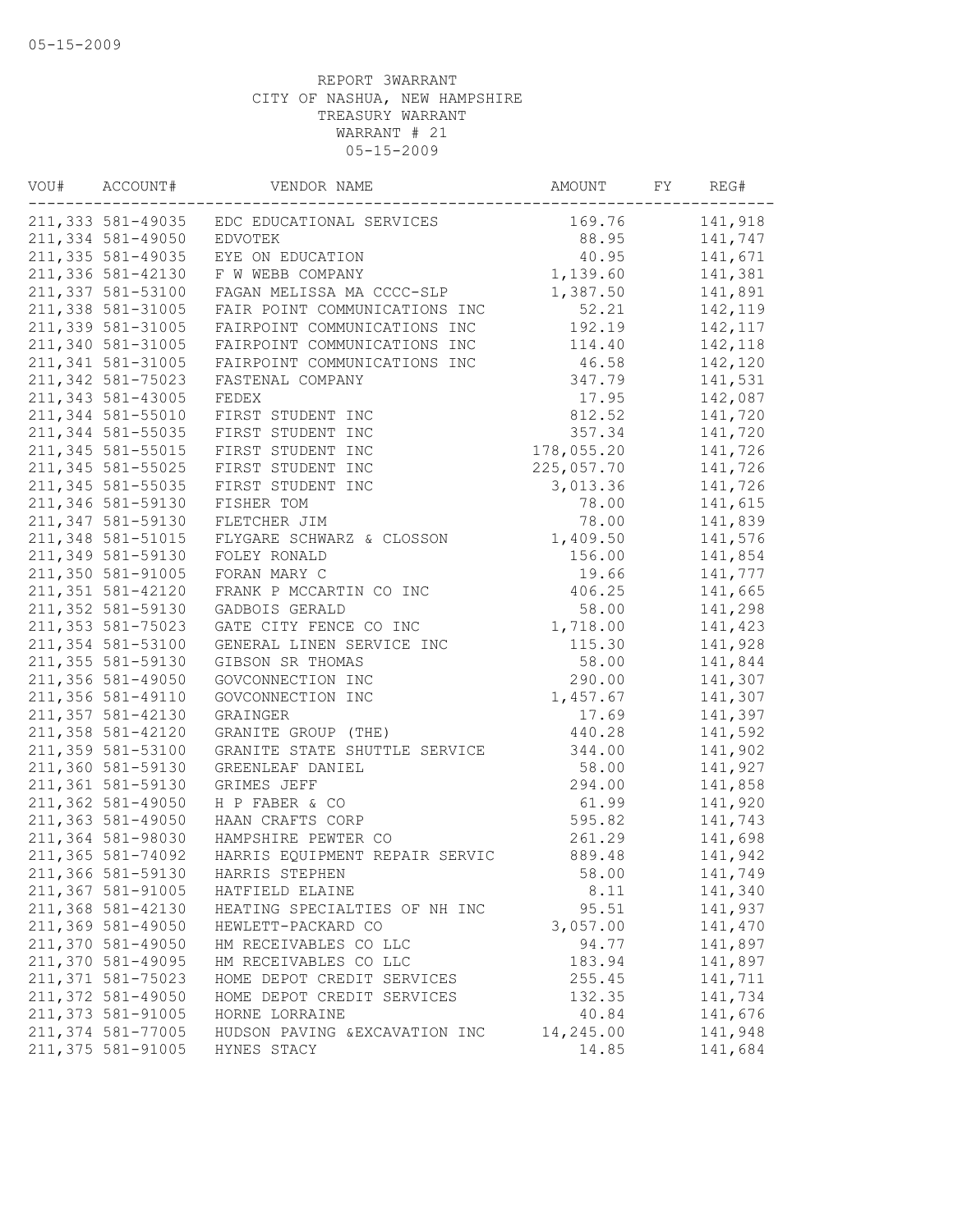| VOU# | ACCOUNT#           | VENDOR NAME                    | AMOUNT      | FY | REG#    |
|------|--------------------|--------------------------------|-------------|----|---------|
|      | 211,376 581-41040  | INTEGRATED OFFICE SOLUTIONS    | 2,660.00    |    | 141,841 |
|      | 211,377 581-53100  | INTERIM HEALTHCARE OF THE NORT | 260.00      |    | 141,528 |
|      | 211,377 581-53103  | INTERIM HEALTHCARE OF THE NORT | 208.00      |    | 141,528 |
|      | 211,378 581-49050  | J W PEPPER & SON INC           | 620.29      |    | 141,401 |
|      | 211,379 581-59130  | JACKSON BRIAN                  | 174.00      |    | 141,387 |
|      | 211,380 581-91005  | JENNINGS DONNA                 | 9.35        |    | 141,849 |
|      | 211,381 581-44005  | JOSTENS INC                    | 1,643.63    |    | 141,697 |
|      | 211,382 581-49075  | KAMCO SUPPLY CORP OF BOSTON    | 1,274.16    |    | 141,688 |
|      | 211,383 581-59130  | KARAM TIMOTHY                  | 116.00      |    | 141,817 |
|      | 211,384 581-59130  | KELLY SHARON                   | 136.00      |    | 141,836 |
|      | 211,385 581-59130  | KENISON LEON                   | 78.00       |    | 141,802 |
|      | 211,386 581-59130  | KOBILARCSIK MICHAEL            | 90.00       |    | 141,834 |
|      | 211,387 581-59130  | KOHM JASON                     | 58.00       |    | 141,792 |
|      | 211,388 581-91005  | KOSOW CARMEN                   | 49.36       |    | 141,710 |
|      | 211,389 581-49050  | KRULL MARY                     | 58.39       |    | 141,690 |
|      | 211,390 581-59130  | LAFOND MICHAEL                 | 136.00      |    | 141,784 |
|      | 211,391 581-53100  | LAKES REGION LINEN INC         | 271.82      |    | 141,748 |
|      | 211,392 581-49050  | LEARNING ZONEXPRESS            | 129.55      |    | 141,696 |
|      | 211,393 581-49050  | LIBRARY STORE INC              | 311.39      |    | 141,425 |
|      | 211,394 581-49055  | LIBRARY VIDEO COMPANY          | 304.36      |    | 141,670 |
|      | 211,395 581-49095  | LINGUISYSTEMS INC              | 150.00      |    | 141,695 |
|      | 211,396 581-43005  | LOWTON JENNIFER                | 34.15       |    | 141,893 |
|      | 211,396 581-49050  | LOWTON JENNIFER                | 190.88      |    | 141,893 |
|      | 211,397 581-59080  | M & N SPORTS LLC               | 7,870.00    |    | 141,463 |
|      | 211,397 581-74092  | M & N SPORTS LLC               | 13, 102.35  |    | 141,463 |
|      | 211,398 581-59130  |                                |             |    | 141,362 |
|      |                    | MAKARAWICZ WILLIAM             | 78.00       |    |         |
|      | 211,399 581-42110  | MAMMOTH FIRE ALARMS INC        | 969.54      |    | 141,560 |
|      | 211,400 581-59130  | MARCOUX ADAM                   | 116.00      |    | 141,809 |
|      | 211,401 581-49050  | MARKET BASKET                  | 429.81      |    | 141,476 |
|      | 211,402 581-49050  | MASTERMAN'S LLP                | 144.00      |    | 141,442 |
|      | 211,403 581-53103  | MCCARTNEY AMY                  | 6,514.00    |    | 141,826 |
|      | 211,404 581-59130  | MCDONNELL KEVIN                | 78.00       |    | 141,908 |
|      | 211,405 581-59130  | MCGRANAGHAN JAMES              | 90.00       |    | 141,915 |
|      | 211,406 581-49035  | MCGRAW HILL COMPANIES          | 725.31      |    | 141,428 |
|      | 211,406 581-49050  | MCGRAW HILL COMPANIES          | 2,037.59    |    | 141,428 |
|      | 211,407 581-49050  | MCINTIRE BUSINESS PRODUCTS INC | 381.28      |    | 141,964 |
|      | 211,408 581-59130  | MELANSON DENNIS                | 136.00      |    | 141,325 |
|      | 211,409 581-53100  | METRO GROUP INC (THE)          | 1,081.00    |    | 141,862 |
|      | 211, 410 581-34015 | METROMEDIA ENERGY INC          | 176, 146.54 |    | 142,116 |
|      | 211, 411 581-59130 | MICHAEL BARBARA                | 156.00      |    | 141,782 |
|      | 211, 412 581-59130 | MILLER ALBERT                  | 116.00      |    | 141,798 |
|      | 211, 413 581-49050 | MODERN SCHOOL SUPPLIES INC     | 400.31      |    | 141,453 |
|      | 211, 413 581-64192 | MODERN SCHOOL SUPPLIES INC     | $-221.37$   |    | 141,453 |
|      | 211, 414 581-49050 | MOORE MEDICAL LLC              | 84.74       |    | 141,496 |
|      | 211, 415 581-94010 | MORAN JANET                    | 720.00      |    | 141,889 |
|      | 211, 416 581-59130 | MORGAN MICHAEL                 | 58.00       |    | 141,321 |
|      | 211, 417 581-49050 | MSC INDUSTRIAL SUPPLY CO INC   | 54.45       |    | 141,709 |
|      | 211, 418 581-53100 | MULTI-STATE BILLING SERVICES L | 5,378.05    |    | 141,829 |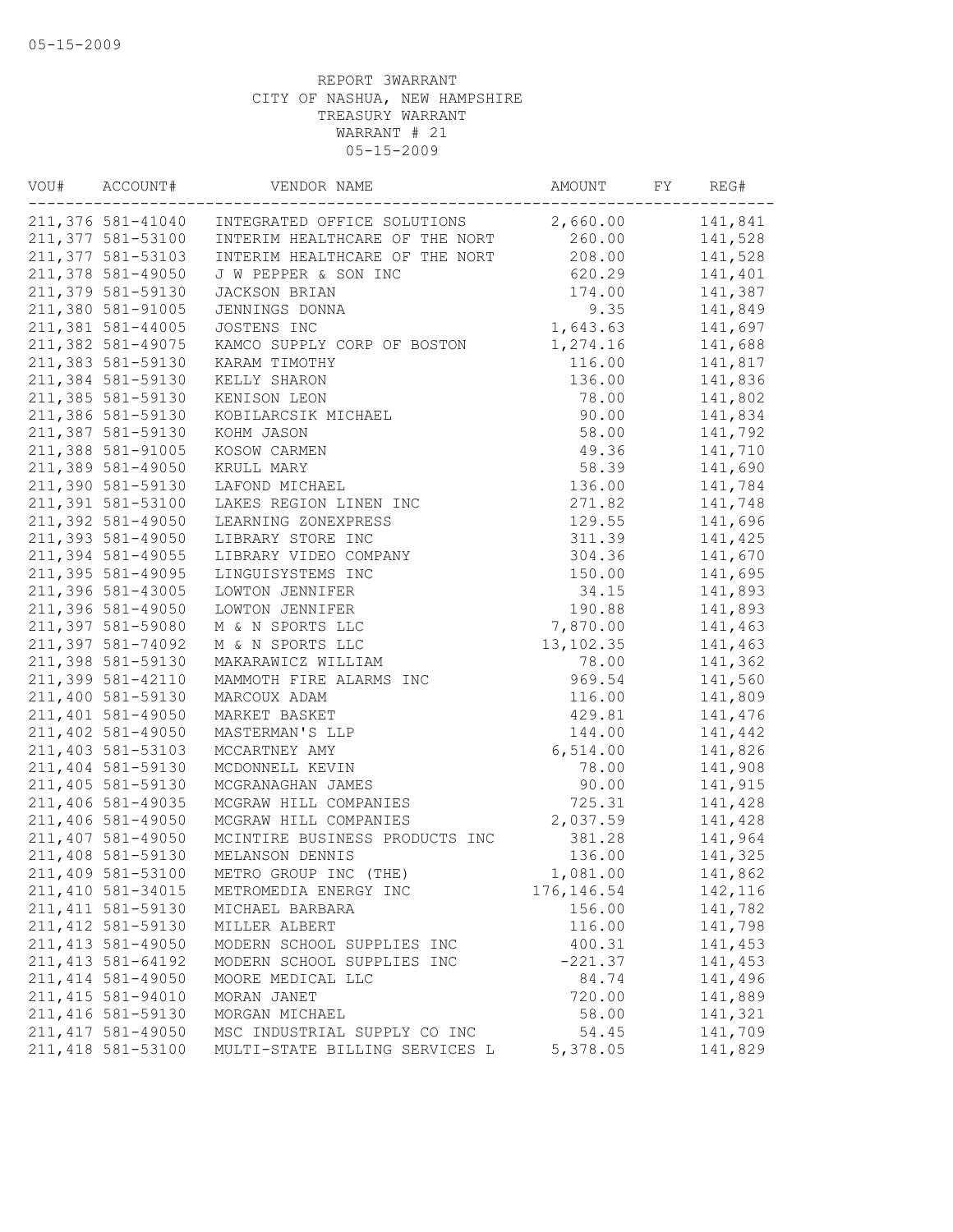| VOU# | ACCOUNT#           | VENDOR NAME                    | AMOUNT    | FY | REG#    |
|------|--------------------|--------------------------------|-----------|----|---------|
|      | 211,419 581-59130  | MURPHY SEAN                    | 136.00    |    | 141,403 |
|      | 211,420 581-49050  | NAESP                          | 44.50     |    | 141,652 |
|      | 211, 421 581-49050 | NASHUA FARMERS EXCHANGE INC    | 144.45    |    | 141,957 |
|      | 211, 422 581-75090 | NASHUA GLASS                   | 305.00    |    | 141,934 |
|      | 211, 423 581-49910 | NASHUA OUTDOOR POWER EQUIP     | 994.50    |    | 141,471 |
|      | 211, 424 581-49075 | NASHUA WALLPAPER & PAINT CO    | 417.36    |    | 141,474 |
|      | 211, 425 581-34015 | NATIONAL GRID                  | 3, 247.47 |    | 142,124 |
|      | 211, 426 581-49050 | NCS PEARSON INC                | 90.00     |    | 141,722 |
|      | 211, 427 581-49075 | NELSON BILL                    | 235.48    |    | 141,819 |
|      | 211,428 581-53100  | NELSON LAURA                   | 45.25     |    | 141,917 |
|      | 211,429 581-98030  | NEW HAMPSHIRE CLOCKS           | 556.00    |    | 141,725 |
|      | 211,430 581-49050  | NIXON CO INC                   | 581.25    |    | 141,481 |
|      | 211, 431 581-49050 | NORTHCENTER FOODSERVICE        | 5,050.30  |    | 141,723 |
|      | 211, 432 581-49095 | NORTHWEST EVALUATION ASSOC.    | 24,367.50 |    | 141,752 |
|      | 211, 433 581-49050 | OMNITRON ELECTRONICS INC       | 2,794.06  |    | 141,930 |
|      | 211, 434 581-78007 | ONE STOP AUTO BODY             | 1,073.20  |    | 141,707 |
|      | 211, 435 581-91005 | OUELLETTE MARCIE               | 74.13     |    | 141,896 |
|      | 211, 436 581-31005 | PAETEC COMMUNICATIONS INC      | 4,160.44  |    | 141,750 |
|      | 211, 437 581-91005 | PAPANICOLAOU PAULA             | 41.39     |    | 141,706 |
|      | 211,438 581-49050  | PARADISE MALCOLM               | 108.75    |    | 141,769 |
|      | 211,439 581-91005  | PARADISE MALCOLM               | 123.20    |    | 141,812 |
|      | 211,440 581-64045  | PC MALL GOV INC                | 199.94    |    | 141,708 |
|      | 211, 441 581-49035 | PEARSON EDUCATION              | 304.84    |    | 141,754 |
|      | 211,442 581-59130  | PELLETIER DAVID                | 78.00     |    | 141,808 |
|      | 211,443 581-59130  | PELLETIER TOM                  | 58.00     |    | 141,790 |
|      | 211,444 581-33005  | PENNICHUCK WATER WORKS INC     | 1,985.92  |    | 142,034 |
|      | 211, 445 581-91005 | PEREZ KRISTINA                 | 31.46     |    | 141,912 |
|      | 211,446 581-53100  | PERFORMANCE REHAB INC.         | 5,012.76  |    | 141,753 |
|      | 211, 447 581-41015 | PERINGER ROBIN                 | 85.00     |    | 141,679 |
|      | 211, 448 581-41015 | PETTY CASH                     | 10.81     |    | 142,018 |
|      | 211,448 581-49050  | PETTY CASH                     | 47.90     |    | 142,018 |
|      | 211,449 581-49050  | PETTY CASH                     | 124.52    |    | 142,019 |
|      | 211,450 581-49050  | PETTY CASH                     | 165.40    |    | 142,020 |
|      | 211, 451 581-41015 | PETTY CASH                     | 67.42     |    | 142,021 |
|      | 211, 451 581-43005 | PETTY CASH                     | 13.05     |    | 142,021 |
|      | 211, 451 581-49050 | PETTY CASH                     | 29.11     |    | 142,021 |
|      | 211, 451 581-49075 | PETTY CASH                     | 34.74     |    | 142,021 |
|      | 211, 452 581-41015 | PETTY CASH                     | 130.69    |    | 142,022 |
|      | 211, 453 581-49050 | PETTY CASH                     | 56.30     |    | 142,023 |
|      | 211, 454 581-43005 | PETTY CASH                     | 11.08     |    | 142,024 |
|      | 211, 455 581-74092 | PHONAK, INC                    | 100.00    |    | 141,755 |
|      | 211,456 581-91005  | PILLSBURY KERRY                | 39.50     |    | 141,767 |
|      | 211, 457 581-91005 | PLACE PATRICIA                 | 40.10     |    | 141,683 |
|      | 211, 458 581-59130 | POWERS PAUL                    | 78.00     |    | 141,803 |
|      | 211,459 581-49050  | PRIMARY CONCEPTS               | 335.88    |    | 141,738 |
|      | 211,460 581-53100  | PROGRESSUS THERAPY LLC         | 8,210.00  |    | 141,899 |
|      | 211, 461 581-55015 | PROVIDER ENTERPRISES INC (THE) | 30,072.00 |    | 141,712 |
|      | 211,462 581-32005  | PSNH                           | 1,459.49  |    | 142,097 |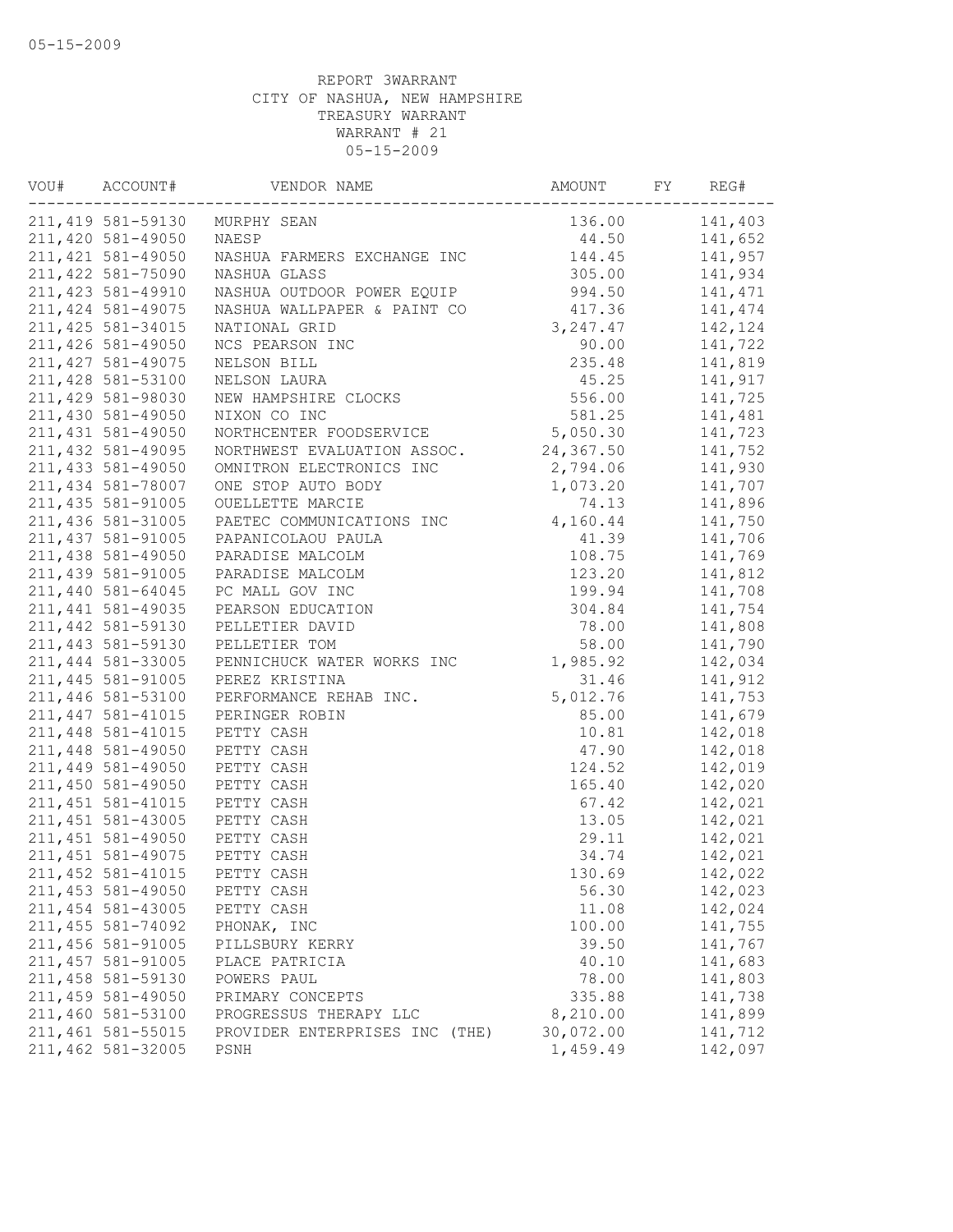| VOU# | ACCOUNT#           | VENDOR NAME                            | AMOUNT     | FY | REG#    |
|------|--------------------|----------------------------------------|------------|----|---------|
|      |                    | 211,463 581-32005 PUBLIC SERVICE OF NH | 37, 235.24 |    | 142,096 |
|      | 211,464 581-53085  | QUIMBY EYE CARE INC                    | 257.50     |    | 141,661 |
|      | 211,465 581-42110  | RALPH PILL ELECTRIC SUPPLY COM         | 98.56      |    | 141,939 |
|      | 211,466 581-49035  | RAND MCNALLY & COMPANY                 | 2,452.50   |    | 141,385 |
|      | 211,467 581-49075  | RASMUSSEN VERONICA                     | 19.98      |    | 141,756 |
|      | 211,468 581-91040  | RAUSEO DAVID                           | 493.97     |    | 141,806 |
|      | 211,469 581-49050  | REALLY GOOD STUFF INC                  | 119.92     |    | 141,678 |
|      | 211,470 581-49050  | REDLEAF PRESS                          | 114.75     |    | 141,677 |
|      | 211, 471 581-49050 | RESOURCES FOR EDUCATORS                | 434.00     |    | 141,770 |
|      | 211, 472 581-42110 | REXEL CLS                              | 39.60      |    | 141,816 |
|      | 211, 473 581-41040 | RICOH AMERICAS CORPORATION             | 78.00      |    | 141,705 |
|      | 211, 474 581-49075 | SAM'S CLUB                             | 19.82      |    | 142,106 |
|      | 211, 475 581-78007 | SANEL AUTO PARTS CO                    | 420.35     |    | 141,465 |
|      | 211,476 581-49050  | SARGENT-WELCH                          | 273.53     |    | 141,364 |
|      | 211, 477 581-59130 | SAVAGE EDGAR                           | 148.00     |    | 141,855 |
|      | 211,478 581-91005  | SCHAPPLER PHILIP                       | 68.89      |    | 141,680 |
|      | 211, 479 581-41015 | SCHOOL SPECIALTY                       | 60.04      |    | 141,700 |
|      | 211,479 581-49050  | SCHOOL SPECIALTY                       | 4,857.67   |    | 141,700 |
|      | 211,480 581-49050  | SEO AMY                                | 49.15      |    | 141,929 |
|      | 211,481 581-53102  | SERESC                                 | 1,080.00   |    | 141,315 |
|      | 211,482 581-94030  | SERESC                                 | 285.00     |    | 141,859 |
|      | 211,483 581-59130  | SEVIGNY RONALD                         | 78.00      |    | 141,462 |
|      | 211,484 581-59130  | SHEA MARK                              | 78.00      |    | 141,811 |
|      | 211,485 581-59130  | SHERWOOD JOSEPH                        | 136.00     |    | 141,815 |
|      | 211,486 581-42010  | SHIFFLER EQUIPMENT SALES INC           | 430.00     |    | 141,663 |
|      | 211,487 581-91005  | SICILIA KATHRYN                        | 58.03      |    | 141,822 |
|      | 211,488 581-59130  | SIDWAY ROBERT                          | 58.00      |    | 141,837 |
|      | 211,489 581-59130  | SILVERIO JOHN                          | 136.00     |    | 141,926 |
|      | 211,490 581-91005  | SMITH BETH                             | 52.29      |    | 141,845 |
|      | 211, 491 581-59130 | SOUBOSKY WILLIAM                       | 174.00     |    | 141,421 |
|      | 211,492 581-31005  | SPRINT                                 | 115.56     |    | 142,121 |
|      | 211, 493 581-75023 | STANLEY ACCESS TECH                    | 238.24     |    | 141,766 |
|      | 211, 494 581-41015 | STAPLES BUSINESS ADVANTAGE             | 214.33     |    | 141,566 |
|      | 211, 494 581-41045 | STAPLES BUSINESS ADVANTAGE             | 5,308.68   |    | 141,566 |
|      | 211,494 581-49050  | STAPLES BUSINESS ADVANTAGE             | 1,970.42   |    | 141,566 |
|      | 211,494 581-49075  | STAPLES BUSINESS ADVANTAGE             | 53.30      |    | 141,566 |
|      | 211,495 581-53100  | STATE OF NH CRIMINAL RECORDS           | 492.50     |    | 142,025 |
|      | 211,496 581-59130  | STEARNS DALE                           | 136.00     |    | 141,788 |
|      | 211, 497 581-59130 | STEVENS DOUG                           | 78.00      |    | 141,813 |
|      | 211,498 581-59130  | SUCHOCKI EDWARD JR                     | 58.00      |    | 141,807 |
|      | 211,499 581-53100  | SUNBERG ROBERT                         | 870.01     |    | 141,744 |
|      | 211,500 581-75023  | SUNTECH TINTING                        | 300.00     |    | 141,464 |
|      | 211,501 581-49050  | TEACHER'S DISCOVERY                    | 81.93      |    | 141,713 |
|      | 211,502 581-59130  | TEBBETTS SY                            | 78.00      |    | 141,804 |
|      | 211,503 581-53100  | TERMINIX                               | 112.00     |    | 141,771 |
|      | 211,504 581-42130  | THE BLAKE GROUP                        | 269.00     |    | 141,420 |
|      | 211,505 581-59130  | THOMAS DOUGLAS                         | 78.00      |    | 141,801 |
|      | 211,506 581-42120  | TOTAL AIR SUPPLY INC                   | 110.05     |    | 141,561 |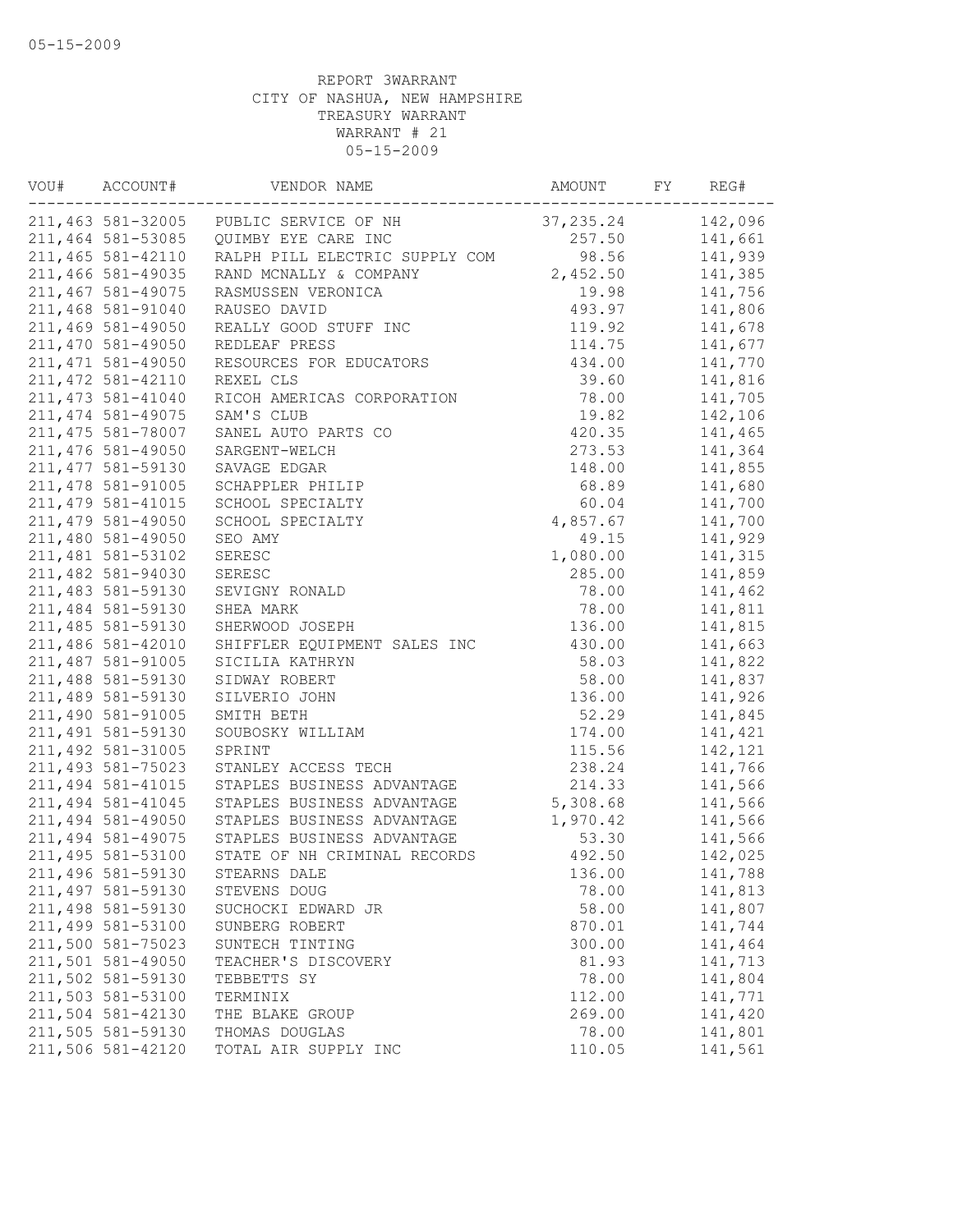| VOU#  | ACCOUNT#          | VENDOR NAME                    | AMOUNT    | FY | REG#         |
|-------|-------------------|--------------------------------|-----------|----|--------------|
|       | 211,507 581-78007 | TOWERS MOTOR PARTS CORP        | 15.68     |    | 141,584      |
|       | 211,508 581-42130 | TRANE US INC                   | 693.40    |    | 141,685      |
|       | 211,509 581-59130 | TREAT BRUCE                    | 78.00     |    | 141,800      |
|       | 211,510 581-42110 | TST EQUIPMENT INC              | 345.00    |    | 141,422      |
|       | 211,511 581-53100 | TWIN STATE//VOICE.DATA.VIDEO.I | 150.00    |    | 141,737      |
|       | 211,512 581-49050 | UNITED STATES PLASTIC CORP     | 67.16     |    | 141,326      |
|       | 211,513 581-42120 | UNITED SUPPLY INC              | 1,241.61  |    | 141,740      |
|       | 211,514 581-83102 | UNUM LIFE INSURANCE            | 1,165.92  |    | 142,016      |
|       | 211,515 581-43005 | US POSTAL SERVICE              | 2,370.60  |    | 142,047      |
|       | 211,516 581-94030 | VAUGHAN LINDA                  | 155.00    |    | 141,368      |
|       | 211,517 581-59130 | VEILLEUX GERALD                | 78.00     |    | 141,455      |
|       | 211,518 581-59130 | VELINO JAMES L                 | 156.00    |    | 141,575      |
|       | 211,519 581-31005 | VERIZON BUSINESS               | 4,405.19  |    | 141,297      |
|       | 211,520 581-91005 | VERLEY MICHELE                 | 23.90     |    | 141,892      |
|       | 211,521 581-83004 | VISION SERVICE PLAN - NH       | 2,004.92  |    | 142,017      |
|       | 211,522 581-49075 | W E AUBUCHON CO INC            | 15.17     |    | 142,112      |
|       | 211,523 581-49050 | WALMART COMMUNITY              | 500.27    |    | 141,643      |
|       | 211,523 581-49075 | WALMART COMMUNITY              | 106.16    |    | 141,643      |
|       | 211,524 581-59130 | WALSH JAMES                    | 78.00     |    | 141,795      |
|       | 211,525 581-59130 | WEBSTER DAVID                  | 78.00     |    | 141,574      |
|       | 211,526 581-91005 | WELLMAN ANN MARIE              | 36.90     |    | 141,797      |
|       | 211,527 581-59130 | WESINGER PAUL J                | 58.00     |    | 141,351      |
|       | 211,528 581-49050 | WESTERN PSYCHOLOGICAL SERVICES | 41.45     |    | 141,751      |
|       | 211,529 581-49050 | WHEELER COLLEEN                | 22.51     |    | 141,820      |
|       | 211,530 581-49025 |                                | 107.80    |    | 141,914      |
|       |                   | WOODBURN PRESS                 |           |    |              |
|       | 211,531 581-59130 | WRISLEY WILLIAM                | 78.00     |    | 141,909      |
|       | 211,532 581-53101 | YOUTH COUNCIL (THE)            | 8,373.90  |    | 141,736      |
|       | 211,533 581-59130 | ZWICKER DAVE                   | 116.00    |    | 141,793      |
| TOTAL | 581               | SCHOOL DEPARTMENT              |           |    | 1,008,144.29 |
|       |                   |                                |           |    |              |
| 617   | 590-23552         | HUDSON PAVING & EXCAVATION INC | 8,090.00  |    | 141,948      |
| 618   | 590-23552         | NARDONE SAND & GRAVEL CO INC   | 3,392.84  |    | 141,440      |
| 619   | 590-23581         | SCHAFER CONSULTING             | 6, 250.00 |    | 141,668      |
| 620   | 590-24523         | CAMP DRESSER & MCKEE INC       | 5,450.00  |    | 142,059      |
| 621   | 590-24543         | DRAGON MOSQUITO CONTROL INC    | 8,000.00  |    | 141,541      |
| TOTAL | 590               | P/Y OBLIGATIONS                |           |    | 31,182.84    |
|       |                   |                                |           |    |              |
| 622   | 592-85004         | MURPHY & COMPANY               | 2,551.24  |    | 141,599      |
| 623   | 592-85004         | STANDARD & POOR'S              | 7,200.00  |    | 142,028      |
| 624   | 592-85005         | FEDEX                          | 26.80     |    | 142,033      |
| 625   | 592-85010         | US BANK NA (091000022)         | 698.77    |    | 586          |
| 626   | 592-85010         | US BANK NA (091000022)         | 7,072.00  |    | 586          |
| 627   | 592-85015         | US BANK NA (091000022)         | 89,823.11 |    | 586          |
| 628   | 592-85015         | US BANK NA (091000022)         | 20,631.50 |    | 586          |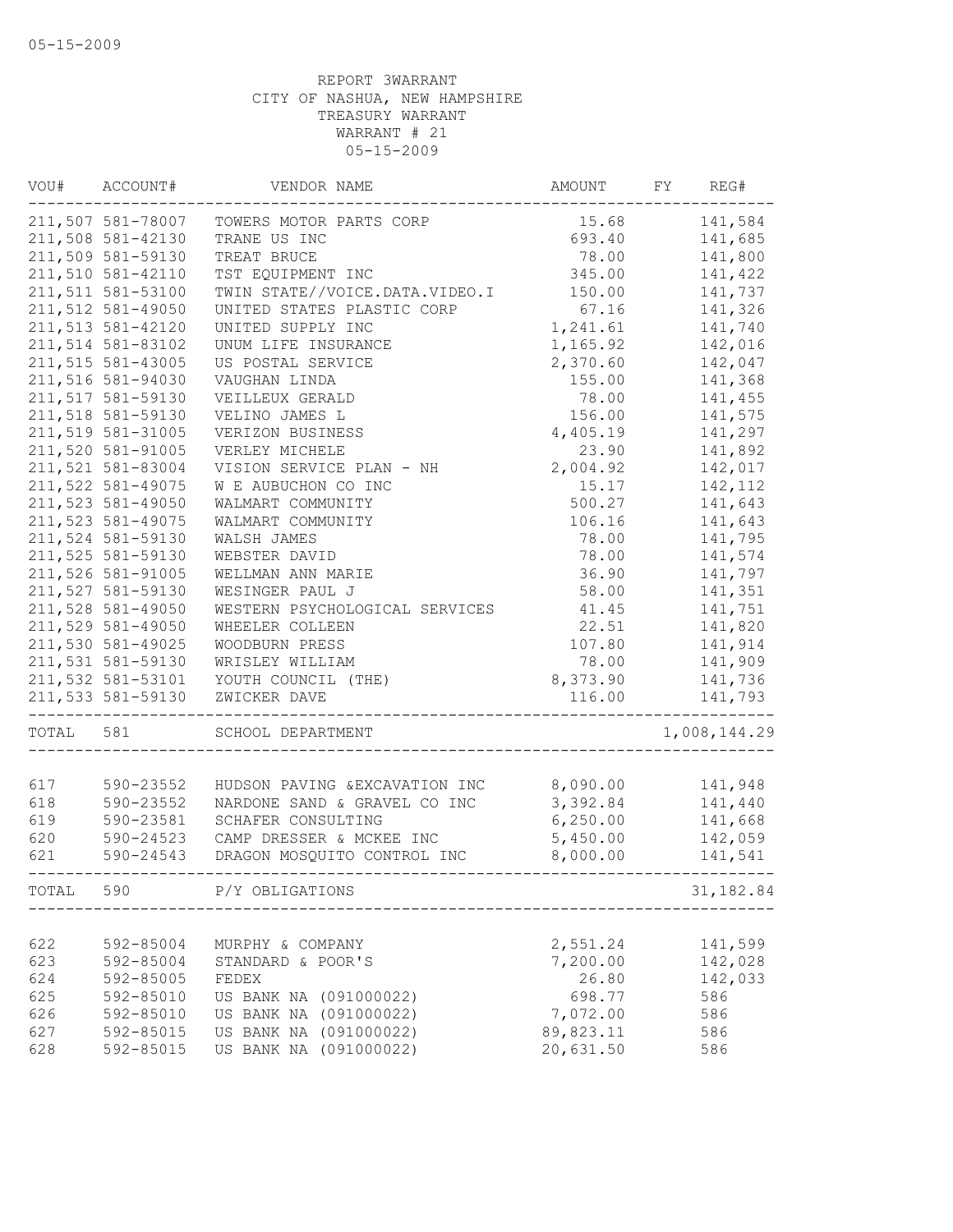| VOU#                     | ACCOUNT#                                         | VENDOR NAME                                                                           | AMOUNT FY                             | REG#                                     |
|--------------------------|--------------------------------------------------|---------------------------------------------------------------------------------------|---------------------------------------|------------------------------------------|
| TOTAL 592                |                                                  | BONDED DEBT SERVICE                                                                   |                                       | 128,003.42                               |
| 629<br>630<br>631        | 595-22015<br>595-22015<br>595-22020              | ESTATE OF JEAN E LYONS<br>GRODIN STANLEY<br>ESTATE OF JEAN E LYONS                    | 129.20<br>10.08<br>1,106.64           | 141,884<br>141,885<br>141,884            |
| TOTAL                    | 595                                              | OVERLAY                                                                               |                                       | 1,245.92                                 |
| 632<br>633<br>634<br>635 | 599-64028<br>599-64045<br>599-64045<br>599-64045 | FORMAX DIV OF BESCORP INC<br>ADVANTAGE OPTICS INC<br>CRUCIAL TECHNOLOGY<br>PROVANTAGE | 6, 289.00<br>205.57<br>56.99<br>93.10 | 141,662<br>141,609<br>141,485<br>141,620 |
| TOTAL                    | 599                                              | "CERF" - EQUIPMENT PURCHASES                                                          |                                       | 6,644.66                                 |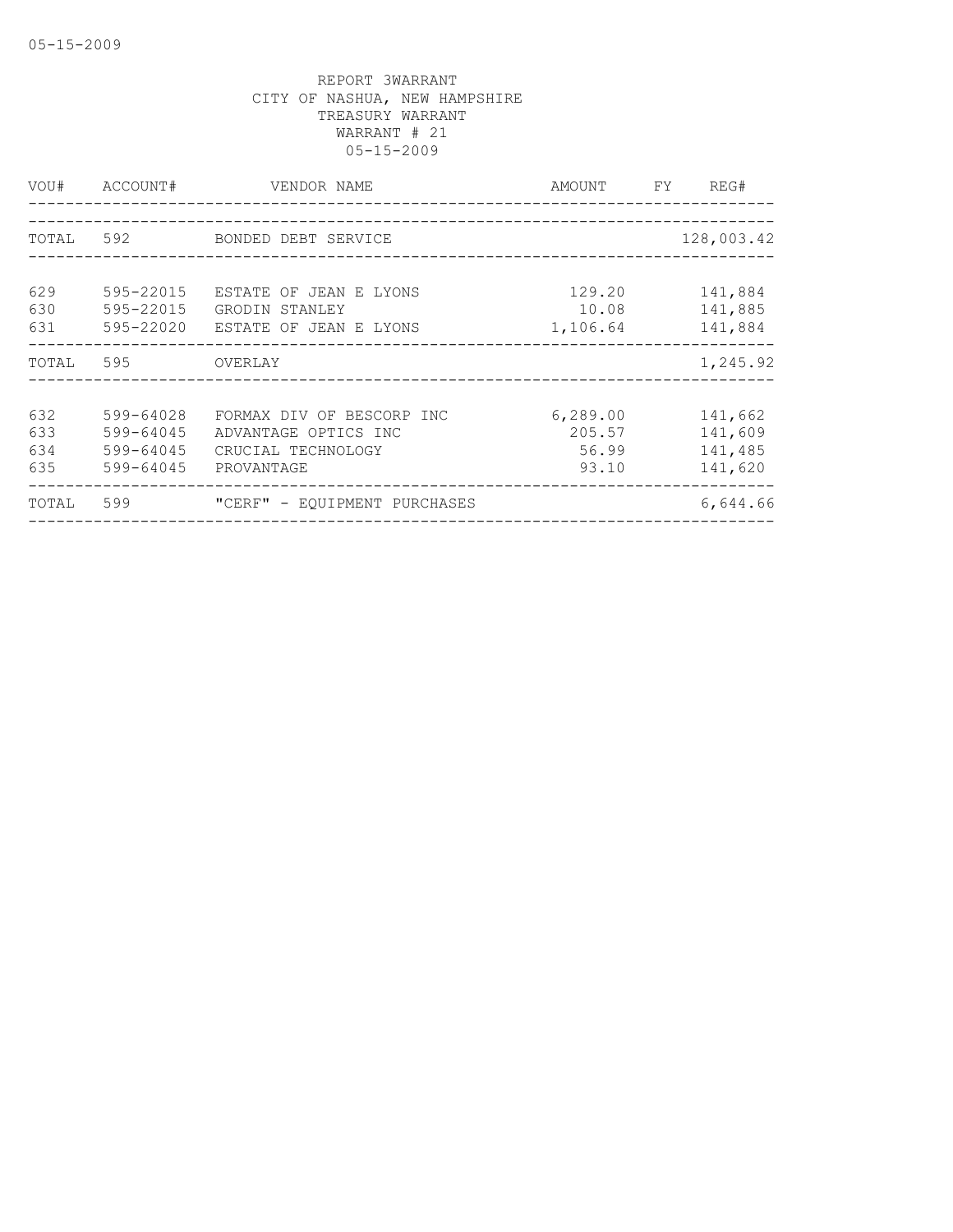| VOU#         | ACCOUNT#         | VENDOR NAME                                            | AMOUNT           | FY REG#        |
|--------------|------------------|--------------------------------------------------------|------------------|----------------|
| 636          | $622 - 02$       | AVITAR ASSOCIATES OF NEW ENGLA 31,400.00               |                  | 142,083        |
| TOTAL        | $622 - 02$       | CAP IMP - INFORMATION TECH<br>ELECTRONIC MOTOR VEHICLE |                  | 31,400.00      |
| 637          | $622 - 03$       | SCHAFER CONSULTING                                     | 2,500.00         | 141,668        |
| TOTAL        | $622 - 03$       | CAP IMP - INFORMATION TECH<br>ADMINS MIGRATION CONSULT |                  | 2,500.00       |
| 638          | $632 - 08$       | J LAWRENCE HALL INC                                    | 12,195.00        | 141,963        |
| TOTAL 632-08 |                  | CAP IMP - FIRE<br>DEFERRED BUILDING MAINT FY08         |                  | 12,195.00      |
| 639          |                  | 652-58 B & S LOCKSMITH INC                             |                  | 314.00 141,519 |
| TOTAL        | $652 - 58$       | CAP IMP - PARK & REC<br>ROTARY & CROWN HILL POOL       |                  | 314.00         |
| 640          | $653 - 22$       | TELEGRAPH PUBLISHING COMPANY                           | 110.10           | 142,125        |
| TOTAL        | $653 - 22$       | CAP IMP - STREET DEPT<br>SIDEWALK PROGRAM FY09         |                  | 110.10         |
|              | 211,534 681-10   | W L BLISS ASSOCIATES INC                               | 4,774.75 141,848 |                |
| TOTAL 681-10 |                  | CAP IMP - SCHOOL<br>DEFERRED MAINTENANCE FY07          |                  | 4,774.75       |
|              | $211,535$ 681-12 | LAVALLE/BRENSINGER ARCHITECTS                          | 2,876.58         | 141,694        |
| TOTAL 681-12 |                  | CAP IMP - SCHOOL<br>DEFERRED MAINTENANCE FY09          |                  | 2,876.58       |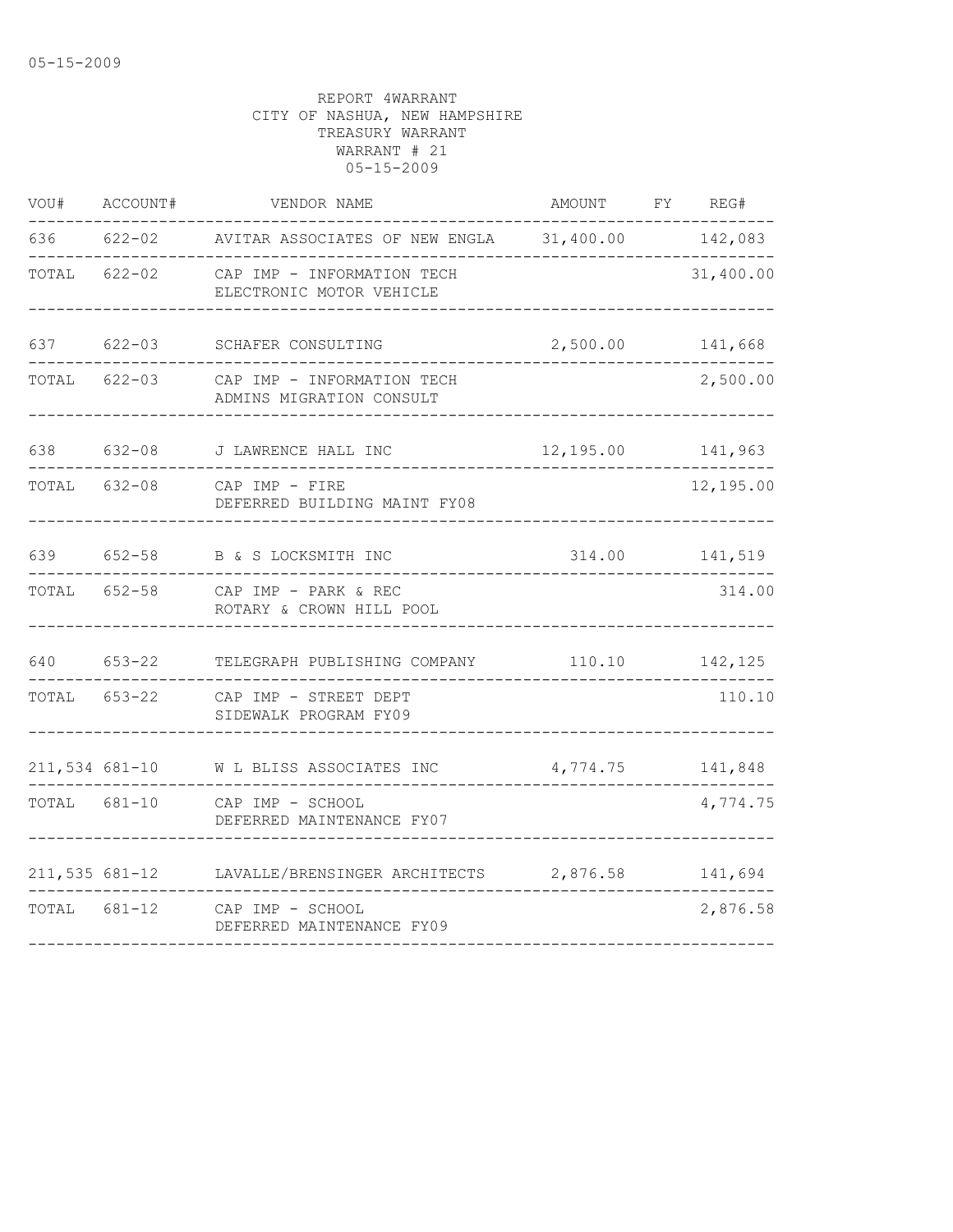| 641<br>751-53075  3731 NASHUA REGIONAL PLANNING COMMI<br>1,754.90 142,076<br>TOTAL<br>751<br>1,754.90<br>CPF-PWD & ENGINEERING<br>642<br>753-54005<br>3740 TELEGRAPH PUBLISHING COMPANY<br>304.60<br>142,125<br>642<br>142,125<br>753-54015<br>3740 TELEGRAPH PUBLISHING COMPANY<br>641.00<br>643<br>142,041<br>753-54015<br>3740 THE LOWELL PUBLISHING CO<br>435.80<br>644<br>753-54015<br>3740 UNION LEADER CORPORATION<br>142,036<br>356.95<br>TOTAL<br>753<br>1,738.35<br>CPF-STREET DEPT<br>645<br>771-53025 3734 VANASSE HANGEN BRUSTLIN INC<br>2,339.80<br>141,303<br>2,339.80<br>TOTAL<br>771<br>CPF - COMM DEVLPMNT DIV<br>646<br>772-01310<br>3720 N PANDELENA CONSTRUCTION<br>78, 111.56 141, 660<br>TOTAL<br>772<br>78, 111.56<br>CPF-PLANNING DEPT<br>647<br>791-53030 3788 GEOSYNTEC CONSULTANTS<br>10,900.10<br>141,611<br>791<br>10,900.10<br>TOTAL<br>CPF-SOLID WASTE DISPOSAL<br>792-53030<br>648<br>3799 AECOM TECHNOLOGY CORPORATION<br>107,843.29<br>141,760 | VOU# | ACCOUNT# PROGRAM | VENDOR NAME | AMOUNT | FY REG# |
|-----------------------------------------------------------------------------------------------------------------------------------------------------------------------------------------------------------------------------------------------------------------------------------------------------------------------------------------------------------------------------------------------------------------------------------------------------------------------------------------------------------------------------------------------------------------------------------------------------------------------------------------------------------------------------------------------------------------------------------------------------------------------------------------------------------------------------------------------------------------------------------------------------------------------------------------------------------------------------------|------|------------------|-------------|--------|---------|
|                                                                                                                                                                                                                                                                                                                                                                                                                                                                                                                                                                                                                                                                                                                                                                                                                                                                                                                                                                                   |      |                  |             |        |         |
|                                                                                                                                                                                                                                                                                                                                                                                                                                                                                                                                                                                                                                                                                                                                                                                                                                                                                                                                                                                   |      |                  |             |        |         |
|                                                                                                                                                                                                                                                                                                                                                                                                                                                                                                                                                                                                                                                                                                                                                                                                                                                                                                                                                                                   |      |                  |             |        |         |
|                                                                                                                                                                                                                                                                                                                                                                                                                                                                                                                                                                                                                                                                                                                                                                                                                                                                                                                                                                                   |      |                  |             |        |         |
|                                                                                                                                                                                                                                                                                                                                                                                                                                                                                                                                                                                                                                                                                                                                                                                                                                                                                                                                                                                   |      |                  |             |        |         |
|                                                                                                                                                                                                                                                                                                                                                                                                                                                                                                                                                                                                                                                                                                                                                                                                                                                                                                                                                                                   |      |                  |             |        |         |
|                                                                                                                                                                                                                                                                                                                                                                                                                                                                                                                                                                                                                                                                                                                                                                                                                                                                                                                                                                                   |      |                  |             |        |         |
|                                                                                                                                                                                                                                                                                                                                                                                                                                                                                                                                                                                                                                                                                                                                                                                                                                                                                                                                                                                   |      |                  |             |        |         |
|                                                                                                                                                                                                                                                                                                                                                                                                                                                                                                                                                                                                                                                                                                                                                                                                                                                                                                                                                                                   |      |                  |             |        |         |
|                                                                                                                                                                                                                                                                                                                                                                                                                                                                                                                                                                                                                                                                                                                                                                                                                                                                                                                                                                                   |      |                  |             |        |         |
|                                                                                                                                                                                                                                                                                                                                                                                                                                                                                                                                                                                                                                                                                                                                                                                                                                                                                                                                                                                   |      |                  |             |        |         |
| 792<br>107,843.29<br>TOTAL<br>CPF-WASTEWATER USER FUND                                                                                                                                                                                                                                                                                                                                                                                                                                                                                                                                                                                                                                                                                                                                                                                                                                                                                                                            |      |                  |             |        |         |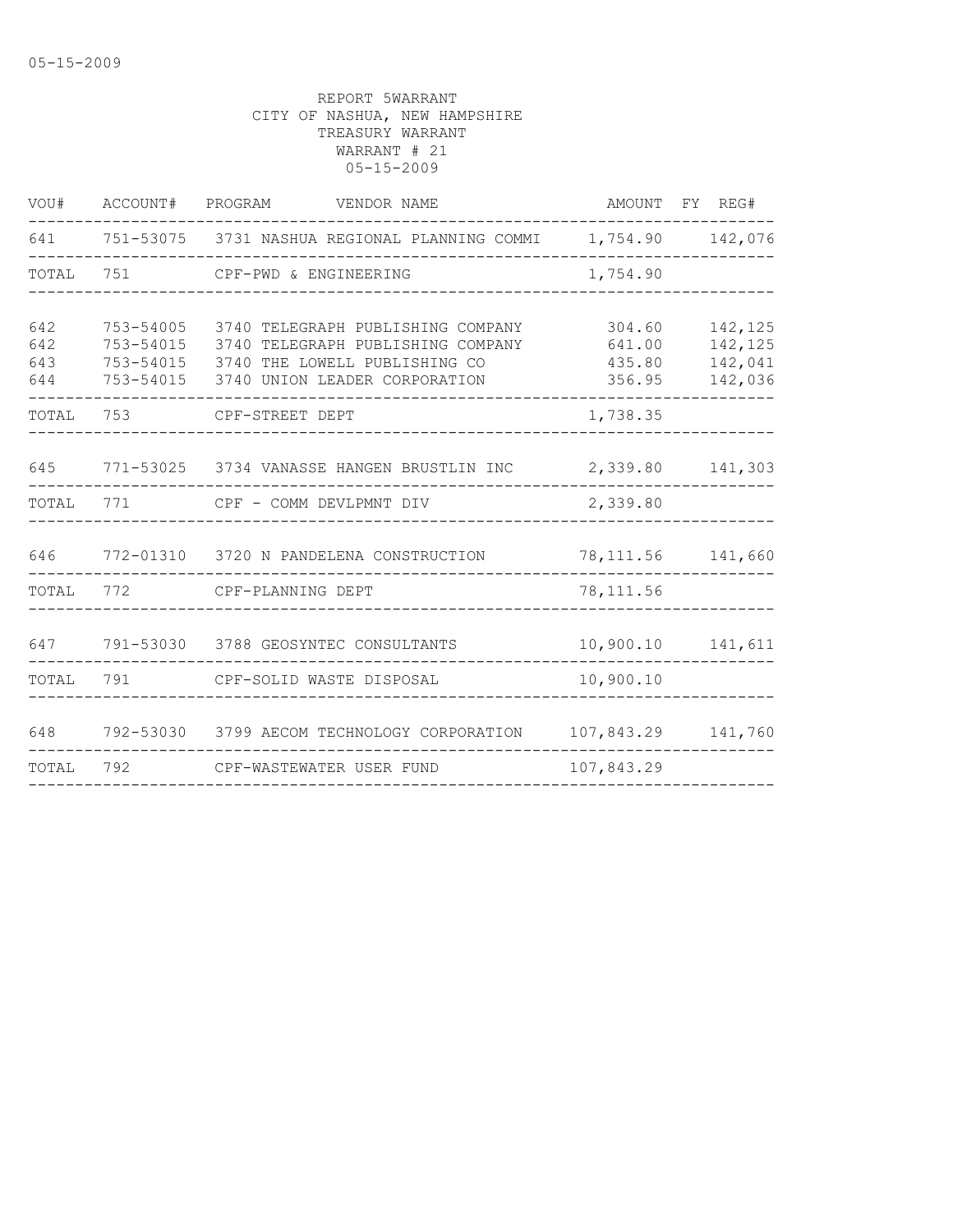| VOU#       | ACCOUNT#               | VENDOR NAME                                                         | AMOUNT          | FY | REG#                     |
|------------|------------------------|---------------------------------------------------------------------|-----------------|----|--------------------------|
| 649        |                        | 801-31050 NEXTEL COMMUNICATIONS                                     | 212.03          |    | 142,038                  |
| 650        | 801-32005              | PSNH                                                                | 505.15          |    | 142,093                  |
| 651        | 801-33005              | PENNICHUCK WATER                                                    | 169.70          |    | 142,046                  |
| 652        | 801-43005              | FEDEX                                                               | 42.10           |    | 142,033                  |
| 653        | 801-47010              | BASS FIRST AID SERVICE COMPANY                                      | 60.15           |    | 141,375                  |
| 654        | 801-48005              | SHATTUCK MALONE OIL CO                                              | 5,164.10        |    | 142,029                  |
| 654        | 801-48005              | SHATTUCK MALONE OIL CO                                              | 5,938.70        |    | 142,029                  |
| 654        | 801-48005              | SHATTUCK MALONE OIL CO                                              | 1,845.78        |    | 142,029                  |
| 655        | 801-49040              | BCM CONTROLS CORPORATION                                            | 2,370.42        |    | 141,510                  |
| 656        | 801-53030              | GZA GEOENVIRONMENTAL INC                                            | 1,601.16        |    | 141,715                  |
| 657        | 801-53130              | COLUMBIA ANALYTICAL SERVICES I                                      | 802.50          |    | 141,503                  |
| 658        | 801-59100              | AMHERST APPLIANCE REPAIR/STEVE                                      | 840.00          |    | 142,056                  |
| 659        | 801-59100              | LISAY STEVEN E                                                      | 195.00          |    | 141,448                  |
| 660        | 801-59100              | VEOLIA ES TECHNICAL SOLUTIONS                                       | 128.84          |    | 141,594                  |
| 661        | 801-59105              | LISAY STEVEN E                                                      | 720.00          |    | 141,448                  |
| 662        | 801-59178              | NEXTEL COMMUNICATIONS                                               | 2,331.66        |    | 142,038                  |
| 663        | 801-59245              | D & R TOWING INC                                                    | 235.00          |    | 141,936                  |
| 664        | 801-62000              | CONWAY OFFICE PRODUCTS LLC                                          | 94.50           |    | 141, 413                 |
| 665        | 801-75023              | B & S LOCKSMITH INC                                                 | 203.04          |    | 141,519                  |
| 666        | 801-75023              | BELLETETES INC                                                      | 23.73           |    | 141,454                  |
| 667        | 801-75023              | J P PEST SERVICES                                                   | 395.00          |    | 141,511                  |
| 668        | 801-77020              | CN WOOD CO INC                                                      | 1,923.72        |    | 141,762                  |
| 669        | 801-77020              | LIBERTY INTN'L TRUCKS OF NH LL                                      | 419.57          |    | 141,940                  |
| 670        | 801-77020              | SOUTHWORTH-MILTON INC                                               | 2,403.21        |    | 141,322                  |
| 671        | 801-78100              | DONOVAN SPRING COMPANY INC                                          | 1,402.31        |    | 141,347                  |
| 672        | 801-78100              | LIBERTY INTN'L TRUCKS OF NH LL                                      | 108.12          |    | 141,940                  |
| 672        | 801-78100              | LIBERTY INTN'L TRUCKS OF NH LL                                      | $-38.19$        |    | 141,940                  |
| 673        | 801-78100              | M & B MACHINING AND WELDING                                         | 104.00          |    | 141,941                  |
| 674        | 801-78100              | NAPA AUTO PARTS                                                     | 102.84          |    | 141,580                  |
| 675        | 801-78100              | SANEL AUTO PARTS CO                                                 | 38.79           |    | 141,465                  |
| 675        | 801-78100              | SANEL AUTO PARTS CO                                                 | 44.59           |    | 141,465                  |
| 675        | 801-78100              | SANEL AUTO PARTS CO                                                 | 13.58           |    | 141,465                  |
| 675        | 801-78100              | SANEL AUTO PARTS CO                                                 | 71.62           |    | 141,466                  |
| 676        | 801-83130              | ITT HARTFORD                                                        | 97.16           |    | 606                      |
| 676        | 801-83230              |                                                                     | 84.42           |    | 606                      |
| 676        |                        | ITT HARTFORD                                                        | 74.10           |    | 606                      |
| 676        | 801-83330              | ITT HARTFORD                                                        | 48.86           |    |                          |
|            | 801-83430              | ITT HARTFORD                                                        |                 |    | 606                      |
| 677        | 801-85060              | TREASURER STATE OF NH                                               | 89,039.35       |    | 587                      |
| 677        | 801-85065              | TREASURER STATE OF NH                                               | 36,434.90       |    | 587                      |
| 677        | 801-85070              | TREASURER STATE OF NH                                               | 13,355.90       |    | 587                      |
| 678<br>679 | 801-94005<br>801-95010 | NRRA<br>THE TELEGRAPH                                               | 490.00<br>48.88 |    | 142,067<br>142,061       |
|            |                        | TOTAL 801 SOLID WASTE DISPOSAL<br>--------------------------------- |                 |    | ---------<br>170, 146.29 |
|            |                        |                                                                     |                 |    |                          |
| 680        |                        | 802-31005 BAYRING COMMUNICATIONS                                    | 60.42           |    | 142,073                  |
| 681        | 802-31005              | FAIRPOINT COMMUNICATIONS                                            | 61.52           |    | 142,082                  |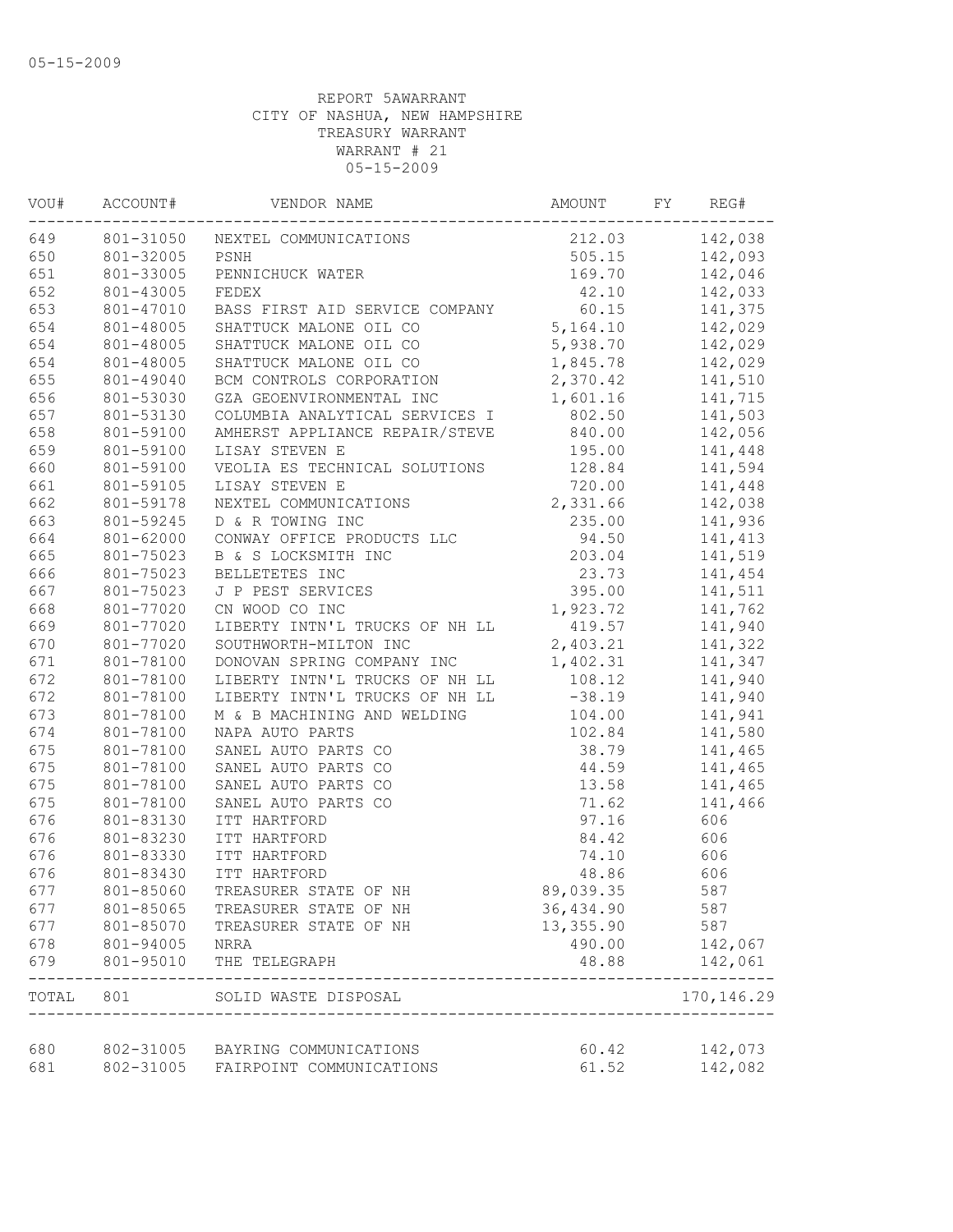| WOU# | ACCOUNT#    | VENDOR NAME                    | AMOUNT    | FY | REG#    |
|------|-------------|--------------------------------|-----------|----|---------|
| 682  | 802-31005   | NEXTEL COMMUNICATIONS          | 102.83    |    | 142,038 |
| 682  | 802-31005   | NEXTEL COMMUNICATIONS          | 218.52    |    | 142,038 |
| 683  | 802-31005   | USA MOBILITY WIRELESS INC      | 17.05     |    | 142,068 |
| 684  | 802-32005   | PSNH                           | 19.67     |    | 142,093 |
| 684  | 802-32005   | PSNH                           | 2,230.05  |    | 142,093 |
| 685  | 802-33005   | PENNICHUCK WATER               | 207.87    |    | 142,046 |
| 686  | 802-34015   | METROMEDIA ENERGY INC          | 17,241.24 |    | 142,072 |
| 687  | 802-41015   | STAPLES BUSINESS ADVANTAGE     | 343.60    |    | 141,636 |
| 687  | 802-41015   | STAPLES BUSINESS ADVANTAGE     | 639.87    |    | 141,636 |
| 688  | 802-42010   | CENTRAL PAPER PRODUCTS CO      | 346.52    |    | 141,622 |
| 689  | 802-43005   | FEDEX                          | 19.90     |    | 142,033 |
| 690  | 802-45103   | JCI JONES CHEMICALS INC        | 3,376.44  |    | 141,490 |
| 691  | 802-45106   | KEMIRA WATER SOLUTIONS INC     | 4,626.50  |    | 141,494 |
| 692  | 802-45175   | ARCSOURCE INC                  | 213.90    |    | 141,467 |
| 693  | 802-46045   | UNIFIRST CORPORATION           | 90.02     |    | 141,595 |
| 693  | 802-46045   | UNIFIRST CORPORATION           | 571.04    |    | 141,595 |
| 694  | $802 - 467$ | HILLSBOROUGH COUNTY TREASURER  | 145.43    |    | 141,947 |
| 695  | 802-48015   | DENNIS K BURKE INC             | 729.79    |    | 142,108 |
| 695  | 802-48015   | DENNIS K BURKE INC             | 729.79    |    | 142,108 |
| 696  | 802-49075   | FASTENAL COMPANY               | 17.12     |    | 141,531 |
| 697  | 802-49075   | STAPLES BUSINESS ADVANTAGE     | 90.73     |    | 141,636 |
| 698  | 802-53030   | EASTERN ANALYTICAL INC         | 227.50    |    | 141,458 |
| 699  | 802-59100   | ANSWERING SERVICES OF NH LLC   | 70.00     |    | 141,517 |
| 700  | 802-59105   | GREENLEAF WILLIAM              | 340.00    |    | 141,529 |
| 701  | 802-59178   | NEXTEL COMMUNICATIONS          | 455.02    |    | 142,038 |
| 703  | 802-59220   | PRINTGRAPHICS OF MAINE         | 1,000.00  |    | 598     |
| 702  | 802-59220   | PRINTGRAPHICS OF MAINE         | 3,015.13  |    | 141,376 |
| 704  | 802-59225   | RESOURCE MANAGEMENT INC        | 21,861.59 |    | 141,310 |
| 705  | 802-59230   | ADS LLC                        | 4,798.00  |    | 141,498 |
| 706  | 802-59230   | BROX INDUSTRIES INC            | 1,637.52  |    | 141,349 |
| 707  | 802-59230   | CORRIVEAU ROUTHIER INC         | 728.55    |    | 141,935 |
| 708  | 802-59230   | WASTE INC                      | 6, 242.00 |    | 141,571 |
| 709  | 802-59265   | CITIZENS BANK                  | 943.93    |    | 614     |
| 710  | 802-59265   | CITIZENS BANK                  | 43.50     |    | 615     |
| 711  | 802-59275   | PENNICHUCK WATER WORKS         | 7,969.80  |    | 141,405 |
| 712  | 802-59320   | <b>DUNN BATTERY</b>            | 260.85    |    | 141,402 |
| 713  | 802-59320   | LIBERTY INTN'L TRUCKS OF NH LL | 812.08    |    | 141,940 |
| 714  | 802-64192   | GRAINGER                       | 508.60    |    | 141,397 |
| 715  | 802-64192   | HOME DEPOT CREDIT SERVICES     | 42.93     |    | 142,042 |
| 716  | 802-64192   | LAB SAFETY SUPPY INC           | 377.98    |    | 141,631 |
| 717  | 802-77050   | GRAINGER                       | 285.98    |    | 141,397 |
| 718  | 802-77050   | M & B MACHINING AND WELDING    | 1,120.00  |    | 141,941 |
| 719  | 802-77050   | YEOMANS CHICAGO CORPORATION    | 1,872.80  |    | 141,355 |
| 720  | 802-77062   | M & M ELECTRICAL SUPPLY CO INC | 28.80     |    | 141,932 |
| 721  | 802-77063   | UNITED SUPPLY COMPANY INC      | 91.72     |    | 141,950 |
| 722  | 802-77065   | BEARINGS SPECIALTY CO INC      | 204.57    |    | 141,601 |
| 722  | 802-77066   | BEARINGS SPECIALTY CO INC      | 54.35     |    | 141,601 |
| 722  | 802-77067   | BEARINGS SPECIALTY CO INC      | 68.50     |    | 141,601 |
|      |             |                                |           |    |         |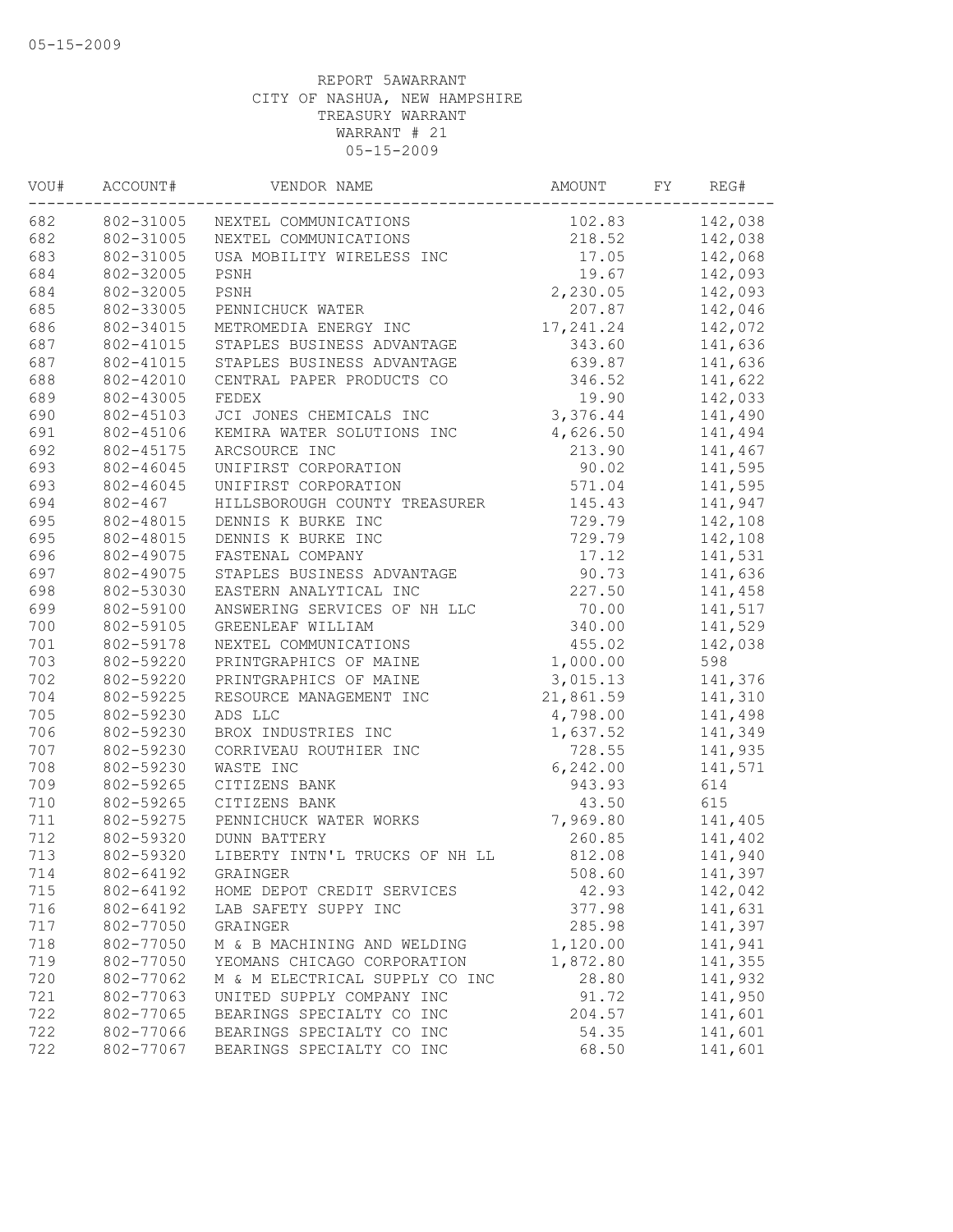| VOU#  | ACCOUNT#  | VENDOR NAME                           | AMOUNT    | FY<br>REG# |
|-------|-----------|---------------------------------------|-----------|------------|
| 723   |           | 802-77067 M & B MACHINING AND WELDING | 1,251.00  | 141,941    |
| 724   | 802-77067 | M & M ELECTRICAL SUPPLY CO INC        | 4.40      | 141,932    |
| 725   | 802-77068 | MCMASTER-CARR SUPPLY CO               | 700.13    | 141,441    |
| 726   | 802-77068 | UNITED SUPPLY COMPANY INC             | 22.93     | 141,950    |
| 727   | 802-77069 | GRAINGER                              | 117.95    | 141,397    |
| 728   | 802-77069 | HEATING SPECIALTIES OF NH INC         | 7.68      | 141,937    |
| 729   | 802-77069 | HOME DEPOT CREDIT SERVICES            | 32.19     | 142,042    |
| 730   | 802-77069 | M & M ELECTRICAL SUPPLY CO INC        | 518.33    | 141,932    |
| 731   | 802-77069 | MCMASTER-CARR SUPPLY CO               | 811.79    | 141,441    |
| 732   | 802-77069 | NH BRAGG & SONS INC                   | 169.36    | 141,314    |
| 733   | 802-77069 | SOUTHWORTH-MILTON INC                 | 5,678.20  | 141,322    |
| 734   | 802-77069 | UNITED RENTALS                        | 106.00    | 141,872    |
| 735   | 802-77070 | PINE MOTOR PARTS                      | 89.92     | 141,944    |
| 736   | 802-77071 | FASTENAL COMPANY                      | 73.97     | 141,531    |
| 737   | 802-77071 | MCMASTER-CARR SUPPLY CO               | 507.23    | 141,441    |
| 738   | 802-77071 | PINE MOTOR PARTS                      | 54.11     | 141,944    |
| 739   | 802-77072 | HIGHLAND POWER                        | 2,860.10  | 141,618    |
| 740   | 802-77072 | MCMASTER-CARR SUPPLY CO               | 102.64    | 141,441    |
| 741   | 802-83030 | ITT HARTFORD                          | 420.43    | 606        |
| 742   | 802-85040 | US BANK NA (091000022)                | 26,024.00 | 586        |
| 743   | 802-91010 | KEATING WILLIAM                       | 46.20     | 141,530    |
| 744   | 802-95005 | ASCE                                  | 220.00    | 142,037    |
| 745   | 802-95010 | METEORLOGIX                           | 2,100.00  | 142,040    |
| 746   | 802-95075 | NEWEA                                 | 25.00     | 142,099    |
| 747   | 802-95075 | NH DES - DEPT OF ENV SVCS             | 317.18    | 142,066    |
| 748   | 802-95075 | TREASURER STATE OF NH                 | 100.00    | 142,030    |
| TOTAL | 802       | SEWERAGE DISPOSAL SYSTEM              |           | 129,522.26 |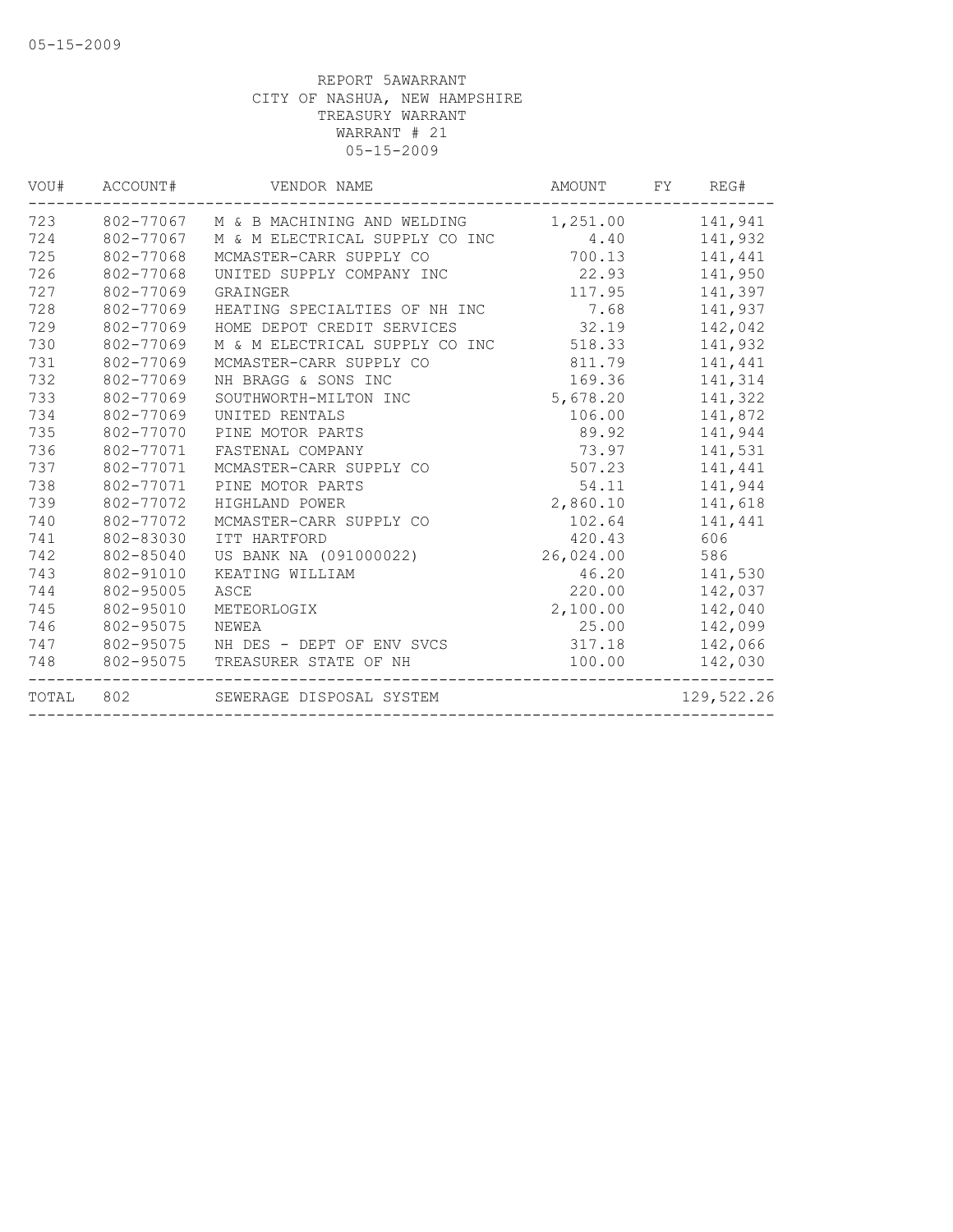| VOU#       | ACCOUNT#                   | VENDOR NAME                              | AMOUNT               | FY | REG#               |
|------------|----------------------------|------------------------------------------|----------------------|----|--------------------|
| 749        |                            | 915-94010 BROWN LOUISE                   | 659.25               |    | 142,027            |
| 750        | 915-94010                  | SCHRADER BECKY                           | 659.25               |    | 142,026            |
| TOTAL      | 915                        | HUMAN RESOURCE TRUST FUND                |                      |    | 1,318.50           |
| 751        | 952-05058                  | HANDY HOUSE INC                          | 55.00                |    | 142,054            |
| 752        | $952 - 45285$              | MARSHALL SIGNS INC                       | 22.00                |    | 141,742            |
| 753<br>754 | $952 - 54045$<br>952-59020 | QUALITY PRESS INC<br>JEANNOTTE'S MARKET  | 1,586.00<br>88.43    |    | 141,491<br>141,391 |
| TOTAL      | 952                        | PARK & RECREATION TRUST FUND             |                      |    | 1,751.43           |
|            |                            |                                          |                      |    |                    |
| 755<br>755 | 961-05061<br>961-05061     | MADDEN SANDRA J<br>MADDEN SANDRA J       | 600.00<br>200.00     |    | 141,869<br>141,869 |
| 756        | 961-45185                  | HARDY DORIC INC                          | 585.00               |    | 141, 472           |
| TOTAL      | 961                        | EDGEWOOD CEMETERY TRUST FUND             |                      |    | 1,385.00           |
| 756        |                            | 963-45185 HARDY DORIC INC                | 585.00               |    | 141,472            |
| TOTAL      | 963                        | WOODLAWN CEMETERY TRUST FUND             |                      |    | 585.00             |
|            |                            |                                          |                      |    |                    |
| 757        | 975-05051                  | CONTONS ALBERT REV                       | 250.00               |    | 140,457            |
| 758        | 975-05051                  | MILEIKA DANUTE (MRS)                     | 400.00               |    | 140,455            |
| 759        | 975-05051                  | MILEIKA DANUTE (MRS)                     | 650.00               |    | 140,456            |
| 760<br>761 | 975-05051<br>975-05051     | MOTUZIENE AUSRA<br>RIVIER COLLEGE        | 1,450.00<br>2,000.00 |    | 140,454<br>140,452 |
| 762        | 975-05051                  | STAPONKUS DEIVIDAS                       | 2,300.00             |    | 140,453            |
| 763        | 975-05051                  | STONCIUS STANLEY A                       | 453.52               |    | 140,451            |
| 764        | 975-51005                  | BARRADALE O'CONNELL NEWKIRK &            | 495.00               |    | 141,460            |
| 765        | 975-75023                  | STANLEY CONVERGENT SECURITY SO           | 175.00               |    | 142,074            |
| TOTAL      | 975                        | LIBRARY TRUST FUND                       |                      |    | 8,173.52           |
|            |                            | 211,53 981-64045 HEWLETT PACKARD COMPANY | 2,876.00             |    | 141,398            |
| TOTAL      | 981                        | SCHOOL TRUST FUND                        |                      |    | 2,876.00           |
| 211,53     | $982 - 246$                | GUILFOY EILEEN                           | 188.97               |    | 141,831            |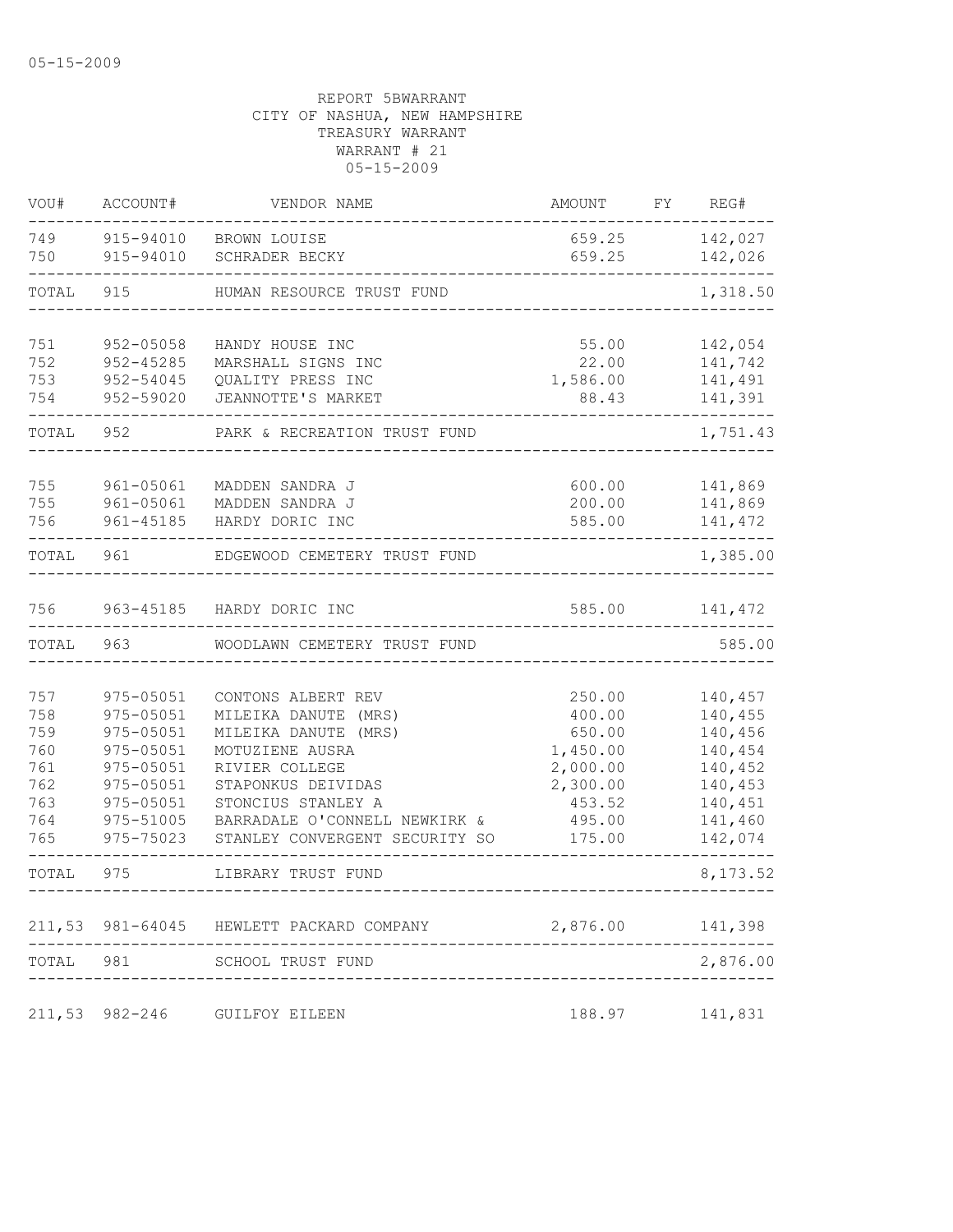| VOU#               | ACCOUNT# | VENDOR NAME            |  | AMOUNT | <b>FY</b> | REG#   |
|--------------------|----------|------------------------|--|--------|-----------|--------|
|                    |          |                        |  |        |           |        |
| ТОТАІ. 98 <i>2</i> |          | SCHOLARSHIP TRUST FUND |  |        |           | 188.97 |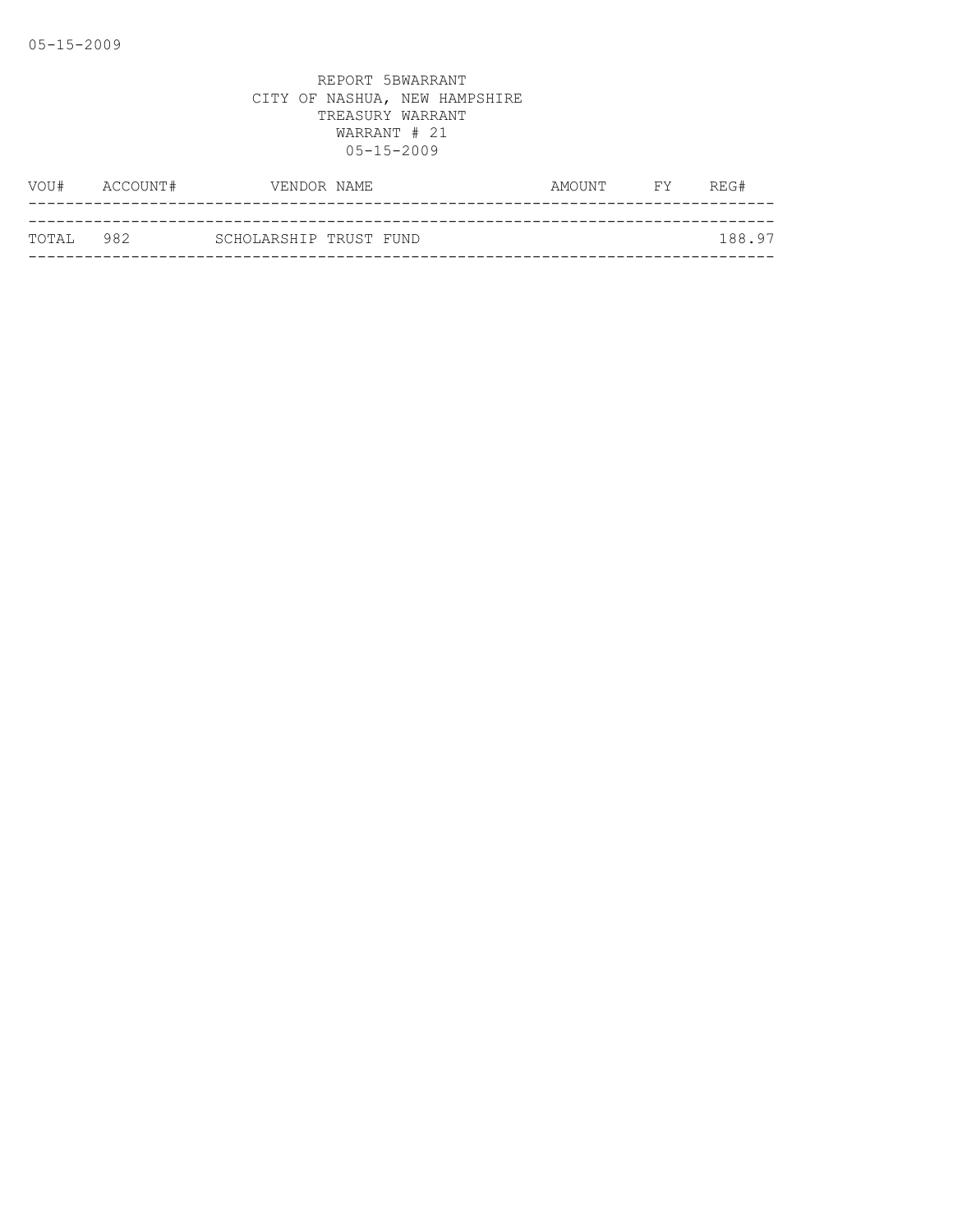|           | ACCOUNT# PAYROLL WEEK ENDING |  |  | AMOUNT |  |
|-----------|------------------------------|--|--|--------|--|
|           |                              |  |  |        |  |
| TOTAL 952 |                              |  |  |        |  |
|           |                              |  |  |        |  |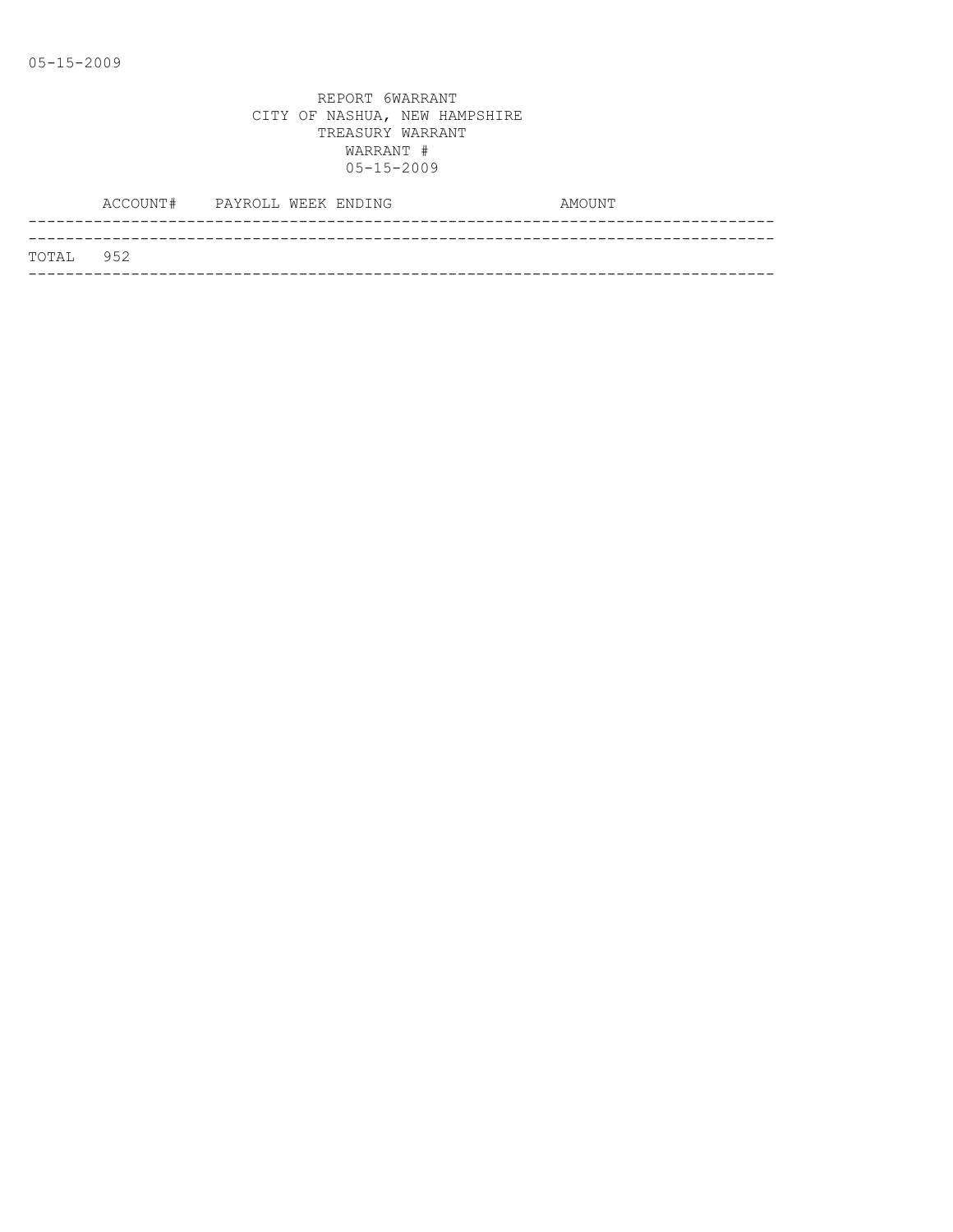|           | ACCOUNT#   | PAYROLL WEEK ENDING                              | AMOUNT                                |           |
|-----------|------------|--------------------------------------------------|---------------------------------------|-----------|
|           |            | 305-11125 02-MAY-2009<br>305-11125 09-MAY-2009   | 903.15<br>903.15                      |           |
|           |            | 305-11239 02-MAY-2009                            | 1,014.26                              |           |
|           |            | 305-11239 09-MAY-2009<br>305-59100 02-MAY-2009   | 1,014.26                              |           |
|           |            |                                                  | 50.00                                 |           |
| TOTAL 305 |            | SRF - CIVIC & COMM ACTIVITIES                    | ------------------------------------- | 3,884.82  |
|           | 308-83051  | 02-MAY-2009                                      | 415.53                                |           |
|           |            | 308-83051 09-MAY-2009                            | 2,266.72                              |           |
|           |            | 308-83052  02-MAY-2009                           | 1,530.19                              |           |
|           |            | 308-83052 09-MAY-2009                            | 1,575.15                              |           |
|           |            | 308-83054 02-MAY-2009                            | 186.35                                |           |
|           |            | 308-83102  02-MAY-2009                           | 2,453.96                              |           |
|           |            | 308-83102  09-MAY-2009                           | 2,453.96                              |           |
| TOTAL 308 |            | SRF - INSURANCE                                  |                                       | 10,881.86 |
|           |            |                                                  |                                       |           |
|           |            | 3086-11870 02-MAY-2009                           | 4,808.19                              |           |
|           |            | 3086-13032 02-MAY-2009<br>3086-13032 09-MAY-2009 | 256.05<br>333.80                      |           |
|           |            | 3086-13133 02-MAY-2009                           | 362.50                                |           |
| TOTAL     | 308        | JAVITS GRANT PROGRAM                             |                                       | 5,760.54  |
|           |            |                                                  |                                       |           |
|           |            | 3097-11162 02-MAY-2009                           | 610.13                                |           |
|           |            | 3097-11162 09-MAY-2009                           | 610.13                                |           |
|           | 3097-11408 | 3097-11408 02-MAY-2009<br>09-MAY-2009            | 403.40<br>403.40                      |           |
|           | 3097-12112 | 09-MAY-2009                                      | 830.90                                |           |
|           |            | 3097-12830 09-MAY-2009                           | 407.91                                |           |
|           | 3097-19138 | 02-MAY-2009                                      | 2,952.16                              |           |
|           | 3097-19139 | 02-MAY-2009                                      | 12,556.51                             |           |
|           | 3097-19140 | $09 - MAY - 2009$                                | 8,862.50                              |           |
|           |            | 3097-19540 09-MAY-2009                           | 21,507.03                             |           |
|           |            | 3097-19544 09-MAY-2009<br>3097-19545 09-MAY-2009 | 644.64<br>1,908.91                    |           |
| TOTAL     | 309        | SRF - FOOD SERVICES                              |                                       | 51,697.62 |
|           |            |                                                  |                                       |           |
|           |            | 3098-13004 02-MAY-2009<br>3098-13004 09-MAY-2009 | 208.00<br>325.82                      |           |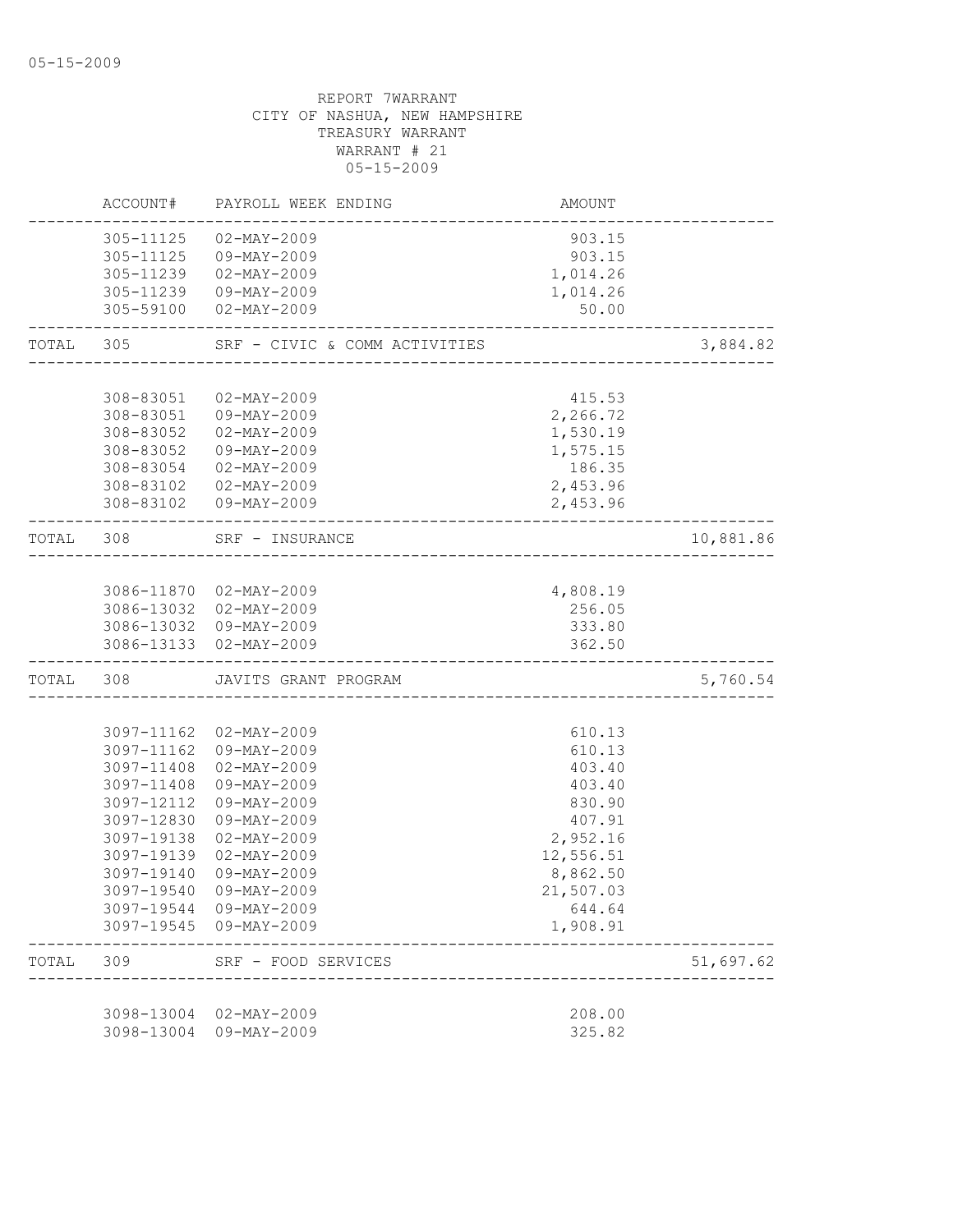|           | ACCOUNT#               | PAYROLL WEEK ENDING                              | AMOUNT                                |           |
|-----------|------------------------|--------------------------------------------------|---------------------------------------|-----------|
| TOTAL 309 |                        | FRESH FRUIT & VEGETABLE GRANT                    |                                       | 533.82    |
|           |                        | _________________                                |                                       |           |
|           |                        | 3117-12006 02-MAY-2009                           | 1,025.00                              |           |
|           |                        | 3117-12006 09-MAY-2009                           | 625.00                                |           |
| TOTAL     | 311                    | DRIVER'S EDUCATION                               |                                       | 1,650.00  |
|           | 312-11165              | $02 - MAX - 2009$                                | 1,052.87                              |           |
|           | 312-11165              | 09-MAY-2009                                      | 1,052.87                              |           |
|           |                        | 312-11191  02-MAY-2009                           | 788.83                                |           |
|           | 312-11191              | 09-MAY-2009                                      | 788.83                                |           |
|           | 312-11445              | $02 - MAX - 2009$                                | 138.39                                |           |
|           | 312-11445              | 09-MAY-2009                                      | 138.39                                |           |
|           | 312-11547<br>312-11547 | $02 - MAX - 2009$<br>09-MAY-2009                 | 2,117.19<br>2,117.19                  |           |
|           | 312-12116              | 02-MAY-2009                                      | 599.87                                |           |
|           |                        | 312-12116 09-MAY-2009                            | 599.87                                |           |
|           |                        | 312-13004 02-MAY-2009                            | 791.86                                |           |
|           |                        | 312-13004 09-MAY-2009                            | 556.24                                |           |
|           | TOTAL 312              | SRF - FINANCIAL SERVICES                         |                                       | 10,742.40 |
|           |                        |                                                  |                                       |           |
|           |                        | 3122-12006 02-MAY-2009<br>3122-12006 09-MAY-2009 | 462.50<br>125.00                      |           |
|           | TOTAL 312              | ADULT ED/CONTINUING ED                           | . _ _ _ _ _ _ _ _ _ _ _ _ _ _ _ _ _ _ | 587.50    |
|           |                        |                                                  |                                       |           |
|           |                        | 3149-11870 02-MAY-2009                           | 50.00                                 |           |
|           |                        | 3149-11870 09-MAY-2009                           | 50.00                                 |           |
|           | TOTAL 314              | LEARN AND SERVE AMERICA-REACH                    |                                       | 100.00    |
|           |                        |                                                  |                                       |           |
|           |                        | 3239-12006 02-MAY-2009                           | 1,025.00                              |           |
|           |                        | 3239-12006 09-MAY-2009                           | 1,100.00                              |           |
| TOTAL 323 |                        | ADULT H.S.ALTERNATIVE ED                         |                                       | 2,125.00  |
|           |                        | ____________________                             |                                       |           |

3245-11860 02-MAY-2009 1,346.15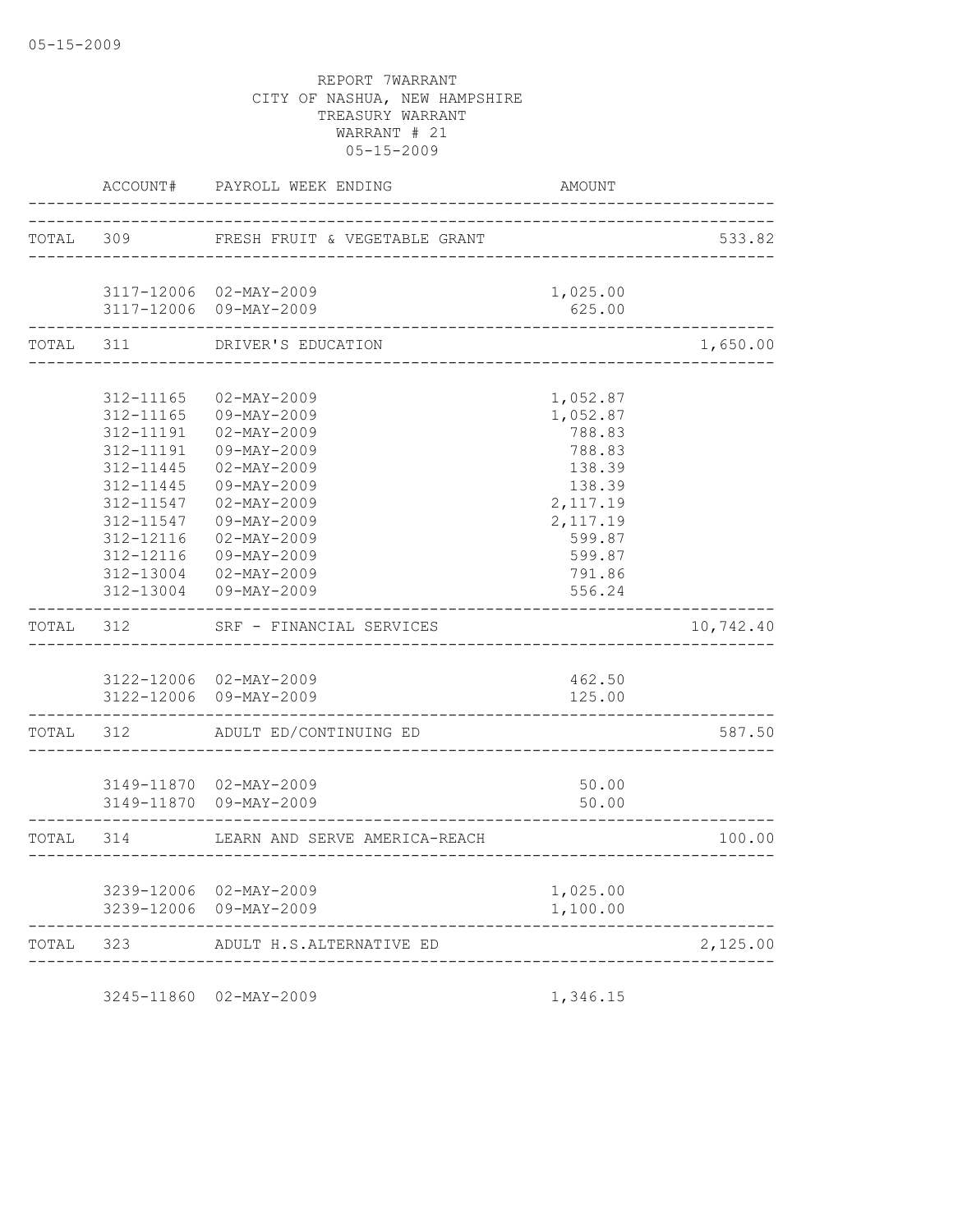|       |           | ACCOUNT# PAYROLL WEEK ENDING                                     | AMOUNT                      |            |
|-------|-----------|------------------------------------------------------------------|-----------------------------|------------|
|       |           | TOTAL 324 YOUTH SAFE HAVEN-PAL                                   |                             | 1,346.15   |
|       |           |                                                                  |                             |            |
|       |           | 3249-19230 02-MAY-2009                                           | 237.50                      |            |
|       |           | TOTAL 324 LAEP - WAIT TRAINING                                   |                             | 237.50     |
|       |           | 3269-11726 02-MAY-2009                                           | 1,831.69                    |            |
|       |           | ---------------------<br>TOTAL 326 NH ALTERNATE ASSESSMENT COACH |                             | 1,831.69   |
|       |           | 3279-12006 02-MAY-2009                                           | 300.00                      |            |
|       |           | 3279-12006 09-MAY-2009                                           | 75.00                       |            |
|       |           | TOTAL 327 ADULT H.S.SPECIAL NEEDS GRANT                          |                             | 375.00     |
|       |           |                                                                  |                             |            |
|       |           | 331-11250 02-MAY-2009<br>331-11250 09-MAY-2009                   | 682.87                      |            |
|       | 331-11561 | $02 - MAX - 2009$                                                | 682.87<br>1,117.33          |            |
|       | 331-11561 | 09-MAY-2009                                                      | 1,117.33                    |            |
|       | 331-12115 | $02 - \text{MAX} - 2009$                                         | 548.32                      |            |
|       | 331-12115 | 09-MAY-2009                                                      | 548.32                      |            |
|       | 331-13038 | 02-MAY-2009                                                      | 269.62                      |            |
|       | 331-13038 | 09-MAY-2009                                                      | 725.43                      |            |
|       |           | 331-13044 02-MAY-2009                                            | 3,425.02                    |            |
|       |           | 331-13044 09-MAY-2009                                            | 3, 194.62                   |            |
|       | 331-15002 | 02-MAY-2009                                                      | 223.47                      |            |
|       |           | 331-18036  02-MAY-2009                                           | 8,231.88                    |            |
|       |           | 331-18036 09-MAY-2009                                            | 10,448.18<br>______________ |            |
|       |           | TOTAL 331 SRF - POLICE DEPARTMENT<br>____________________        |                             | 31, 215.26 |
|       |           | 332-18084 09-MAY-2009                                            | 158.51                      |            |
|       |           | TOTAL 332 SRF - FIRE DEPARTMENT                                  |                             | 158.51     |
|       |           |                                                                  |                             |            |
|       |           | 3339-12006 09-MAY-2009                                           | 513.78                      |            |
|       |           | 3339-13133 09-MAY-2009                                           | 310.00                      |            |
| TOTAL | 333       | TITLE I SCHL IMPRV MT PLEASANT                                   |                             | 823.78     |
|       |           |                                                                  |                             |            |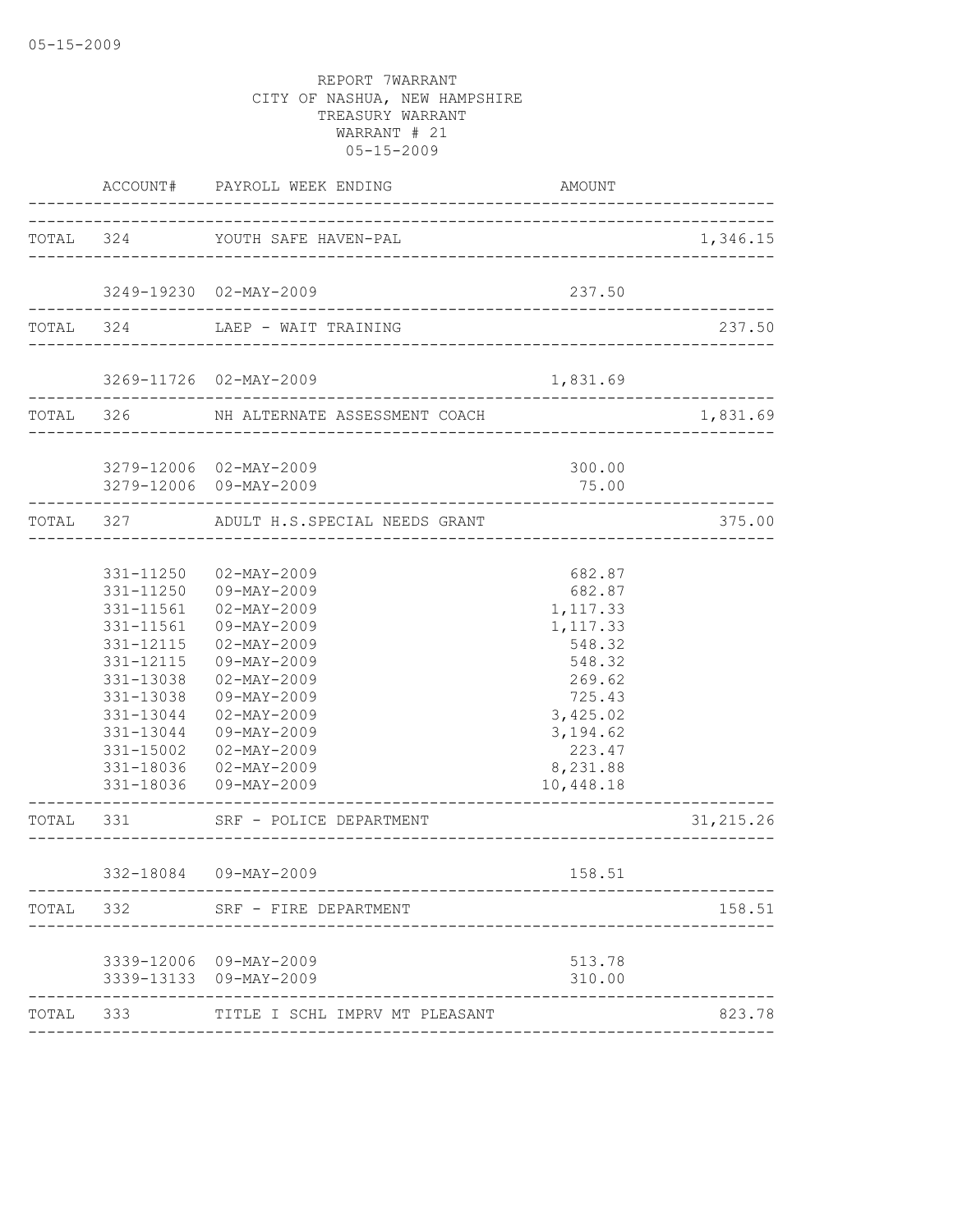|       |           | ACCOUNT# PAYROLL WEEK ENDING                          | AMOUNT   |          |
|-------|-----------|-------------------------------------------------------|----------|----------|
|       |           | 3359-11870 02-MAY-2009                                | 1,595.35 |          |
|       |           | 3359-12078 02-MAY-2009                                |          |          |
|       |           | 3359-12078 09-MAY-2009                                | 1,787.50 |          |
|       |           | 3359-19230 02-MAY-2009                                |          |          |
|       |           | 3359-19230 09-MAY-2009<br>--------------------------- | 211.00   |          |
|       |           | TOTAL 335 TITLE IB READ 1ST MT PLEASANT               |          | 3,593.85 |
|       |           | 3369-13133 02-MAY-2009                                |          |          |
|       | TOTAL 336 | TITLE I SCHL IMPRV DR CRISP                           |          |          |
|       |           |                                                       |          |          |
|       |           | 341-01210 02-MAY-2009                                 | 222.01   |          |
|       |           | 341-01210 09-MAY-2009                                 | 222.01   |          |
|       | 341-11107 | 02-MAY-2009                                           | 433.74   |          |
|       | 341-11107 | 09-MAY-2009                                           | 433.74   |          |
|       | 341-11235 | $02 - MAX - 2009$                                     | 1,167.80 |          |
|       | 341-11235 | 09-MAY-2009                                           | 1,167.80 |          |
|       | 341-11484 | $02 - MAX - 2009$                                     | 1,280.00 |          |
|       | 341-11484 | 09-MAY-2009                                           | 1,280.00 |          |
|       | 341-11563 | $02 - MAX - 2009$                                     | 938.56   |          |
|       | 341-11563 | 09-MAY-2009                                           | 938.56   |          |
|       | 341-12037 | 02-MAY-2009                                           | 104.20   |          |
|       |           | 341-12037 09-MAY-2009                                 | 104.21   |          |
|       |           | 341-12101  02-MAY-2009                                | 396.07   |          |
|       |           | 341-12101 09-MAY-2009                                 | 396.07   |          |
|       | TOTAL 341 | SRF - COMMUNITY SERVICES                              |          | 9,084.77 |
|       |           |                                                       |          |          |
|       | 342-11499 | 02-MAY-2009                                           | 1,033.32 |          |
|       |           | 342-11499 09-MAY-2009                                 | 1,033.32 |          |
|       |           | 342-11584 02-MAY-2009                                 | 1,694.16 |          |
|       | 342-11584 | 09-MAY-2009                                           | 1,694.16 |          |
|       | 342-12000 | $02 - MAX - 2009$                                     | 635.11   |          |
|       |           | 342-12000 09-MAY-2009                                 | 635.11   |          |
|       |           | 342-12582  02-MAY-2009                                | 254.35   |          |
|       |           | 342-12582  09-MAY-2009                                | 254.35   |          |
| TOTAL | 342       | SRF - COMMUNITY HEALTH                                |          | 7,233.88 |
|       |           |                                                       |          |          |
|       |           | 3440-11860 09-MAY-2009                                | 600.00   |          |
|       |           | 3440-12006 02-MAY-2009                                | 3,025.17 |          |
|       |           | 3440-12006 09-MAY-2009                                | 1,368.38 |          |
|       |           | 3440-12078 02-MAY-2009                                | 9,525.25 |          |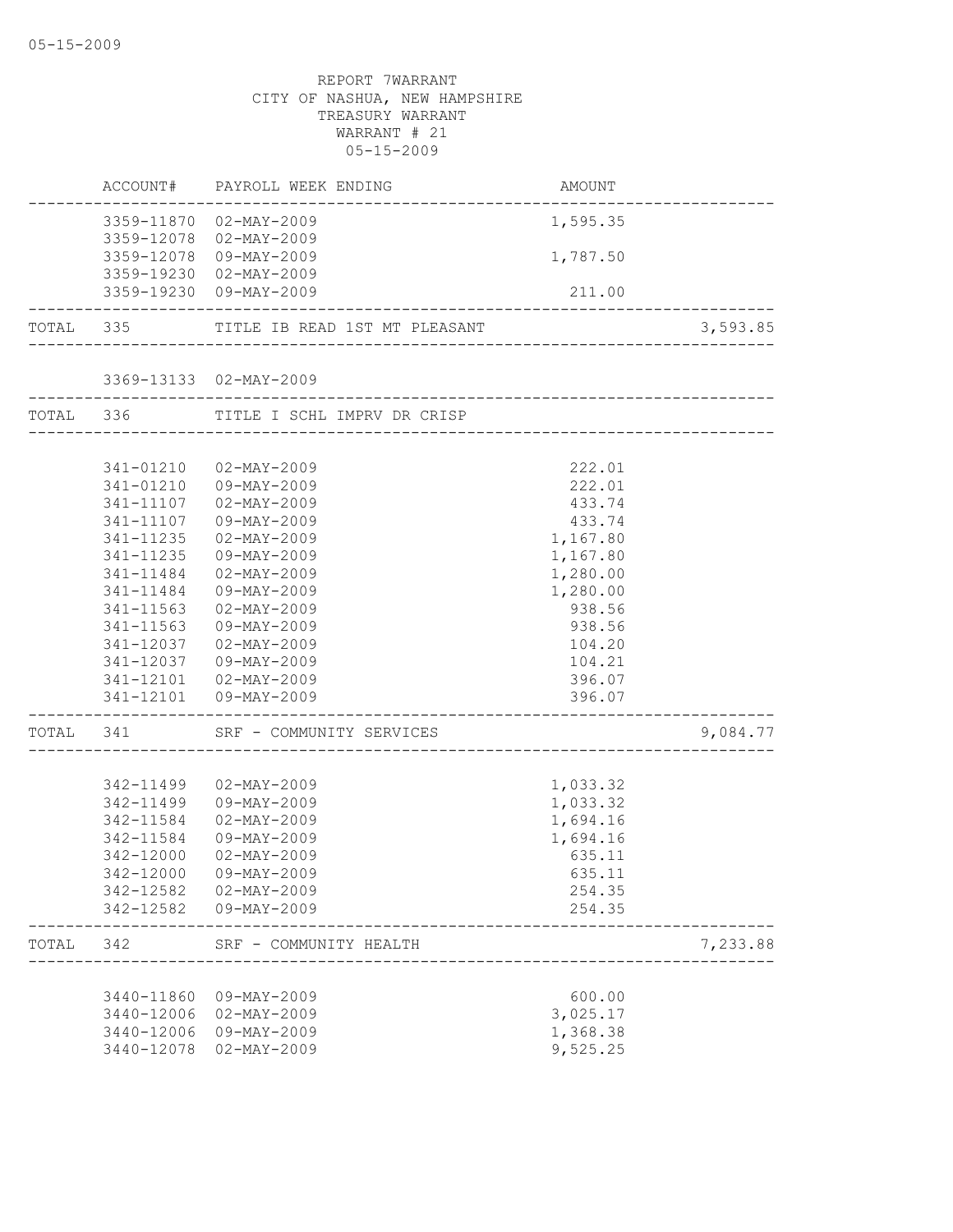|           | ACCOUNT#   | PAYROLL WEEK ENDING                              | AMOUNT                            |            |
|-----------|------------|--------------------------------------------------|-----------------------------------|------------|
|           |            | 3440-12078 09-MAY-2009                           | 825.25                            |            |
| TOTAL 344 |            | AFTER SCHOOL PROGRAM                             | _____________________________     | 15, 344.05 |
|           |            | 3449-11162 09-MAY-2009                           | 640.13                            |            |
|           |            | 3449-11860 02-MAY-2009                           | 6,588.97                          |            |
|           |            | 3449-12006 09-MAY-2009                           | 6,270.37                          |            |
| TOTAL     | 344        | TITLE IV SDF 21ST CENTURY                        |                                   | 13,499.47  |
|           |            |                                                  |                                   |            |
|           | 3468-11162 | $02 - MAX - 2009$                                | 580.50                            |            |
|           |            | 3468-11162 09-MAY-2009<br>3468-11870 02-MAY-2009 | 580.50<br>4,373.96                |            |
|           |            | 3468-19230 02-MAY-2009                           | 6,787.50                          |            |
|           |            | 3468-19230 09-MAY-2009                           | 37.50                             |            |
| TOTAL     | 346        | SMALLER LEARNING COMMUNITY                       |                                   | 12,359.96  |
|           |            |                                                  |                                   |            |
|           |            | 3509-11726 02-MAY-2009<br>3509-12201 09-MAY-2009 | 25,188.54<br>217.00               |            |
| TOTAL     |            | 350 TITLE 11A TEACHER QUALITY                    |                                   | 25,405.54  |
|           |            |                                                  |                                   |            |
|           |            | 352-59055 02-MAY-2009<br>352-59055 09-MAY-2009   | 400.06<br>400.05                  |            |
|           |            | TOTAL 352 SRF - PARKS AND RECREATION             |                                   | 800.11     |
|           |            |                                                  |                                   |            |
|           |            | 3539-13032 02-MAY-2009                           | 550.00                            |            |
| TOTAL 353 |            | ADULT BASIC EDUCATION                            | _________________________________ | 550.00     |
|           |            |                                                  |                                   |            |
|           | 3559-11870 | 02-MAY-2009                                      | 2,809.53                          |            |
|           | 3559-12006 | 09-MAY-2009<br>3559-12078 09-MAY-2009            | 685.04<br>1,437.50                |            |
|           | 3559-19230 | 02-MAY-2009                                      | 400.00                            |            |
| TOTAL 355 |            | TITLE IB READING 1ST FES                         |                                   | 5,332.07   |
|           |            |                                                  |                                   |            |
|           | 3609-13133 | 3609-11515 02-MAY-2009<br>02-MAY-2009            | 4,520.45<br>3,325.00              |            |
|           |            |                                                  |                                   |            |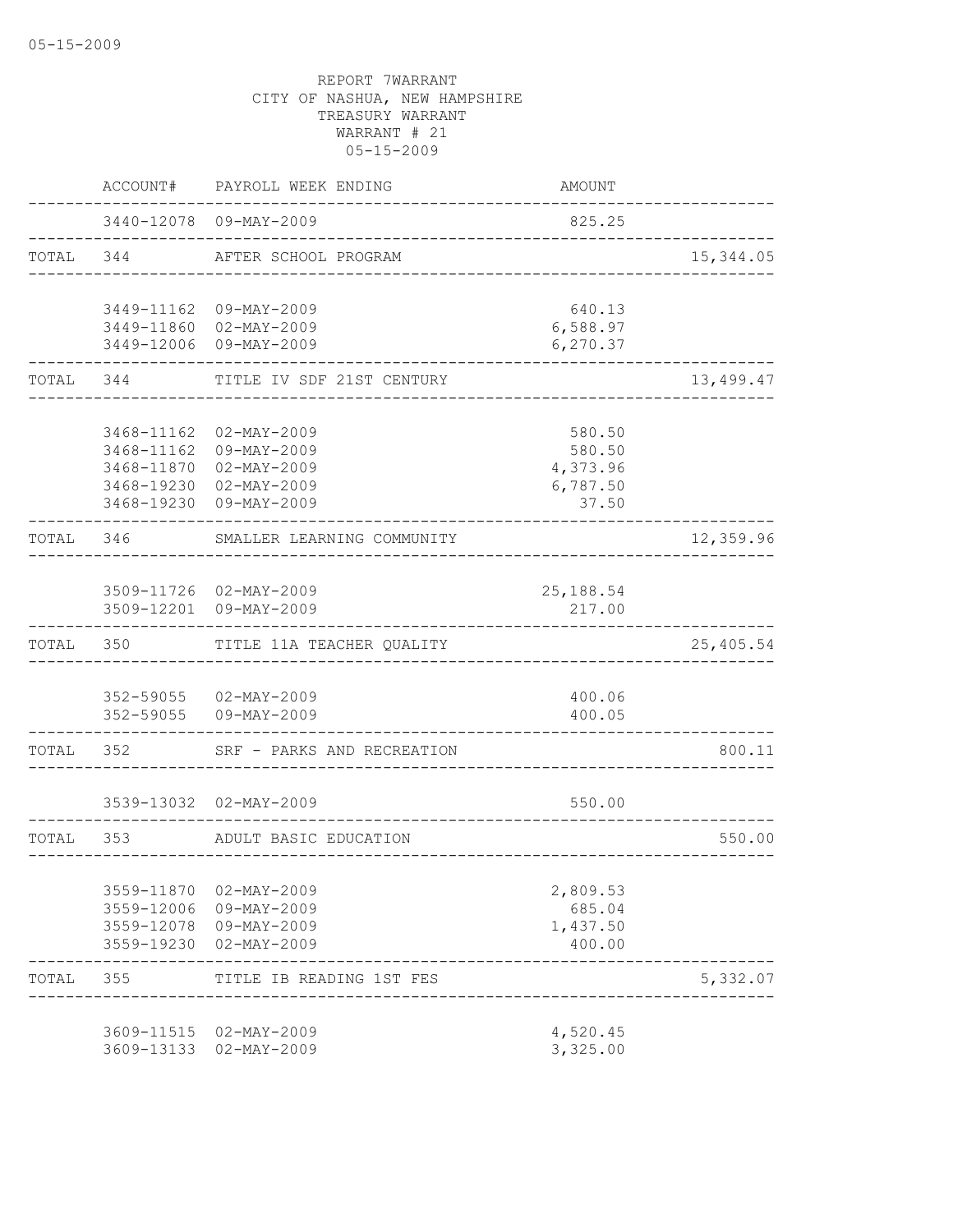|           |                        | ACCOUNT# PAYROLL WEEK ENDING      | AMOUNT                                     |           |
|-----------|------------------------|-----------------------------------|--------------------------------------------|-----------|
|           | 3609-13133 09-MAY-2009 | _________________________________ | 100.00                                     |           |
| TOTAL 360 |                        | DROP OUT PREVENTION/ALT ED        | _ED<br>______________________________      | 7,945.45  |
|           |                        |                                   |                                            |           |
|           | 374-01126              | $02 - \text{MAY} - 2009$          | 914.75                                     |           |
|           |                        | 374-01126 09-MAY-2009             | 914.75                                     |           |
|           | 374-01127              | 02-MAY-2009                       | 165.61                                     |           |
|           | 374-01127              | 09-MAY-2009                       | 165.61                                     |           |
|           | 374-01210              | 02-MAY-2009                       | 1,780.14                                   |           |
|           | 374-01210              | 09-MAY-2009                       | 1,780.14                                   |           |
|           | 374-0703P              | 02-MAY-2009                       | 213.90                                     |           |
|           | 374-0703P              | 09-MAY-2009                       | 213.90                                     |           |
|           | 374-0704P              | 02-MAY-2009                       | 213.90                                     |           |
|           | 374-0704P              | 09-MAY-2009                       | 213.90                                     |           |
|           | 374-0705P              | $02 - MAX - 2009$                 | 728.72                                     |           |
|           | 374-0705P              | 09-MAY-2009                       | 703.87                                     |           |
|           | 374-07235              | 02-MAY-2009                       | 629.35                                     |           |
|           | 374-07235              | 09-MAY-2009                       | 662.47                                     |           |
|           | 374-0734P              | 02-MAY-2009                       | 1,147.03                                   |           |
|           | 374-0734P              | 09-MAY-2009                       | 1,138.75                                   |           |
|           | 374-09003              | 02-MAY-2009                       | 524.27                                     |           |
|           | 374-09003              | 09-MAY-2009                       | 524.27                                     |           |
|           | 374-11131              | $02 - MAX - 2009$                 | 1,219.71                                   |           |
|           | 374-11131              | 09-MAY-2009                       | 1,219.71                                   |           |
|           | 374-11149              | 02-MAY-2009                       | 1,840.92                                   |           |
|           | 374-11149              | 09-MAY-2009                       | 1,840.92                                   |           |
|           | 374-11168              | 02-MAY-2009                       | 928.64                                     |           |
|           | 374-11168              | 09-MAY-2009                       | 928.64                                     |           |
|           |                        | 374-11653 02-MAY-2009             | 234.71                                     |           |
|           |                        | 374-11653 09-MAY-2009             | 234.71<br>________________________________ |           |
|           | TOTAL 374              | SRF - URBAN PROGRAMS              |                                            | 21,083.29 |
|           |                        |                                   |                                            |           |
|           |                        | 3769-11726 02-MAY-2009            | 7,892.32                                   |           |
|           |                        | 3769-11802  02-MAY-2009           | 1,972.09                                   |           |
|           |                        | 3769-11870 02-MAY-2009            | 2,623.32                                   |           |
|           | 3769-12111             | 09-MAY-2009                       | 5,469.57                                   |           |
|           | 3769-12126             | 09-MAY-2009                       | 582.40                                     |           |
|           | 3769-12198             | $02 - MAX - 2009$                 | 45,721.86                                  |           |
|           | 3769-12201             | 09-MAY-2009                       | 248.00                                     |           |
|           | 3769-13133             | $02 - MAX - 2009$                 | 7,643.75                                   |           |
|           | 3769-13133             | 09-MAY-2009                       | 407.02                                     |           |
|           | 3769-13137             | 09-MAY-2009                       | 100.00                                     |           |
|           | 3769-19000             | $02 - MAX - 2009$                 | 2,911.20                                   |           |
|           | 3769-19000             | $09 - MAY - 2009$                 | 1,811.98                                   |           |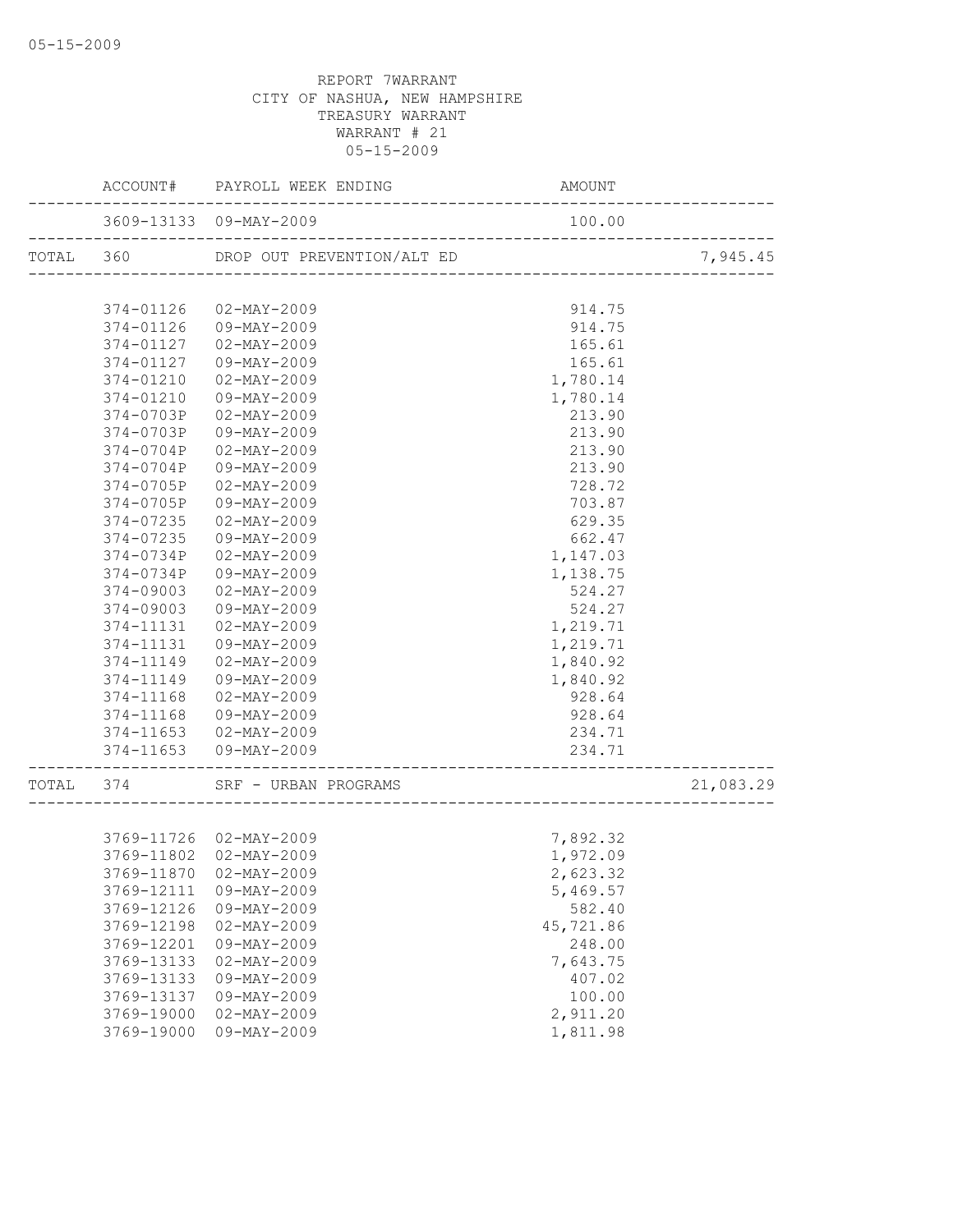|           | ACCOUNT# | PAYROLL WEEK ENDING                                                        | AMOUNT                          |             |
|-----------|----------|----------------------------------------------------------------------------|---------------------------------|-------------|
| TOTAL 376 |          | TITLE I ESEA<br>-----------------------------                              |                                 | 77,383.51   |
|           |          | 3779-13133 02-MAY-2009<br>3779-13133 09-MAY-2009                           | 1,312.50<br>750.00              |             |
| TOTAL     | 377      | TITLE III ENHANCE ENG LANGUAGE                                             |                                 | 2,062.50    |
|           |          | 3909-11726 02-MAY-2009<br>3909-12111 09-MAY-2009<br>3909-19000 02-MAY-2009 | 2,019.06<br>409.05<br>1,400.00  |             |
| TOTAL     | 390      | VOC ED SECONDARY PERKINS                                                   |                                 | 3,828.11    |
|           |          | 3937-19000 02-MAY-2009                                                     | 809.02                          |             |
| TOTAL     | 393      | DAY CARE                                                                   |                                 | 809.02      |
|           |          | 3959-11726 02-MAY-2009<br>3959-11805 02-MAY-2009<br>3959-12201 09-MAY-2009 | 65,380.92<br>1,400.81<br>372.00 |             |
| TOTAL     | 395      | IDEA BASIC SPEC ED                                                         |                                 | 67, 153. 73 |
|           |          | 3969-11726 02-MAY-2009                                                     | 2,514.47                        |             |
| TOTAL     | 396      | IDEA PRESCHOOL SPEC ED<br>___________________                              |                                 | 2,514.47    |
|           |          | 3977-12111 09-MAY-2009                                                     | 15,325.60                       |             |
| TOTAL     | 397      | SPECIAL ED LOCAL                                                           |                                 | 15,325.60   |
|           |          |                                                                            |                                 |             |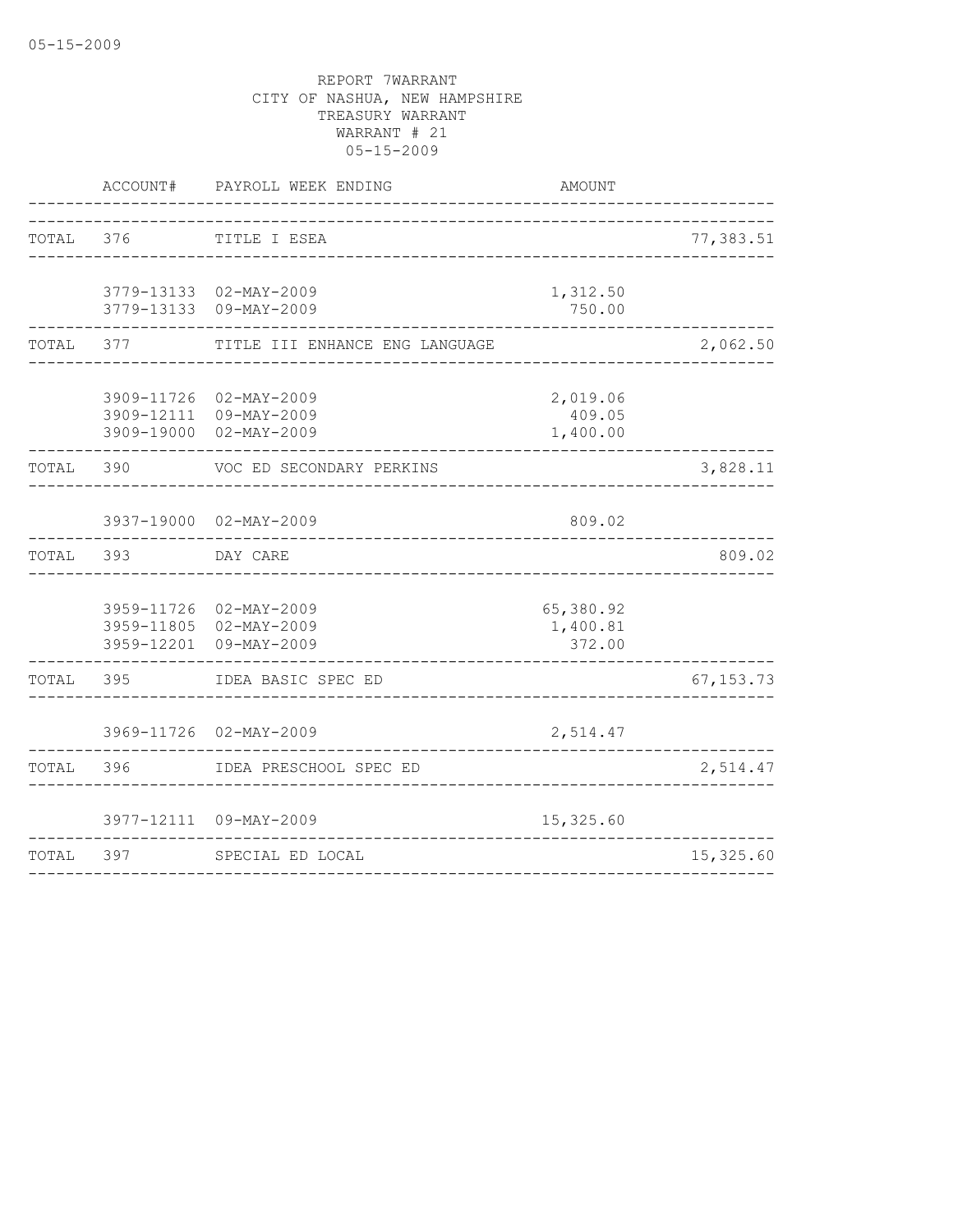|       | ACCOUNT#      | PAYROLL WEEK ENDING          | AMOUNT   |           |
|-------|---------------|------------------------------|----------|-----------|
|       | 501-11033     | $02 - MAX - 2009$            | 798.30   |           |
|       | 501-11033     | 09-MAY-2009                  | 798.30   |           |
|       | 501-11463     | $02 - MAX - 2009$            | 769.93   |           |
|       | $501 - 11463$ | 09-MAY-2009                  | 769.94   |           |
|       | 501-11470     | $02 - MAX - 2009$            | 827.74   |           |
|       | 501-11470     | 09-MAY-2009                  | 827.74   |           |
|       | 501-11471     | $02 - MAY - 2009$            | 1,926.42 |           |
|       | 501-11471     | $09 - MAY - 2009$            | 1,926.42 |           |
|       | 501-11611     | $02 - MAX - 2009$            | 528.68   |           |
|       | 501-11611     | $09 - MAY - 2009$            | 528.68   |           |
| TOTAL | 501           | MAYOR'S OFFICE               |          | 9,702.15  |
|       |               |                              |          |           |
|       | 502-11113     | $02 - MAX - 2009$            | 1,526.00 |           |
|       | 502-11113     | 09-MAY-2009                  | 1,526.00 |           |
|       | 502-11195     | $02 - MAX - 2009$            | 1,999.68 |           |
|       | 502-11195     | 09-MAY-2009                  | 1,999.68 |           |
|       | 502-11219     | $02 - MAX - 2009$            | 1,766.75 |           |
|       | 502-11219     | 09-MAY-2009                  | 1,766.76 |           |
|       | 502-11518     | 02-MAY-2009                  | 1,615.59 |           |
|       | $502 - 11518$ | 09-MAY-2009                  | 1,615.60 |           |
| TOTAL | 502           | LEGAL DEPARTMENT             |          | 13,816.06 |
|       |               |                              |          |           |
|       |               | 503-11071  02-MAY-2009       | 1,196.29 |           |
|       |               | 503-11071  09-MAY-2009       | 1,196.29 |           |
|       | 503-12092     | $02 - MAX - 2009$            | 490.64   |           |
|       | 503-12092     | 09-MAY-2009                  | 490.64   |           |
| TOTAL | 503           | BOARD OF ALDERMEN            |          | 3,373.86  |
|       |               |                              |          |           |
|       | 508-11130     | $02 - MAX - 2009$            | 809.99   |           |
|       | 508-11130     | 09-MAY-2009                  | 809.99   |           |
|       | 508-11446     | $02 - MAX - 2009$            | 813.98   |           |
|       | 508-11446     | 09-MAY-2009                  | 813.98   |           |
| TOTAL |               | 508 INSURANCE - POLICY COSTS |          | 3,247.94  |
|       |               |                              |          |           |
|       | 511-11247     | $02 - MAX - 2009$            | 662.00   |           |
|       | 511-11247     | 09-MAY-2009                  | 662.00   |           |
|       | 511-11248     | $02 - MAX - 2009$            | 675.52   |           |
|       | 511-11248     | $09 - MAY - 2009$            | 675.52   |           |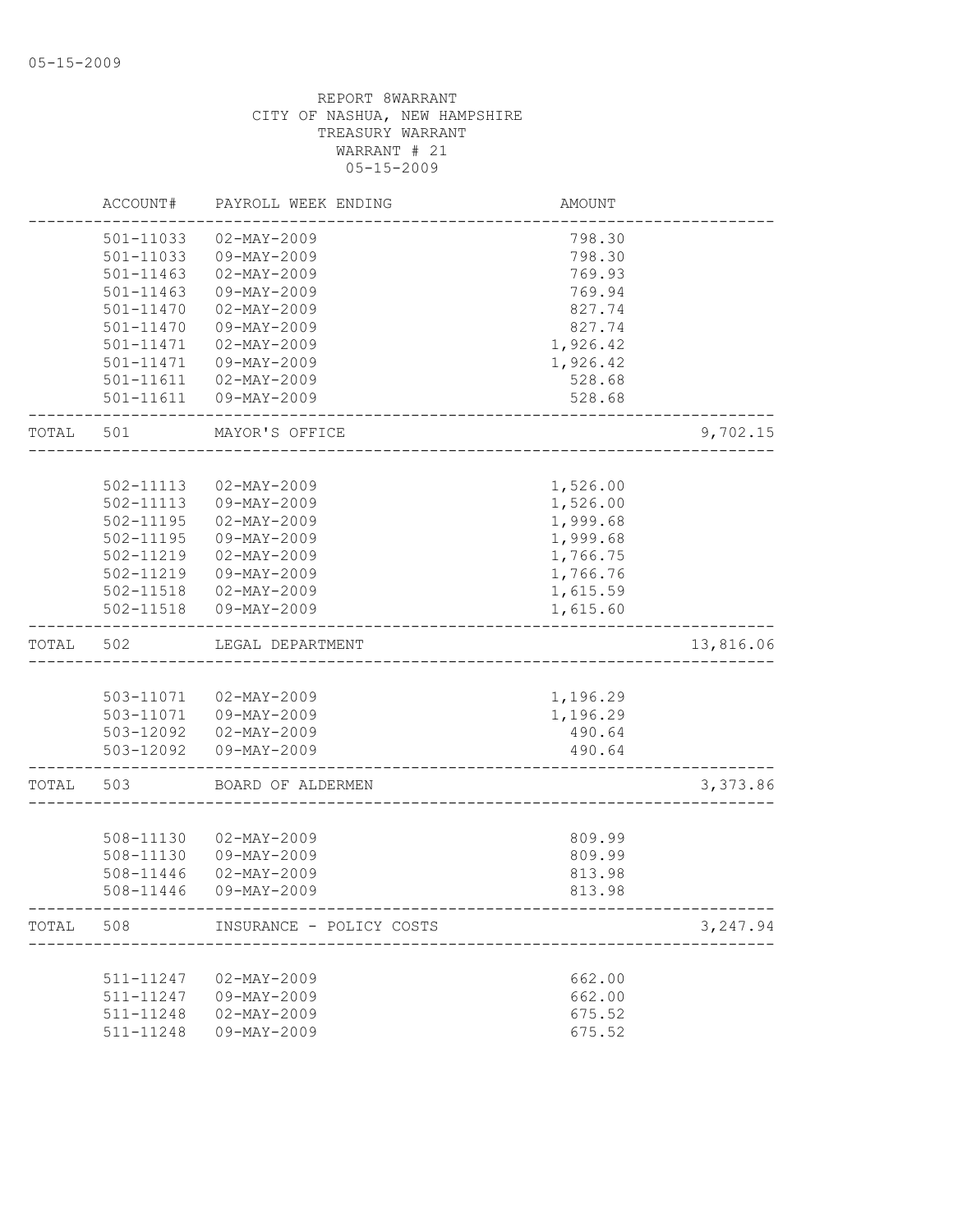|           |                          | AMOUNT   |          |
|-----------|--------------------------|----------|----------|
|           |                          |          | 2,675.04 |
|           |                          |          |          |
|           | 512-11005 02-MAY-2009    | 876.86   |          |
| 512-11005 | 09-MAY-2009              | 876.86   |          |
| 512-11050 | 02-MAY-2009              | 718.17   |          |
| 512-11050 | 09-MAY-2009              | 718.17   |          |
| 512-11064 | 02-MAY-2009              | 954.94   |          |
| 512-11064 | 09-MAY-2009              | 954.94   |          |
| 512-11073 | 02-MAY-2009              | 1,544.88 |          |
| 512-11073 | 09-MAY-2009              | 1,544.89 |          |
| 512-11134 | 02-MAY-2009              | 750.52   |          |
| 512-11134 | 09-MAY-2009              | 750.52   |          |
| 512-11165 | 02-MAY-2009              | 2,178.03 |          |
| 512-11165 | 09-MAY-2009              | 2,178.03 |          |
| 512-11173 | $02 - MAX - 2009$        | 1,364.20 |          |
| 512-11173 | 09-MAY-2009              | 1,364.20 |          |
| 512-11177 | $02 - \text{MAX} - 2009$ | 1,885.72 |          |
| 512-11177 | 09-MAY-2009              | 1,885.71 |          |
| 512-11222 | 02-MAY-2009              | 957.31   |          |
| 512-11222 | 09-MAY-2009              | 957.31   |          |
| 512-11224 | 02-MAY-2009              | 957.64   |          |
| 512-11224 | 09-MAY-2009              | 957.64   |          |
| 512-11232 | 02-MAY-2009              | 1,010.46 |          |
| 512-11232 | 09-MAY-2009              | 1,010.46 |          |
| 512-11265 | 02-MAY-2009              | 833.86   |          |
| 512-11265 | 09-MAY-2009              | 833.86   |          |
| 512-11445 | $02 - MAX - 2009$        | 553.56   |          |
| 512-11445 | 09-MAY-2009              | 553.56   |          |
| 512-11531 | 02-MAY-2009              | 1,383.84 |          |
| 512-11531 | 09-MAY-2009              | 1,299.84 |          |
| 512-11684 | 02-MAY-2009              | 827.74   |          |
| 512-11684 | 09-MAY-2009              | 827.74   |          |
| 512-11714 | 02-MAY-2009              | 903.15   |          |
| 512-11714 | 09-MAY-2009              | 903.15   |          |
| 512-11740 | 02-MAY-2009              | 1,575.29 |          |
|           | 512-11740 09-MAY-2009    | 1,575.29 |          |
| 512-12033 | $02 - MAX - 2009$        | 581.13   |          |
| 512-12033 | $09 - MAY - 2009$        | 581.13   |          |
| 512-12052 | $02 - MAX - 2009$        | 651.69   |          |
| 512-12052 | 09-MAY-2009              | 598.72   |          |
| 512-12056 | $02 - MAX - 2009$        | 343.89   |          |
| 512-12056 | 09-MAY-2009              | 343.90   |          |
| 512-12749 | $02 - MAX - 2009$        | 592.38   |          |
| 512-12749 | 09-MAY-2009              | 592.38   |          |
| 512-13004 | $02 - MAX - 2009$        | 45.75    |          |
| 512-13004 | $09 - MAX - 2009$        | 102.23   |          |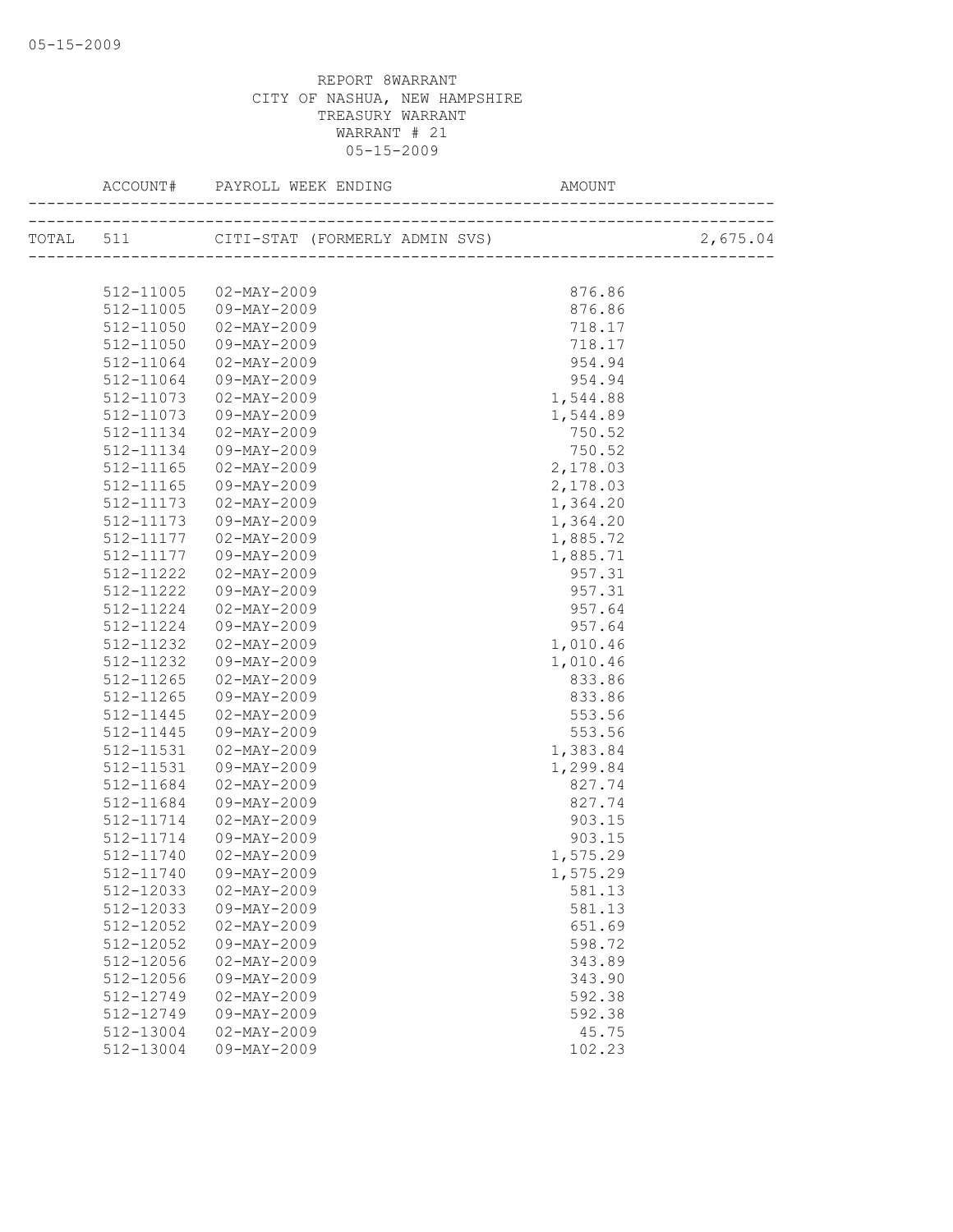|           | ACCOUNT#      | PAYROLL WEEK ENDING<br>___________________ | AMOUNT   |           |
|-----------|---------------|--------------------------------------------|----------|-----------|
|           |               | TOTAL 512 FINANCIAL SERVICES               |          | 42,901.54 |
|           |               |                                            |          |           |
|           |               | 513-11117  02-MAY-2009                     | 1,533.61 |           |
|           | 513-11117     | 09-MAY-2009                                | 1,533.61 |           |
|           | 513-11171     | 02-MAY-2009                                | 4,039.08 |           |
|           | 513-11171     | 09-MAY-2009                                | 2,571.32 |           |
|           |               | 513-11213 02-MAY-2009                      | 1,219.71 |           |
|           |               | 513-11213  09-MAY-2009                     | 1,219.71 |           |
|           |               | 513-11223  02-MAY-2009                     | 737.23   |           |
|           |               | 513-11223  09-MAY-2009                     | 737.23   |           |
| TOTAL 513 |               | CITY CLERK'S OFFICE                        |          | 13,591.50 |
|           |               |                                            |          |           |
|           | 514-11441     | 02-MAY-2009                                | 1,364.20 |           |
|           |               | 514-11441  09-MAY-2009                     | 1,364.20 |           |
|           | $514 - 11540$ | $02 - \text{MAX} - 2009$                   | 1,017.42 |           |
|           |               | 514-11540 09-MAY-2009                      | 1,017.42 |           |
|           |               | 514-11578 02-MAY-2009                      | 936.70   |           |
|           | 514-11578     | 09-MAY-2009                                | 936.70   |           |
|           |               | 514-11589  02-MAY-2009                     | 1,014.26 |           |
|           |               | 514-11589  09-MAY-2009                     | 976.22   |           |
| TOTAL 514 |               | INSURANCE-PROPERTY & CASUALTY              |          | 8,627.12  |
|           |               |                                            |          |           |
|           |               | 515-11031  02-MAY-2009                     | 1,044.25 |           |
|           | 515-11031     | 09-MAY-2009                                | 1,044.25 |           |
|           | 515-11350     | $02 - MAX - 2009$                          | 903.15   |           |
|           | 515-11350     | 09-MAY-2009                                | 903.15   |           |
|           | 515-11446     | $02 - MAX - 2009$                          | 271.32   |           |
|           | 515-11446     | 09-MAY-2009                                | 271.33   |           |
|           | 515-11447     | 02-MAY-2009                                | 1,622.11 |           |
|           | 515-11447     | 09-MAY-2009                                | 1,622.11 |           |
|           | 515-12001     | $02 - MAX - 2009$                          | 665.03   |           |
|           | 515-12001     | 09-MAY-2009                                | 665.03   |           |
| TOTAL     | 515           | HUMAN RESOURCES                            |          | 9,011.73  |
|           |               |                                            |          |           |
|           | 516-11147     | $02 - MAX - 2009$                          | 617.67   |           |
|           | 516-11147     | 09-MAY-2009                                | 617.67   |           |
|           | 516-11148     | $02 - MAX - 2009$                          | 938.85   |           |
|           | 516-11148     | 09-MAY-2009                                | 938.85   |           |
|           | 516-11459     | $02 - MAX - 2009$                          | 1,196.29 |           |
|           | 516-11459     | 09-MAY-2009                                | 1,196.29 |           |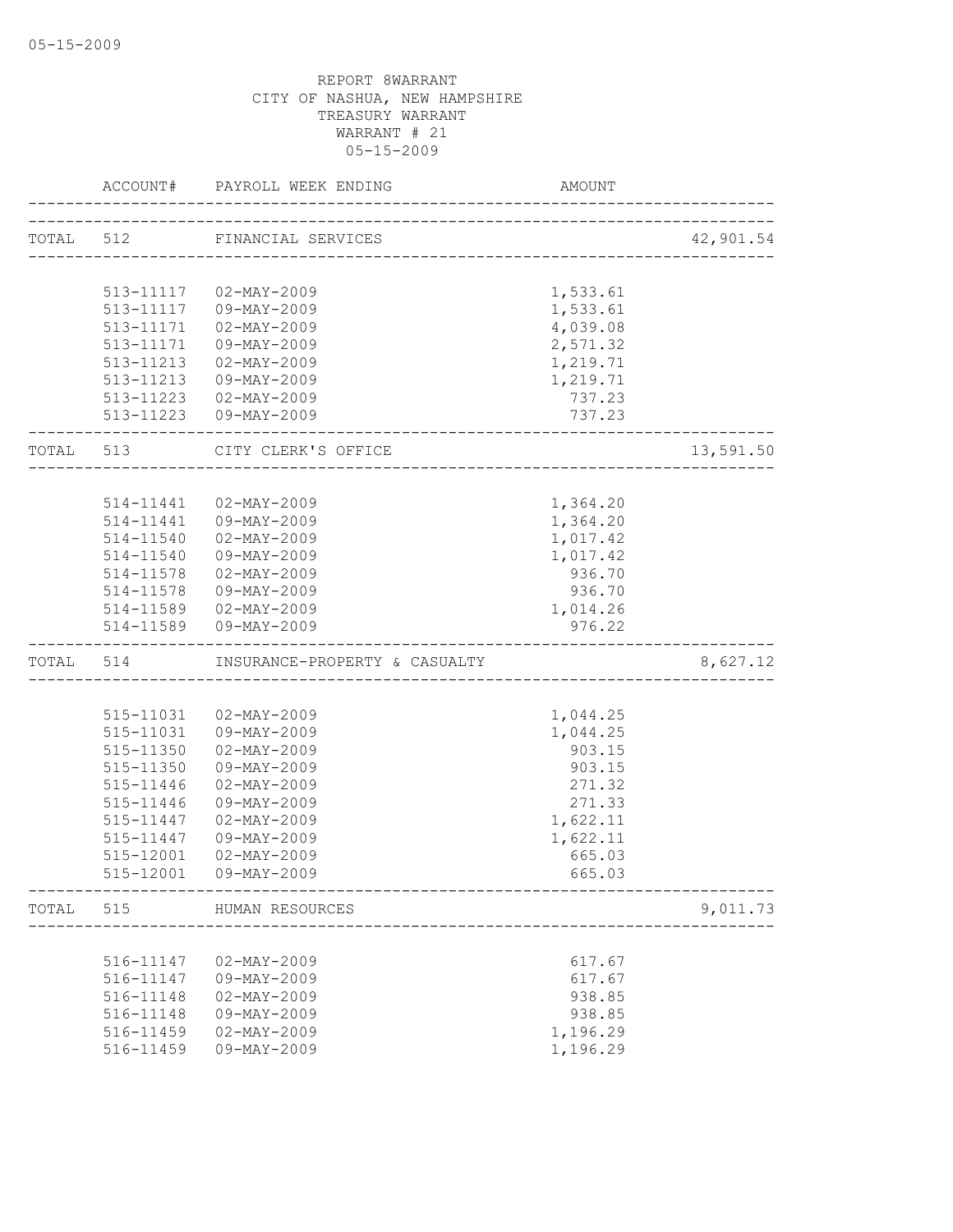|           | ACCOUNT#               | PAYROLL WEEK ENDING                              | AMOUNT                            |           |
|-----------|------------------------|--------------------------------------------------|-----------------------------------|-----------|
|           |                        | 516-11573  02-MAY-2009<br>516-11573  09-MAY-2009 | 895.46<br>895.46                  |           |
| TOTAL     | 516                    | PURCHASING DEPARTMENT                            | _________________________________ | 7,296.54  |
|           |                        |                                                  |                                   |           |
|           | 517-11198              | $02 - MAX - 2009$                                | 1,077.41                          |           |
|           | 517-11198              | 09-MAY-2009                                      | 1,077.41                          |           |
|           | 517-11420              | 02-MAY-2009                                      | 722.90                            |           |
|           | 517-11420              | 09-MAY-2009                                      | 722.90                            |           |
|           |                        | 517-12063 02-MAY-2009                            | 284.23                            |           |
|           |                        | 517-12063 09-MAY-2009                            | 284.23                            |           |
| TOTAL 517 |                        | BUILDING MAINT - CITY ADMIN                      |                                   | 4,169.08  |
|           |                        |                                                  |                                   |           |
|           | 519-11014              | $02 - MAX - 2009$                                | 1,069.50                          |           |
|           | 519-11014              | 09-MAY-2009                                      | 1,069.50                          |           |
|           | 519-11016              | $02 - MAX - 2009$                                | 938.85                            |           |
|           | 519-11016              | 09-MAY-2009                                      | 938.85                            |           |
|           | 519-11017              | 02-MAY-2009                                      | 783.92                            |           |
|           | 519-11017              | 09-MAY-2009                                      | 783.92                            |           |
|           | 519-11115              | $02 - MAX - 2009$<br>09-MAY-2009                 | 1,873.48                          |           |
|           | 519-11115<br>519-11146 | $02 - MAX - 2009$                                | 1,873.48<br>816.63                |           |
|           | 519-11146              | 09-MAY-2009                                      | 816.64                            |           |
|           | 519-11153              | $02 - MAX - 2009$                                | 589.71                            |           |
|           | 519-11153              | 09-MAY-2009                                      | 589.71                            |           |
|           | 519-11154              | $02 - MAX - 2009$                                | 617.66                            |           |
|           | 519-11154              | 09-MAY-2009                                      | 617.67                            |           |
|           | 519-11205              | $02 - MAX - 2009$                                | 773.50                            |           |
|           | 519-11205              | 09-MAY-2009                                      | 773.50                            |           |
|           | 519-11241              | 02-MAY-2009                                      | 1,328.18                          |           |
|           | 519-11241              | 09-MAY-2009                                      | 1,328.18                          |           |
| TOTAL     | 519                    | ASSESSORS                                        |                                   | 17,582.88 |
|           |                        |                                                  |                                   |           |
|           | 520-12077              | 02-MAY-2009                                      | 256.94                            |           |
|           | 520-12077              | 09-MAY-2009                                      | 256.94                            |           |
| TOTAL     | 520                    | HUNT BUILDING                                    |                                   | 513.88    |
|           |                        |                                                  |                                   |           |
|           | 522-11127              | $02 - MAX - 2009$                                | 1,626.12                          |           |
|           | 522-11127              | 09-MAY-2009                                      | 1,626.11                          |           |
|           | 522-11128              | $02 - MAY - 2009$                                | 1,096.69                          |           |
|           | 522-11128              | 09-MAY-2009                                      | 1,096.69                          |           |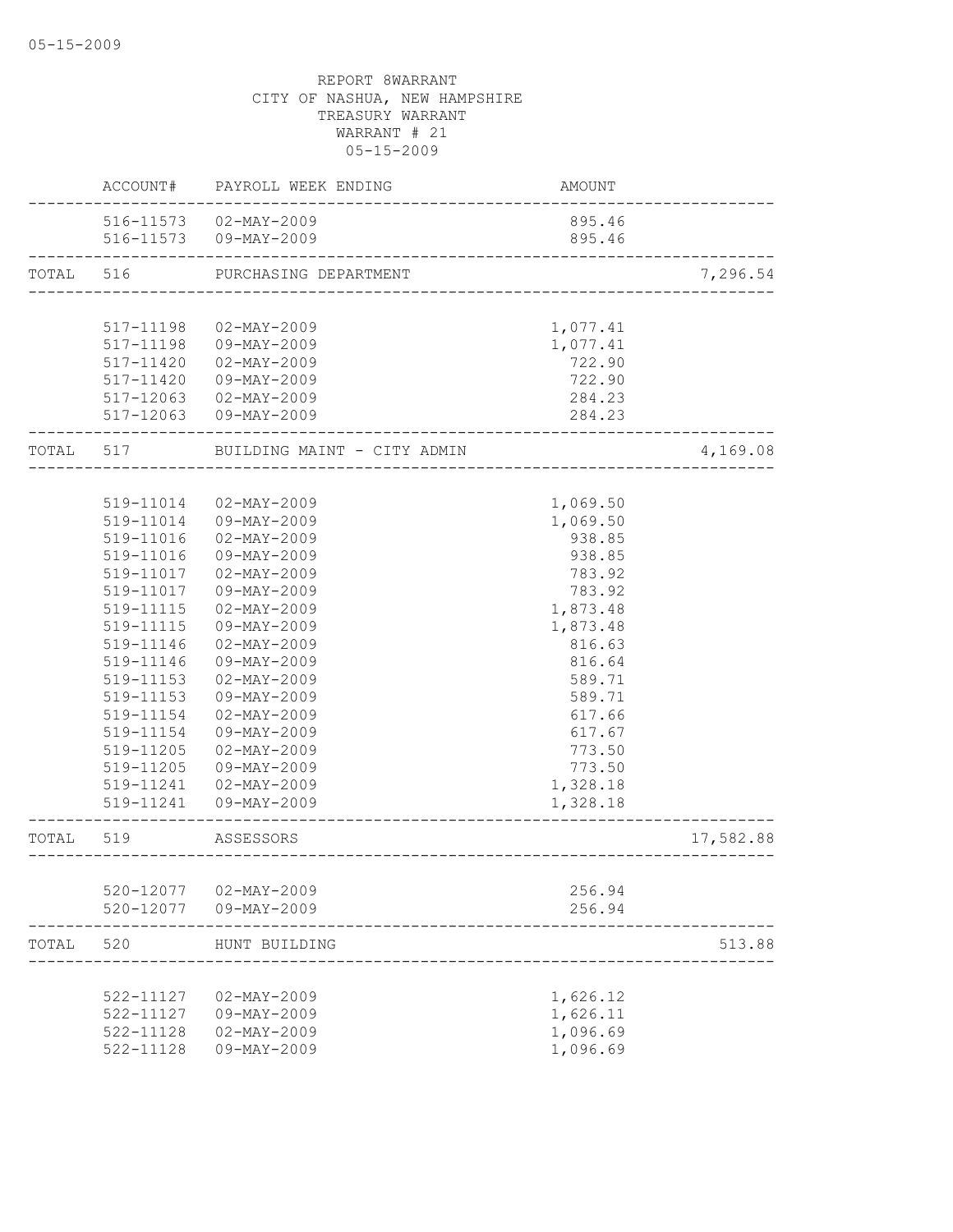|           | ACCOUNT#      | PAYROLL WEEK ENDING                      | AMOUNT                            |           |
|-----------|---------------|------------------------------------------|-----------------------------------|-----------|
|           | 522-11356     | $02 - MAX - 2009$                        | 928.64                            |           |
|           | 522-11356     | 09-MAY-2009                              | 928.64                            |           |
|           | 522-11429     | $02 - MAX - 2009$                        | 1,766.76                          |           |
|           | 522-11429     | 09-MAY-2009                              | 1,766.76                          |           |
|           | 522-11641     | $02 - MAY - 2009$                        | 1,342.55                          |           |
|           | $522 - 11641$ | 09-MAY-2009                              | 1,342.56                          |           |
|           | 522-11652     | $02 - MAX - 2009$                        | 1,404.69                          |           |
|           | $522 - 11652$ | 09-MAY-2009                              | 1,404.69                          |           |
|           | 522-11721     | $02 - MAX - 2009$                        | 1,482.33                          |           |
|           | 522-11721     | 09-MAY-2009                              | 1,482.33                          |           |
|           | 522-11724     | $02 - MAX - 2009$                        | 1,293.11                          |           |
|           | 522-11724     | 09-MAY-2009                              | 1,293.11                          |           |
|           | 522-11725     | $02 - MAX - 2009$                        | 951.70                            |           |
|           | 522-11725     | 09-MAY-2009                              | 951.69                            |           |
|           | 522-11729     | $02 - MAX - 2009$                        | 2,124.16                          |           |
|           | 522-11729     | 09-MAY-2009                              | 2,124.16                          |           |
|           | $522 - 12140$ | $02 - MAX - 2009$                        | 330.51                            |           |
|           | 522-12140     | 09-MAY-2009                              | 287.40                            |           |
|           |               | 522-13004 02-MAY-2009                    | 154.46                            |           |
|           |               |                                          |                                   |           |
| TOTAL     | 522           | INFORMATION TECHNOLOGY                   | _________________________________ | 28,805.86 |
|           |               |                                          |                                   |           |
|           |               | 523-11332  02-MAY-2009                   | 957.33                            |           |
|           |               | 523-11332  09-MAY-2009                   | 957.33                            |           |
| TOTAL 523 |               | GIS<br>_________________________________ |                                   | 1,914.66  |
|           |               |                                          |                                   |           |
|           | 531-11065     | $02 - MAX - 2009$                        | 1,078.50                          |           |
|           | 531-11065     | 09-MAY-2009                              | 1,078.50                          |           |
|           | 531-11085     | $02 - MAX - 2009$                        | 877.59                            |           |
|           | 531-11085     | 09-MAY-2009                              | 877.59                            |           |
|           | 531-11114     | $02 - MAX - 2009$                        | 2,241.79                          |           |
|           | 531-11114     | 09-MAY-2009                              | 2,241.79                          |           |
|           | 531-11129     | 02-MAY-2009                              | 1,280.00                          |           |
|           | 531-11129     | 09-MAY-2009                              | 1,279.99                          |           |
|           | 531-11164     | 02-MAY-2009                              | 1,121.86                          |           |
|           | 531-11164     | $09 - MAY - 2009$                        | 1,121.86                          |           |
|           | 531-11166     | $02 - MAX - 2009$                        | 2,418.70                          |           |
|           | 531-11166     | 09-MAY-2009                              | 2,418.70                          |           |
|           | 531-11170     | $02 - MAX - 2009$                        | 1,417.73                          |           |
|           | 531-11170     | 09-MAY-2009                              | 1, 417.71                         |           |
|           | 531-11201     | $02 - MAX - 2009$                        | 1,287.41                          |           |
|           | 531-11201     | 09-MAY-2009                              | 1,287.41                          |           |
|           | 531-11203     | $02 - MAX - 2009$                        | 634.30                            |           |
|           | 531-11203     | $09 - MAX - 2009$                        | 634.30                            |           |
|           | 531-11226     | $02 - MAY - 2009$                        | 773.98                            |           |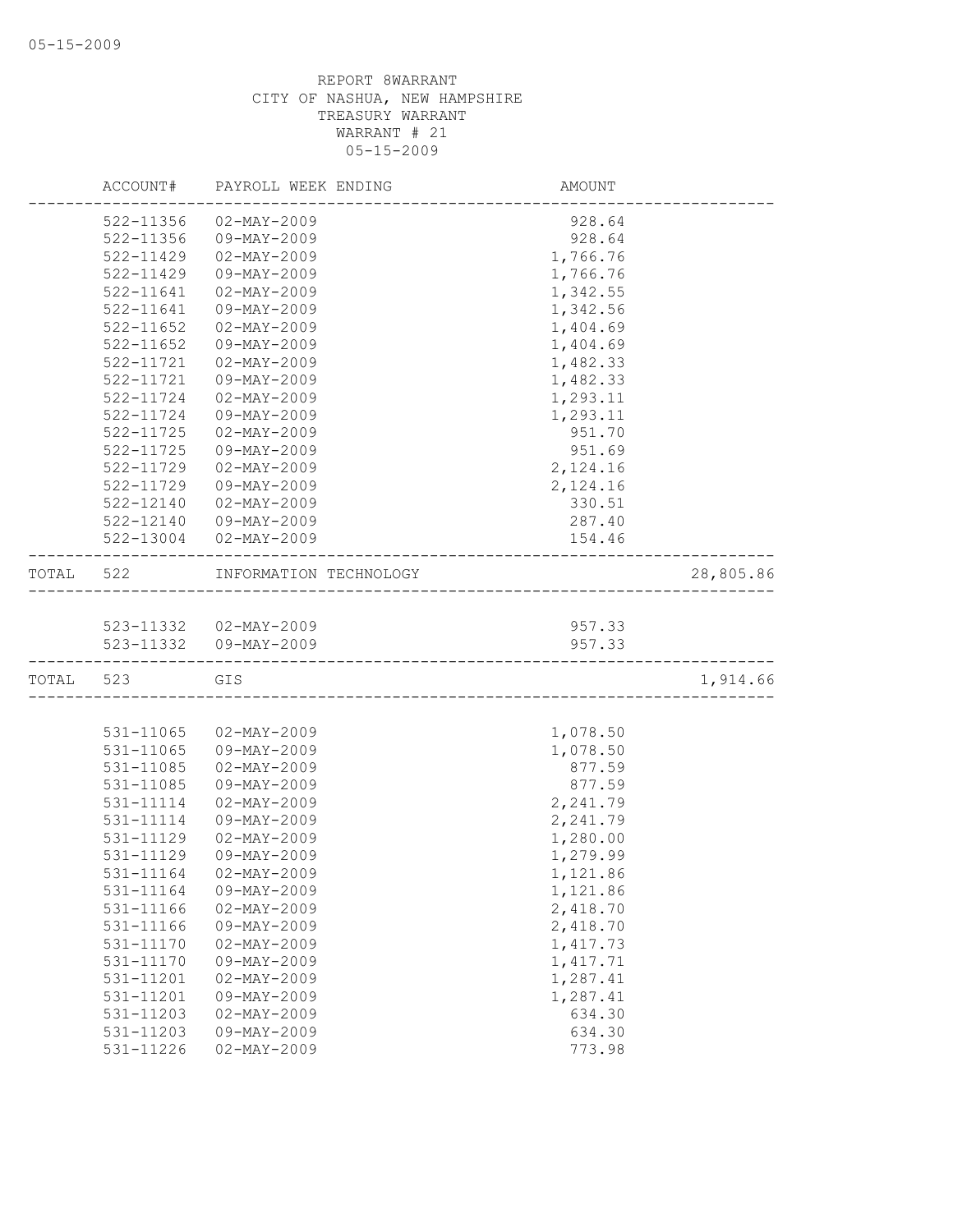| ACCOUNT#      | PAYROLL WEEK ENDING | AMOUNT     |
|---------------|---------------------|------------|
| 531-11226     | 09-MAY-2009         | 773.98     |
| 531-11242     | $02 - MAX - 2009$   | 1,076.54   |
| 531-11242     | 09-MAY-2009         | 1,076.54   |
| 531-11245     | $02 - MAX - 2009$   | 597.36     |
| 531-11245     | 09-MAY-2009         | 597.36     |
| 531-11257     | $02 - MAX - 2009$   | 2,562.90   |
| 531-11257     | 09-MAY-2009         | 2,562.90   |
| 531-11398     | $02 - MAX - 2009$   | 600.39     |
| 531-11398     | 09-MAY-2009         | 600.38     |
| 531-11477     | $02 - MAX - 2009$   | 1,286.27   |
| 531-11477     | 09-MAY-2009         | 1,286.27   |
| 531-11487     | $02 - MAX - 2009$   | 1,332.86   |
| 531-11487     | 09-MAY-2009         | 1,332.86   |
| 531-11495     | $02 - MAY - 2009$   | 987.31     |
| 531-11495     | 09-MAY-2009         | 987.31     |
| 531-11498     | $02 - MAX - 2009$   | 835.86     |
| 531-11498     | $09 - MAX - 2009$   | 835.86     |
| 531-11516     | $02 - MAX - 2009$   | 821.79     |
| 531-11516     | 09-MAY-2009         | 821.79     |
| 531-11534     | $02 - MAY - 2009$   | 1,460.10   |
| 531-11534     | 09-MAY-2009         | 1,460.10   |
| 531-11535     | $02 - MAY - 2009$   | 12,736.22  |
| 531-11535     | 09-MAY-2009         | 12,736.22  |
| 531-11537     | $02 - MAX - 2009$   | 13,787.17  |
| 531-11537     | 09-MAY-2009         | 13,787.19  |
| 531-11538     | $02 - MAX - 2009$   | 877.60     |
| 531-11538     | 09-MAY-2009         | 877.60     |
| 531-11539     | $02 - MAX - 2009$   | 1,489.36   |
| 531-11539     | $09 - MAY - 2009$   | 1,489.36   |
| 531-11544     | $02 - MAX - 2009$   | 4,062.90   |
| 531-11544     | 09-MAY-2009         | 4,062.92   |
| 531-11549     | $02 - MAY - 2009$   | 15,694.16  |
| 531-11549     | 09-MAY-2009         | 15,694.16  |
| 531-11550     | $02 - MAX - 2009$   | 911.20     |
| 531-11550     | $09 - MAX - 2009$   | 911.20     |
| 531-11552     | $02 - MAY - 2009$   | 12,680.06  |
| 531-11552     | 09-MAY-2009         | 12,821.90  |
| 531-11555     | $02 - MAX - 2009$   | 24, 419.05 |
| 531-11555     | 09-MAY-2009         | 25,010.83  |
| $531 - 11558$ | $02 - MAX - 2009$   | 102,871.68 |
| 531-11558     | 09-MAY-2009         | 68, 915.31 |
| 531-11561     | $02 - MAX - 2009$   | 17,944.78  |
| 531-11561     | 09-MAY-2009         | 17,944.78  |
| 531-11567     | $02 - MAX - 2009$   | 32,539.28  |
| 531-11567     | $09 - MAX - 2009$   | 32,539.28  |
| 531-11569     | $02 - MAX - 2009$   | 1,155.52   |
| 531-11569     | 09-MAY-2009         | 1,155.52   |
| 531-11618     | $02 - MAX - 2009$   | 2,720.90   |
|               |                     |            |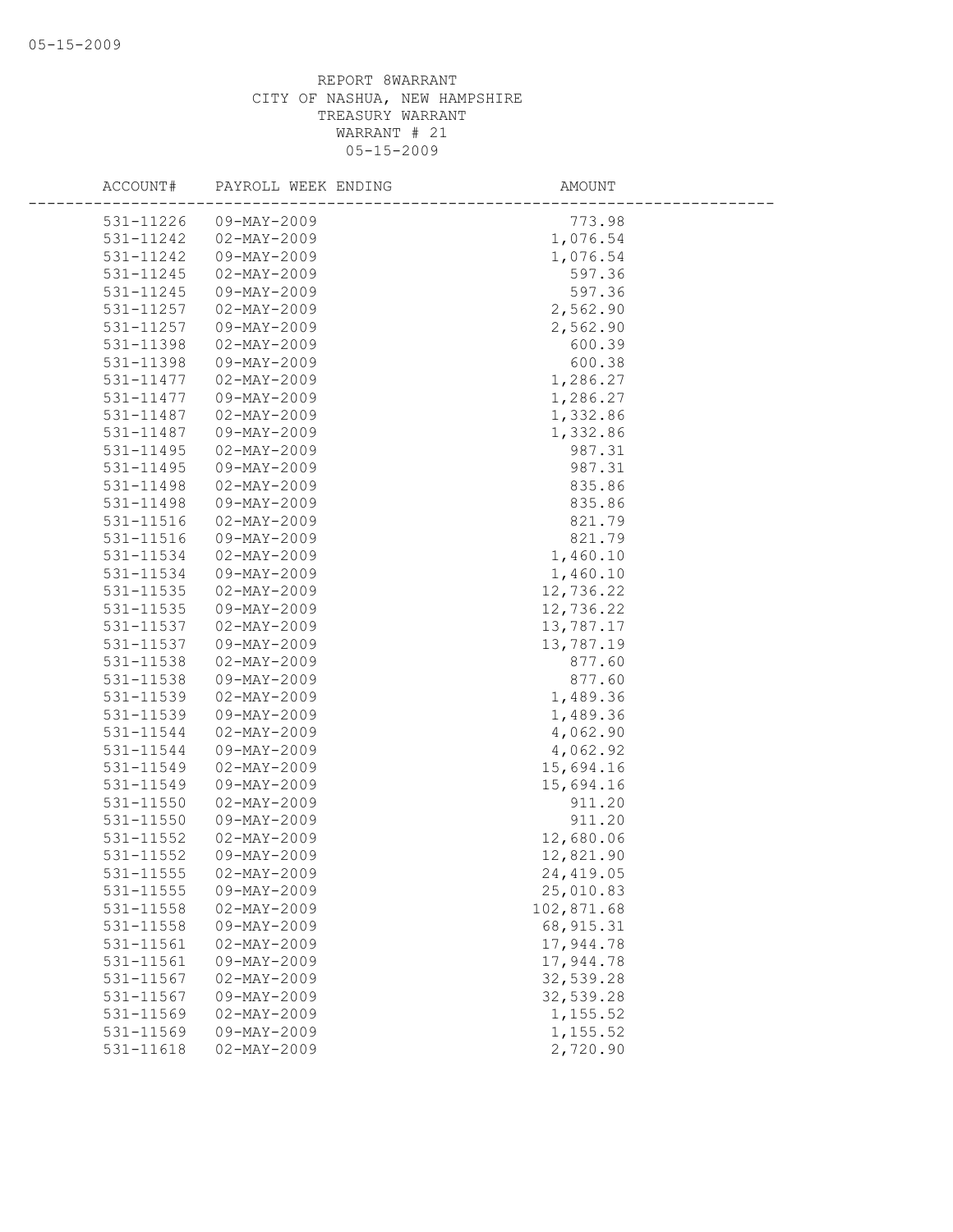|       | ACCOUNT#  | PAYROLL WEEK ENDING      | AMOUNT    |             |
|-------|-----------|--------------------------|-----------|-------------|
|       | 531-11618 | 09-MAY-2009              | 2,720.90  |             |
|       | 531-11622 | $02 - MAX - 2009$        | 2,862.48  |             |
|       | 531-11622 | 09-MAY-2009              | 2,862.50  |             |
|       | 531-11636 | $02 - MAX - 2009$        | 954.90    |             |
|       | 531-11636 | 09-MAY-2009              | 954.90    |             |
|       | 531-11664 | $02 - MAX - 2009$        | 1, 114.73 |             |
|       | 531-11664 | 09-MAY-2009              | 1, 114.74 |             |
|       | 531-11665 | $02 - MAX - 2009$        | 751.95    |             |
|       | 531-11665 | 09-MAY-2009              | 751.95    |             |
|       | 531-11719 | $02 - MAX - 2009$        | 903.53    |             |
|       | 531-11719 | 09-MAY-2009              | 903.53    |             |
|       | 531-11732 | $02 - MAX - 2009$        | 6,223.54  |             |
|       | 531-11732 | 09-MAY-2009              | 6, 223.55 |             |
|       | 531-12020 | $02 - MAY - 2009$        | 915.07    |             |
|       | 531-12020 | 09-MAY-2009              | 915.07    |             |
|       | 531-12042 | $02 - \text{MAY} - 2009$ | 1,215.11  |             |
|       | 531-12042 | 09-MAY-2009              | 1,878.81  |             |
|       | 531-12066 | $02 - MAX - 2009$        | 657.80    |             |
|       | 531-12066 | 09-MAY-2009              | 657.80    |             |
|       | 531-12068 | $02 - MAX - 2009$        | 1,468.42  |             |
|       | 531-12068 | 09-MAY-2009              | 1,468.42  |             |
|       | 531-12071 | $02 - MAX - 2009$        | 251.32    |             |
|       | 531-12071 | 09-MAY-2009              | 251.32    |             |
|       | 531-12119 | $02 - MAX - 2009$        | 1,102.70  |             |
|       | 531-12119 | 09-MAY-2009              | 1,102.70  |             |
|       | 531-13004 | $02 - MAX - 2009$        | 3,050.92  |             |
|       | 531-13004 | 09-MAY-2009              | 3,430.68  |             |
|       | 531-13038 | $02 - MAY - 2009$        | 2,529.03  |             |
|       | 531-13038 | 09-MAY-2009              | 126.04    |             |
|       | 531-13040 | $02 - MAX - 2009$        | 3,087.24  |             |
|       | 531-13040 | 09-MAY-2009              | 4,583.68  |             |
|       | 531-13044 | $02 - MAY - 2009$        | 1,810.67  |             |
|       | 531-13044 | 09-MAY-2009              | 4,248.22  |             |
|       | 531-13047 | $02 - MAX - 2009$        | 11,985.61 |             |
|       | 531-13047 | $09 - MAX - 2009$        | 10,212.97 |             |
|       | 531-13048 | $02 - MAY - 2009$        | 1,907.50  |             |
|       | 531-13048 | 09-MAY-2009              | 36,273.79 |             |
|       | 531-15002 | $02 - MAX - 2009$        | 37,637.57 |             |
|       | 531-17001 | $02 - MAY - 2009$        | 100.00    |             |
| TOTAL | 531       | POLICE DEPARTMENT        |           | 662, 434.25 |
|       |           |                          |           |             |
|       | 532-11024 | $02 - MAX - 2009$        | 2,002.10  |             |
|       | 532-11024 | 09-MAY-2009              | 2,002.10  |             |
|       | 532-11036 | $02 - MAX - 2009$        | 1,819.33  |             |
|       | 532-11036 | 09-MAY-2009              | 1,819.33  |             |
|       | 532-11063 | $02 - MAX - 2009$        | 8,513.86  |             |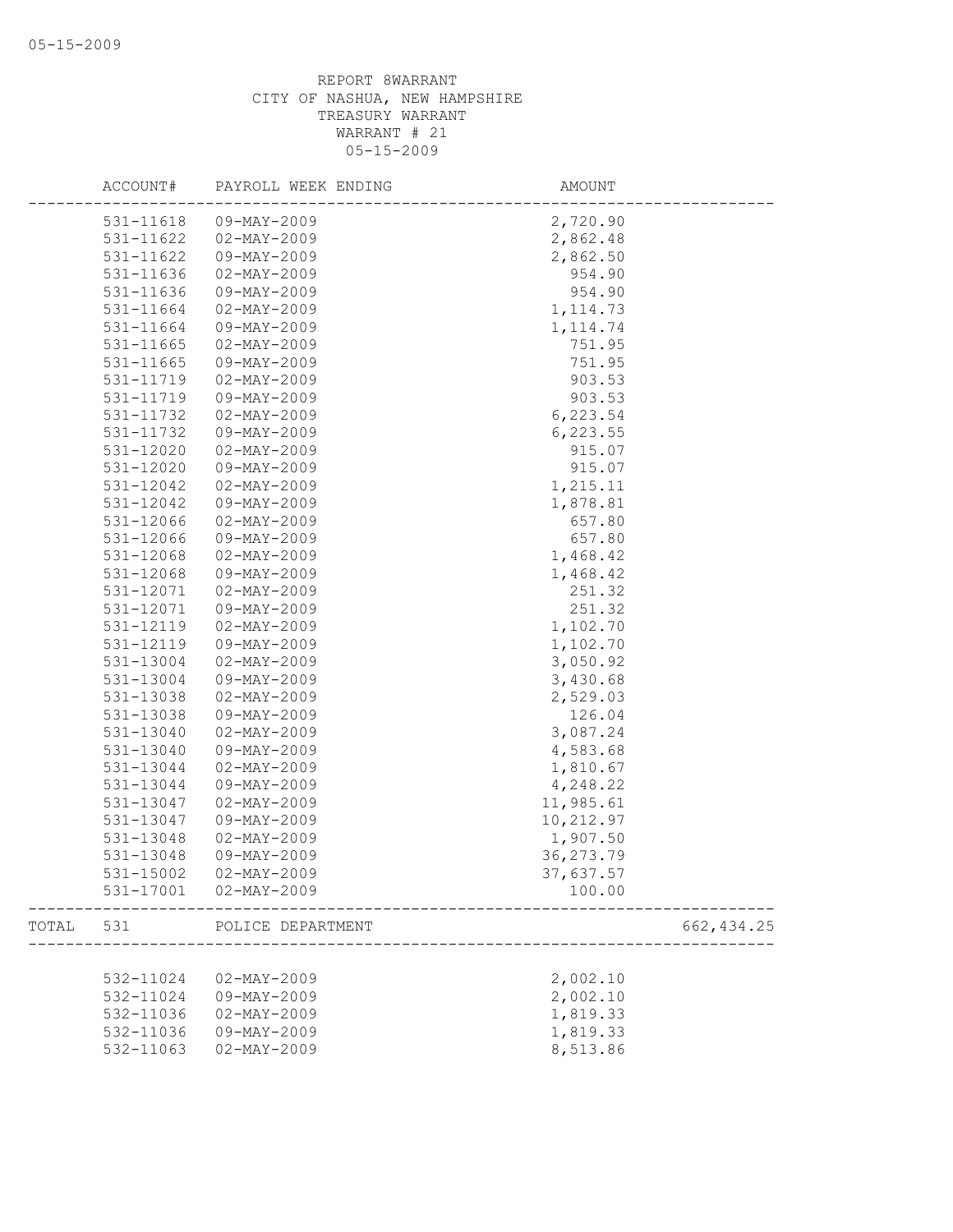| ACCOUNT#  | PAYROLL WEEK ENDING | AMOUNT      |
|-----------|---------------------|-------------|
| 532-11063 | $09 - MAX - 2009$   | 1,337.02    |
| 532-11066 | $02 - MAX - 2009$   | 8,046.89    |
| 532-11066 | 09-MAY-2009         | 1,297.69    |
| 532-11069 | $02 - MAY - 2009$   | 18,058.76   |
| 532-11069 | 09-MAY-2009         | 2,634.71    |
| 532-11111 | $02 - MAX - 2009$   | 2,120.58    |
| 532-11111 | 09-MAY-2009         | 2,120.58    |
| 532-11207 | $02 - MAX - 2009$   | 6,081.55    |
| 532-11207 | 09-MAY-2009         | 6,081.55    |
| 532-11281 | $02 - MAX - 2009$   | 958.08      |
| 532-11281 | 09-MAY-2009         | 958.08      |
| 532-11285 | $02 - MAX - 2009$   | 27,392.98   |
| 532-11285 | 09-MAY-2009         | 46,832.65   |
| 532-11291 | $02 - MAX - 2009$   | 33,613.86   |
| 532-11291 | 09-MAY-2009         | 18,834.33   |
| 532-11298 | $02 - MAX - 2009$   | 10,436.31   |
| 532-11298 | 09-MAY-2009         | 950.10      |
| 532-11300 | $02 - MAY - 2009$   | 161, 438.35 |
| 532-11300 | 09-MAY-2009         | 170,687.30  |
| 532-11303 | $02 - MAX - 2009$   | 7,773.30    |
| 532-11303 | 09-MAY-2009         | 1,173.65    |
| 532-11305 | $02 - MAY - 2009$   | 18,320.33   |
| 532-11305 | 09-MAY-2009         | 14,492.64   |
| 532-11309 | $02 - MAX - 2009$   | 471,730.70  |
| 532-11309 | 09-MAY-2009         | 390, 443.13 |
| 532-11660 | $02 - MAX - 2009$   | 1,491.25    |
| 532-11660 | $09 - MAY - 2009$   | 11,554.08   |
| 532-11663 | $02 - MAY - 2009$   | 1,447.38    |
| 532-11663 | $09 - MAY - 2009$   | 9,741.07    |
| 532-11666 | $02 - MAX - 2009$   | 1,461.86    |
| 532-11666 | 09-MAY-2009         | 12,160.01   |
| 532-11669 | $02 - MAY - 2009$   | 10,344.23   |
| 532-11669 | 09-MAY-2009         | 1,461.86    |
| 532-12070 | $02 - MAX - 2009$   | 29,648.60   |
| 532-12070 | 09-MAY-2009         | 16,389.56   |
| 532-13003 | $02 - MAX - 2009$   | 433.93      |
| 532-13003 | 09-MAY-2009         | 534.51      |
| 532-13004 | $02 - MAX - 2009$   | 170.08      |
| 532-13018 | $02 - MAY - 2009$   | 2,889.97    |
| 532-13018 | $09 - MAY - 2009$   | 2,135.56    |
| 532-13024 | 09-MAY-2009         | 298.16      |
| 532-13050 | $02 - MAX - 2009$   | 7,932.19    |
| 532-13050 | 09-MAY-2009         | 9,355.90    |
| 532-15002 | $02 - MAX - 2009$   | 46,051.93   |
| 532-19231 | $02 - MAX - 2009$   | 1,384.79    |
| 532-19231 | 09-MAY-2009         | 1,384.79    |
| 532-19232 | $02 - MAX - 2009$   | 1,831.71    |
| 532-19232 | $09 - MAY - 2009$   | 1,831.71    |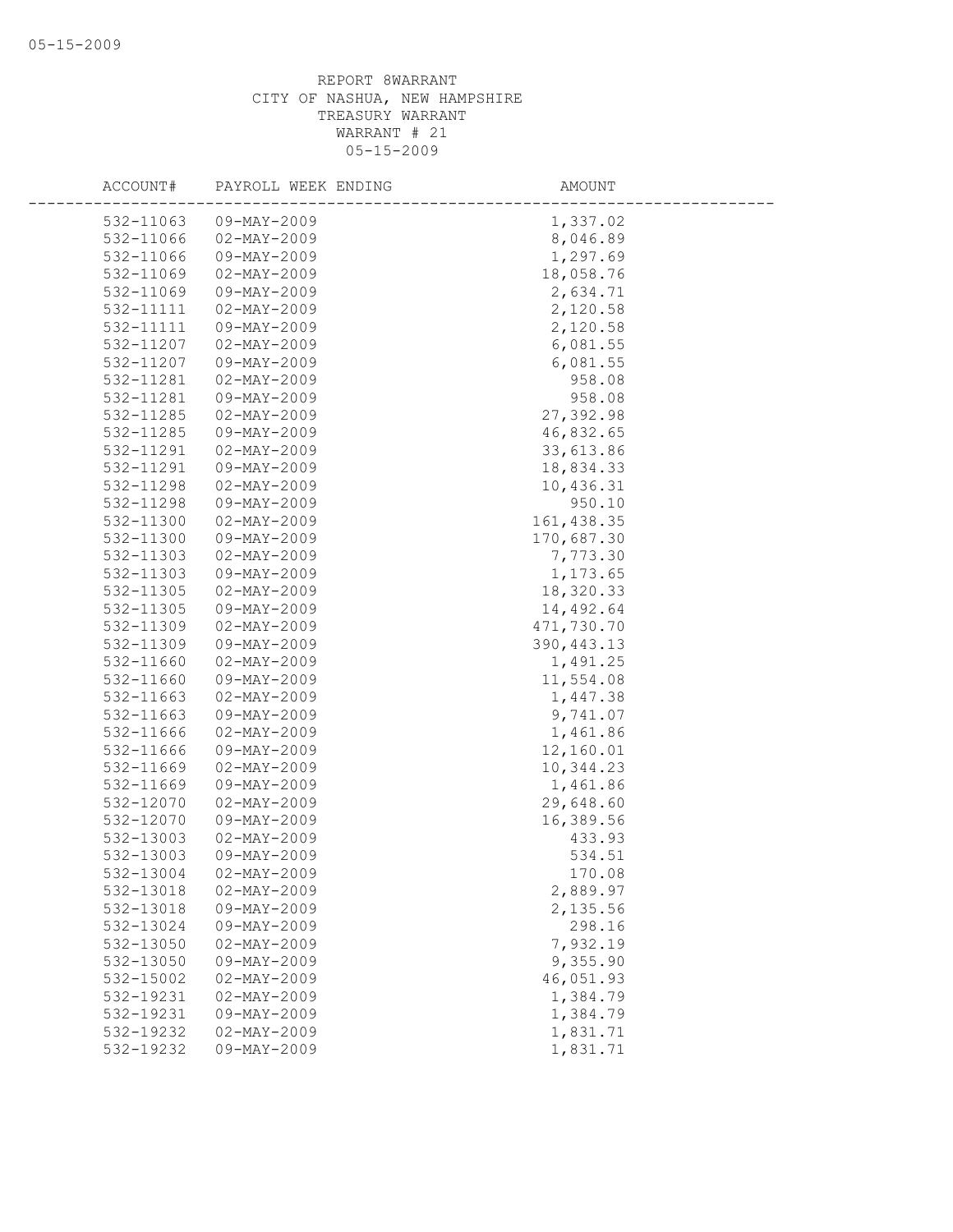|           | ACCOUNT#               | PAYROLL WEEK ENDING                           | AMOUNT               |              |
|-----------|------------------------|-----------------------------------------------|----------------------|--------------|
|           | 532-19233              | $02 - MAX - 2009$                             | 2,598.20             |              |
|           | 532-19233              | 09-MAY-2009                                   | 2,645.96             |              |
|           |                        | 532-19234 02-MAY-2009                         | 1,873.69             |              |
|           |                        | 532-19234 09-MAY-2009                         | 1,873.69             |              |
| TOTAL     | 532                    | FIRE DEPARTMENT                               |                      | 1,620,898.51 |
|           |                        | 535-81023  02-MAY-2009                        | 192.30               |              |
|           |                        | 535-81023 09-MAY-2009<br>____________________ | 192.30               |              |
| TOTAL 535 |                        | EMERGENCY MANAGEMENT                          |                      | 384.60       |
|           |                        |                                               |                      |              |
|           | 536-11200              | $02 - MAX - 2009$<br>09-MAY-2009              | 1,379.75             |              |
|           | 536-11200<br>536-12137 | 02-MAY-2009                                   | 1,379.75<br>1,200.12 |              |
|           | 536-12137              | 09-MAY-2009                                   | 1,200.12             |              |
| TOTAL     | 536                    | CITYWIDE COMMUNICATIONS                       |                      | 5, 159.74    |
|           |                        |                                               |                      |              |
|           | 541-11024              | 02-MAY-2009                                   | 612.76               |              |
|           | 541-11024              | 09-MAY-2009                                   | 612.76               |              |
|           | 541-11048              | $02 - MAX - 2009$                             | 68.90                |              |
|           | 541-11048              | $09 - MAX - 2009$                             | 68.90                |              |
|           | 541-11104              | $02 - MAX - 2009$                             | 985.14               |              |
|           | 541-11104              | 09-MAY-2009                                   | 985.14               |              |
|           | 541-11107              | $02 - MAX - 2009$                             | 289.16               |              |
|           | 541-11107              | $09 - MAX - 2009$                             | 289.16               |              |
|           | 541-11240              | $02 - MAX - 2009$                             | 1,449.15             |              |
|           | 541-11240              | 09-MAY-2009<br>$02 - MAX - 2009$              | 1,449.15             |              |
|           | 541-11346<br>541-11346 | $09 - MAY - 2009$                             | 430.95<br>430.95     |              |
| TOTAL     | 541                    | COMMUNITY SERVICES DIVISION                   |                      | 7,672.12     |
|           |                        |                                               |                      |              |
|           | 542-11426              | $02 - MAY - 2009$                             | 1,324.88             |              |
|           | 542-11426              | $09 - MAY - 2009$                             | 1,324.88             |              |
|           | 542-11584              | $02 - MAX - 2009$                             | 3,445.71             |              |
|           | 542-11584              | 09-MAY-2009                                   | 3,445.71             |              |
|           | 542-12044              | $02 - MAX - 2009$                             | 69.00                |              |
|           | 542-12109              | $02 - MAX - 2009$                             | 64.00                |              |
|           | 542-12582              | $02 - MAX - 2009$                             | 842.95               |              |
|           | 542-12582              | 09-MAY-2009                                   | 842.94               |              |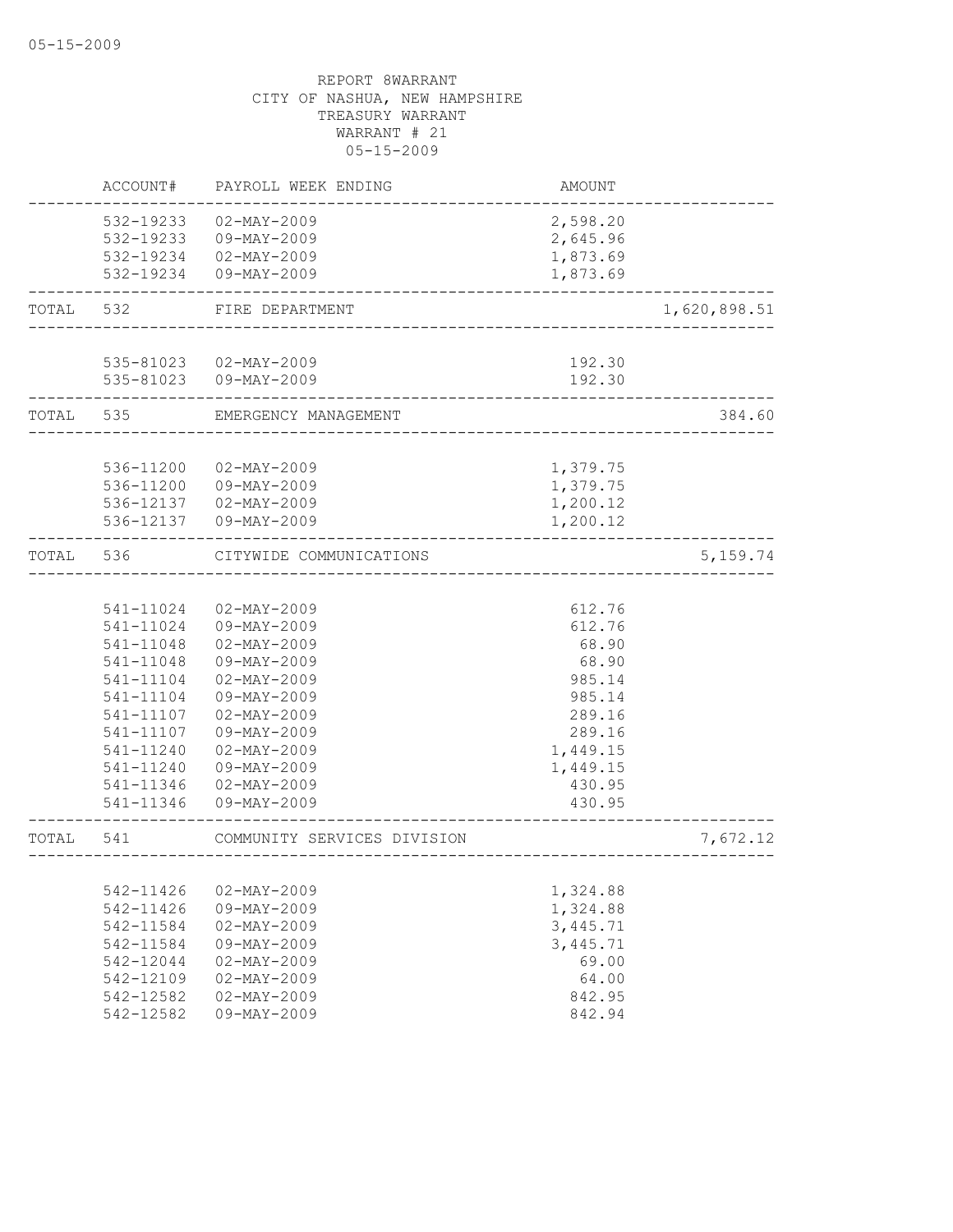|           | ACCOUNT#  | PAYROLL WEEK ENDING        | AMOUNT                                |           |
|-----------|-----------|----------------------------|---------------------------------------|-----------|
|           | TOTAL 542 | COMMUNITY HEALTH           | H<br>-------------------------------- | 11,360.07 |
|           |           |                            |                                       |           |
|           | 543-11380 | 02-MAY-2009                | 919.00                                |           |
|           | 543-11380 | 09-MAY-2009                | 919.00                                |           |
|           | 543-11438 | $02 - MAX - 2009$          | 1,286.72                              |           |
|           | 543-11438 | 09-MAY-2009                | 1,286.71                              |           |
|           | 543-11602 | $02 - MAX - 2009$          | 858.44                                |           |
|           | 543-11602 | 09-MAY-2009                | 858.44                                |           |
|           | 543-11604 | $02 - \text{MAX} - 2009$   | 737.18                                |           |
|           |           | 543-11604 09-MAY-2009      | 737.18                                |           |
|           |           | 543-11605 02-MAY-2009      | 929.41                                |           |
|           |           | 543-11605 09-MAY-2009      | 929.42                                |           |
| TOTAL 543 |           | ENVIRONMENTAL HEALTH DEPT. |                                       | 9,461.50  |
|           |           |                            |                                       |           |
|           | 544-11008 | 02-MAY-2009                | 723.28                                |           |
|           | 544-11008 | 09-MAY-2009                | 723.28                                |           |
|           | 544-11099 | 02-MAY-2009                | 2,208.96                              |           |
|           | 544-11099 | 09-MAY-2009                | 1,448.21                              |           |
|           | 544-11112 | $02 - MAX - 2009$          | 827.74                                |           |
|           | 544-11112 | 09-MAY-2009                | 827.74                                |           |
|           | 544-11367 | 02-MAY-2009                | 809.99                                |           |
|           | 544-11367 | 09-MAY-2009                | 809.99                                |           |
|           | 544-11777 | $02 - MAX - 2009$          | 1,252.76                              |           |
|           | 544-11777 | 09-MAY-2009                | 1,252.76                              |           |
|           |           | 544-12101  02-MAY-2009     | 271.04                                |           |
|           |           | 544-12101  09-MAY-2009     | 271.04                                |           |
| TOTAL 544 |           | WELFARE ADMINISTRATION     |                                       | 11,426.79 |
|           |           |                            |                                       |           |
|           |           | 551-11008 02-MAY-2009      | 135.45                                |           |
|           | 551-11008 | 09-MAY-2009                | 121.90                                |           |
|           | 551-11028 | $02 - MAX - 2009$          | 531.38                                |           |
|           |           | 551-11028 09-MAY-2009      | 531.38                                |           |
|           | 551-11057 | $02 - MAX - 2009$          | 877.89                                |           |
|           | 551-11057 | $09 - MAY - 2009$          | 877.88                                |           |
|           | 551-11094 | $02 - MAY - 2009$          | 298.91                                |           |
|           | 551-11094 | 09-MAY-2009                | 298.90                                |           |
|           | 551-11097 | $02 - MAX - 2009$          | 1,050.79                              |           |
|           | 551-11097 | $09 - MAY - 2009$          | 1,050.79                              |           |
|           | 551-11208 | $02 - MAX - 2009$          | 670.10                                |           |
|           | 551-11208 | 09-MAY-2009                | 670.10                                |           |
|           | 551-11211 | $02 - MAX - 2009$          | 596.20                                |           |
|           | 551-11211 | 09-MAY-2009                | 596.20                                |           |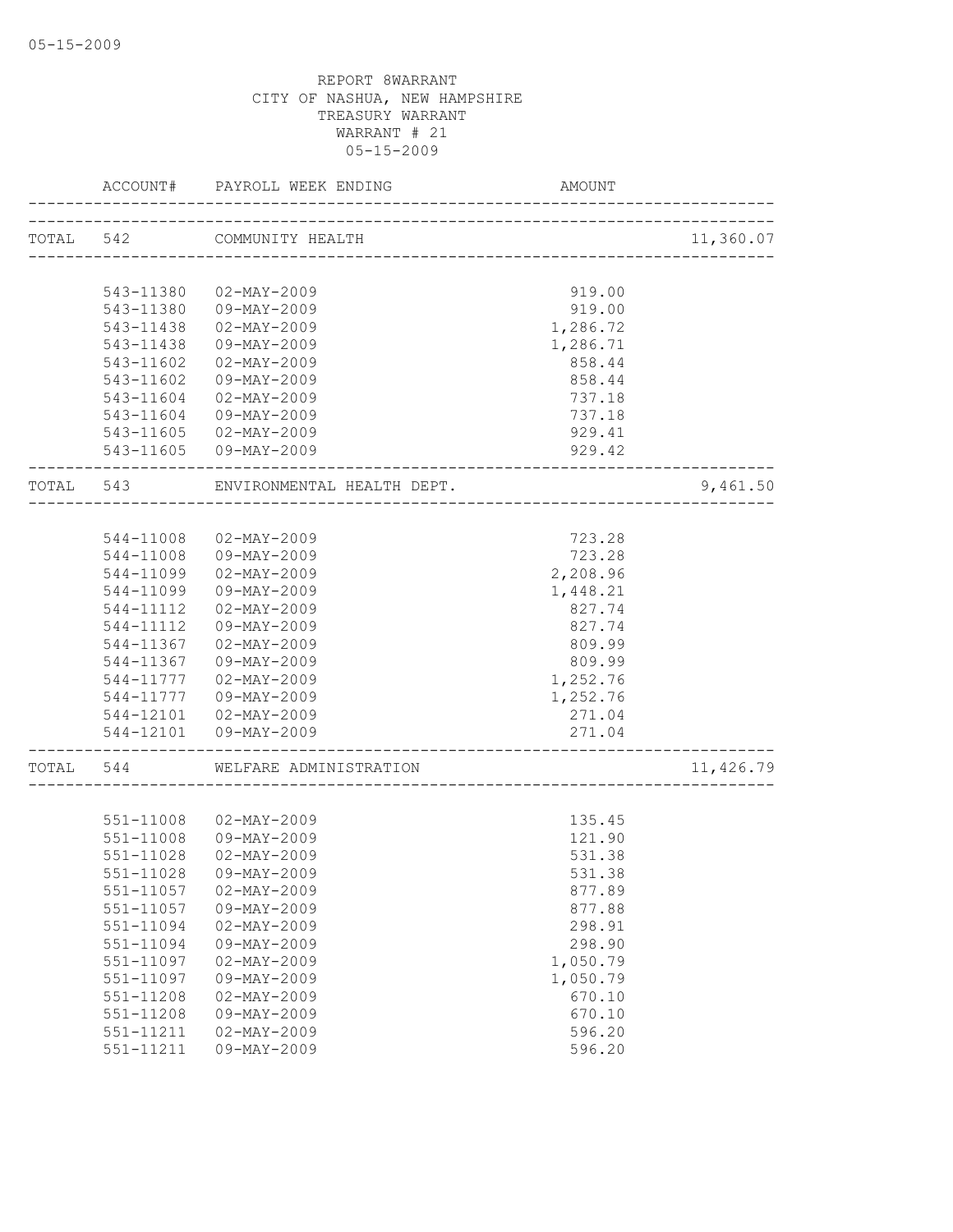|           | ACCOUNT#      | PAYROLL WEEK ENDING            | AMOUNT   |           |
|-----------|---------------|--------------------------------|----------|-----------|
|           | 551-11212     | $02 - \text{MAX} - 2009$       | 1,408.19 |           |
|           | 551-11212     | 09-MAY-2009                    | 1,408.18 |           |
|           | 551-11249     | $02 - MAX - 2009$              | 144.73   |           |
|           | 551-11249     | 09-MAY-2009                    | 144.73   |           |
|           | 551-11273     | $02 - MAX - 2009$              | 1,640.42 |           |
|           | 551-11273     | 09-MAY-2009                    | 1,640.41 |           |
|           | 551-11435     | $02 - MAY - 2009$              | 877.86   |           |
|           | 551-11435     | $09 - MAY - 2009$              | 883.38   |           |
|           | 551-11462     | $02 - MAX - 2009$              | 1,009.96 |           |
|           | 551-11462     | 09-MAY-2009                    | 1,009.96 |           |
|           | 551-11638     | 02-MAY-2009                    | 971.81   |           |
|           | 551-11638     | 09-MAY-2009                    | 828.89   |           |
|           | 551-13004     | 02-MAY-2009                    | 49.25    |           |
|           |               | 551-13004 09-MAY-2009          | 29.55    |           |
| TOTAL 551 |               | PUBLIC WORKS DIV & ENGINEERING |          | 20,355.19 |
|           |               |                                |          |           |
|           |               | 552-11077 02-MAY-2009          | 1,255.87 |           |
|           |               | 552-11077 09-MAY-2009          | 1,255.87 |           |
|           | 552-11087     | 02-MAY-2009                    | 746.80   |           |
|           | 552-11087     | 09-MAY-2009                    | 756.88   |           |
|           | $552 - 11143$ | $02 - MAX - 2009$              | 784.00   |           |
|           | 552-11143     | 09-MAY-2009                    | 784.00   |           |
|           | 552-11324     | $02 - MAX - 2009$              | 4,039.83 |           |
|           | 552-11324     | 09-MAY-2009                    | 4,039.84 |           |
|           | 552-11339     | $02 - MAX - 2009$              | 2,154.48 |           |
|           | 552-11339     | 09-MAY-2009                    | 2,017.20 |           |
|           | 552-11342     | $02 - MAX - 2009$              | 706.00   |           |
|           | 552-11342     | 09-MAY-2009                    | 706.00   |           |
|           | 552-11343     | $02 - MAX - 2009$              | 2,352.00 |           |
|           | 552-11343     | 09-MAY-2009                    | 2,358.00 |           |
|           | 552-11407     | $02 - MAX - 2009$              | 4,884.00 |           |
|           | 552-11407     | 09-MAY-2009                    | 4,884.00 |           |
|           | 552-11492     | $02 - MAX - 2009$              | 746.80   |           |
|           | 552-11492     | $09 - MAY - 2009$              | 746.80   |           |
|           | 552-11548     | $02 - MAX - 2009$              | 950.90   |           |
|           | 552-11548     | 09-MAY-2009                    | 1,105.10 |           |
|           | 552-11562     | $02 - MAX - 2009$              | 400.06   |           |
|           | $552 - 11562$ | 09-MAY-2009                    | 400.05   |           |
|           | 552-11580     | $02 - MAX - 2009$              | 957.28   |           |
|           | 552-11580     | 09-MAY-2009                    | 957.27   |           |
|           | 552-11618     | $02 - MAY - 2009$              | 638.05   |           |
|           | 552-11618     | $09 - MAY - 2009$              | 638.06   |           |
|           | 552-11672     | $02 - MAX - 2009$              | 1,404.69 |           |
|           | 552-11672     | 09-MAY-2009                    | 1,404.69 |           |
|           | 552-11750     | $02 - MAX - 2009$              | 736.96   |           |
|           | $552 - 11750$ | 09-MAY-2009                    | 725.68   |           |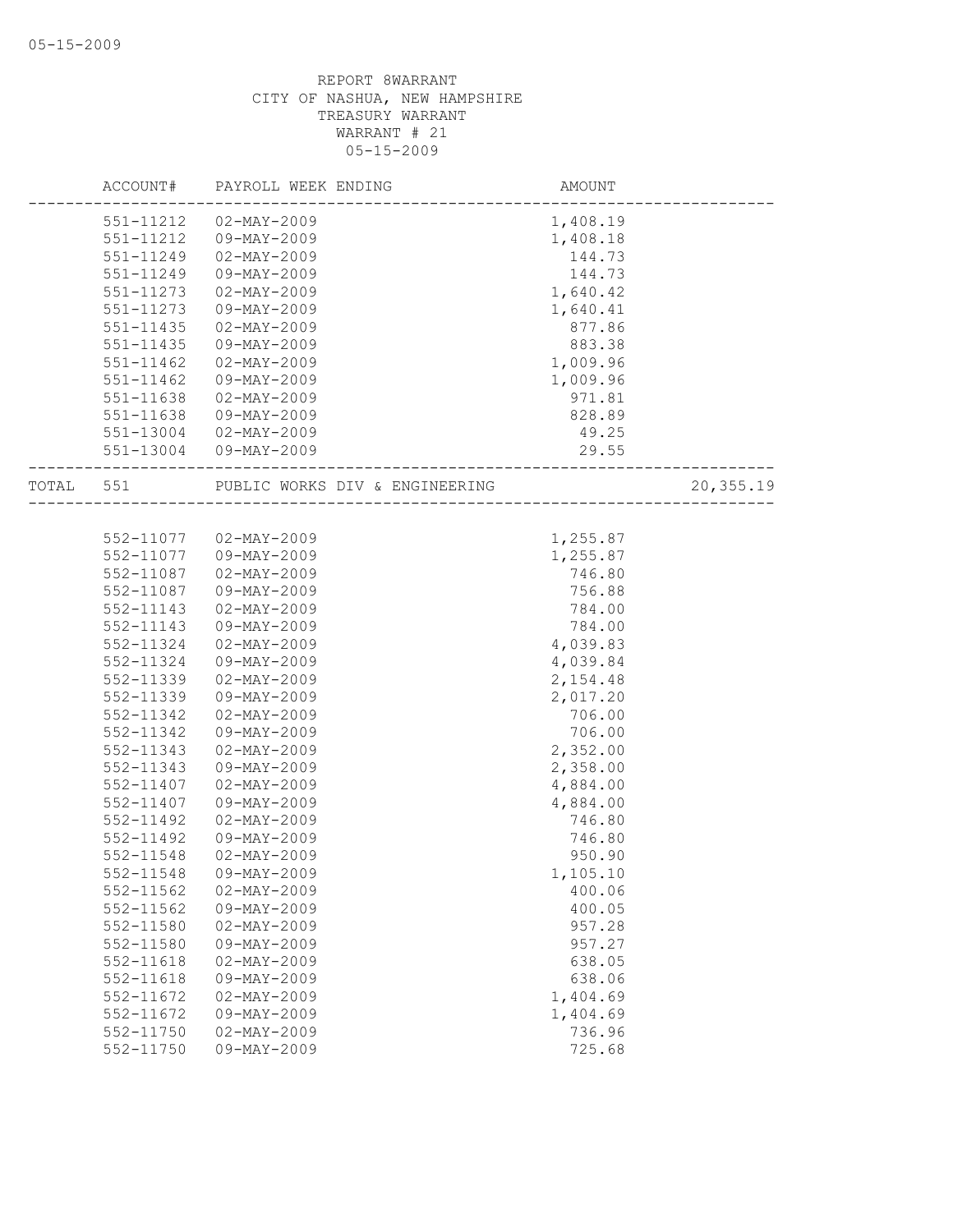|           | ACCOUNT# PAYROLL WEEK ENDING     |                                              |           |
|-----------|----------------------------------|----------------------------------------------|-----------|
|           | 552-12156 02-MAY-2009            | 1,600.00                                     |           |
|           | 552-12156 09-MAY-2009            | 1,600.00                                     |           |
|           | 552-13004 02-MAY-2009            | 3,843.65                                     |           |
|           | 552-13004 09-MAY-2009            | 3,755.56                                     |           |
|           | 552-13067 02-MAY-2009            | 24,548.84<br>------------------------------- |           |
|           | TOTAL 552 PARKS AND RECREATION   |                                              | 80,885.21 |
|           |                                  |                                              |           |
|           | 553-11041  02-MAY-2009           | 1,016.27                                     |           |
|           | 553-11041  09-MAY-2009           | 1,016.27                                     |           |
|           | 553-11078  02-MAY-2009           | 410.28                                       |           |
| 553-11078 | 09-MAY-2009                      | 410.28                                       |           |
| 553-11098 | 02-MAY-2009                      | 990.17                                       |           |
| 553-11098 | 09-MAY-2009                      | 990.16                                       |           |
| 553-11169 | 02-MAY-2009                      | 1,021.62                                     |           |
| 553-11169 | 09-MAY-2009                      | 1,021.62                                     |           |
| 553-11192 | $02 - MAX - 2009$                | 931.64                                       |           |
| 553-11192 | 09-MAY-2009                      | 931.64                                       |           |
| 553-11279 | 02-MAY-2009                      | 5,725.66                                     |           |
| 553-11279 | 09-MAY-2009                      | 5,512.70                                     |           |
| 553-11327 | 02-MAY-2009                      | 3,029.86                                     |           |
| 553-11327 | 09-MAY-2009                      | 4,039.82                                     |           |
| 553-11375 | $02 - MAX - 2009$                | 1,344.80                                     |           |
| 553-11375 | 09-MAY-2009                      | 1,509.04                                     |           |
| 553-11465 | 02-MAY-2009                      | 2,837.84                                     |           |
| 553-11465 | 09-MAY-2009                      | 2,441.10                                     |           |
| 553-11474 | 02-MAY-2009                      | 3,386.10                                     |           |
| 553-11474 | 09-MAY-2009                      | 3,381.40                                     |           |
| 553-11475 | 02-MAY-2009                      | 2,558.40                                     |           |
| 553-11475 | 09-MAY-2009                      | 2,560.50                                     |           |
| 553-11630 | 02-MAY-2009                      | 717.60                                       |           |
| 553-11630 | 09-MAY-2009                      | 717.60                                       |           |
| 553-11631 | 02-MAY-2009                      | 727.20                                       |           |
| 553-11631 | 09-MAY-2009                      | 729.60                                       |           |
| 553-11648 | 02-MAY-2009                      | 820.54                                       |           |
| 553-11648 | 09-MAY-2009                      | 820.54                                       |           |
|           | 553-11678 02-MAY-2009            | 1,622.11                                     |           |
| 553-11678 | 09-MAY-2009                      | 1,622.11                                     |           |
| 553-11759 | $02 - MAX - 2009$                | 14,470.72                                    |           |
| 553-11759 | $09 - MAY - 2009$                | 14,574.21                                    |           |
| 553-11771 | $02 - MAX - 2009$                | 1,683.20                                     |           |
| 553-11771 | 09-MAY-2009                      | 1,683.20                                     |           |
| 553-12128 | $02 - MAX - 2009$                | 431.88                                       |           |
| 553-12128 | $09 - MAY - 2009$                | 923.64                                       |           |
| 553-13004 | $02 - MAX - 2009$                | 532.24                                       |           |
| 553-13004 | 09-MAY-2009<br>$02 - MAY - 2009$ | 929.67                                       |           |
| 553-13009 |                                  | 6,888.26                                     |           |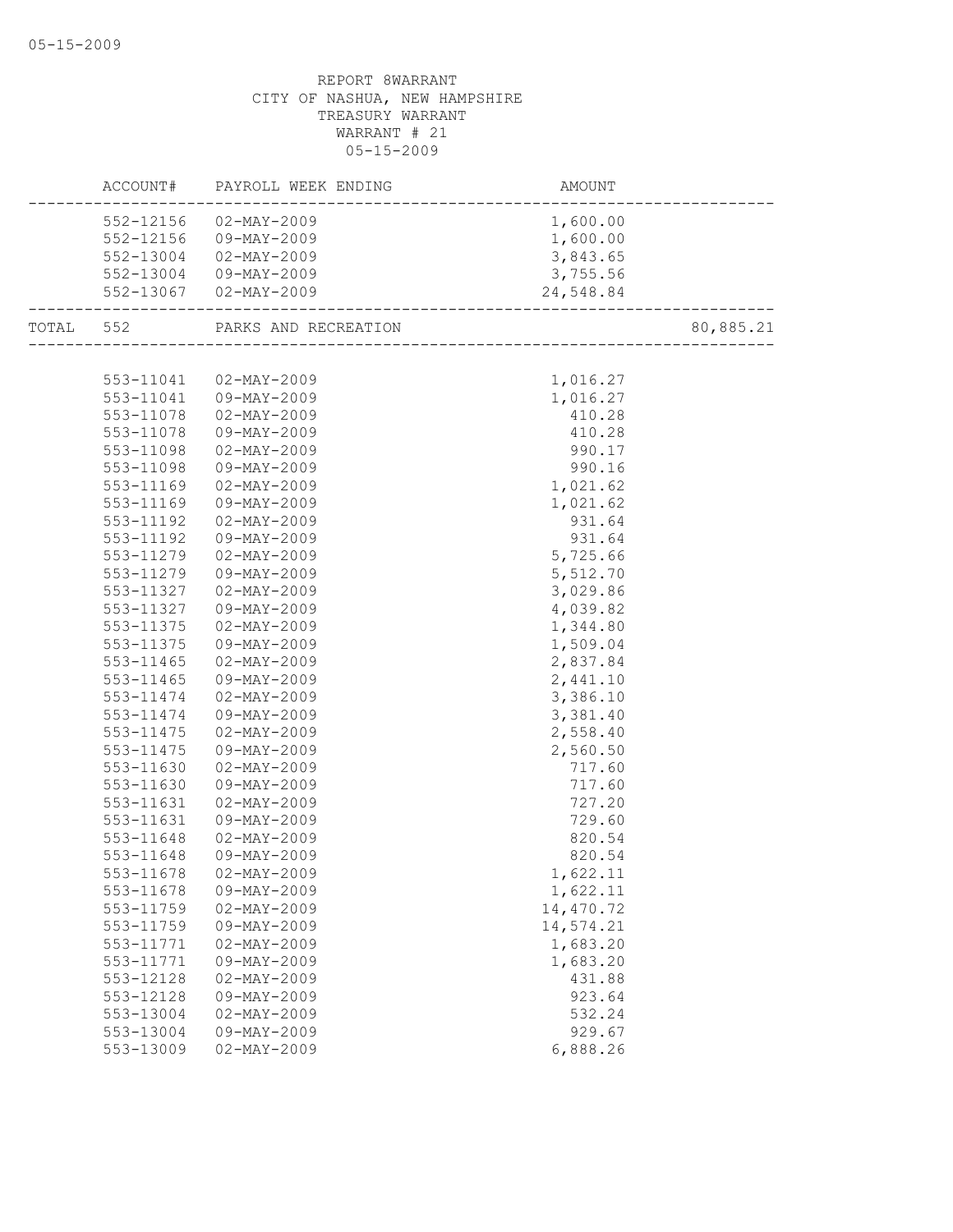|       | ACCOUNT#      | PAYROLL WEEK ENDING                            | AMOUNT             |            |
|-------|---------------|------------------------------------------------|--------------------|------------|
|       |               | 553-13009 09-MAY-2009                          | 5,424.91           |            |
|       |               | 553-17008 02-MAY-2009                          | 900.00             |            |
|       |               | 553-17008 09-MAY-2009                          | 2,700.00           |            |
| TOTAL | 553           | STREET DEPARTMENT                              |                    | 105,986.40 |
|       |               |                                                |                    |            |
|       | 555-11058     | $02 - MAX - 2009$                              | 957.28             |            |
|       | 555-11058     | 09-MAY-2009                                    | 957.28             |            |
|       | 555-11461     | $02 - MAX - 2009$                              | 1,446.40           |            |
|       | 555-11461     | 09-MAY-2009                                    | 1,446.40           |            |
|       | 555-11505     | $02 - MAX - 2009$                              | 1,150.52           |            |
|       | 555-11505     | $09 - MAX - 2009$                              | 1,150.52           |            |
|       | 555-11639     | $02 - MAX - 2009$                              | 746.80             |            |
|       | 555-11639     | 09-MAY-2009                                    | 746.80             |            |
|       | 555-11640     | $02 - MAX - 2009$                              | 695.60             |            |
|       | 555-11640     | 09-MAY-2009                                    | 695.60             |            |
|       | 555-11738     | $02 - MAX - 2009$                              | 1,760.00           |            |
|       | 555-11738     | $09 - MAY - 2009$                              | 1,760.00           |            |
|       | 555-11745     | $02 - MAY - 2009$                              | 738.80             |            |
|       | 555-11745     | $09 - MAY - 2009$                              | 738.80             |            |
|       | 555-11746     | $02 - MAX - 2009$                              | 1,106.97           |            |
|       | 555-11746     | 09-MAY-2009                                    | 1,106.97           |            |
|       | 555-13004     | $02 - MAX - 2009$                              | 650.51             |            |
|       | 555-13004     | 09-MAY-2009                                    | 140.99             |            |
|       | 555-13068     | 02-MAY-2009                                    | 231.00             |            |
|       |               | 555-13068 09-MAY-2009<br>555-17010 09-MAY-2009 | 231.00<br>1,100.00 |            |
|       |               |                                                |                    |            |
| TOTAL | 555           | TRAFFIC DEPARTMENT                             |                    | 19,558.24  |
|       |               |                                                |                    |            |
|       |               | 557-11161 02-MAY-2009                          | 597.44             |            |
|       | 557-11161     | 09-MAY-2009                                    | 746.80             |            |
|       | 557-13004     | $02 - MAX - 2009$                              | 149.36             |            |
| TOTAL | 557           | PARKING LOTS                                   |                    | 1,493.60   |
|       |               |                                                |                    |            |
|       | 561-11345     | $02 - MAX - 2009$                              | 1,339.68           |            |
|       | 561-11345     | $09 - MAX - 2009$                              | 1,339.68           |            |
|       | 561-11651     | $02 - MAX - 2009$                              | 835.74             |            |
|       | $561 - 11651$ | 09-MAY-2009                                    | 835.74             |            |
|       | 561-11658     | $02 - MAX - 2009$                              | 1,014.70           |            |
|       | 561-11658     | $09 - MAX - 2009$                              | 1,014.70           |            |
|       | 561-12153     | $02 - \text{MAX} - 2009$                       | 925.00             |            |
|       | 561-12153     | 09-MAY-2009                                    | 890.00             |            |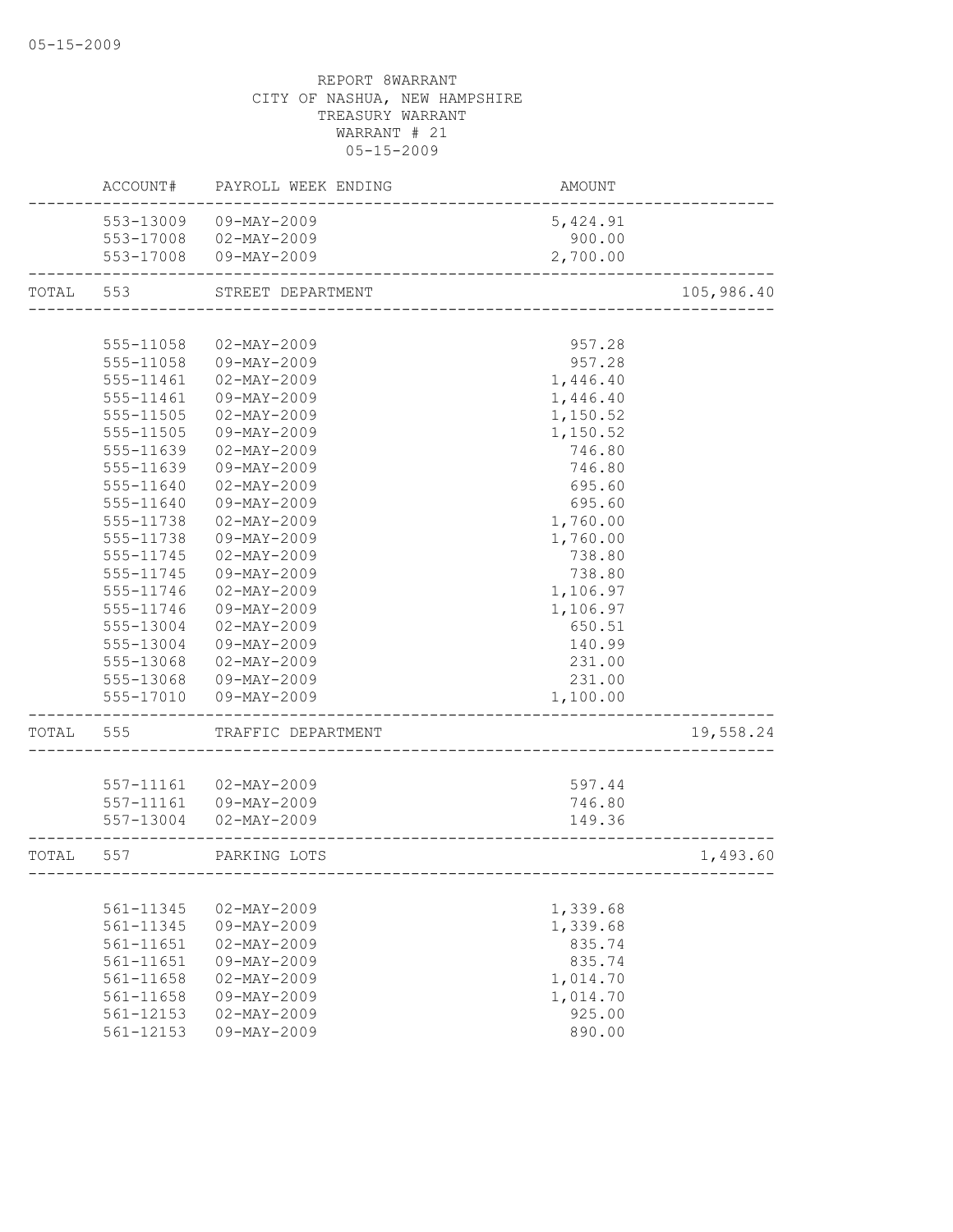|           | ACCOUNT#      | PAYROLL WEEK ENDING    | AMOUNT                                 |           |
|-----------|---------------|------------------------|----------------------------------------|-----------|
| TOTAL 561 |               | EDGEWOOD CEMETERY      |                                        | 8,195.24  |
|           |               |                        | -------------------------------------- |           |
|           | 563-11345     | 02-MAY-2009            | 1,126.64                               |           |
|           | 563-11345     | 09-MAY-2009            | 1,126.64                               |           |
|           | 563-11651     | 02-MAY-2009            | 744.15                                 |           |
|           | 563-11651     | 09-MAY-2009            | 744.15                                 |           |
|           | 563-11657     | 02-MAY-2009            | 929.81                                 |           |
|           |               | 563-11657 09-MAY-2009  | 929.81                                 |           |
|           |               | 563-12153 02-MAY-2009  | 400.00                                 |           |
|           |               | 563-12153 09-MAY-2009  | 400.00                                 |           |
| TOTAL 563 |               | WOODLAWN CEMETERY      |                                        | 6,401.20  |
|           |               |                        |                                        |           |
|           |               | 571-11174 02-MAY-2009  | 867.76                                 |           |
|           |               | 571-11174 09-MAY-2009  | 867.77                                 |           |
|           |               | 571-11237  02-MAY-2009 | 1,941.86                               |           |
|           |               | 571-11237 09-MAY-2009  | 1,941.85                               |           |
| TOTAL 571 |               | COMMUNITY DEVELOPMENT  | ______________________________________ | 5,619.24  |
|           |               |                        |                                        |           |
|           | 572-11024     | 02-MAY-2009            | 634.62                                 |           |
|           | 572-11024     | 09-MAY-2009            | 634.62                                 |           |
|           | 572-11215     | 02-MAY-2009            | 3,571.26                               |           |
|           | 572-11215     | 09-MAY-2009            | 3,571.25                               |           |
|           | 572-11238     | 02-MAY-2009            | 841.38                                 |           |
|           | 572-11238     | 09-MAY-2009            | 841.38                                 |           |
|           | 572-11450     | $02 - MAX - 2009$      | 1,670.34                               |           |
|           | 572-11450     | 09-MAY-2009            | 1,670.34                               |           |
|           | 572-11522     | $02 - MAX - 2009$      | 816.64                                 |           |
|           | 572-11522     | 09-MAY-2009            | 816.64                                 |           |
|           | $572 - 11525$ | $02 - MAX - 2009$      | 1,007.85                               |           |
|           | 572-11525     | 09-MAY-2009            | 1,007.85                               |           |
|           | 572-58005     | 09-MAY-2009            | 200.00                                 |           |
|           | 572-98045     | 02-MAY-2009            | 100.00                                 |           |
|           | 572-98046     | 09-MAY-2009            | 100.00                                 |           |
| TOTAL     | 572           | PLANNING DEPARTMENT    |                                        | 17,484.17 |
|           |               |                        |                                        |           |
|           | 573-11444     | 02-MAY-2009            | 1,618.06                               |           |
|           | 573-11444     | $09 - MAY - 2009$      | 1,618.06                               |           |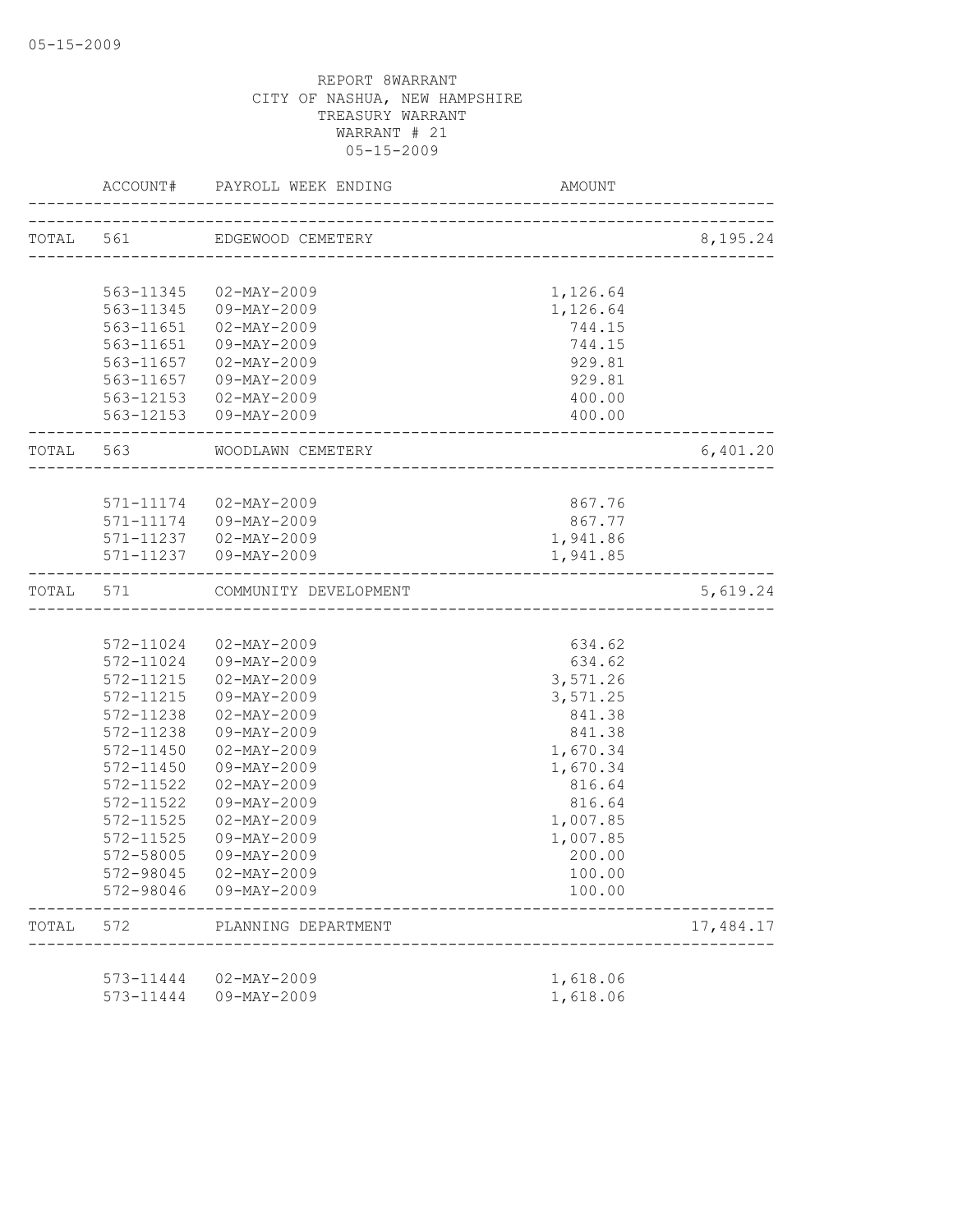| TOTAL 573 ECONOMIC DEVELOPMENT<br>______________________________<br>696.76<br>575-11032<br>02-MAY-2009<br>09-MAY-2009<br>696.76<br>575-11032<br>1,367.76<br>575-11042<br>02-MAY-2009<br>1,367.76<br>575-11042<br>09-MAY-2009<br>575-11062<br>02-MAY-2009<br>604.76<br>575-11062<br>604.76<br>09-MAY-2009<br>1,062.06<br>575-11189<br>02-MAY-2009<br>575-11189<br>1,062.06<br>09-MAY-2009<br>575-11246<br>02-MAY-2009<br>1,885.72<br>575-11246<br>09-MAY-2009<br>1,885.71<br>02-MAY-2009<br>5,755.10<br>575-11387<br>5,755.11<br>575-11387<br>09-MAY-2009<br>4,276.61<br>575-11393<br>$02 - MAX - 2009$<br>4,276.61<br>575-11393<br>09-MAY-2009<br>7,901.15<br>575-11400<br>$02 - MAX - 2009$<br>7,666.78<br>575-11400<br>09-MAY-2009<br>3,853.02<br>575-11401<br>02-MAY-2009<br>575-11401<br>09-MAY-2009<br>3,853.02<br>575-11403<br>02-MAY-2009<br>833.86<br>09-MAY-2009<br>833.86<br>575-11403<br>575-11404<br>$02 - MAX - 2009$<br>751.38<br>751.38<br>575-11404<br>09-MAY-2009<br>575-11627<br>02-MAY-2009<br>589.06<br>575-11627<br>09-MAY-2009<br>589.06<br>575-12076<br>02-MAY-2009<br>107.80<br>575-12076<br>09-MAY-2009<br>107.80<br>575-12087<br>02-MAY-2009<br>460.79<br>575-12087<br>09-MAY-2009<br>460.80<br>575-12090<br>$02 - MAX - 2009$<br>1,157.59<br>1,157.60<br>575-12090<br>09-MAY-2009<br>575-12114<br>1,415.35<br>$02 - MAX - 2009$<br>1,606.95<br>575-12114<br>09-MAY-2009<br>881.83<br>575-13035<br>$02 - MAX - 2009$<br>575-13035 09-MAY-2009<br>836.12<br>------------------------------------<br>TOTAL 575<br>67, 112.74<br>PUBLIC LIBRARIES<br>576-11059<br>$02 - MAY - 2009$<br>1,252.76<br>09-MAY-2009<br>1,252.76<br>576-11059<br>1,038.98<br>576-11221<br>$02 - MAX - 2009$ | ACCOUNT#  |             | AMOUNT   |          |
|--------------------------------------------------------------------------------------------------------------------------------------------------------------------------------------------------------------------------------------------------------------------------------------------------------------------------------------------------------------------------------------------------------------------------------------------------------------------------------------------------------------------------------------------------------------------------------------------------------------------------------------------------------------------------------------------------------------------------------------------------------------------------------------------------------------------------------------------------------------------------------------------------------------------------------------------------------------------------------------------------------------------------------------------------------------------------------------------------------------------------------------------------------------------------------------------------------------------------------------------------------------------------------------------------------------------------------------------------------------------------------------------------------------------------------------------------------------------------------------------------------------------------------------------------------------------------------------------------------------------------------------------------------------------------------------------------------------|-----------|-------------|----------|----------|
|                                                                                                                                                                                                                                                                                                                                                                                                                                                                                                                                                                                                                                                                                                                                                                                                                                                                                                                                                                                                                                                                                                                                                                                                                                                                                                                                                                                                                                                                                                                                                                                                                                                                                                              |           |             |          | 3,236.12 |
|                                                                                                                                                                                                                                                                                                                                                                                                                                                                                                                                                                                                                                                                                                                                                                                                                                                                                                                                                                                                                                                                                                                                                                                                                                                                                                                                                                                                                                                                                                                                                                                                                                                                                                              |           |             |          |          |
|                                                                                                                                                                                                                                                                                                                                                                                                                                                                                                                                                                                                                                                                                                                                                                                                                                                                                                                                                                                                                                                                                                                                                                                                                                                                                                                                                                                                                                                                                                                                                                                                                                                                                                              |           |             |          |          |
|                                                                                                                                                                                                                                                                                                                                                                                                                                                                                                                                                                                                                                                                                                                                                                                                                                                                                                                                                                                                                                                                                                                                                                                                                                                                                                                                                                                                                                                                                                                                                                                                                                                                                                              |           |             |          |          |
|                                                                                                                                                                                                                                                                                                                                                                                                                                                                                                                                                                                                                                                                                                                                                                                                                                                                                                                                                                                                                                                                                                                                                                                                                                                                                                                                                                                                                                                                                                                                                                                                                                                                                                              |           |             |          |          |
|                                                                                                                                                                                                                                                                                                                                                                                                                                                                                                                                                                                                                                                                                                                                                                                                                                                                                                                                                                                                                                                                                                                                                                                                                                                                                                                                                                                                                                                                                                                                                                                                                                                                                                              |           |             |          |          |
|                                                                                                                                                                                                                                                                                                                                                                                                                                                                                                                                                                                                                                                                                                                                                                                                                                                                                                                                                                                                                                                                                                                                                                                                                                                                                                                                                                                                                                                                                                                                                                                                                                                                                                              |           |             |          |          |
|                                                                                                                                                                                                                                                                                                                                                                                                                                                                                                                                                                                                                                                                                                                                                                                                                                                                                                                                                                                                                                                                                                                                                                                                                                                                                                                                                                                                                                                                                                                                                                                                                                                                                                              |           |             |          |          |
|                                                                                                                                                                                                                                                                                                                                                                                                                                                                                                                                                                                                                                                                                                                                                                                                                                                                                                                                                                                                                                                                                                                                                                                                                                                                                                                                                                                                                                                                                                                                                                                                                                                                                                              |           |             |          |          |
|                                                                                                                                                                                                                                                                                                                                                                                                                                                                                                                                                                                                                                                                                                                                                                                                                                                                                                                                                                                                                                                                                                                                                                                                                                                                                                                                                                                                                                                                                                                                                                                                                                                                                                              |           |             |          |          |
|                                                                                                                                                                                                                                                                                                                                                                                                                                                                                                                                                                                                                                                                                                                                                                                                                                                                                                                                                                                                                                                                                                                                                                                                                                                                                                                                                                                                                                                                                                                                                                                                                                                                                                              |           |             |          |          |
|                                                                                                                                                                                                                                                                                                                                                                                                                                                                                                                                                                                                                                                                                                                                                                                                                                                                                                                                                                                                                                                                                                                                                                                                                                                                                                                                                                                                                                                                                                                                                                                                                                                                                                              |           |             |          |          |
|                                                                                                                                                                                                                                                                                                                                                                                                                                                                                                                                                                                                                                                                                                                                                                                                                                                                                                                                                                                                                                                                                                                                                                                                                                                                                                                                                                                                                                                                                                                                                                                                                                                                                                              |           |             |          |          |
|                                                                                                                                                                                                                                                                                                                                                                                                                                                                                                                                                                                                                                                                                                                                                                                                                                                                                                                                                                                                                                                                                                                                                                                                                                                                                                                                                                                                                                                                                                                                                                                                                                                                                                              |           |             |          |          |
|                                                                                                                                                                                                                                                                                                                                                                                                                                                                                                                                                                                                                                                                                                                                                                                                                                                                                                                                                                                                                                                                                                                                                                                                                                                                                                                                                                                                                                                                                                                                                                                                                                                                                                              |           |             |          |          |
|                                                                                                                                                                                                                                                                                                                                                                                                                                                                                                                                                                                                                                                                                                                                                                                                                                                                                                                                                                                                                                                                                                                                                                                                                                                                                                                                                                                                                                                                                                                                                                                                                                                                                                              |           |             |          |          |
|                                                                                                                                                                                                                                                                                                                                                                                                                                                                                                                                                                                                                                                                                                                                                                                                                                                                                                                                                                                                                                                                                                                                                                                                                                                                                                                                                                                                                                                                                                                                                                                                                                                                                                              |           |             |          |          |
|                                                                                                                                                                                                                                                                                                                                                                                                                                                                                                                                                                                                                                                                                                                                                                                                                                                                                                                                                                                                                                                                                                                                                                                                                                                                                                                                                                                                                                                                                                                                                                                                                                                                                                              |           |             |          |          |
|                                                                                                                                                                                                                                                                                                                                                                                                                                                                                                                                                                                                                                                                                                                                                                                                                                                                                                                                                                                                                                                                                                                                                                                                                                                                                                                                                                                                                                                                                                                                                                                                                                                                                                              |           |             |          |          |
|                                                                                                                                                                                                                                                                                                                                                                                                                                                                                                                                                                                                                                                                                                                                                                                                                                                                                                                                                                                                                                                                                                                                                                                                                                                                                                                                                                                                                                                                                                                                                                                                                                                                                                              |           |             |          |          |
|                                                                                                                                                                                                                                                                                                                                                                                                                                                                                                                                                                                                                                                                                                                                                                                                                                                                                                                                                                                                                                                                                                                                                                                                                                                                                                                                                                                                                                                                                                                                                                                                                                                                                                              |           |             |          |          |
|                                                                                                                                                                                                                                                                                                                                                                                                                                                                                                                                                                                                                                                                                                                                                                                                                                                                                                                                                                                                                                                                                                                                                                                                                                                                                                                                                                                                                                                                                                                                                                                                                                                                                                              |           |             |          |          |
|                                                                                                                                                                                                                                                                                                                                                                                                                                                                                                                                                                                                                                                                                                                                                                                                                                                                                                                                                                                                                                                                                                                                                                                                                                                                                                                                                                                                                                                                                                                                                                                                                                                                                                              |           |             |          |          |
|                                                                                                                                                                                                                                                                                                                                                                                                                                                                                                                                                                                                                                                                                                                                                                                                                                                                                                                                                                                                                                                                                                                                                                                                                                                                                                                                                                                                                                                                                                                                                                                                                                                                                                              |           |             |          |          |
|                                                                                                                                                                                                                                                                                                                                                                                                                                                                                                                                                                                                                                                                                                                                                                                                                                                                                                                                                                                                                                                                                                                                                                                                                                                                                                                                                                                                                                                                                                                                                                                                                                                                                                              |           |             |          |          |
|                                                                                                                                                                                                                                                                                                                                                                                                                                                                                                                                                                                                                                                                                                                                                                                                                                                                                                                                                                                                                                                                                                                                                                                                                                                                                                                                                                                                                                                                                                                                                                                                                                                                                                              |           |             |          |          |
|                                                                                                                                                                                                                                                                                                                                                                                                                                                                                                                                                                                                                                                                                                                                                                                                                                                                                                                                                                                                                                                                                                                                                                                                                                                                                                                                                                                                                                                                                                                                                                                                                                                                                                              |           |             |          |          |
|                                                                                                                                                                                                                                                                                                                                                                                                                                                                                                                                                                                                                                                                                                                                                                                                                                                                                                                                                                                                                                                                                                                                                                                                                                                                                                                                                                                                                                                                                                                                                                                                                                                                                                              |           |             |          |          |
|                                                                                                                                                                                                                                                                                                                                                                                                                                                                                                                                                                                                                                                                                                                                                                                                                                                                                                                                                                                                                                                                                                                                                                                                                                                                                                                                                                                                                                                                                                                                                                                                                                                                                                              |           |             |          |          |
|                                                                                                                                                                                                                                                                                                                                                                                                                                                                                                                                                                                                                                                                                                                                                                                                                                                                                                                                                                                                                                                                                                                                                                                                                                                                                                                                                                                                                                                                                                                                                                                                                                                                                                              |           |             |          |          |
|                                                                                                                                                                                                                                                                                                                                                                                                                                                                                                                                                                                                                                                                                                                                                                                                                                                                                                                                                                                                                                                                                                                                                                                                                                                                                                                                                                                                                                                                                                                                                                                                                                                                                                              |           |             |          |          |
|                                                                                                                                                                                                                                                                                                                                                                                                                                                                                                                                                                                                                                                                                                                                                                                                                                                                                                                                                                                                                                                                                                                                                                                                                                                                                                                                                                                                                                                                                                                                                                                                                                                                                                              |           |             |          |          |
|                                                                                                                                                                                                                                                                                                                                                                                                                                                                                                                                                                                                                                                                                                                                                                                                                                                                                                                                                                                                                                                                                                                                                                                                                                                                                                                                                                                                                                                                                                                                                                                                                                                                                                              |           |             |          |          |
|                                                                                                                                                                                                                                                                                                                                                                                                                                                                                                                                                                                                                                                                                                                                                                                                                                                                                                                                                                                                                                                                                                                                                                                                                                                                                                                                                                                                                                                                                                                                                                                                                                                                                                              |           |             |          |          |
|                                                                                                                                                                                                                                                                                                                                                                                                                                                                                                                                                                                                                                                                                                                                                                                                                                                                                                                                                                                                                                                                                                                                                                                                                                                                                                                                                                                                                                                                                                                                                                                                                                                                                                              |           |             |          |          |
|                                                                                                                                                                                                                                                                                                                                                                                                                                                                                                                                                                                                                                                                                                                                                                                                                                                                                                                                                                                                                                                                                                                                                                                                                                                                                                                                                                                                                                                                                                                                                                                                                                                                                                              |           |             |          |          |
|                                                                                                                                                                                                                                                                                                                                                                                                                                                                                                                                                                                                                                                                                                                                                                                                                                                                                                                                                                                                                                                                                                                                                                                                                                                                                                                                                                                                                                                                                                                                                                                                                                                                                                              |           |             |          |          |
|                                                                                                                                                                                                                                                                                                                                                                                                                                                                                                                                                                                                                                                                                                                                                                                                                                                                                                                                                                                                                                                                                                                                                                                                                                                                                                                                                                                                                                                                                                                                                                                                                                                                                                              |           |             |          |          |
|                                                                                                                                                                                                                                                                                                                                                                                                                                                                                                                                                                                                                                                                                                                                                                                                                                                                                                                                                                                                                                                                                                                                                                                                                                                                                                                                                                                                                                                                                                                                                                                                                                                                                                              |           |             |          |          |
|                                                                                                                                                                                                                                                                                                                                                                                                                                                                                                                                                                                                                                                                                                                                                                                                                                                                                                                                                                                                                                                                                                                                                                                                                                                                                                                                                                                                                                                                                                                                                                                                                                                                                                              |           |             |          |          |
|                                                                                                                                                                                                                                                                                                                                                                                                                                                                                                                                                                                                                                                                                                                                                                                                                                                                                                                                                                                                                                                                                                                                                                                                                                                                                                                                                                                                                                                                                                                                                                                                                                                                                                              |           |             |          |          |
|                                                                                                                                                                                                                                                                                                                                                                                                                                                                                                                                                                                                                                                                                                                                                                                                                                                                                                                                                                                                                                                                                                                                                                                                                                                                                                                                                                                                                                                                                                                                                                                                                                                                                                              | 576-11221 | 09-MAY-2009 | 1,038.98 |          |
| 1,294.20<br>576-11315<br>$02 - MAX - 2009$                                                                                                                                                                                                                                                                                                                                                                                                                                                                                                                                                                                                                                                                                                                                                                                                                                                                                                                                                                                                                                                                                                                                                                                                                                                                                                                                                                                                                                                                                                                                                                                                                                                                   |           |             |          |          |
| 1,294.20<br>576-11315<br>09-MAY-2009                                                                                                                                                                                                                                                                                                                                                                                                                                                                                                                                                                                                                                                                                                                                                                                                                                                                                                                                                                                                                                                                                                                                                                                                                                                                                                                                                                                                                                                                                                                                                                                                                                                                         |           |             |          |          |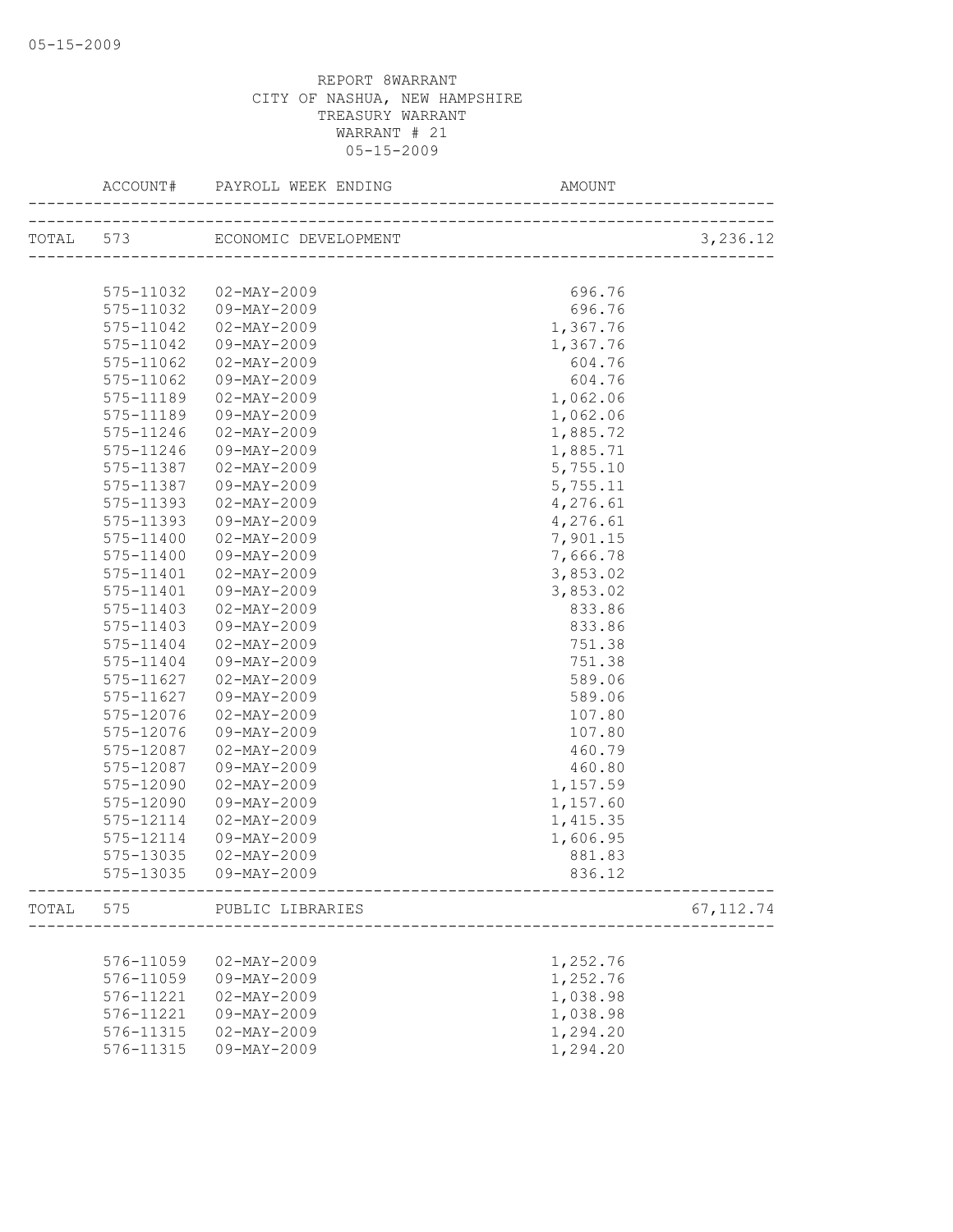|           | ACCOUNT#  | PAYROLL WEEK ENDING      | <b>AMOUNT</b>             |           |
|-----------|-----------|--------------------------|---------------------------|-----------|
|           |           | 576-11361 02-MAY-2009    | 3,928.20                  |           |
|           |           | 576-11361 09-MAY-2009    | 3,928.20                  |           |
|           |           | 576-11362  02-MAY-2009   | 1,082.36                  |           |
|           | 576-11362 | 09-MAY-2009              | 1,082.36                  |           |
|           |           | 576-12045 02-MAY-2009    | 286.23                    |           |
|           | 576-12045 | 09-MAY-2009              | 312.94                    |           |
| TOTAL 576 |           | BUILDING DEPARTMENT      | _________________________ | 17,792.17 |
|           |           |                          |                           |           |
|           |           | 577-11067 02-MAY-2009    | 1,139.43                  |           |
|           |           | 577-11067 09-MAY-2009    | 1,139.43                  |           |
|           |           | 577-11183  02-MAY-2009   | 2,002.48                  |           |
|           |           | 577-11183  09-MAY-2009   | 2,002.48                  |           |
| TOTAL 577 |           | CODE ENFORCEMENT         | _________________         | 6, 283.82 |
|           |           |                          |                           |           |
|           | 581-11012 | $02 - \text{MAX} - 2009$ | 4,089.42                  |           |
|           | 581-11075 | $02 - MAX - 2009$        | 4,228.08                  |           |
|           | 581-11081 | $02 - MAX - 2009$        | 2,592.11                  |           |
|           | 581-11162 | $02 - MAX - 2009$        | 19,458.97                 |           |
|           | 581-11162 | 09-MAY-2009              | 54,176.83                 |           |
|           | 581-11204 | $02 - MAX - 2009$        | 11,067.20                 |           |
|           | 581-11204 | 09-MAY-2009              | 11,067.20                 |           |
|           | 581-11348 | $02 - MAX - 2009$        | 78,661.62                 |           |
|           | 581-11366 | $02 - MAX - 2009$        | 55, 977.93                |           |
|           | 581-11366 | 09-MAY-2009              | 56,712.56                 |           |
|           | 581-11396 | $02 - MAX - 2009$        | 38,490.63                 |           |
|           | 581-11402 | $02 - MAX - 2009$        | 3,076.92                  |           |
|           | 581-11408 | $02 - MAX - 2009$        | 17,639.80                 |           |
|           | 581-11408 | 09-MAY-2009              | 17,639.80                 |           |
|           | 581-11486 | $02 - MAX - 2009$        | 40,773.17                 |           |
|           | 581-11515 | $02 - MAX - 2009$        | 4,441.74                  |           |
|           | 581-11570 | $02 - MAX - 2009$        | 60, 451.46                |           |
|           | 581-11572 | $02 - MAX - 2009$        | 60,348.07                 |           |
|           | 581-11579 | $02 - MAX - 2009$        | 35,904.71                 |           |
|           | 581-11579 | 09-MAY-2009              | 263.29                    |           |
|           | 581-11628 | 09-MAY-2009              | 1,359.20                  |           |
|           | 581-11675 | $02 - MAX - 2009$        | 5,769.23                  |           |
|           | 581-11709 | $02 - MAX - 2009$        | 5,957.20                  |           |
|           | 581-11711 | $02 - MAY - 2009$        | 2,576.95                  |           |
|           | 581-11726 | $02 - MAX - 2009$        | 1,592,676.81              |           |
|           | 581-11800 | $02 - MAY - 2009$        | 47,997.58                 |           |
|           | 581-11801 | $02 - MAX - 2009$        | 14,943.73                 |           |
|           | 581-11801 | 09-MAY-2009              | 367.50                    |           |
|           | 581-11802 | $02 - MAX - 2009$        | 12,960.78                 |           |
|           | 581-11803 | $02 - MAX - 2009$        | 13,597.95                 |           |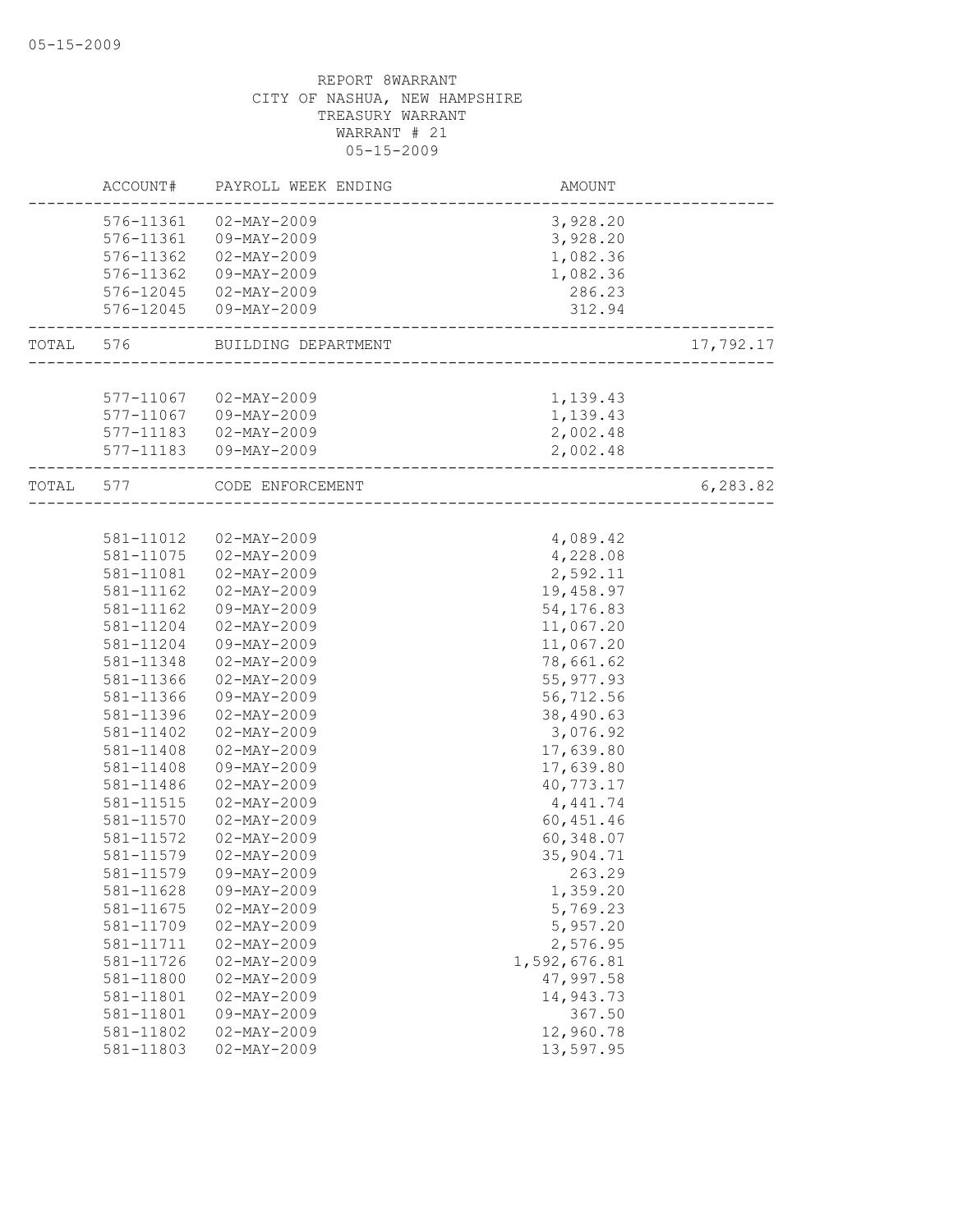| ACCOUNT#  | PAYROLL WEEK ENDING | AMOUNT        |
|-----------|---------------------|---------------|
| 581-11803 | 09-MAY-2009         | 698.95        |
| 581-11805 | $02 - MAX - 2009$   | 27,551.87     |
| 581-11812 | $02 - MAX - 2009$   | 2,504.85      |
| 581-11816 | $02 - MAY - 2009$   | 3,724.57      |
| 581-11830 | $02 - MAY - 2009$   | 5,575.53      |
| 581-11850 | 09-MAY-2009         | 2,723.70      |
| 581-11860 | $02 - MAY - 2009$   | 6,332.22      |
| 581-12006 | $02 - MAX - 2009$   | 891.04        |
| 581-12021 | $02 - MAY - 2009$   | 1,061.81      |
| 581-12060 | $02 - MAX - 2009$   | 75.65         |
| 581-12060 | 09-MAY-2009         | 2,700.41      |
| 581-12078 | $02 - MAX - 2009$   | 2,046.50      |
| 581-12078 | 09-MAY-2009         | 237.50        |
| 581-12081 | $02 - MAY - 2009$   | 2,329.05      |
| 581-12084 | $02 - MAY - 2009$   | 587.50        |
| 581-12084 | $09 - MAX - 2009$   | 1,625.00      |
| 581-12087 | $02 - MAX - 2009$   | 879.00        |
| 581-12087 | 09-MAY-2009         | 596.00        |
| 581-12111 | $02 - MAX - 2009$   | 494.69        |
| 581-12111 | 09-MAY-2009         | 145, 934.28   |
| 581-12112 | $09 - MAX - 2009$   | 10,557.10     |
| 581-12126 | $02 - MAY - 2009$   | 905.18        |
| 581-12126 | 09-MAY-2009         | 6,643.14      |
| 581-12135 | $02 - MAX - 2009$   | 116.00        |
| 581-12135 | 09-MAY-2009         | 4,851.74      |
| 581-12136 | 09-MAY-2009         | 1,005.34      |
| 581-12141 | 09-MAY-2009         | 200.00        |
| 581-12153 | $02 - MAX - 2009$   | 283.50        |
| 581-12153 | $09 - MAY - 2009$   | 890.75        |
| 581-12198 | $02 - MAX - 2009$   | 37, 252.56    |
| 581-12201 | $02 - MAX - 2009$   | 2,195.16      |
| 581-12201 | 09-MAY-2009         | 28, 220.31    |
| 581-13004 | $02 - MAY - 2009$   | 180.00        |
| 581-13004 | 09-MAY-2009         | 453.08        |
| 581-13021 | $02 - MAX - 2009$   | 315.30        |
| 581-13021 | 09-MAY-2009         | 258.20        |
| 581-13032 | $02 - MAX - 2009$   | 179.70        |
| 581-13032 | 09-MAY-2009         | 1,179.15      |
| 581-13120 | $02 - MAY - 2009$   | $-20, 247.85$ |
| 581-13120 | $09 - MAY - 2009$   | 3,464.87      |
| 581-13133 | $02 - MAX - 2009$   | 900.39        |
| 581-13133 | 09-MAY-2009         | 1,856.25      |
| 581-13137 | $02 - MAX - 2009$   | 112.50        |
| 581-13137 | 09-MAY-2009         | 219.97        |
| 581-17010 | $02 - MAX - 2009$   |               |
| 581-19000 | $02 - MAX - 2009$   | 8,185.50      |
| 581-19230 | $02 - MAX - 2009$   | 762.50        |
| 581-19240 | $02 - MAX - 2009$   | 544.74        |
|           |                     |               |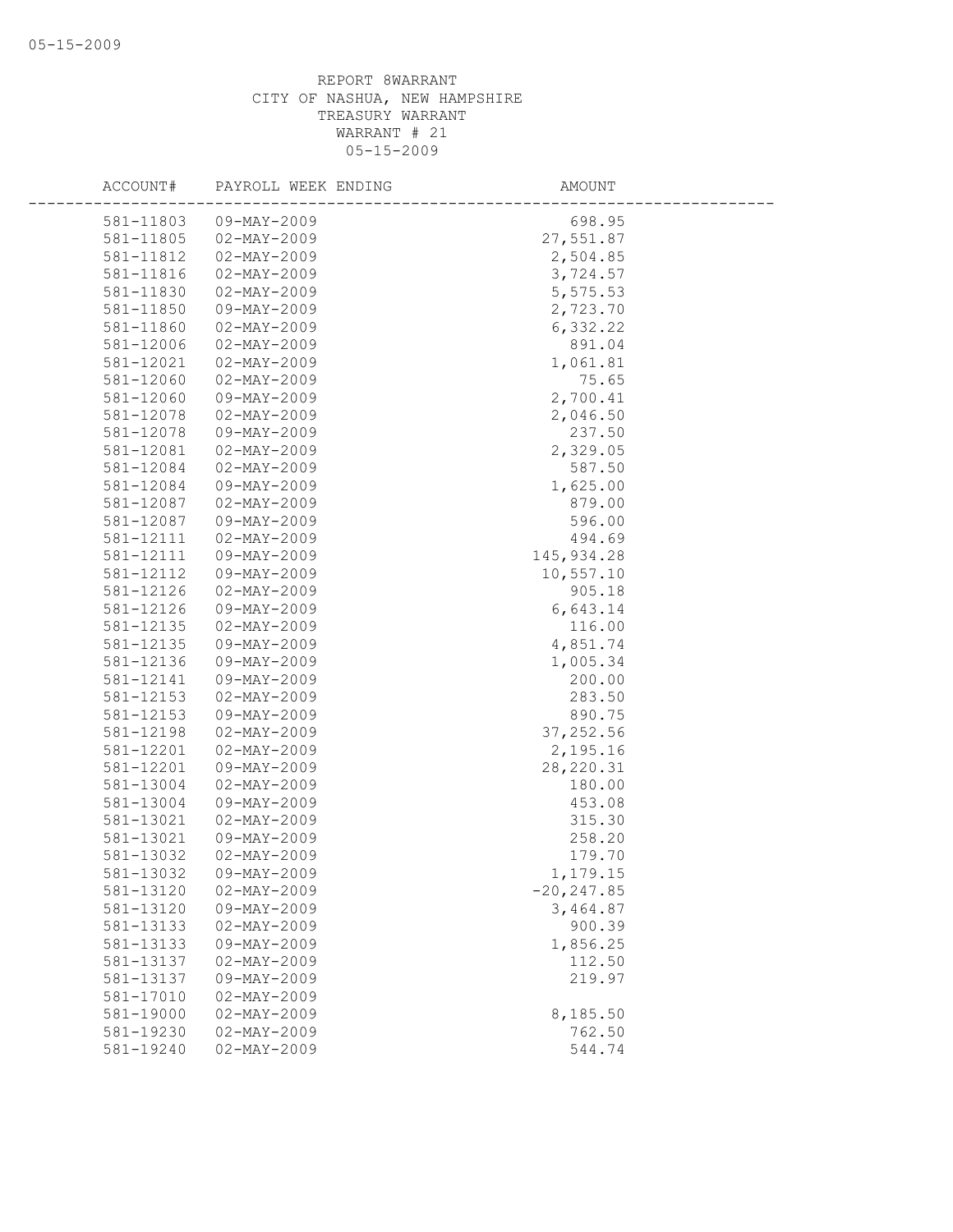|            | ACCOUNT# PAYROLL WEEK ENDING | AMOUNT |              |
|------------|------------------------------|--------|--------------|
|            | 581-49035 09-MAY-2009        | 500.00 |              |
| ТОТАІ. 581 | SCHOOL DEPARTMENT            |        | 2,575,823.64 |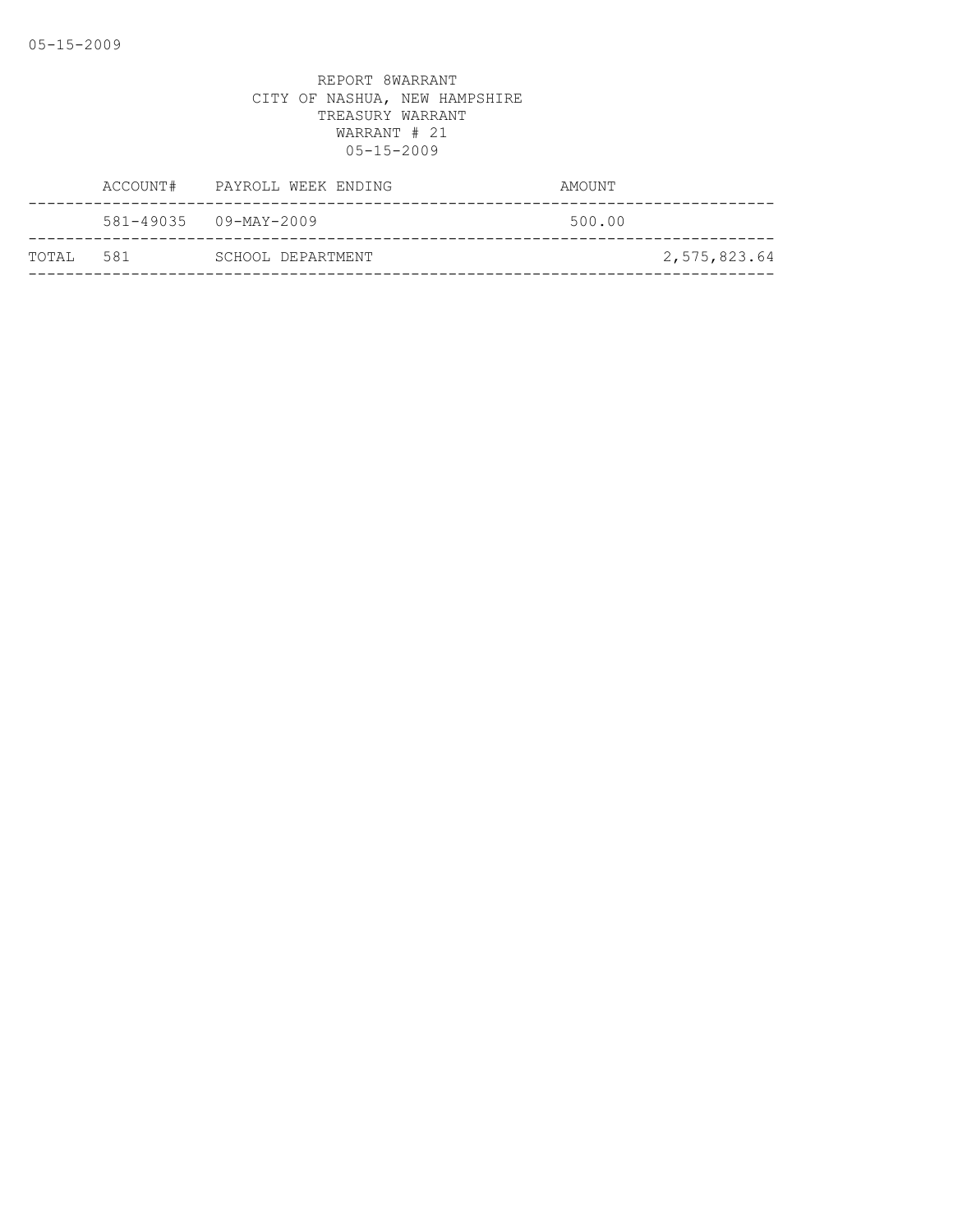|       | ACCOUNT#                            | PAYROLL WEEK ENDING                                                              | AMOUNT                    |  |
|-------|-------------------------------------|----------------------------------------------------------------------------------|---------------------------|--|
|       | 751-11435<br>751-11638<br>751-11638 | $02 - \text{MAX} - 2009$<br>$02 - \text{MAX} - 2009$<br>$09 - \text{MAX} - 2009$ | 33.12<br>485.92<br>514.50 |  |
| TOTAL | 751                                 | CPF-PWD & ENGINEERING                                                            | 1,033.54                  |  |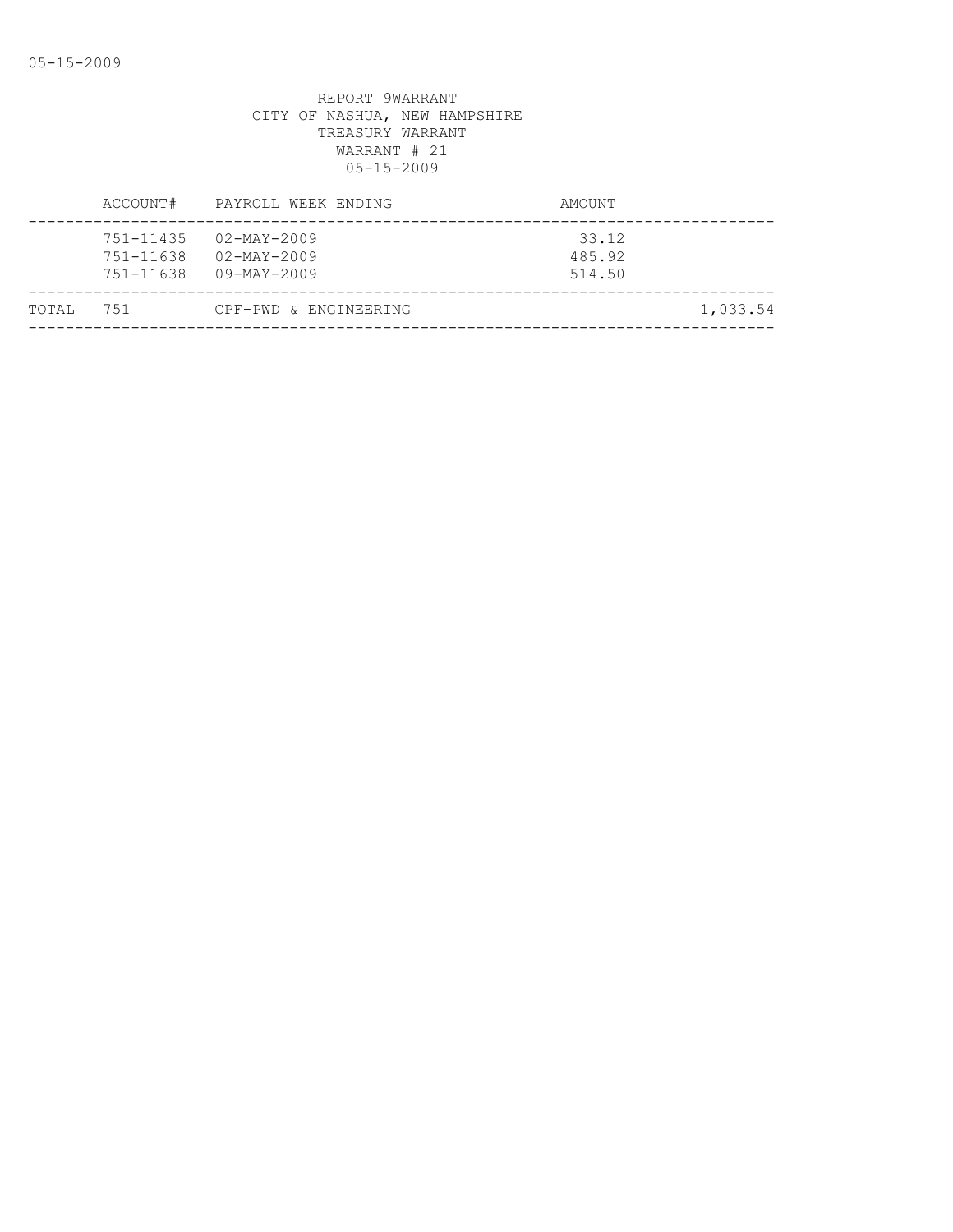| ACCOUNT#               | PAYROLL WEEK ENDING              | AMOUNT               |  |
|------------------------|----------------------------------|----------------------|--|
| 801-11008              | $02 - MAX - 2009$                | 576.29               |  |
| 801-11008              | 09-MAY-2009                      | 576.29               |  |
| 801-11028              | $02 - \text{MAY} - 2009$         | 59.04                |  |
| 801-11028              | $09 - MAY - 2009$                | 59.04                |  |
| 801-11064              | $02 - MAY - 2009$                | 136.42               |  |
| 801-11064              | 09-MAY-2009                      | 136.42               |  |
| 801-11094              | $02 - MAX - 2009$                | 99.64                |  |
| 801-11094              | 09-MAY-2009                      | 99.63                |  |
| 801-11188              | $02 - MAY - 2009$                | 375.26               |  |
| 801-11188              | $09 - MAY - 2009$                | 375.26               |  |
| 801-11190              | $02 - MAX - 2009$                | 397.88               |  |
| 801-11190              | 09-MAY-2009                      | 397.89               |  |
| 801-11193              | $02 - MAX - 2009$                | 976.79               |  |
| 801-11193              | 09-MAY-2009                      | 976.79               |  |
| 801-11208              | $02 - MAY - 2009$                | 143.59               |  |
| 801-11208              | 09-MAY-2009                      | 143.59               |  |
| 801-11211              | $02 - MAX - 2009$                | 66.24                |  |
| 801-11211              | 09-MAY-2009                      | 66.24                |  |
| 801-11222              | $02 - MAX - 2009$                | 205.14               |  |
| 801-11222              | 09-MAY-2009                      | 205.14               |  |
| 801-11271              | $02 - MAX - 2009$                | 1, 117.43            |  |
| 801-11271              | $09 - MAY - 2009$                | 2,770.26             |  |
| 801-11276              | $02 - \text{MAY} - 2009$         | 4,169.69             |  |
| 801-11276              | 09-MAY-2009                      | 4,040.10             |  |
| 801-11383              | $02 - MAX - 2009$                | 867.77               |  |
| 801-11383              | 09-MAY-2009                      | 867.77               |  |
| 801-11435              | $02 - MAX - 2009$                | 263.36               |  |
| 801-11435              | $09 - MAY - 2009$                | 265.01               |  |
| 801-11595              | $02 - MAY - 2009$                | 5,236.00             |  |
| 801-11595              | $02 - MAY - 2009$                | 3,710.00             |  |
| 801-11595              | $09 - MAY - 2009$                | 5,202.40             |  |
| 801-11595              | 09-MAY-2009                      | 4,452.00             |  |
| 801-11596              | $02 - MAX - 2009$                | 3,136.00             |  |
| 801-11596              | 09-MAY-2009                      | 3,136.00             |  |
| 801-11598              | $02 - MAX - 2009$                | 776.80               |  |
| 801-11598              | 09-MAY-2009                      | 776.80               |  |
| 801-11599              | $02 - MAX - 2009$                | 1,062.92             |  |
| 801-11599              | $02 - MAX - 2009$                | 1,062.92             |  |
| 801-11599<br>801-11599 | 09-MAY-2009<br>$09 - MAY - 2009$ | 1,062.92<br>1,062.92 |  |
| 801-11606              |                                  | 691.54               |  |
| 801-11606              | $02 - MAX - 2009$<br>09-MAY-2009 | 691.54               |  |
| 801-11647              | $02 - MAX - 2009$                | 138.62               |  |
| 801-11647              | 09-MAY-2009                      | 233.61               |  |
| 801-12128              | $02 - MAX - 2009$                | 270.87               |  |
| 801-12128              | $09 - MAY - 2009$                | 270.86               |  |
| 801-12594              | $02 - MAX - 2009$                | 2,600.00             |  |
| 801-12594              | 09-MAY-2009                      | 2,600.00             |  |
|                        |                                  |                      |  |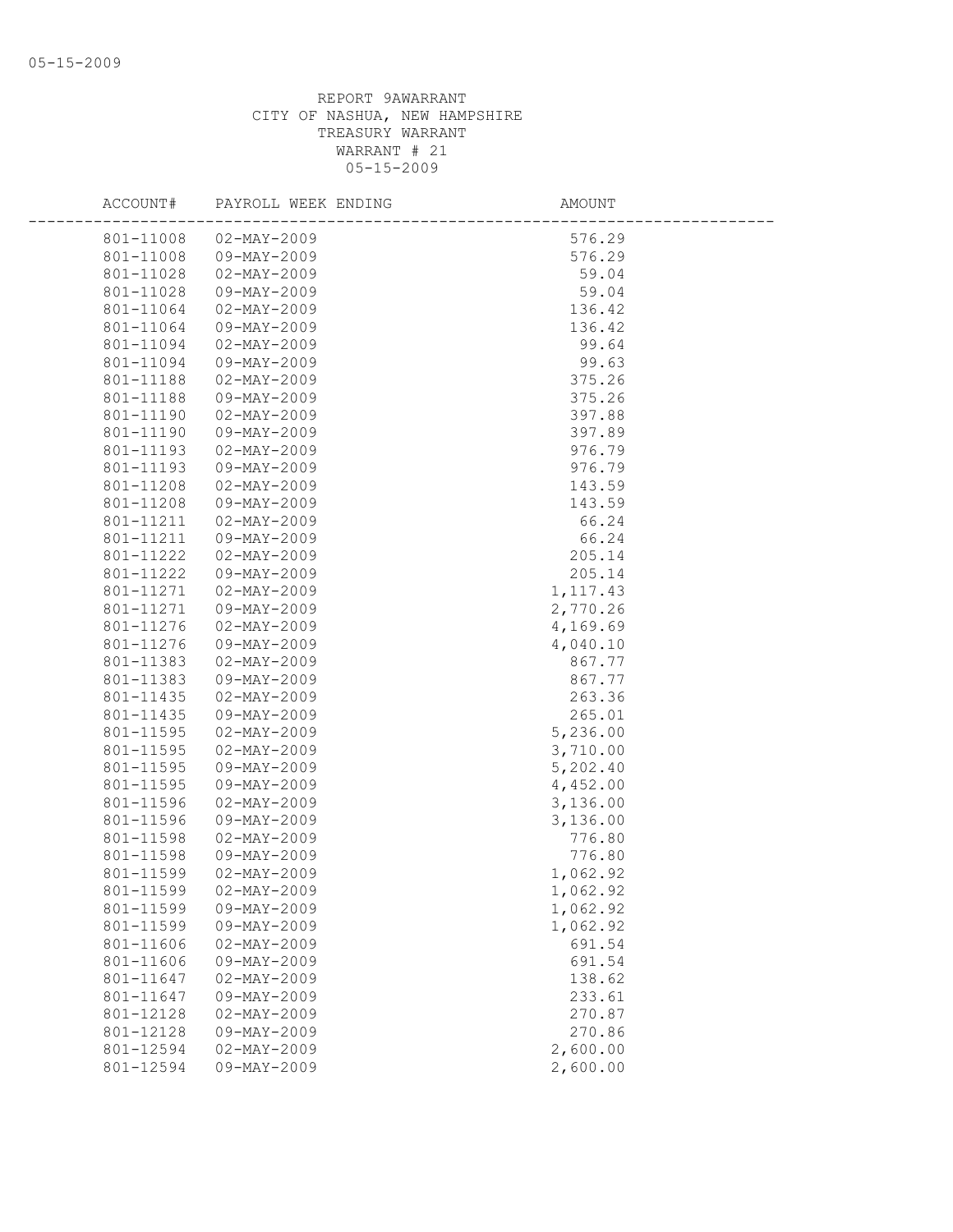|           |           | ACCOUNT# PAYROLL WEEK ENDING | AMOUNT   |           |
|-----------|-----------|------------------------------|----------|-----------|
|           |           | 801-13004 02-MAY-2009        | 3,978.83 |           |
|           |           | 801-13004 02-MAY-2009        | 3,758.47 |           |
|           |           | 801-13004 02-MAY-2009        | 2,047.47 |           |
|           | 801-13004 | 09-MAY-2009                  | 1,024.35 |           |
|           |           | 801-13004 09-MAY-2009        | 990.72   |           |
|           |           | 801-17008 02-MAY-2009        | 900.00   |           |
| TOTAL 801 |           | SOLID WASTE DISPOSAL         |          | 71,308.53 |
|           |           |                              |          |           |
|           | 802-11028 | 02-MAY-2009                  | 401.48   |           |
|           |           | 802-11028  02-MAY-2009       | 188.93   |           |
|           | 802-11028 | 09-MAY-2009                  | 401.48   |           |
|           | 802-11028 | 09-MAY-2009                  | 188.93   |           |
|           | 802-11064 | $02 - MAX - 2009$            | 136.42   |           |
|           | 802-11064 | 02-MAY-2009                  | 136.42   |           |
|           | 802-11064 | 09-MAY-2009                  | 136.42   |           |
|           | 802-11064 | 09-MAY-2009                  | 136.42   |           |
|           | 802-11091 | $02 - MAX - 2009$            | 1,075.15 |           |
|           | 802-11091 | 09-MAY-2009                  | 1,075.15 |           |
|           | 802-11092 | $02 - MAX - 2009$            | 739.60   |           |
|           | 802-11092 | 09-MAY-2009                  | 735.20   |           |
|           | 802-11094 | 02-MAY-2009                  | 298.89   |           |
|           | 802-11094 | $02 - MAX - 2009$            | 298.91   |           |
|           | 802-11094 | 09-MAY-2009                  | 298.91   |           |
|           | 802-11094 | 09-MAY-2009                  | 298.90   |           |
|           | 802-11096 | 02-MAY-2009                  | 915.16   |           |
|           | 802-11096 | 09-MAY-2009                  | 915.15   |           |
|           | 802-11102 | 02-MAY-2009                  | 885.14   |           |
|           | 802-11102 | 09-MAY-2009                  | 885.14   |           |
|           | 802-11105 | $02 - MAX - 2009$            | 987.45   |           |
|           | 802-11105 | 09-MAY-2009                  | 1,022.84 |           |
|           | 802-11155 | $02 - MAX - 2009$            | 1,001.60 |           |
|           | 802-11155 | 09-MAY-2009                  | 1,001.60 |           |
|           | 802-11157 | $02 - MAX - 2009$            | 1,568.00 |           |
|           | 802-11157 | 09-MAY-2009                  | 1,568.00 |           |
|           | 802-11158 | $02 - MAX - 2009$            | 1,683.20 |           |
|           | 802-11158 | 09-MAY-2009                  | 1,850.36 |           |
|           | 802-11188 | $02 - MAX - 2009$            | 1,093.43 |           |
|           | 802-11188 | 09-MAY-2009                  | 1,093.43 |           |
|           | 802-11190 | $02 - MAX - 2009$            | 397.88   |           |
|           | 802-11190 | 09-MAY-2009                  | 397.88   |           |
|           | 802-11208 | $02 - MAX - 2009$            | 95.73    |           |
|           | 802-11208 | $02 - MAX - 2009$            | 47.86    |           |
|           | 802-11208 | 09-MAY-2009                  | 95.73    |           |
|           | 802-11208 | 09-MAY-2009                  | 47.86    |           |
|           | 802-11211 | $02 - MAX - 2009$            | 264.98   |           |
|           | 802-11211 | $02 - MAX - 2009$            | 397.46   |           |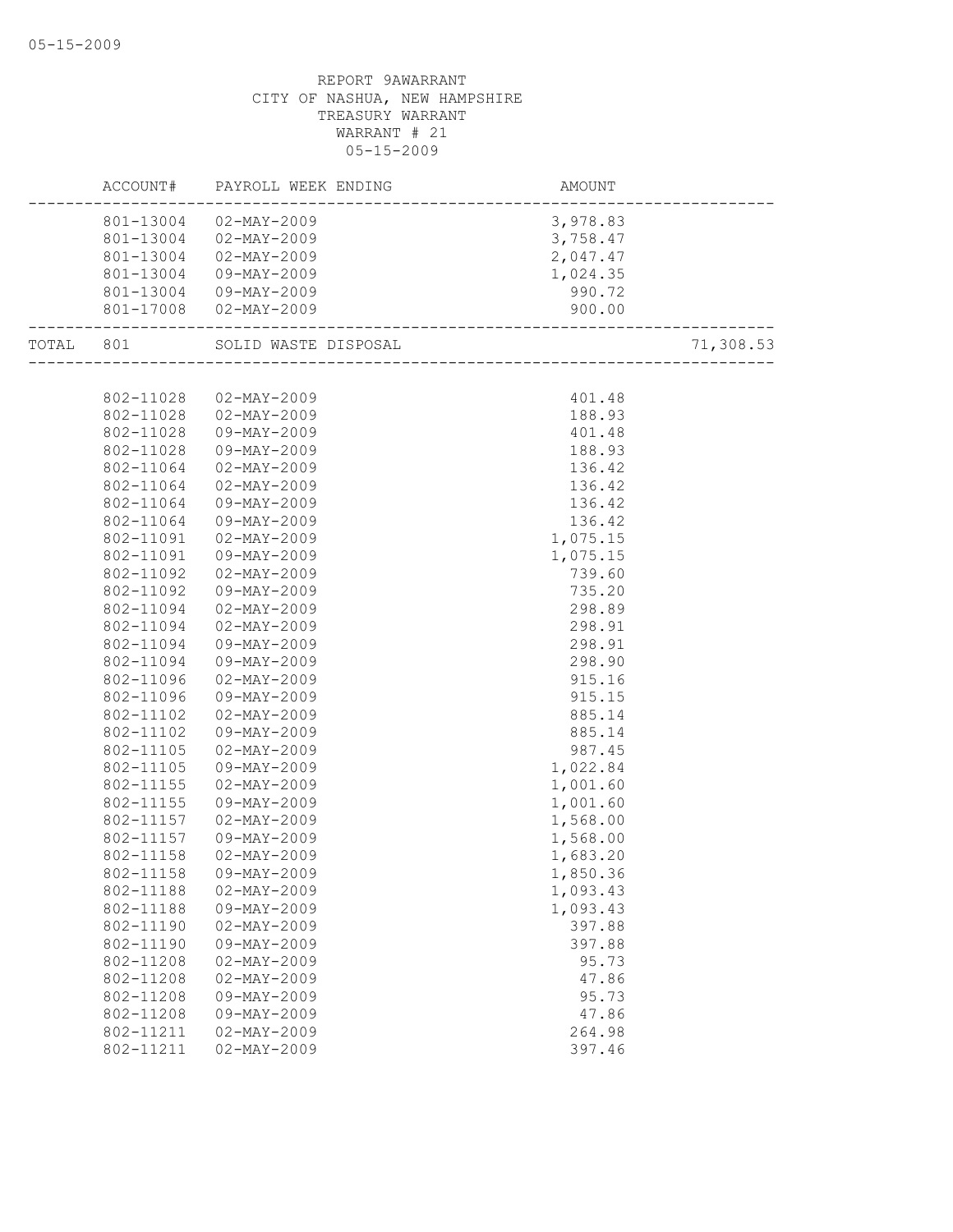|       | ACCOUNT#      | PAYROLL WEEK ENDING      | AMOUNT    |           |
|-------|---------------|--------------------------|-----------|-----------|
|       | 802-11211     | 09-MAY-2009              | 264.98    |           |
|       | 802-11211     | 09-MAY-2009              | 397.46    |           |
|       | 802-11222     | $02 - \text{MAY} - 2009$ | 205.14    |           |
|       | 802-11222     | 09-MAY-2009              | 205.14    |           |
|       | 802-11260     | $02 - MAY - 2009$        | 1,760.00  |           |
|       | 802-11260     | 09-MAY-2009              | 1,760.00  |           |
|       | 802-11270     | $02 - MAY - 2009$        | 1,060.46  |           |
|       | 802-11270     | 09-MAY-2009              | 1,060.46  |           |
|       | 802-11333     | $02 - \text{MAY} - 2009$ | 1,042.06  |           |
|       | 802-11333     | 09-MAY-2009              | 1,042.06  |           |
|       | 802-11435     | $02 - MAX - 2009$        | 438.93    |           |
|       | 802-11435     | $02 - MAX - 2009$        | 175.57    |           |
|       | 802-11435     | 09-MAY-2009              | 441.69    |           |
|       | 802-11435     | 09-MAY-2009              | 176.68    |           |
|       | 802-11480     | $02 - MAY - 2009$        | 3,395.69  |           |
|       | 802-11480     | 09-MAY-2009              | 3,564.01  |           |
|       | 802-11507     | $02 - MAX - 2009$        | 158.70    |           |
|       | 802-11507     | $09 - MAX - 2009$        | 695.46    |           |
|       | 802-11513     | $02 - MAX - 2009$        | 5,307.00  |           |
|       | 802-11513     | 09-MAY-2009              | 5,313.40  |           |
|       | 802-11514     | $02 - MAY - 2009$        | 2,644.80  |           |
|       | 802-11514     | 09-MAY-2009              | 2,642.40  |           |
|       | 802-11681     | $02 - MAX - 2009$        | 305.96    |           |
|       | 802-11681     | $02 - MAY - 2009$        | 1,223.86  |           |
|       | 802-11681     | 09-MAY-2009              | 305.96    |           |
|       | 802-11681     | 09-MAY-2009              | 1,223.86  |           |
|       | 802-11693     | $02 - MAX - 2009$        | 1,172.38  |           |
|       | 802-11693     | 09-MAY-2009              | 1,172.38  |           |
|       | 802-11763     | $02 - MAX - 2009$        | 173.55    |           |
|       | 802-11763     | $02 - MAY - 2009$        | 694.22    |           |
|       | 802-11763     | 09-MAY-2009              | 173.55    |           |
|       | 802-11763     | 09-MAY-2009              | 694.22    |           |
|       | 802-11764     | $02 - MAY - 2009$        | 1,150.52  |           |
|       | 802-11764     | 09-MAY-2009              | 1,150.52  |           |
|       | 802-13004     | $02 - MAX - 2009$        | 262.92    |           |
|       | 802-13004     | $02 - MAX - 2009$        | 2,278.16  |           |
|       | 802-13004     | 09-MAY-2009              | 535.89    |           |
|       | 802-13004     | $09 - MAX - 2009$        | 2,912.59  |           |
|       | 802-17002     | $02 - \text{MAX} - 2009$ | 500.00    |           |
| TOTAL | 802           | SEWERAGE DISPOSAL SYSTEM |           | 74,445.72 |
|       |               |                          |           |           |
|       | 951-01510     | $02 - MAX - 2009$        | 80.00     |           |
|       | $951 - 05056$ | $02 - MAY - 2009$        | 28,964.67 |           |
|       | 951-05056     | 09-MAY-2009              | 28,964.67 |           |